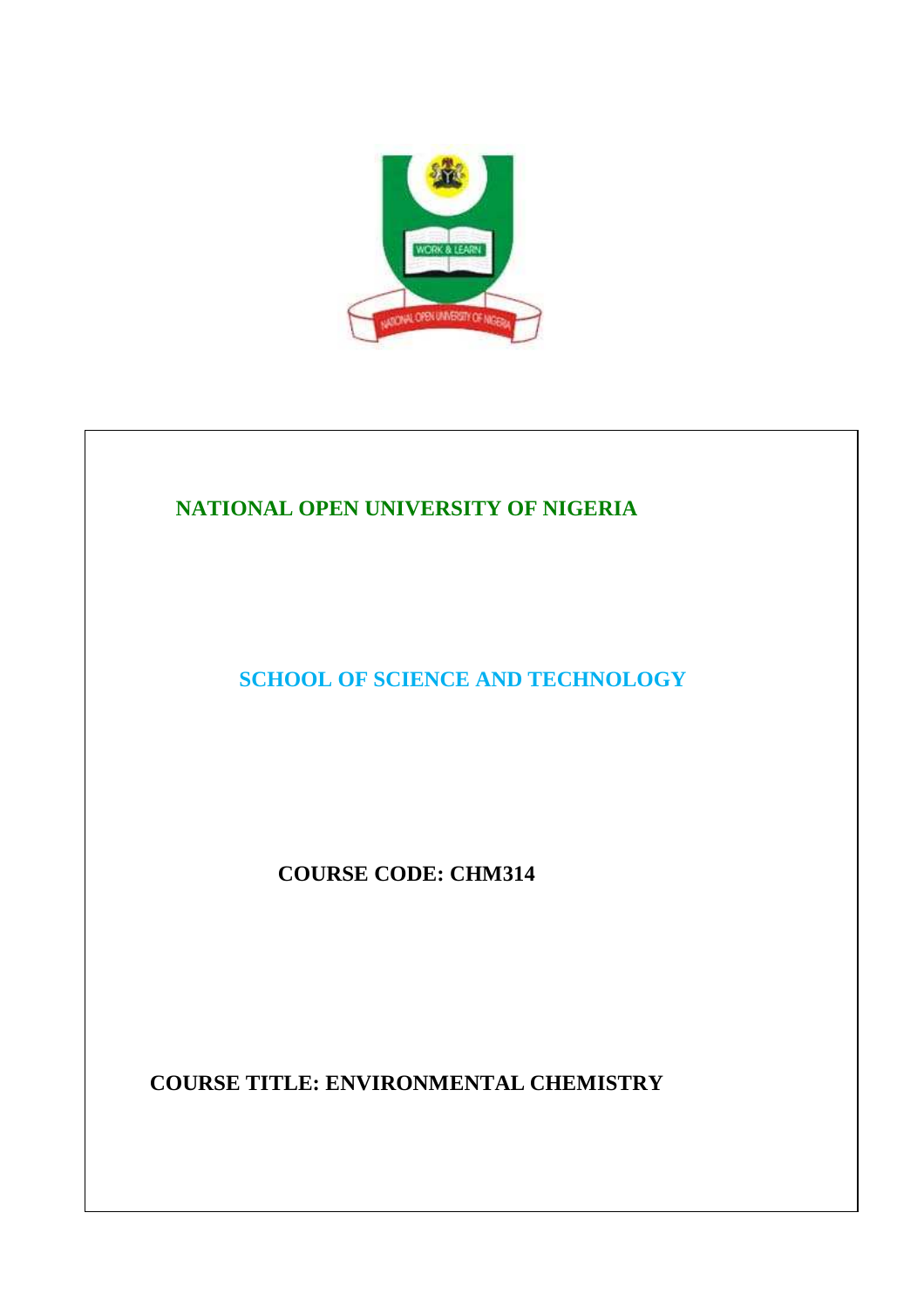**COURSE GUIDE**

## **CHM314 ENVIRONMENTAL CHEMISTRY**

| Course Team | Dr. Oyekunle J.A.O. (Developer/Writer) - OAU |
|-------------|----------------------------------------------|
|             | Prof Olusegun Ekanade (Editor) - OAU         |

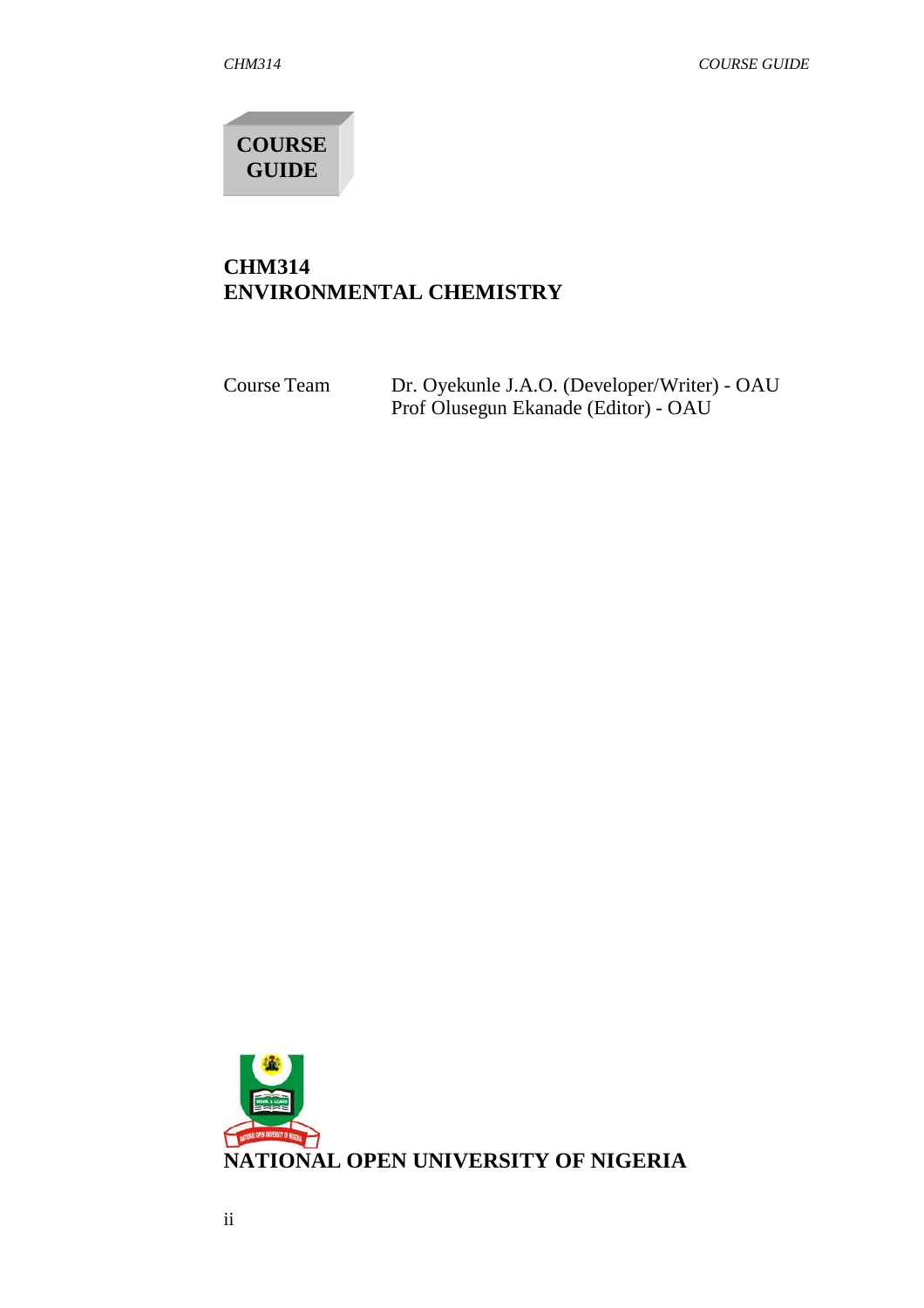National Open University of Nigeria **Headquarters** 14/16 Ahmadu Bello Way Victoria Island Lagos

Abuja Office No. 5 Dar es Salaam Street Off Aminu Kano Crescent Wuse II, Abuja Nigeria

e-mail: @nou.edu.ng URL: . nou.edu.ng

Published By: National Open University of Nigeria

First Printed 2010

ISBN: 978-058-776-4

All Rights Reserved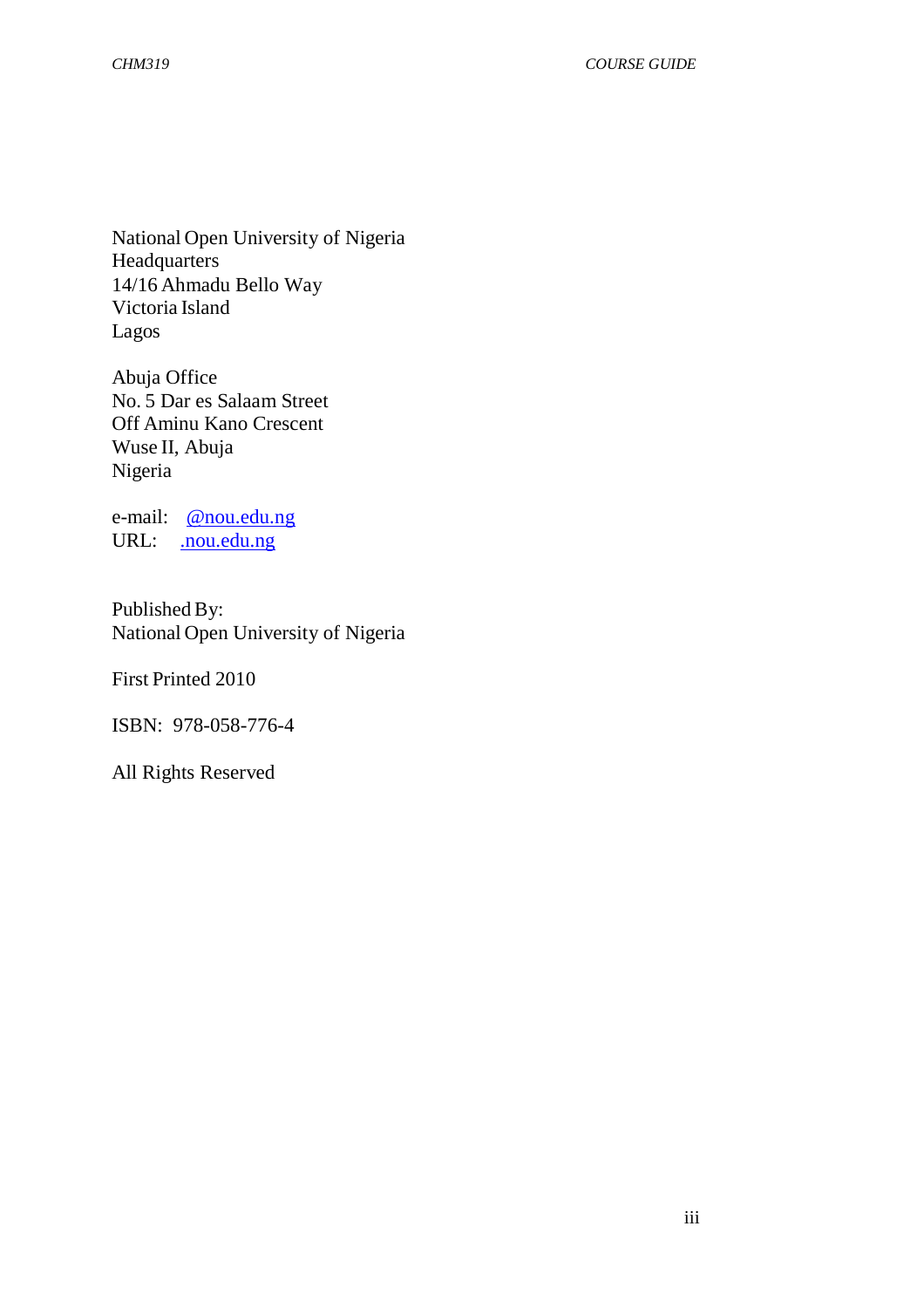# **CONTENTS**

# **PAGE**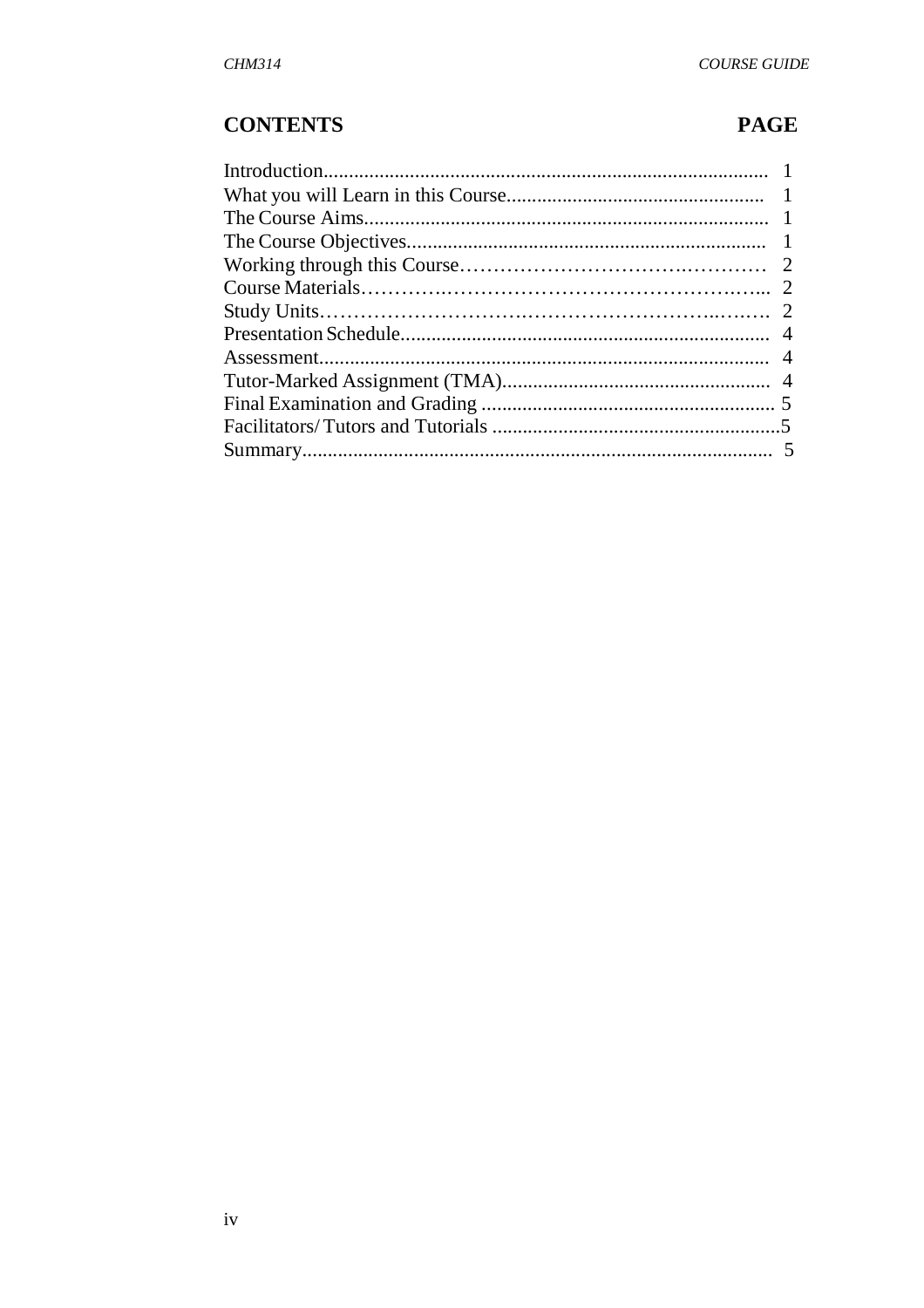## **Introduction**

This course guide tells you briefly about the course, the course materials available, how to work with them and maximise your learning through effective time management. Environmental Chemistry is a first semester two-unit degree course for all students offering Bachelor of Science (B.Sc.) Chemistry.

Without a clear scientific understanding and an accurate interpretation of the interactions going on among the chemical species in our environment (in relationship to plants, animals and humans) chemistry, more or less, becomes irrelevant both to the specialist, environmental engineer, health workers, decision makers and the general populace. The price to pay for such ignorance is huge in terms of environmental degradation and the attendant health problems, many of which are often catastrophic and irreversible. It is thus important to approach the study with a mind-set not only of a willing student but also of a determined learner who will obtain high scores and apply the knowledge to solving environmental problems in real life situations, whenever the need arises.

## **What You Will Learn in this Course**

In this course, you will learn about important chemical phenomena in the three environmental compartments: air, water and soil. You will be familiar especially with how such chemical phenomena are relevant to the study and monitoring of environmental pollution, and possible means of averting associated hazards. Certainly, the interconnection of chemistry with such fields as engineering, agriculture, geography, and so on will be better appreciated in the process of going through this course.

#### **The Course Aims**

Broadly, the course is aimed at helping every student to have an introductory, and indepth knowledge of important chemical interactions going on in the environment. It is also aimed at preparing students to proffer solutions to issues of environmental problems arising from natural and anthropogenic sources.

#### **The Course Objectives**

To achieve the aims set out you should be able to:

 explain vividly the central concepts involved in each unit of study use chemical equations, where necessary, to explain changes going on in a given environmental compartment and apply the knowledge gained to practically tackle environmental and/or health related issues.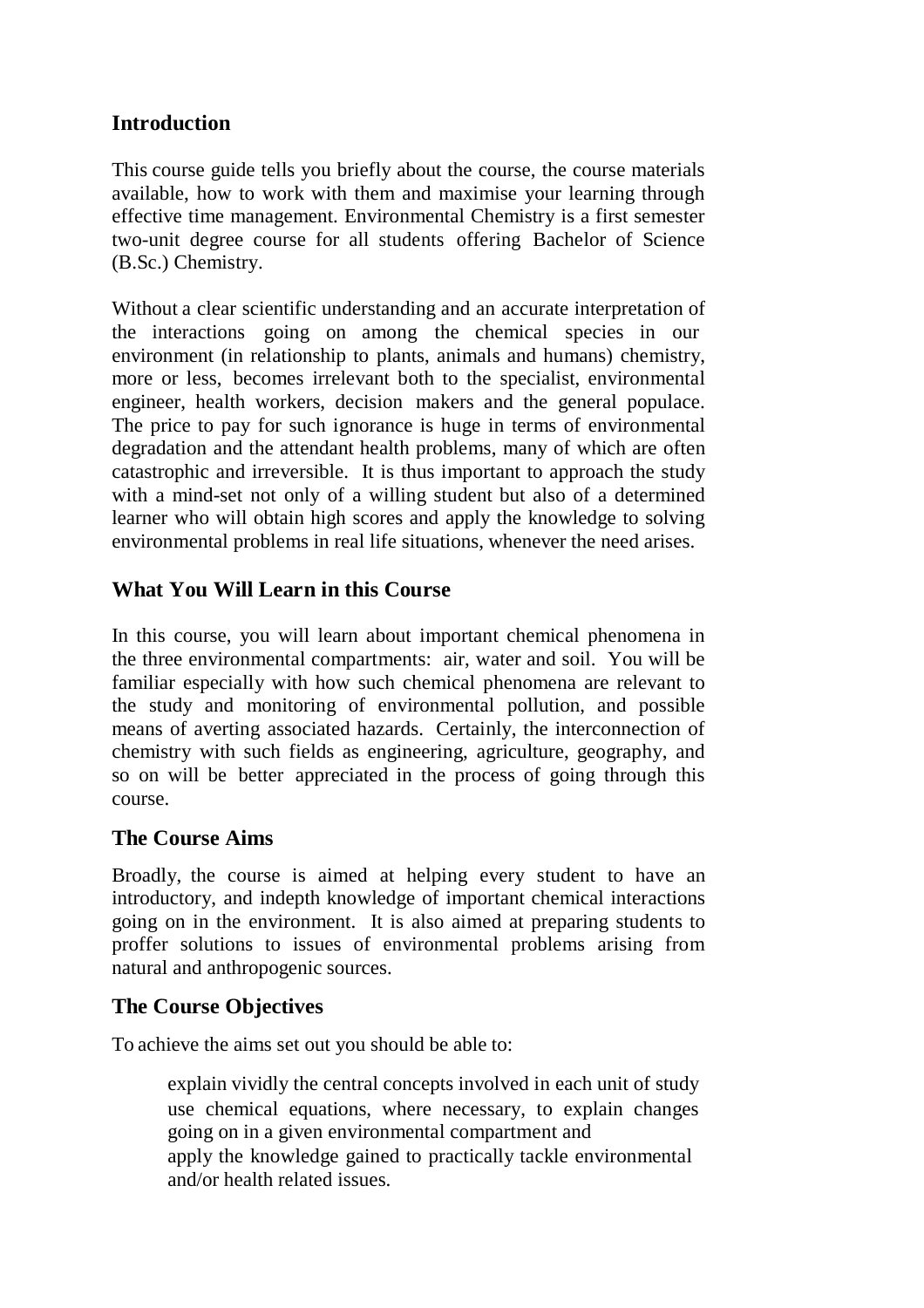#### **Working through this Course**

Each unit has specific learning objectives at the beginning. Endeavour to read these objectives before you study the unit. Again, go through the objectives after completing the unit to see whether you have internalised the concepts treated in the unit.

Read the textbooks and other materials which may be provided by the National Open University of Nigeria. Go through the self assessment exercises and ensure that you answer the questions. At certain points in this course, you would be asked to submit assignments for assessment purposes.

The course should take you about 15 weeks to complete. Read each unit with full concentration. You must attend the tutorial sessions so that you can avail yourself the opportunity of comparing notes and ideas. At the end of this course, there will be a final examination based on what you have learnt; every unit is important, please.

#### **The Course Materials**

The main components of the course are:

- 1. The Course Guide
- 2. Study Units
- 3. Self Assessment Exercises
- 4. Tutor-Marked Assignments
- 5. Presentation Schedule
- 6. References/Further Reading

#### **Study Units**

#### **Module 1 Natural Cycles and Atmospheric Chemistry**

- Unit 1 Concepts of Elementary Cycles
- Unit 2 Characteristics of the Atmosphere

#### **Module 2 Sources, Types and Effects of Environmental Pollution**

- Unit 1 Water Pollution
- Unit 2 Air Pollution
- Unit 3 Soil Pollution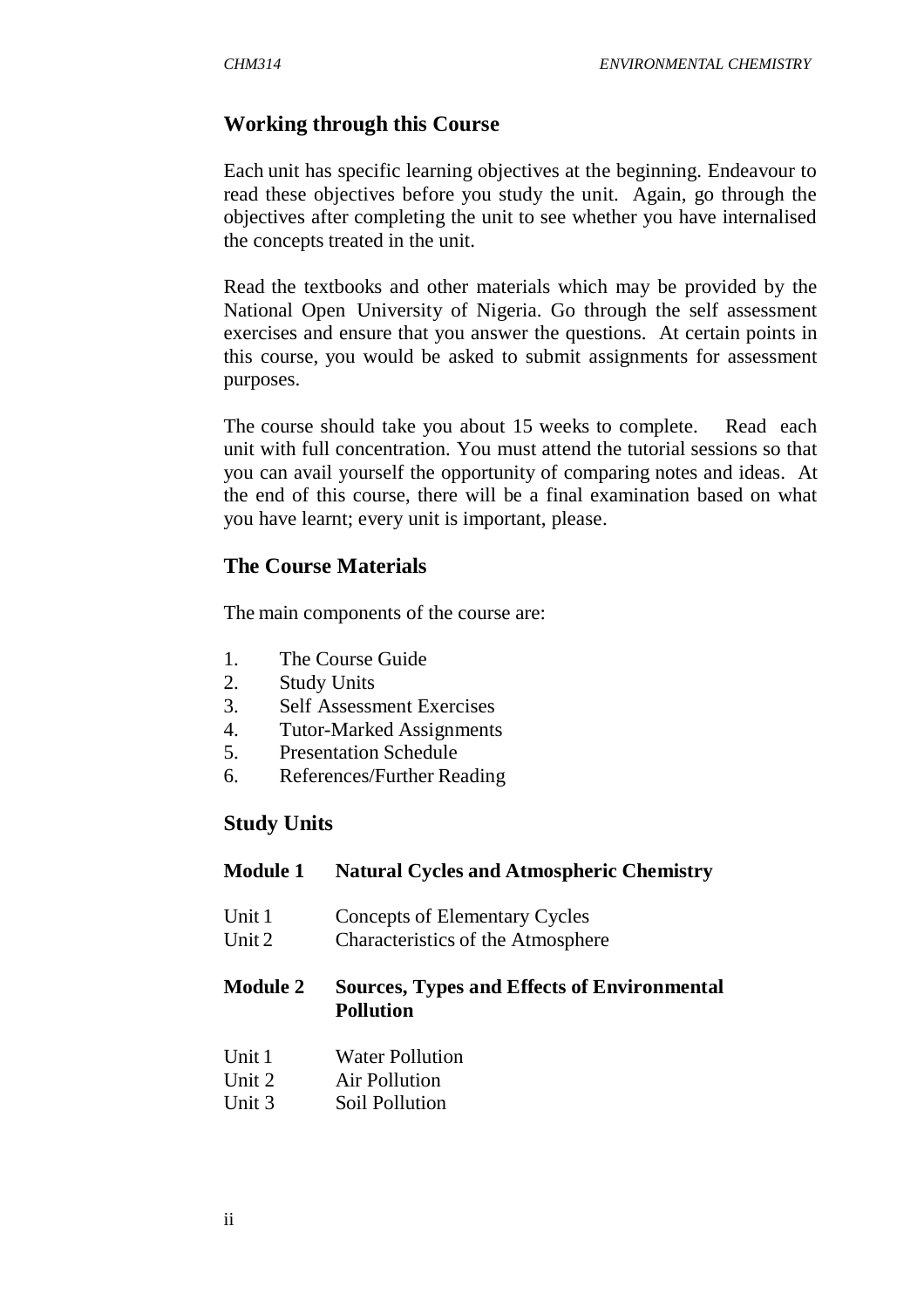#### **Module 3 Waste Management**

| Unit 1 | Waste water Treatment              |
|--------|------------------------------------|
| Unit 2 | <b>Composition of Solid Wastes</b> |

#### **Module 4 Water Chemistry and Analysis**

| Physical Parameters Relevant to Water Analysis                                     |  |  |
|------------------------------------------------------------------------------------|--|--|
| Important Chemical Parameters in Water Chemistry and                               |  |  |
| Analysis                                                                           |  |  |
| Biochemical Parameters in Water Chemistry and Analysis                             |  |  |
| Anions and Other Constituents of Concern in Water<br><b>Chemistry and Analysis</b> |  |  |
|                                                                                    |  |  |

#### **Module 5 Chemical and Physical Instrumentation in Environmental Sciences**

- Unit 1 Chemical Instrumentation in Environmental Sciences
- Unit 2 Physical Instrumentation in Environmental Sciences

There are **five modules** comprising 2, 3,2,4 and 2 units for modules 1,2, 3, 4 and 5 respectively. Thus, this course is made up of 13 units.

In Unit 1 of Module 1, we treat elementary (biogeochemical) cycles: carbon, nitrogen, sulfur and water cycles while in Unit 2 we deal with the characteristics of the atmosphere with emphasis on environmentally relevant chemical reactions taking place in the troposphere, stratosphere, mesosphere, thermosphere and exosphere. In the three units of Module 2, we examine the sources, types and effects of environmental pollution in the air, water and soil compartments. In Module 3, Unit 1 deals with wastewater treatment while Unit 2 deals with the composition of solid (municipal, industrial and hazardous) wastes. The 4 units of module four focus on water chemistry and analysis with emphasis on physical, chemical and biochemical parameters, and anions and other constituents of concern relevant to water chemistry. In module 5 we are concerned with chemical and physical instrumentation in environmental sciences treated in the unit.

Each unit is designed for a duration of one week, for an effective study. That is, covering the entire course should last about 13 weeks. It is expected that two extra weeks would be used for intensive personal revision of the whole course units before the examination commences. Each unit consists of introduction, objectives, reading materials, exercises, conclusion, summary, tutor-marked assignment (TMA), further reading and references.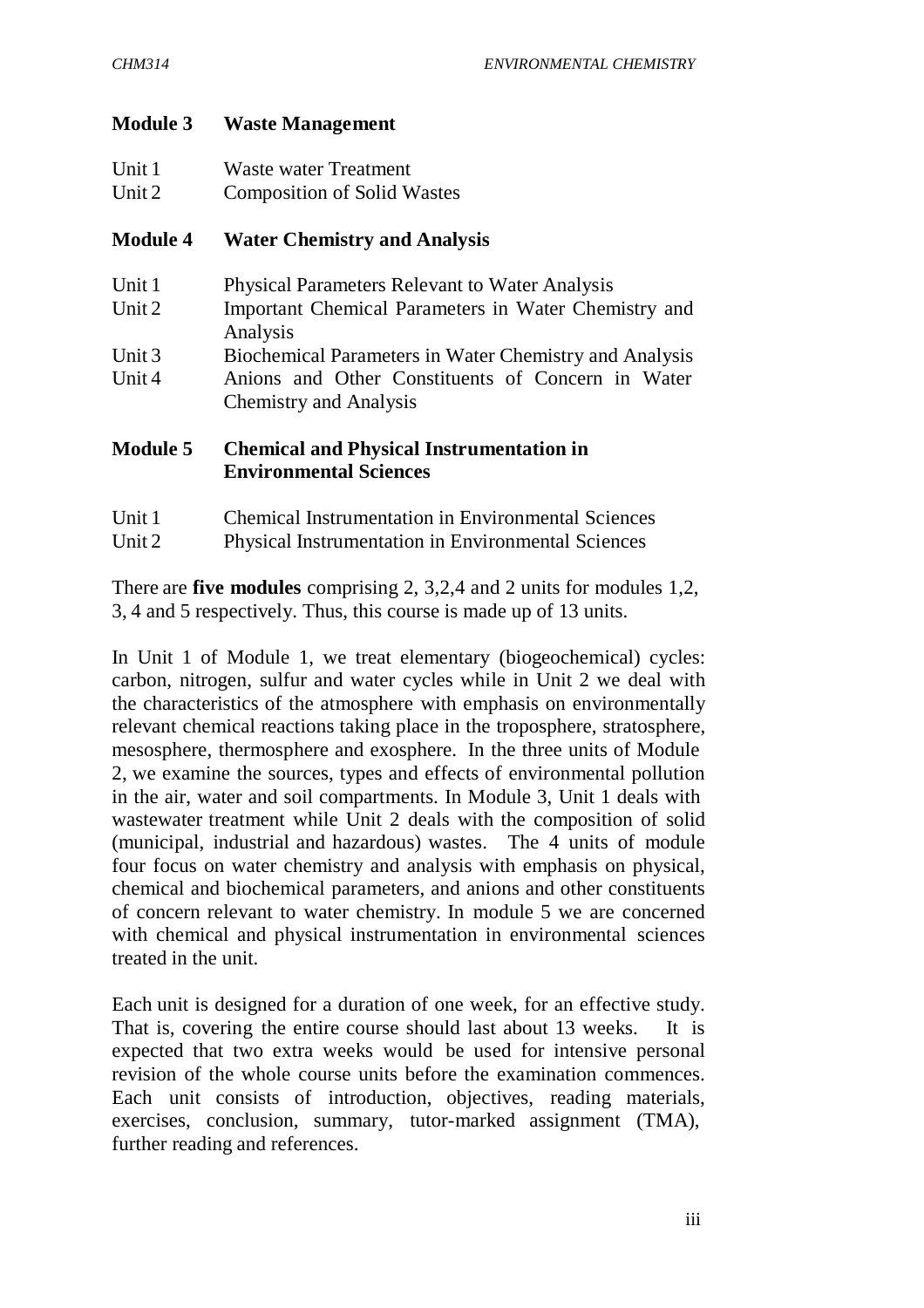The exercises with TMAs help you to achieve the stated objectives and to evaluate your progress in the process of mastering the concepts in the material.

## **Presentation Schedule**

Your course materials have important dates for the early and timely completion and submission of your TMAs and attendance of tutorials. You are required, as a matter of compulsion, to submit all your assignments by the stipulated time and date. It is suggested that you have a personal study time-table to ensure that each unit is completed on schedule. Having accumulated study schedule or unsolved exercises is unhealthy and capable of truncating your success. Avoid it.

#### **Assessment**

There are three aspects to the assessment of this course: Self Assessment Exercises (SAEs), Tutor-Marked Assignments (TMAs) and End of Course Examination (ECE) and subsequent grading by the facilitator. Each SAE is designed to help you assess your personal understanding of a particular unit. The TMA for a unit must be written for assessment by the course facilitator. The ECE at the end of the course is meant to last between two and three hours.

## **Tutor-Marked Assignment (TMA)**

The TMA is a continuous assessment component of the course. It accounts for 30percent of the total score. You are expected to answer at least four (at most six) of all the TMAs as condition for the end of course examination.

Return a completed TMA schedule to your facilitator. Each TMA is contained in the assignment file. You will certainly be able to complete your assignment from the information and material contained in your reading and references especially as you research more into your references to acquire a wider view point and deeper understanding of the subject matter. Your TMA will be graded by the facilitator and returned to you as soon as possible.

If for any reason you cannot complete and submit your assignment on schedule, contact your facilitator beforehand to discuss the possibility of an extension. This is not automatic, however.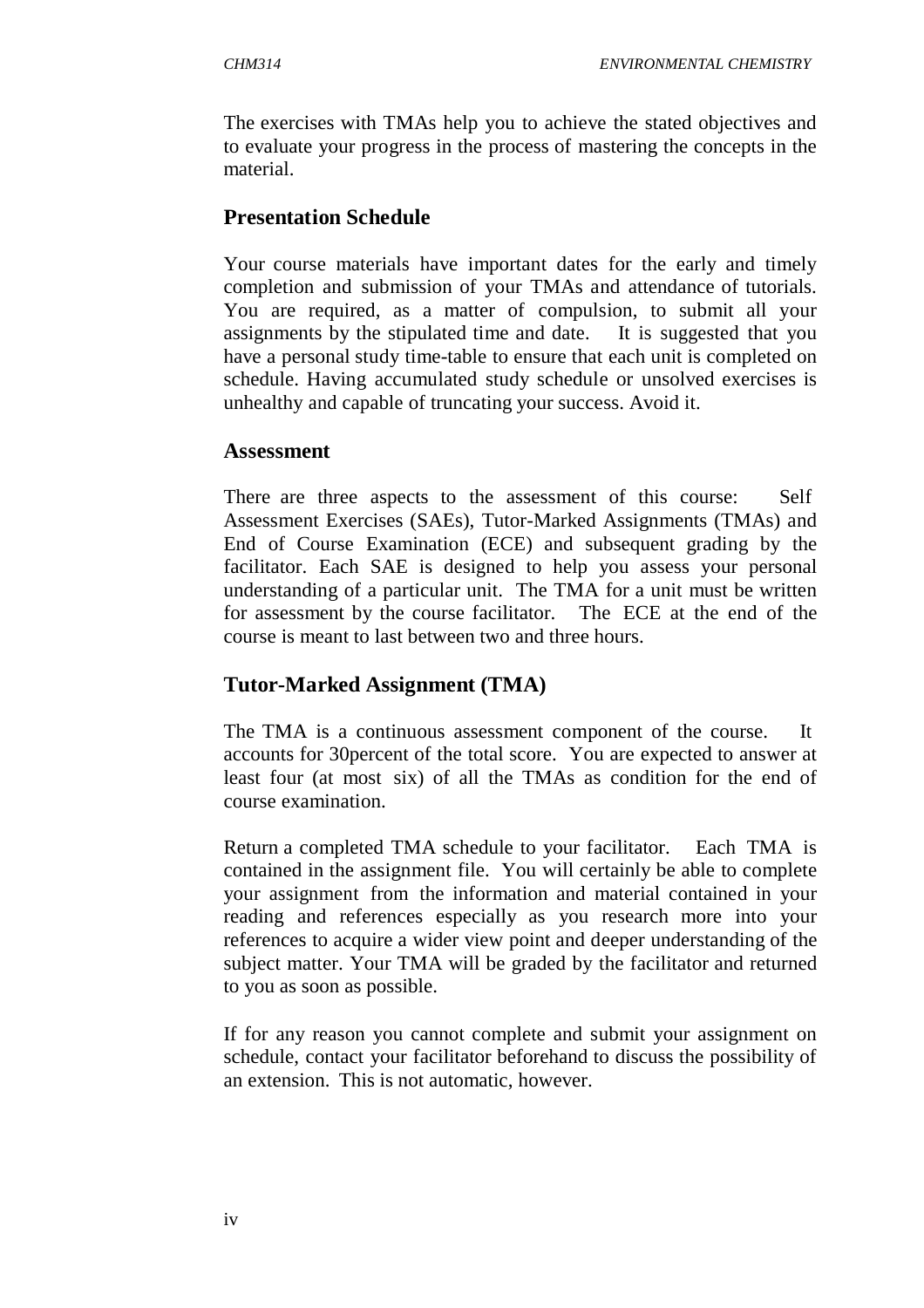## **Final Examination and Grading**

The end of course examination will have two sections: Section A and Section B. Section A consists of short-structured questions counting for 25per cent of the total marks and lasting one hour, while Section B will be made up of four essay questions of 15 marks each lasting one and half hours. A candidate will be required to answer only three of those questions in Section B counting for a maximum of 45per cent. Thus, the end of course examination counts for 70percent of the total assessment. The breakdown of the assessment is given below:

 **TMAs** equal 30per cent **End of course Examination (ECE)** Section A  $= 25\%$ Section B  $= 45\%$ Total  $= 70\%$ 

**Overall Total** = **TMA** + **ECE** = 30 + 70 = **100%**

## **Facilitators/ Tutors and Tutorials**

There are five contact periods of tutorial classes in support of this course. Each contact period is made up of two hours. Each period is a time of face-face interaction between the facilitator and the students on one hand, and among all the participants on the other hand. It is a time to discuss individual problems encountered in the course of his/her study.

You will be notified of the dates, times and location of these tutorials as well as the name, phone number and e-mail address of your facilitator as soon as you are allocated a tutorial group. Do not hesitate to contact your facilitator by telephone or e-mail if you need an **academic**  assistance.

Endeavour to attend the tutorials; it is the only chance you have for effective interaction that enhances effective learning. Various challenges you will encounter as you study Environmental Chemistry as a course will be passionately reviewed during these sessions. Prepare your questions and bring them for class discussion. Even when you think you have known everything, come and listen to the problems of others; you will certainly benefit from them.

#### **Summary**

Environmental Chemistry as a course, deals with chemical interactions that have serious impacts on the air, water and soil compartments of the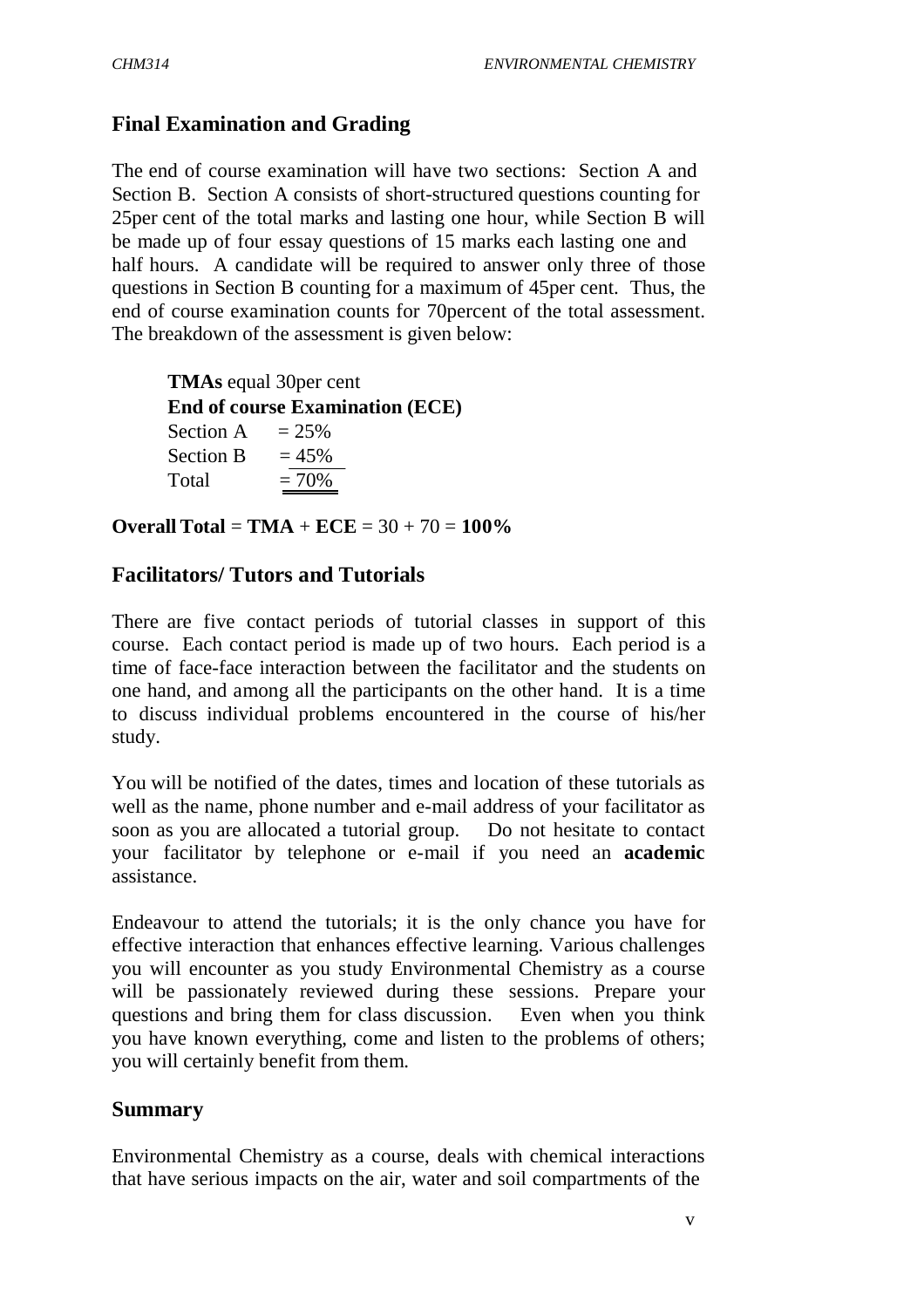environment. It helps a candidate to appreciate the fact that when we talk about environmental contamination or pollution, the species involved know no boundary. It also brings into sharp focus the possible roles of a chemist, in conjunction with other stakeholders in environmental sciences and engineering generally, in solving pollution problems that may appear intractable ordinarily.

By and large, environmental chemistry study helps an individual to be conscious of the need to preserve the environment by judicious use and disposal of resources available to us so as not to embark on a journey of self-elimination or extermination.

While I wish you a resounding success in this course, I sincerely wish that your targets be two-fold: passing your examination well and also applying your knowledge to cause a positive change in our environment.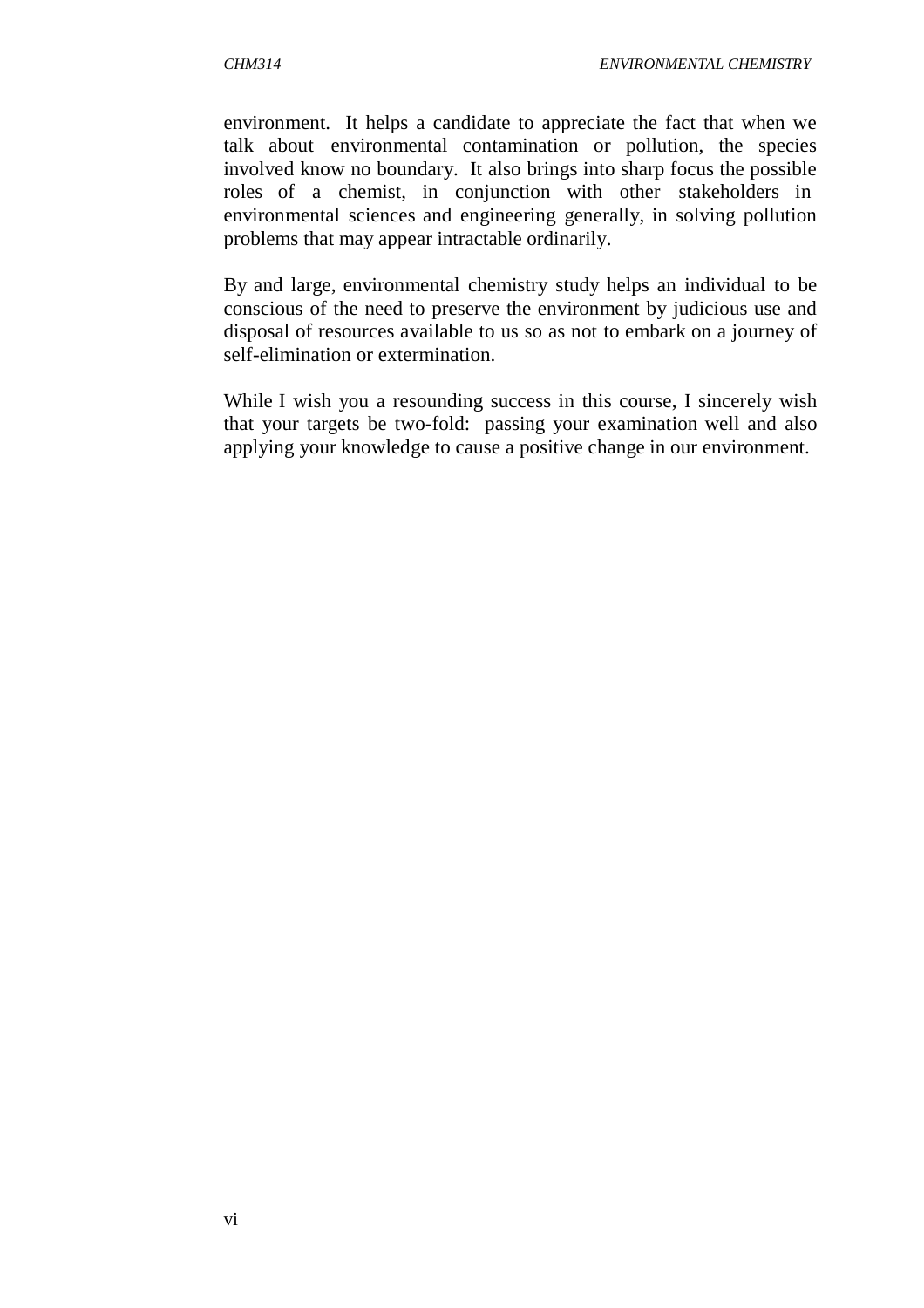| Course Code  | <b>CHM319</b>                  |
|--------------|--------------------------------|
| Course Title | <b>Environmental Chemistry</b> |

Course Team Dr. Oyekunle J.A.O. (Developer/Writer) - OAU Prof Olusegun Ekanade (Editor) - OAU

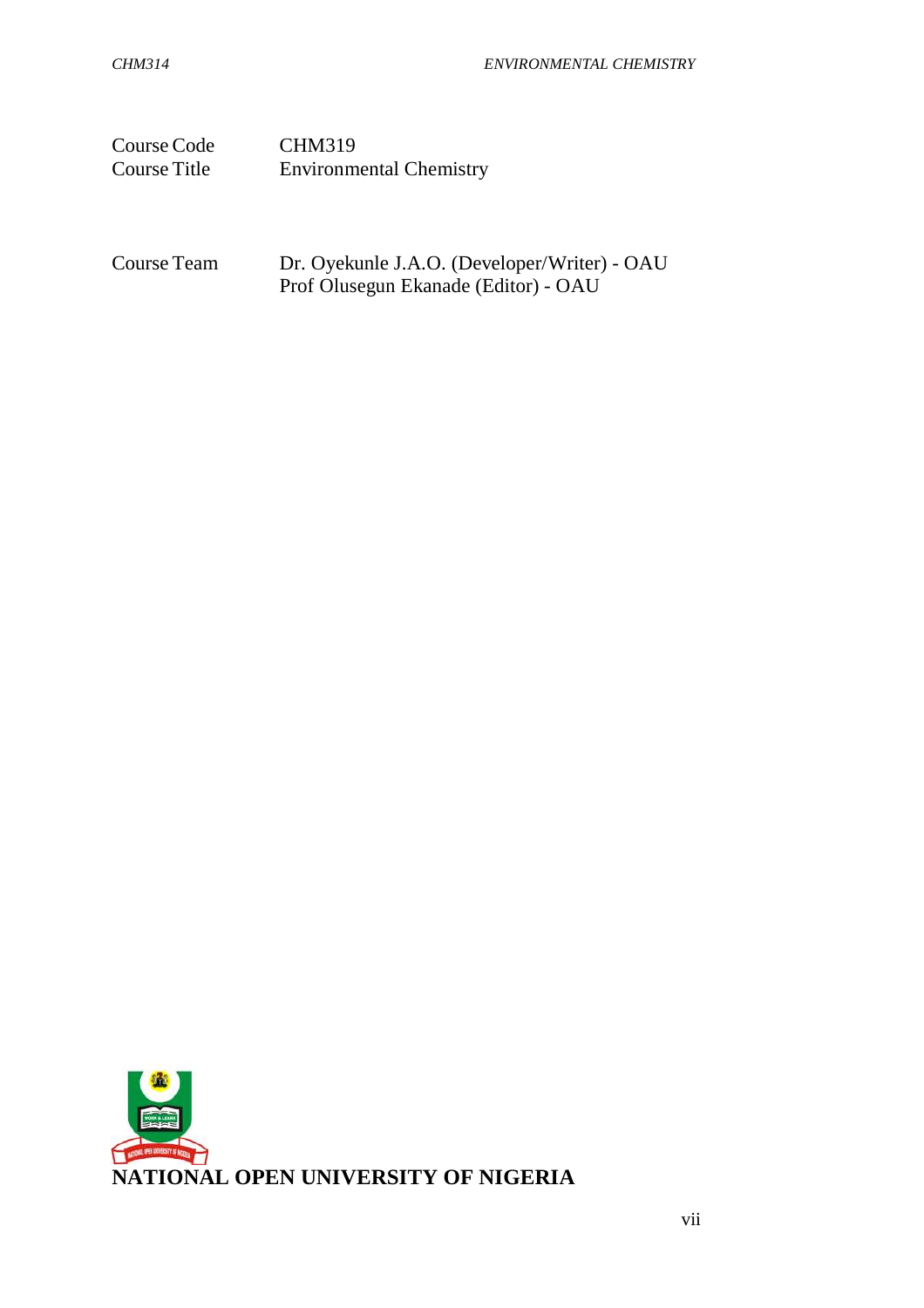National Open University of Nigeria Headquarters 14/16 Ahmadu Bello Way Victoria Island Lagos

Abuja Office No. 5 Dar es Salaam Street Off Aminu Kano Crescent Wuse II, Abuja Nigeria

e-mail: @nou.edu.ng URL: .nou.edu.ng

Published By: National Open University of Nigeria

First Printed 2010

ISBN: 978-058-776-4

All Rights Reserved

Printed by: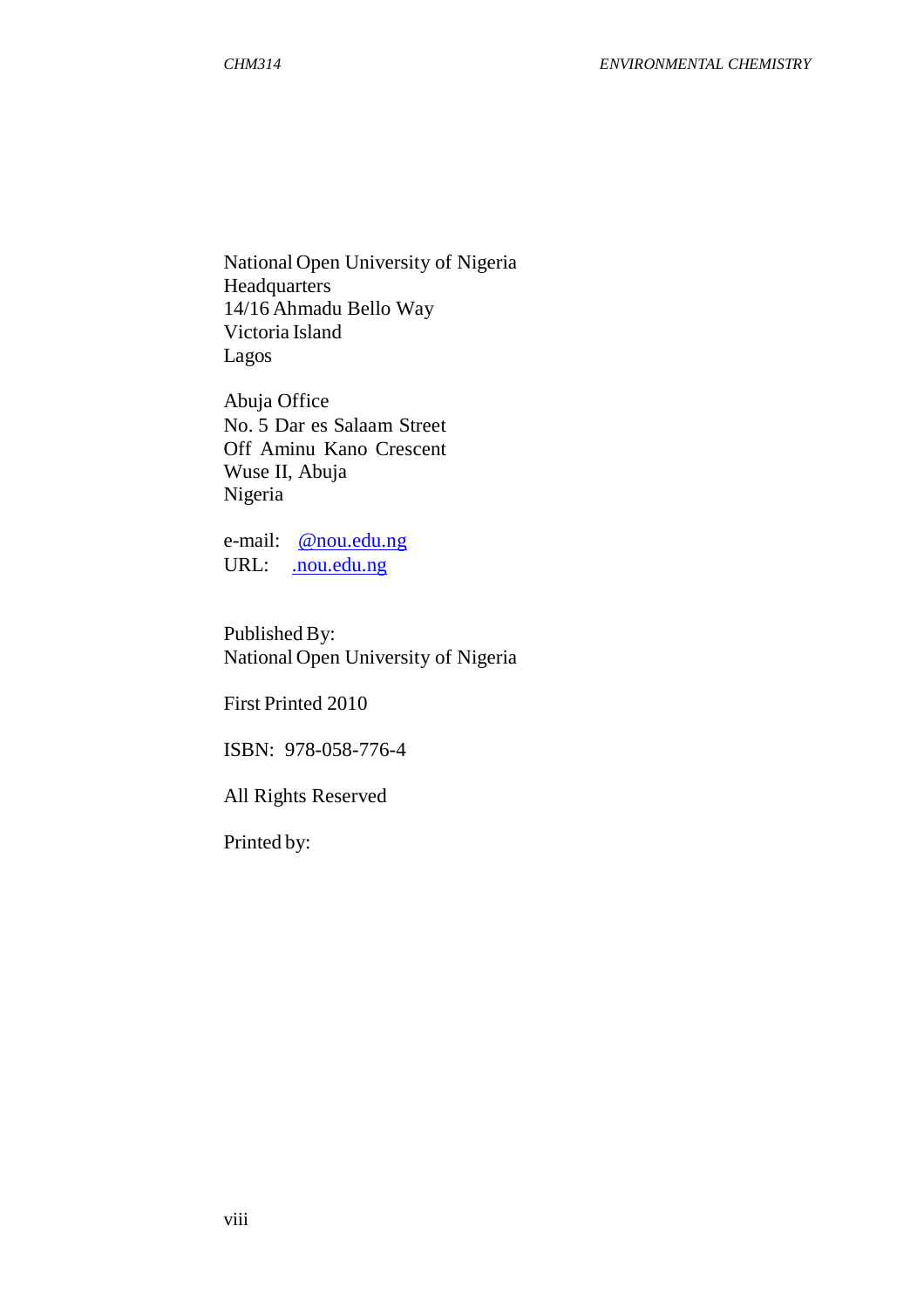# **CONTENTS PAGE**

| <b>Module 1</b>            | <b>Natural Cycles and Atmospheric Chemistry </b>                                                                   | 1              |
|----------------------------|--------------------------------------------------------------------------------------------------------------------|----------------|
| Unit 1<br>Unit 2           |                                                                                                                    | $\blacksquare$ |
| <b>Module 2</b>            | <b>Sources, Types and Effects of Environmental</b>                                                                 | 28             |
| Unit 1<br>Unit 2<br>Unit 3 |                                                                                                                    | 28<br>37<br>48 |
| <b>Module 3</b>            |                                                                                                                    | 60             |
| Unit 1<br>Unit 2           |                                                                                                                    | 60<br>68       |
| <b>Module 4</b>            | Water Chemistry and Analysis                                                                                       | 76             |
| Unit 1<br>Unit 2           | Physical Parameters Relevant to Water Analysis<br><b>Important Chemical Parameters in</b>                          | 76             |
| Unit 3                     | Biochemical Parameters in Water Chemistry and                                                                      | 87<br>97       |
| Unit 4                     | Anions and other Constituents Concern in Water                                                                     | 105            |
| <b>Module 5</b>            | <b>Chemical and Physical Instrumentation in</b>                                                                    | 117            |
| Unit 1<br>Unit 2           | <b>Chemical Instrumentation in Environmental Sciences</b><br>Physical Instrumentation in Environmental Sciences127 | 117            |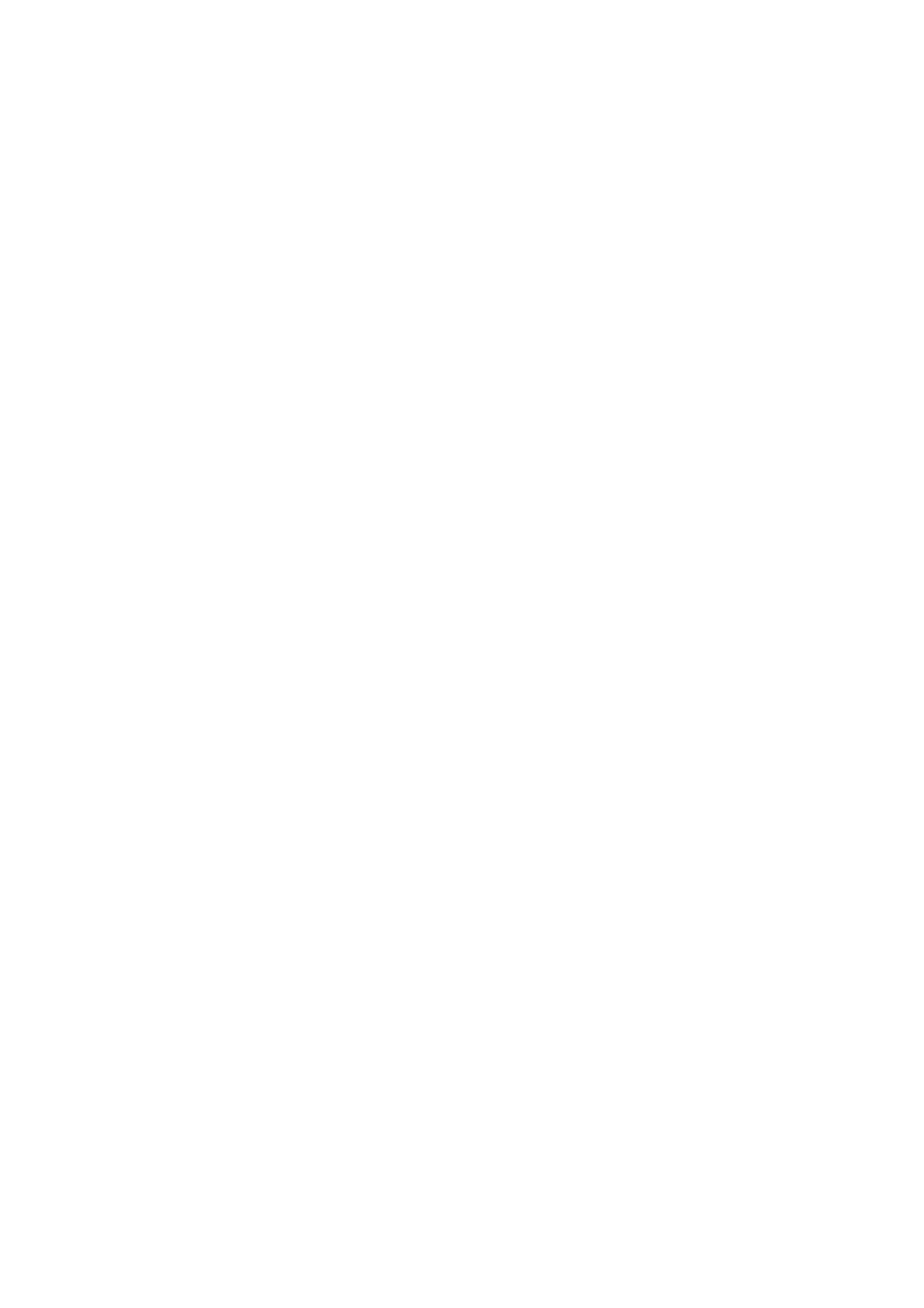# **MODULE 1 NATURAL CYCLES AND ATMOSPHERIC CHEMISTRY**

- Unit 1 Concepts of Elementary Cycles
- Unit 2 Characteristics of the Atmosphere

# **UNIT 1 CONCEPTS OF ELEMENTARY CYCLES**

# **CONTENTS**

- 1.0 Introduction
- 2.0 Objectives
- 3.0 Main Content
	- 3.1 Some Biogeochemical Cycles
		- 3.1.1 The Carbon Cycle
		- 3.1.2 Ways by which  $CO<sub>2</sub>$  is released into Atmosphere the
		- 3.1.3 Ways by which  $CO<sub>2</sub>$  is removed from the Atmosphere
	- 3.2 The Nitrogen Cycle
		- 3.2.1 Basic Processes of the Nitrogen Cycle
	- 3.3 The Sulphur Cycle
	- 3.4 The Water Cycle
- 4.0 Conclusion
- 5.0 Summary
- 6.0 Tutor-Marked Assignment
- 7.0 References/Further Reading

# **1.0 INTRODUCTION**

Environmental Chemistry is the study of chemical processes occurring in the environment which are impacted by humankind's activities. These impacts may be felt on a local scale, through the presence of urban air pollutants or toxic substances arising from a chemical waste site, or on a global scale, through depletion of stratospheric ozone or global warming. The focus in our courses and research activities is upon developing a fundamental understanding of the nature of these chemical processes, so that humankind's activities can be accurately evaluated.

The field of environmental chemistry is both very broad and highly interdisciplinary. Within the Department of Chemistry we have a core group of faculty whose research interests are in atmospheric and aquatic chemistry, photochemistry, and the chemistry and transport of longlived pollutants. We interact with other chemists in the department, with numerous other researchers at the university who have related interests,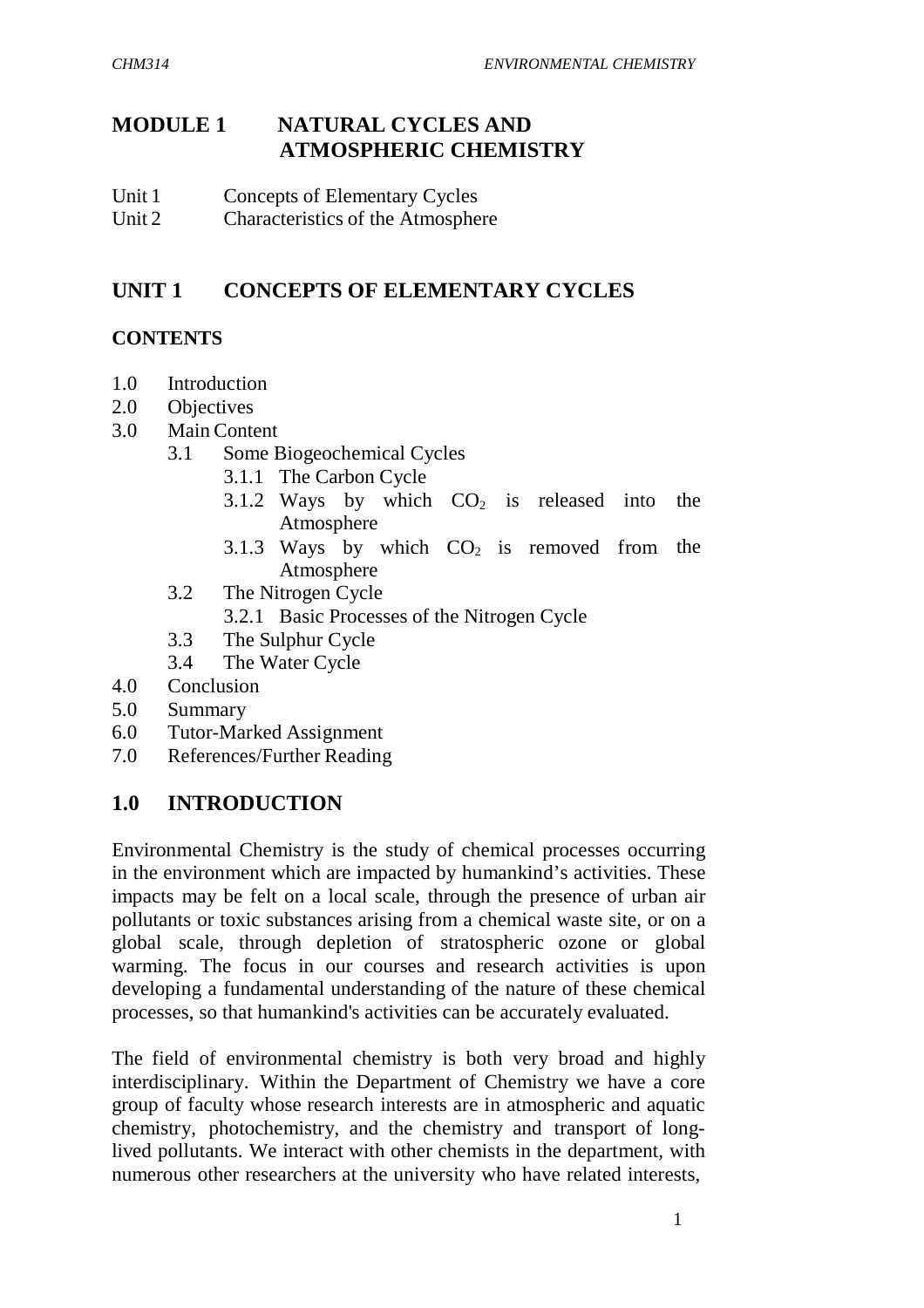and with nearby government agencies. Indeed, the setting for the study of environmental chemistry is ideal.

Our graduate programme consists of graduate courses which stress the fundamental photochemical, kinetic, analytical and transport aspects of environmental phenomena, regular seminars, and close interactions between the different research groups. We emphasise the need for students to be able to put their own research into a global context. Environmental Chemistry is rapidly expanding, and excellent employment opportunities exist in the academic, government, industrial and public policy sectors.

Cycles are sequences of events that repeat themselves in a particular pattern. In environmental chemistry, our concern is basically with **biogeochemical cycles**. Precisely, biogeochemical cycles are interconnected complex processes by which matter or elements that make up the biotic and abiotic systems are used over and over again between the living and non-living things. Some of the very important natural biogeochemical cycles include: **Carbon Cycle, Nitrogen Cycle**, **Sulphure Cycle,** and **Hydrological (Water) Cycle.**

## **2.0 OBJECTIVES**

At the end of this unit, you should be able to:

 define biogeochemical cycles name specific examples of biogeochemical cycles explain the basic transformations that go on in a named biogeochemical cycle.

# **3.0 MAIN CONTENT**

## **3.1 Some Biogeochemical Cycles**

## **3.1.1 The Carbon Cycle**

The carbon cycle is the series of interconnected changes by which carbon is being continuously circulated among the natural compartments of atmosphere, biosphere, hydrosphere, geosphere and pedosphere. There are four major reservoirs involved in the carbon cycle. These are the plants, the terrestrial biosphere (fresh water systems and non-living organic material), the oceans (where we have dissolved inorganic carbon and living and non-living marine biota), and the sediments (including fossil fuels).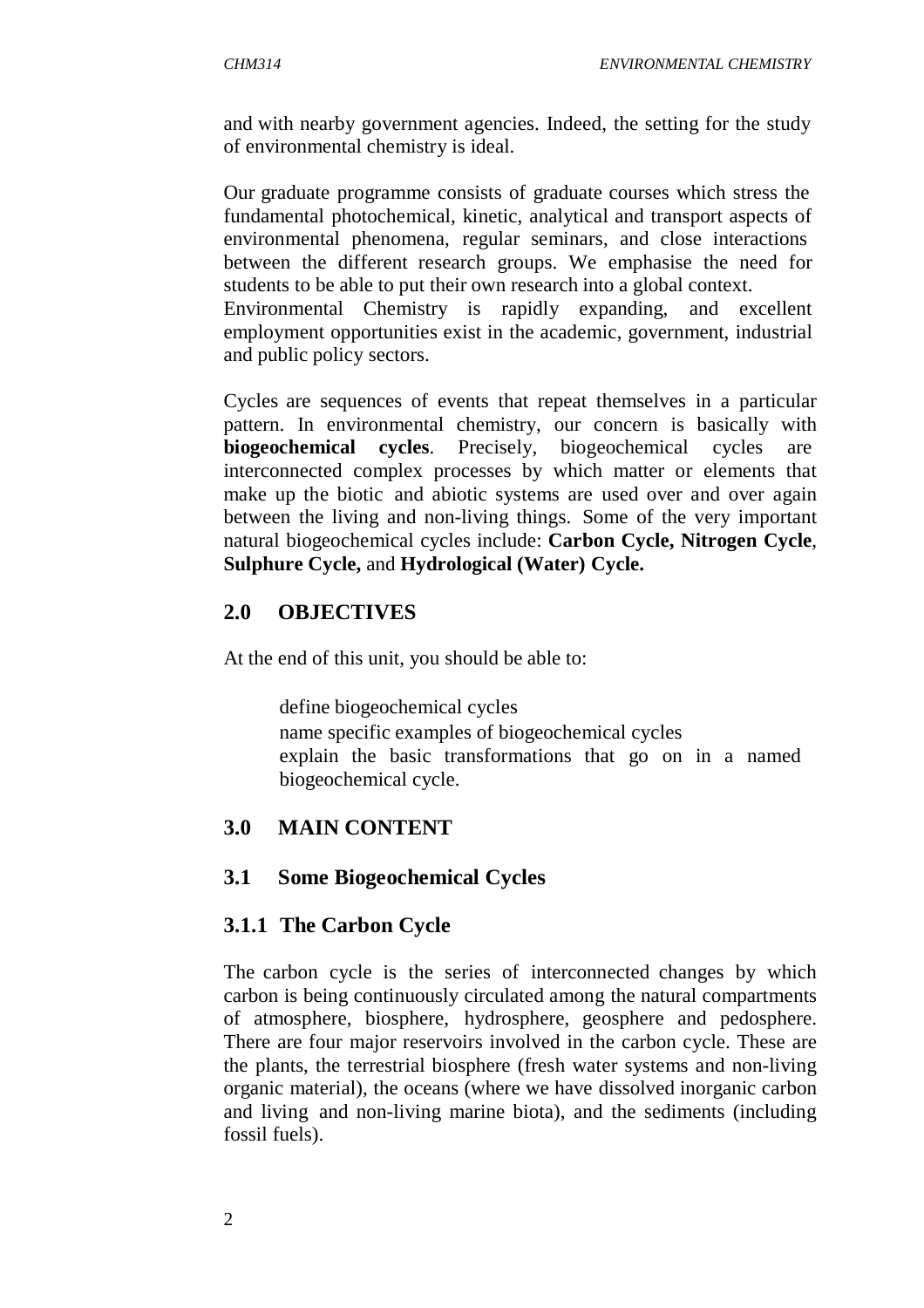bicarbonate ion ( $HCO_3^{\circ}$ ) in water and calcium carbonate (CaCO<sub>3</sub>) in Living organisms are mainly composed of water and various carbon compounds hence the cycling of carbon is of prime importance to the support of life. The concentration of carbon in living matter (18per cent) is about 100 times greater than its concentration in the earth (0.19per cent). Carbon exists as carbon dioxide  $(CO<sub>2</sub>)$  in the atmosphere, carbonate rocks (limestone, chalk, coral). It is the major part of hydrocarbon molecules in petroleum and natural gas; and the main constituent of coal and dead organic matters.

In the Earth's atmosphere, carbon exists as carbon dioxide in 0.03per cent level by volume. This level is currently being shifted towards excess due to imbalance of anthropogenic activities (human-induced) such as excessive combustion of fossil fuels and deforestation. In 1850, atmospheric  $CO<sub>2</sub>$  was about 280 ppm and by 2007, it had increased to about 383 ppm.

## **3.1.1 Ways by which CO2 is released into the Atmosphere**

Some of the ways by which  $CO<sub>2</sub>$  is released into the atmosphere are: **Respiration of plants and animals:** This is an exothermic reaction involving the breaking down of organic molecules, e.g. glucose, into carbon dioxide and water

$$
C_6H_{12}O_6 + 6O_2 \longrightarrow 6CO_2 + 6H_2O + energy.
$$

**Decay of plants and animals:** Fungi and bacteria breakdown the carbon compounds i.e. carbohydrates, proteins and lipids in dead plants and animals, and convert the carbon to carbon dioxide in the presence of oxygen or carbon dioxide and methane  $(CH<sub>4</sub>)$  in the absence of oxygen e.g.

 $\mathrm{C_6H_{12}O_6} \xrightarrow{\text{Methodes}} 3\mathrm{CO_{2(g)}} + 3\mathrm{CH_{4(g)}}$ 

**Fermentation of carbohydrates:** The enzymatic decomposition of carbohydrates produces  $CO<sub>2</sub>$  as a by-product

 $C_6H_{12}O_{6(aq)}$   $\overline{\phantom{25\text{mase}}}$   $2C_2H_5OH_{(aa)} + 2CO_{2(a)}$ 

**Burning of fossil and agro fuels:** Combustion of fossil fuels like petroleum products, coal, natural gas and agro fuels releases  $CO<sub>2</sub>$  (and water vapour) into the atmosphere.

$$
C_5H_{12} + 8O_2 \longrightarrow 6H_2O + 5CO_2
$$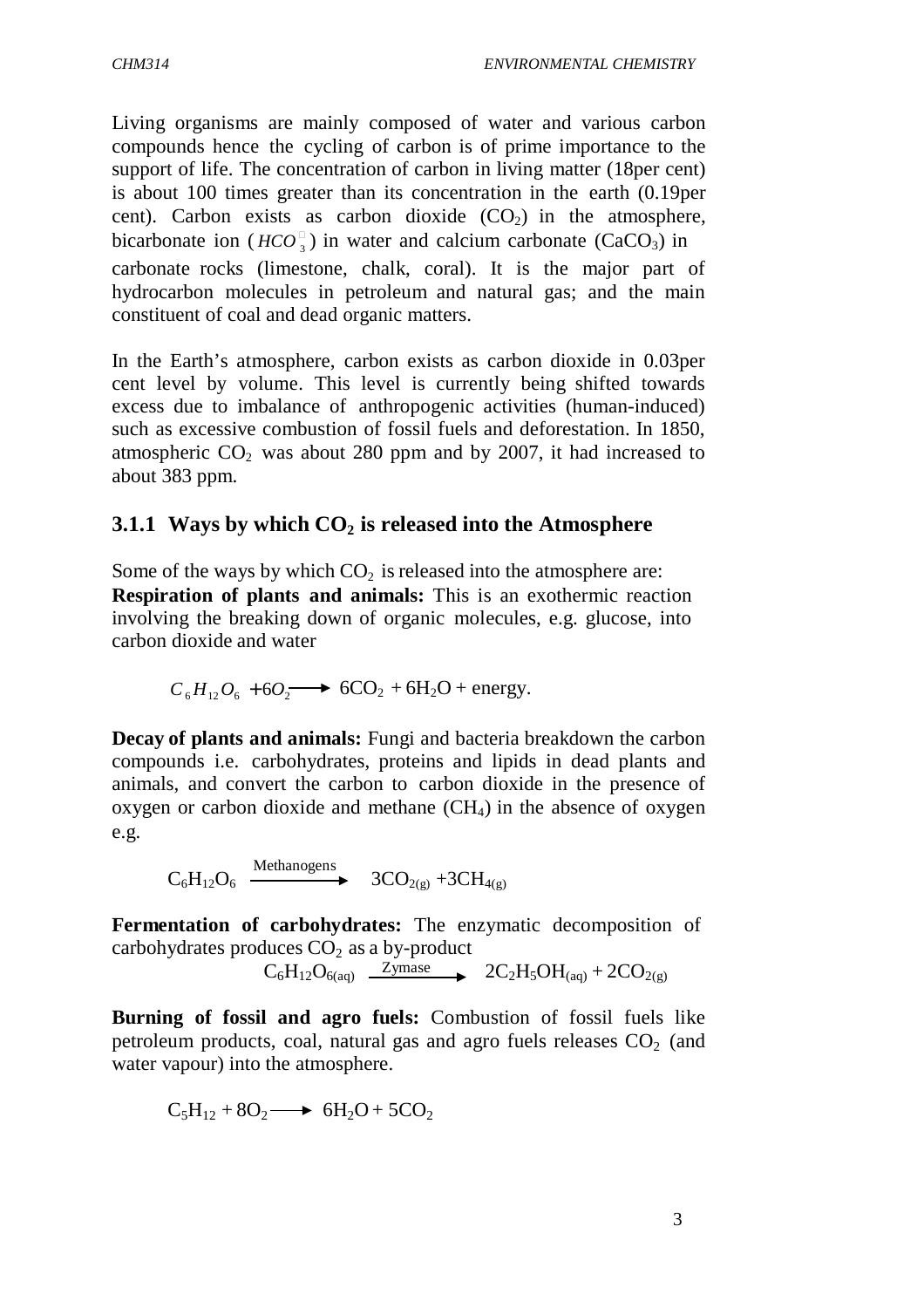**Thermal decomposition of carbonate rocks or limestone:** When limestone soils are heated up or during the production of cement,  $CO<sub>2</sub>$  is released into the atmosphere.

 $CaCO<sub>3(s)</sub>$   $\xrightarrow{\text{heat}} CaO<sub>(s)</sub> + CO$  $3(s)$   $\longrightarrow$   $\cup dU_{(s)}$  +  $\cup U_{(s)}$ 

**Warming of surface waters:** This leads to the releasing of dissolved  $CO<sub>2</sub>$  back into the atmosphere.

**Volcanic eruptions:** During volcanic eruptions, the volcanic gases released into the atmosphere include water vapour,  $CO<sub>2</sub>$  and  $SO<sub>2</sub>$ .

#### **3.1.2 Ways by which CO2 is removed from the Atmosphere**

**Photosynthesis:** Primarily, photoautotrophs (plants and algae) use light energy to convert  $CO<sub>2</sub>$  and water to organic molecules like glucose and other carbohydrates. To a less extent, chemoautotrophs (bacteria and archaea) convert  $CO<sub>2</sub>$  and water to organic matter using energy derived from the oxidation of molecules of their substrates.

$$
6CO2 + 6H2O \longrightarrow C6H12O6 + 6O2
$$

**Formation of carbonic acid:** Carbon dioxide dissolves in rain water and droplets pass through the atmosphere. Also, at the surface of the oceans towards the poles where sea water becomes cooler, carbon dioxide dissolves in water to from carbonic acid. Carbonic acid reacts with weathered silicate rocks to produce bicarbonate ions which are used to make marine carbonates.

**Conversion of carbon to tissues and shells:** Organisms in upper ocean areas of high biological productivity convert reduced carbon to tissues or shells.

**In the oceans, the major carbon reservoir is the inorganic carbon:**  When  $CO<sub>2</sub>$  dissolves in water, a hydrated  $CO<sub>2</sub>$  molecule is produced which then forms an equilibrium mixture containing bicarbonate  $(HCO_3^{\square})$  and carbonate  $(CO_3^{\square})$  ions. At pH<sub>s</sub> lower than those found in sea water, carbonic acid  $(H_2CO_3)$  will also be present. This can be summarized as:

 $CO<sub>2(g)</sub> = CO<sub>2</sub>(aq)$  $H_2O(\ell) + CO_2(aq) = H_2CO_{3(aq)}$  $H_2CO_{3(aq)} = H^+_{(aq)} + HCO_{3(aq)}^ \text{HC } O_{3(aq)}^{\square} = H_{(aq)}^+ + CO_{3(aq)}^{\square}$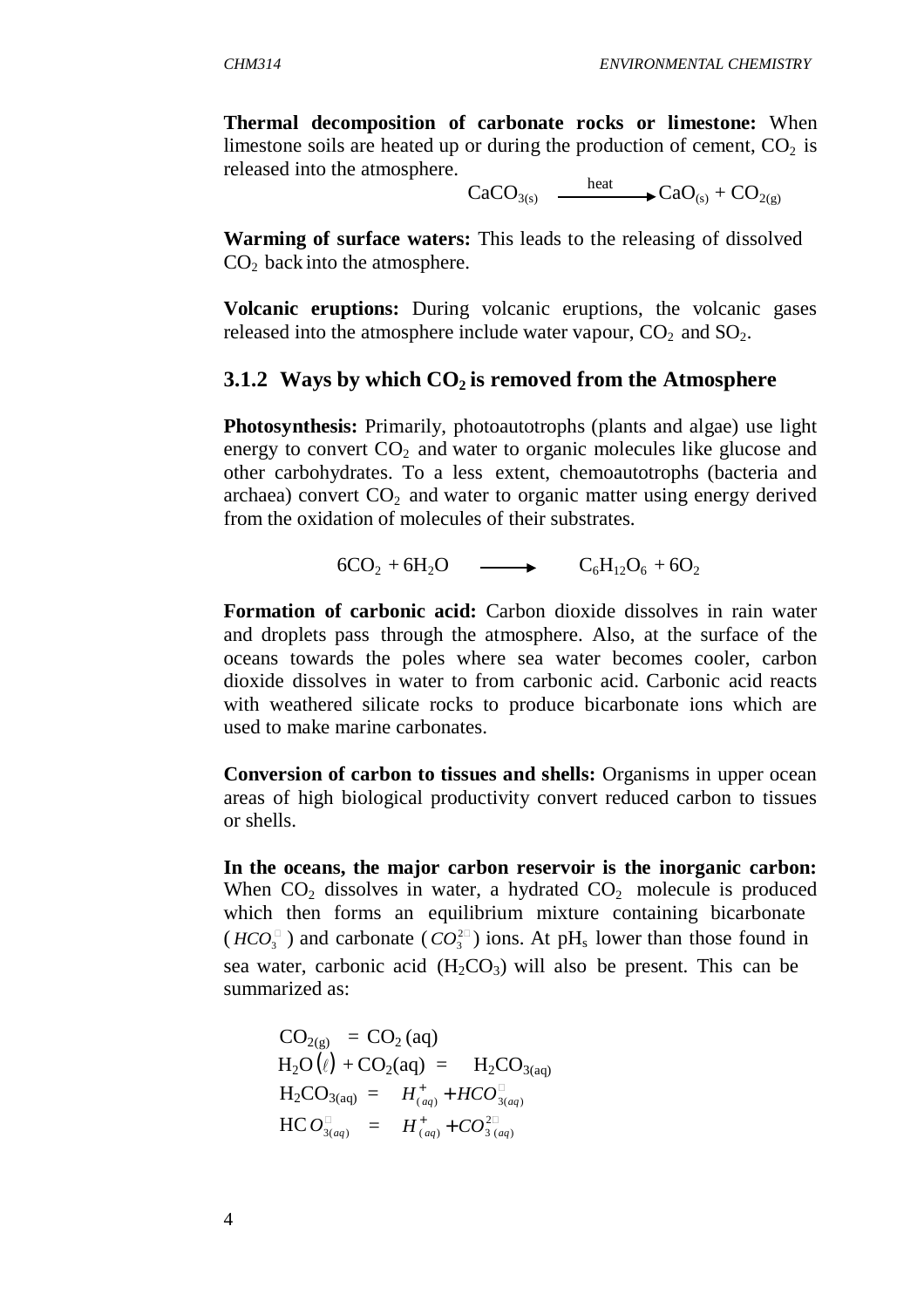However, due to the reactions

$$
HCO_{3(aq)}^{\square} = CO_{2(aq)} + OH_{(aq)}^{\square} \text{ and } CO_{3(aq)}^{2\square} + H_2O(\ell) = HCO_{3(aq)}^{\square} + OH_{(aq)}^{\square}
$$

Most ocean waters have a pH in the range 8 to 8.3 as they contain more  $OH^-$  ions than  $H^+$  ions.

The overall reaction that takes place when  $CO<sub>2</sub>$  dissolves in sea water can be summarised as:

$$
\mathrm{CO}_{2(\mathrm{aq})} + \mathrm{H}_2\mathrm{O}_{(\ell)} + \mathrm{C} \ O_{3(\mathrm{aq})}^{2\mathbb{Z}} = 2\mathrm{HC} \ O_{3}^{\mathbb{Z}}.
$$

The carbon cycle shown in Fig 1 summarises all the processes so far itemised.



**Fig. 1: The Carbon Cycle Source: O.Y. Ababio, 2002 (modified).**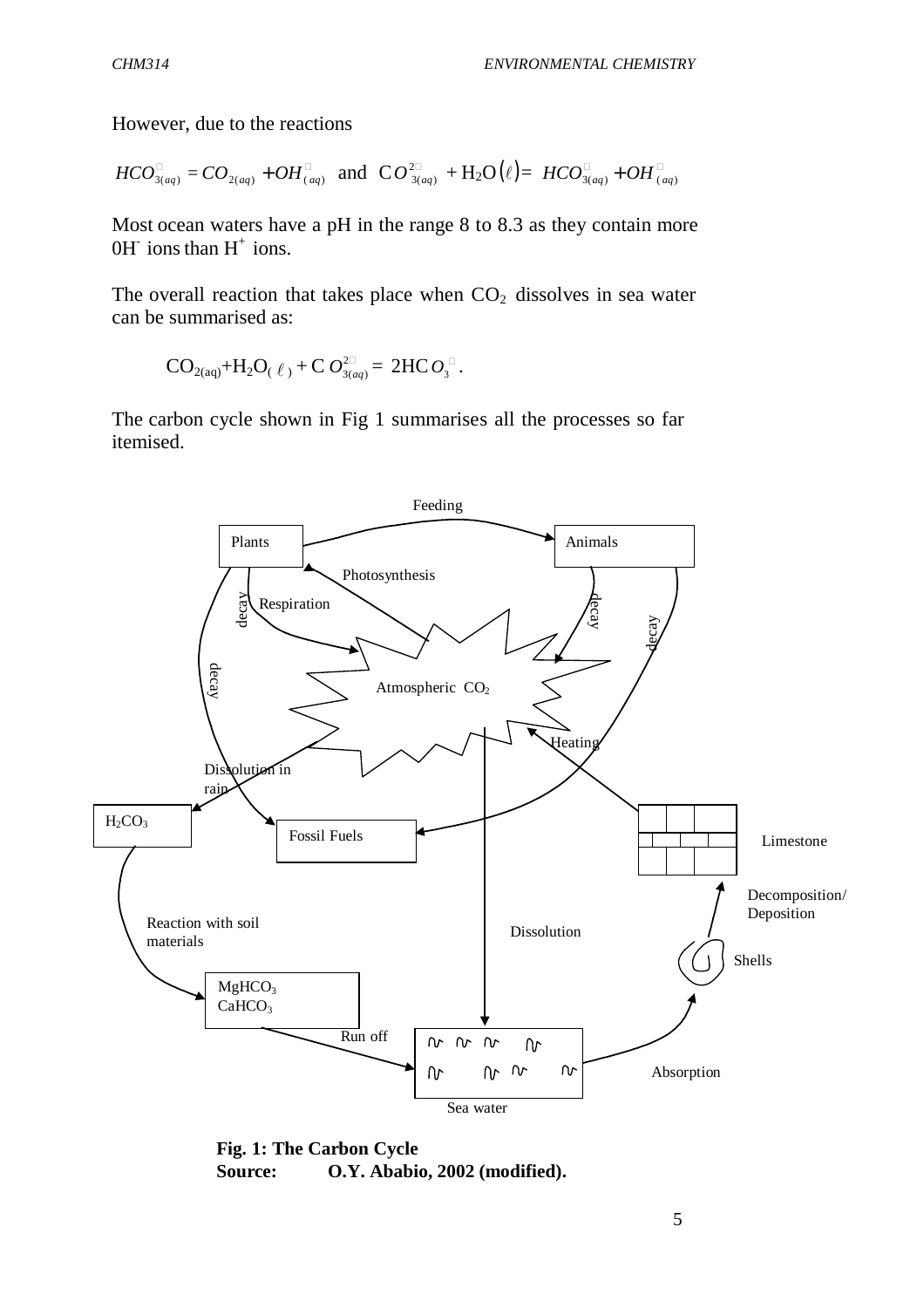## **SELF ASSESSMENT EXERCISE 1**

- 1. State the form(s) in which carbon exists in (a) the atmosphere, (b) water, and (c) rocks.
- 2. List two processes in each case that lead to the (a) addition and (b) removal of  $C_0$  to and from the atmosphere respectively.
- 3. Is the atmospheric level of  $CO<sub>2</sub>$  on a decreasing or an increasing trend currently? Explain.
- 4. Most ocean waters have a pH in the range 8 to 8.3. Briefly explain this observation using appropriate chemical equations.

# **3.2 The Nitrogen Cycle**

The nitrogen cycle is the biogeochemical cycle that describes the gradual transformation of nitrogen and nitrogen-containing compounds in nature. It is the means by which the supply of nitrogen is distributed in nature.

The Earth's atmosphere, containing about 79percent nitrogen, constitutes the largest pool of nitrogen. Nitrogen is crucial to all life processes on earth. It is present in all amino acids, proteins and nucleic acids (RNA and DNA). Although nitrogen is abundant in the atmosphere and the majority of the air we breathe in is nitrogen (oxygen constitutes only 21percent of the air we breathe in), nitrogen is not readily available for cellular utilisation. This is because the strong triple covalent bonds between the N atoms in  $N_2$  molecules make it relatively inert. By implication, biochemically available nitrogen is in short supply in natural ecosystems. Hence, plant growth and biomass accumulation are limited.

In order for plants and animals to use nitrogen for their metabolic processes,  $N_2$  gas must be converted to a chemically available form such as ammonium (N  $H_4^+$ ), nitrate (N  $O_3^{\square}$ ) or organic nitrogen such as urea,  $(NH<sub>2</sub>)CO$ . The nitrogen cycle shown in Figure 2 describes the movement of nitrogen among the atmosphere, biosphere and geosphere in different forms.

# **3.2.1 Basic Processes of the Nitrogen Cycle**

**(a) Nitrogen Fixation**: This is the process by which the atmospheric nitrogen is converted into a form that is readily available to plants and subsequently to animals and humans. There are four ways of converting atmospheric nitrogen  $(N_2)$  into more biochemically available forms.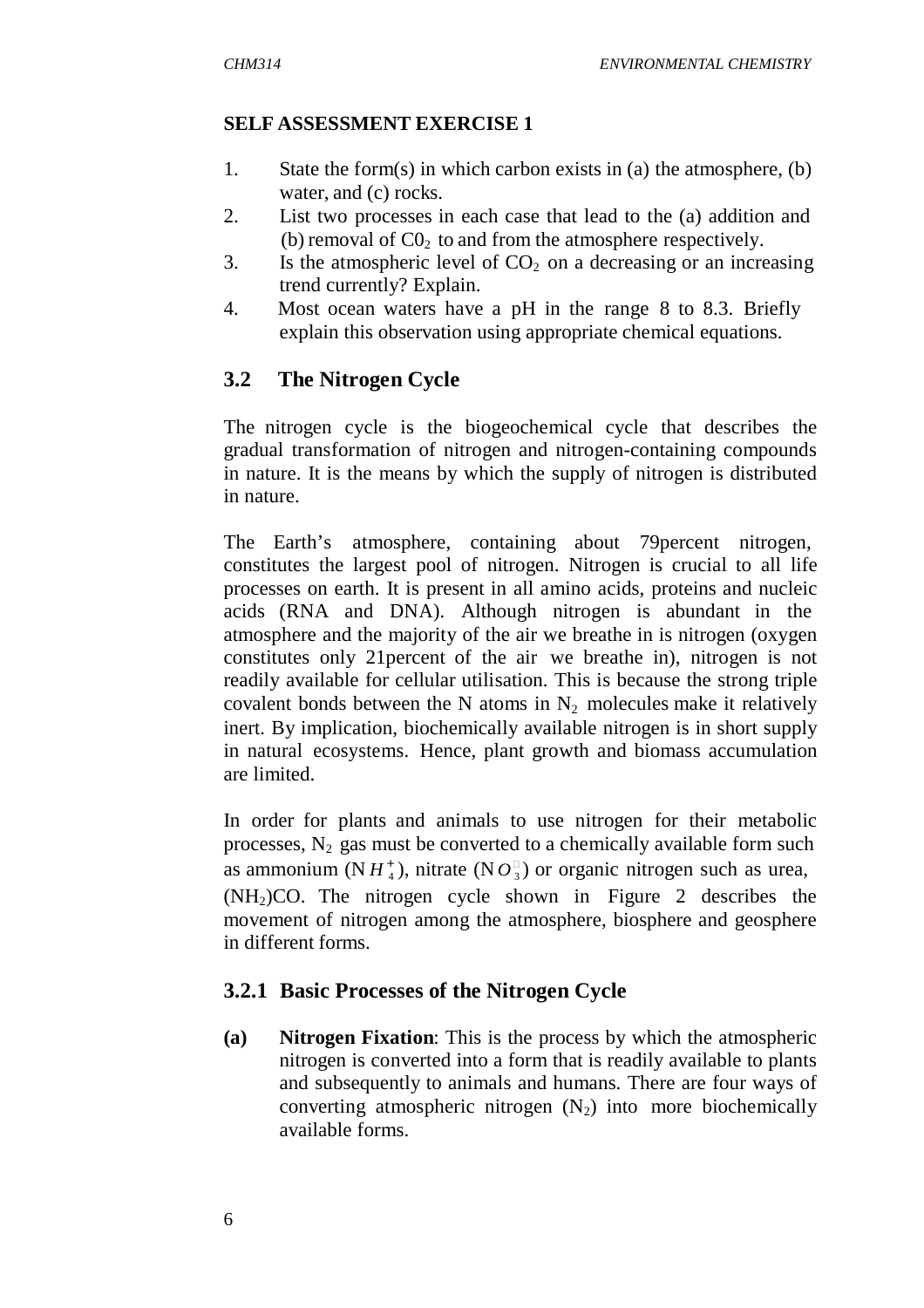- **(i) Biological Fixation:** Symbiotic bacteria, e.g. *Rhizobium*, associated with the root nodules of leguminous plants and some free-living bacteria, e.g. *Azotobacter*, are able to covert (fix) free nitrogen to organic nitrogen.
- **(ii) Industrial Fixation:** In the industrial Haber-Bosch process, atmospheric nitrogen and hydrogen (obtained from natural gas or petroleum) are combined to form ammonia,  $NH<sub>3</sub>$

 $N_{2(9)}+3H_{2(9)} \quad \longrightarrow \quad 2NH_{3(9)}$ 

The ammonia produced can be used to make fertilizers and explosives.  $2NH_{3(g)} + H_2SO_{4(aq)} \frac{\text{Iron catalyst}}{450-600\degree}$  $\frac{100 \text{ catalyst}}{450-600^{\circ}\text{C}}$  (NH<sub>4</sub>)<sub>2</sub> SO<sub>4</sub> (s) 200atm

- **(iii) Combustion of fossil fuels:** The exhaust fumes from internal combustion engines are made up of volatile matters including oxides of nitrogen.
- **(iv) Electrical storms (lightning) and photolysis:** During electrical storms, nitrogen is oxidised to NO, which is oxidised by ozone in the atmosphere to form  $NO_2$ .  $NO_2$  in turn is reduced back to  $NO$ by photolysis. These reactions are important aspects of atmospheric chemistry, but they are inadequate for both terrestrial and aquatic nitrogen turnover.
- (a) Assimilation: Plants can absorb  $N O_3^{\square}$  or  $NH_4^+$  ions from the soil (Nitrogen uptake) through their roots. Absorbed nitrate is first reduced to nitrite ions and then ammonium ions for subsequent incorporation into amino acids, nucleic acids and chlorophyll. In leguminous plants with root nodules, nitrogen in the form of ammonium ions can readily be assimilated. Animals and human beings are incapable of utilising nitrogen from the atmosphere or inorganic compounds hence, they depend on plants or other animals (except ruminants) that feed on plants, for their protein.
- **(b) Ammonification:** At death, the proteins stored in the body of plants and animals become waste materials. Urine contains the nitrogen resulting from the metabolic breakdown of proteins in form of urea,  $(NH<sub>2</sub>)<sub>2</sub>CO$ . Urea is rapidly hydrolysed by the enzyme to ammonium carbonate,  $(NH_4)_2CO_3$ .

$$
\begin{array}{ccc}\scriptstyle\bigwedge^{NH_2}=O+2H_2O&\xrightarrow{\text{Urease}}&\scriptstyle(\text{NH}_4)_2CO_3.\\ \scriptstyle\text{NH}_2\end{array}
$$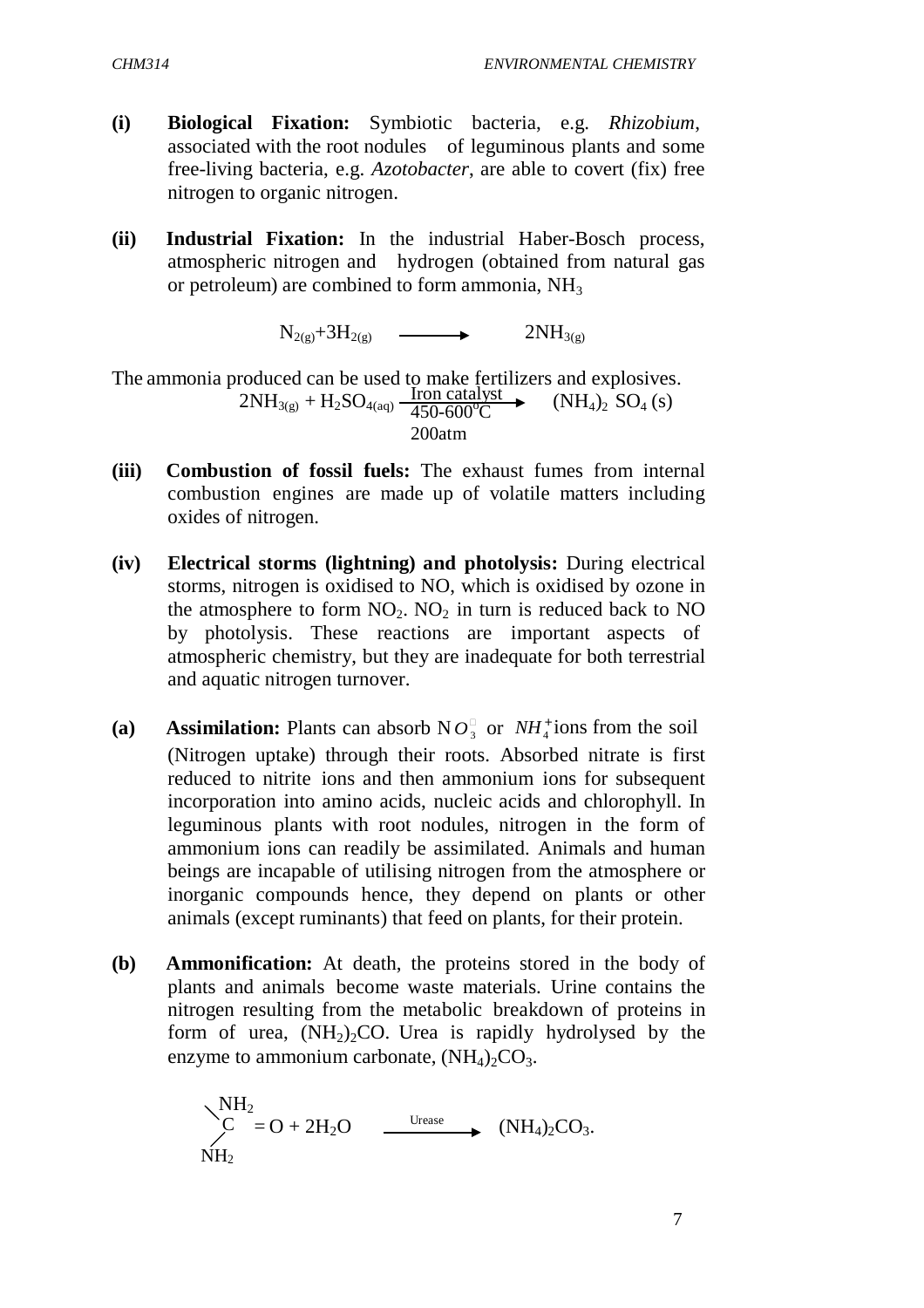**(c) Nitrification:** The excess ammonia released by bacterial action on urea and proteins that are not used by plants is oxidised by the autotrophic nitrifying bacteria-Nitrosomonas and Nitrobacter. Under aerobic conditions, Nitrosomonas convert ammonia to nitrite while nitrite is further oxidised to nitrate by Nitrobacter.

$$
2NH_3 + 3O_2 \xrightarrow{\text{Nitrobacter}} 2NO_2^{\Box} + 2H^+ + 2H_2O
$$
  

$$
2NO_2^{\Box} + O_2 \xrightarrow{\text{Nitrosomonas}} 2NO_3^{\Box}
$$

The bacteria derive energy from the oxidation processes. Some of the nitrate formed is used by plants while the excess is carried away in water percolating through the soil because the soil does not have the ability to hold nitrate for long. It is important for the nitrite ions to be converted to nitrate ions because accumlulated nitrites are toxic to plant life.

**(d) Denitrification:** Nitrate and nitrite are reduced under anaerobic conditions by pseudomonas and clostridium bacteria. Nitrate is reduced to nitrite while nitrite is reduced to ammonia. Most of the nitrate is later reduced to nitrogen thus, completing the nitrogen cycle. This constitutes a serious loss of fertilizing matter in soil when anaerobic conditions develop. Also, some denitrifying bacteria produce  $N_2$ 0 from nitrate reduction. The  $N_2$ 0 produced enters the atmosphere and is reduced through photolysis to produce  $N_2$  and an excited state of oxygen, which oxidises N<sub>2</sub>O to NO.

 $NO_3^{\square} \longrightarrow N_2 + N_2O$  $NO_3^{\square} \longrightarrow NO_2^{\square} \longrightarrow NO \longrightarrow N_2O \longrightarrow N_2$ 

#### **SELF ASSESSMENT EXERCISE 2**

- 1(a) What are the basic processes of nitrogen cycle?
- (b) Discuss fully anyone of the processes named in 1(a) above.
- 2. List and discuss the four ways by which atmospheric nitrogen can be converted into more biochemically available forms.
- 3. In not more than two sentences, discuss the reason(s) why atmospheric nitrogen is not readily available for plants and animals metabolism despite its large atmospheric reservoir.
- 4. Ground waters in most of the agricultural soils are noted for very high nitrate content. Briefly explain this observation.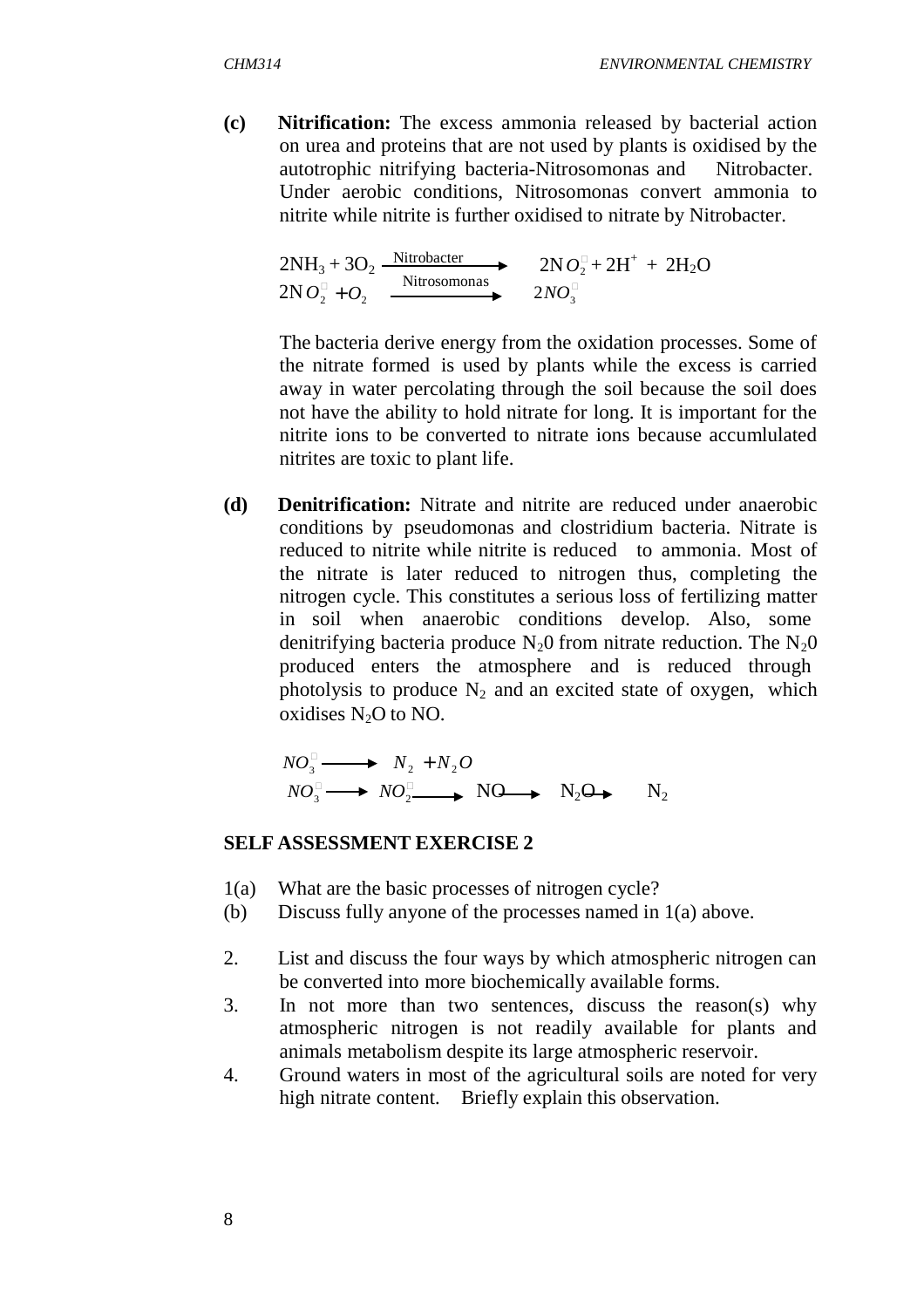

Nitrification

| Fig.2:         | The Nitrogen Cycle       |  |  |
|----------------|--------------------------|--|--|
| <b>Source:</b> | C.N. Sawyer et al., 2006 |  |  |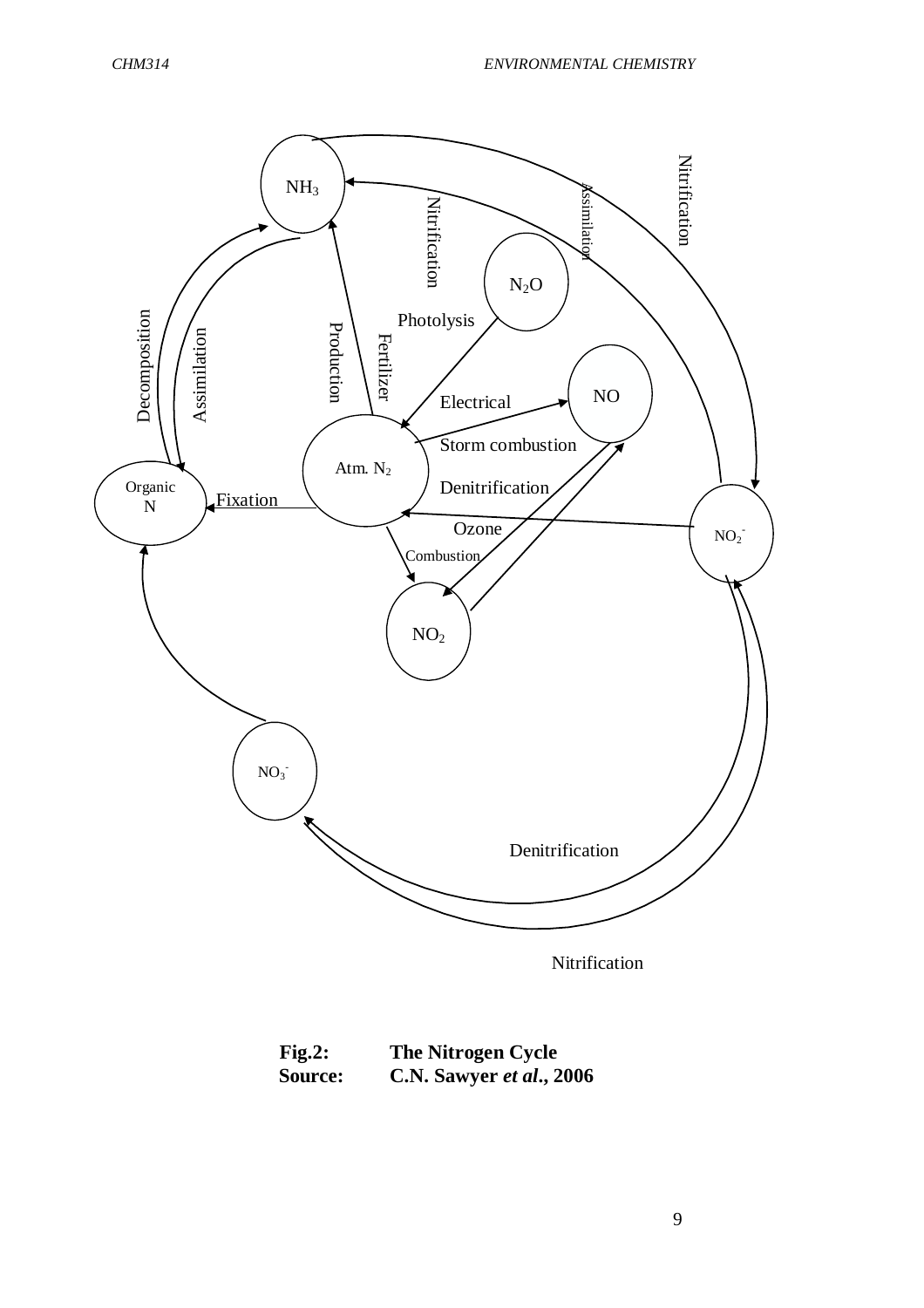# **3.3 The Sulphur Cycle**

On the earth surface sulphur exists as elemental sulphur, sulphur dioxide, sulphuric acid, salts of sulphate, hydrogen sulphide, sulphur trioxide, organic sulphur compounds (such as dimethylsulphide) and amino acids (cysteine and methionine). The biogeochemical transformations of these sulphur species among the atmosphere, biosphere, hydrosphere and geosphere is called the **sulphur cycle**. Most on the sulphur earth is tied up in rocks and salts or buried deep in the ocean in oceanic sediments. Sulphur enters the atmosphere through sources that are both natural (e.g. volcanic eruptions, bacterial processes, evaporation from water or decaying organisms) and human (e.g. widescale industrial emission of  $SO_2$  and  $H_2S$ ).

reduced forms of sulphur by dioxygen occurs without biological control; The major reservoir for sulphur is the crust, with a small, but potentially damaging proportion in the atmosphere. In the air, sulphur is usually oxidised from organic sulphur or elemental sulphur to  $SO_2$  and  $SO_3$ ending up as sulphate  $(SO_4^2)$  in sulphate salts or sulphuric acid. The sulphate compounds dissolve in rain water and get precipitated (as rainfall) either as salts or acid rain. In the atmosphere, the oxidation of but can also occur through the actions of microorganisms in the soil, sediment and water column.

$$
H_2S \longrightarrow (S) \longrightarrow SO_2 \longrightarrow SO_3 \longrightarrow SO_4^{2-}
$$

Microorganisms in the soil or water act upon the  $SO<sup>4</sup>$  in the presence of carbohydrates to finally liberate  $H_2S$ 

 $SO_4^{2\Box} + H^+ + 2CH_2O \longrightarrow HS^- + 2H_2O + 2CO_2 \longrightarrow HS^- + H^+ \longrightarrow H_2S$ The formation of  $H_2S$  is a characteristics feature of anaerobic marine sediments. In the oceanic surface waters, dimethyl sulphide is formed much more commonly than  $H_2S$  because of the presence of the compound dimethylsulphonopropionate produced by some species of phytoplankton.

 $SO_4^2$ -organic<br> $SO_4^2$ -h<del>ydrosulphide</del>  $H_2S +$  organic sulphides + [S] compound  $H_2S + (CH_3)_2 S$ .

When organic sulphur compounds are decomposed by bacteria, the initial sulphur product is usually  $H_2S$ .

 $R-SH$  **bacteria**  $H_2S + RH$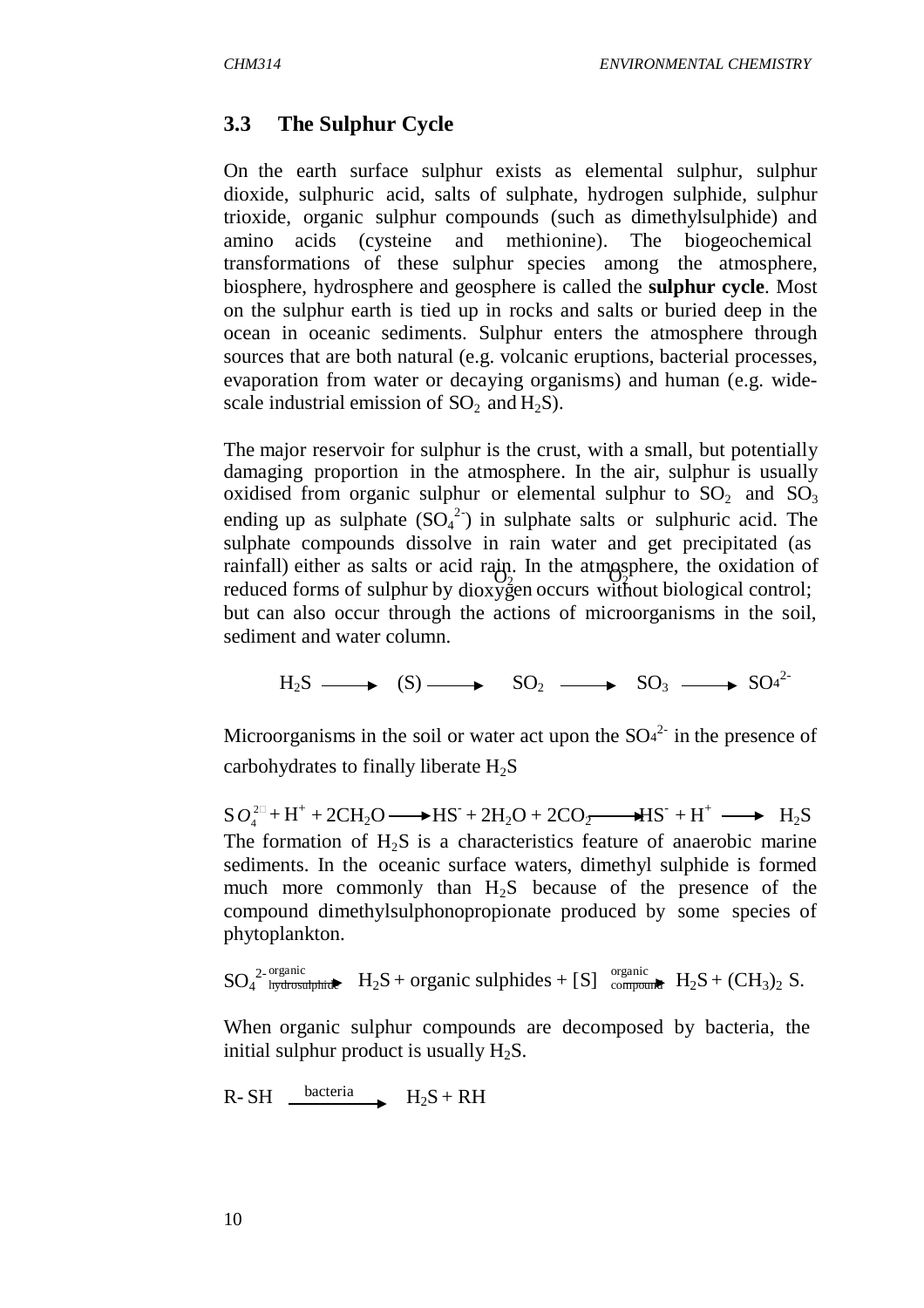The hydrogen sulphide produced may be released as a gas to the atmosphere, where it is oxidised, or it may react with metal ions in the sediments or water columns to form insoluble sulphides.

$$
\begin{array}{ccc}\n\text{H}_{2}\text{S} + [\text{S}] & \longrightarrow & \text{Fe}^{2+} & \text{Fe} \text{S} + \text{Fe} \text{S}_{2} \\
\text{or} & 2\text{Fe(OH)}_{3} + 3\text{H}_{2}\text{S} & \longrightarrow & 2\text{Fe} \text{S} + \text{S} + 6\text{H}_{2}\text{O} \\
\text{Fe} \text{S} + \text{S} & \longrightarrow & \text{Fe} \text{S}_{2} & \n\end{array}
$$

Dimethyl sulphide is rapidly oxidised to form  $SO_2$  and ultimately,  $SO_4^{\{2\}}$ . Many marine phytoplankton produce compounds that breakdown to produce dimethylsulphide,  $(CH_3)_2S$ , a compound thought to be the major biogenically produced sulphur compound released from oceans. Some microorganisms in muds can generate elemental sulphur from sulphur compounds.

The black colour of many sediments is partially due to the presence of iron sulphides as well as organic matter. Oxidation of the sulphides when exposed to the surface leads to the formation of sulphuric acid:

 $2FeS_2 + 2H_2O + 7O_2$   $\longrightarrow$   $2FeSO_4 + 2H_2SO_4$ .

This redox reaction occurs rapidly in the presence of water and dioxygen particularly when microorganisms are involved.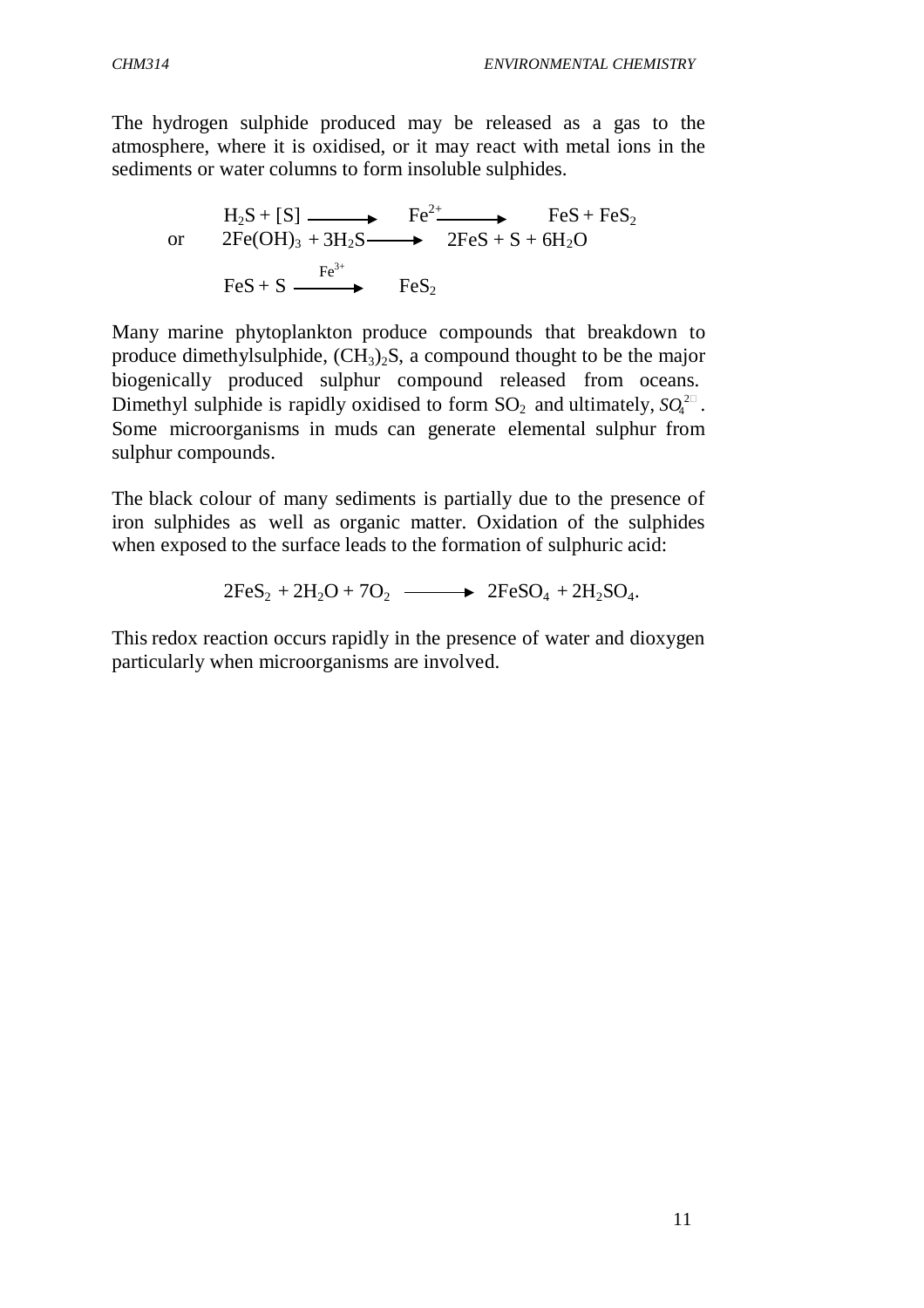

**Fig. 3: The Sulphur Cycle Source: C.N. Sawyer, P.L. McCarty and G.F. Parkin, 2006**

## **3.4 The Water Cycle**

Movement of water in its physical states through and around our planet is accomplished by the **water cycle**. Through evaporation, water from the ocean and soil goes as water vapour into the atmosphere; and by transpiration, plants release water into the atmosphere.

In the atmosphere, as the temperature decreases, water vapour condenses into water droplets to form the clouds that precipitate as rainfall. A large proportion of this goes directly into the ocean or indirectly through runoff. Part of the water on the soil sinks down by percolation to form groundwater. The groundwater is pulled through the roots of plants and is transpired back into the atmosphere. Most of the rain and snow that fall on the continents come from plant transpiration than from ocean evaporation.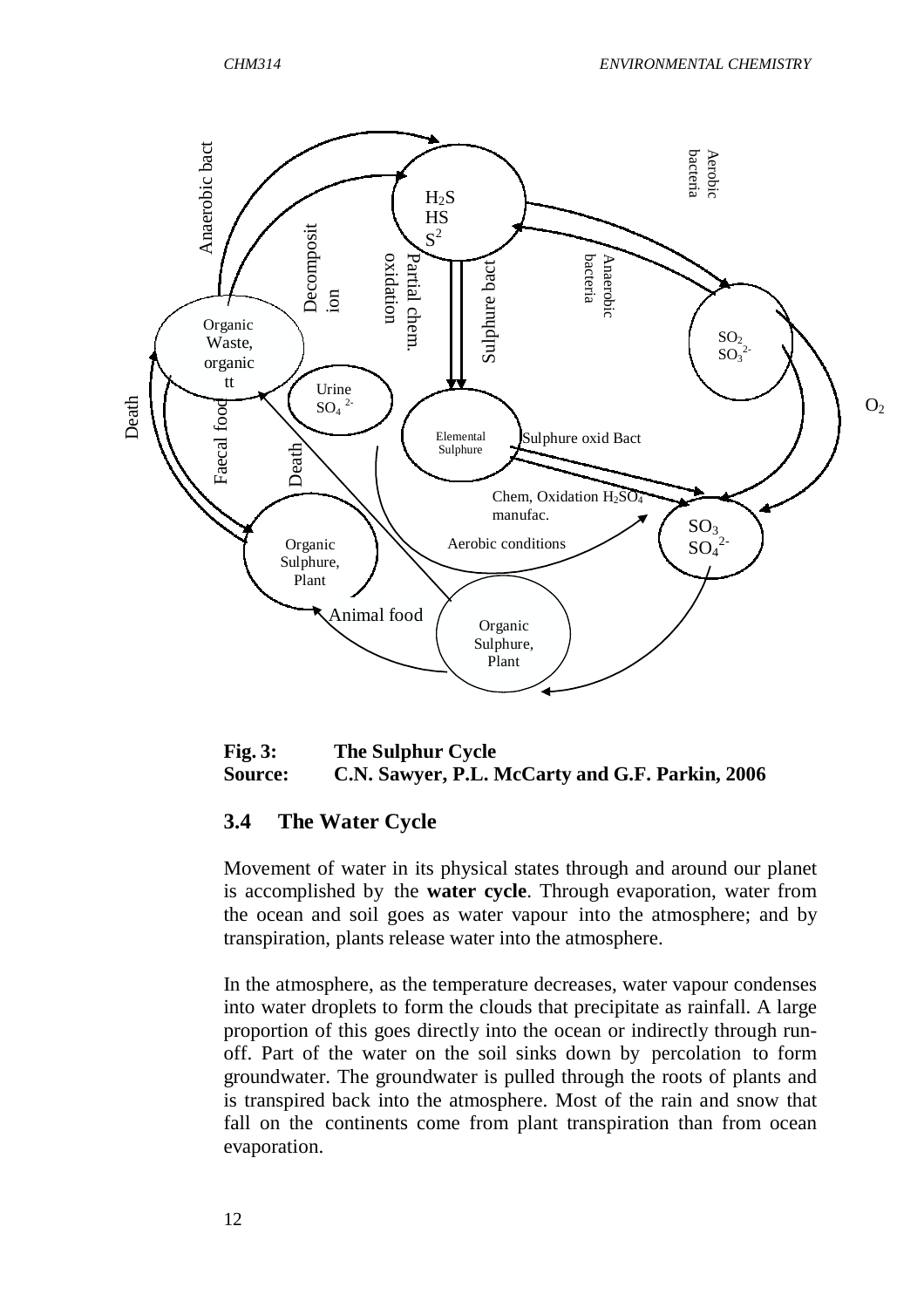The water cycle transfers sun's heat energy to various places of the Earth; It also moves contamination or pollution round the planet. Every living thing is directly connected to the water cycle.



**Fig. 4: The Water Cycle**

#### **SELF ASSESSMENT EXERCISE 3**

Briefly explain (i) how elemental sulphur can be converted to a sulphite or a sulphate, (ii) the microbial transformation process of  $H_2S$  to  $SO<sup>2</sup>$ .

# **4.0 CONCLUSION**

Available elements and compounds in the earth continuously undergo transformations that are vital for the preservation of both the activities and the quality of life on Earth. Both living and non-living things of the Earth must interact to effect these transformations.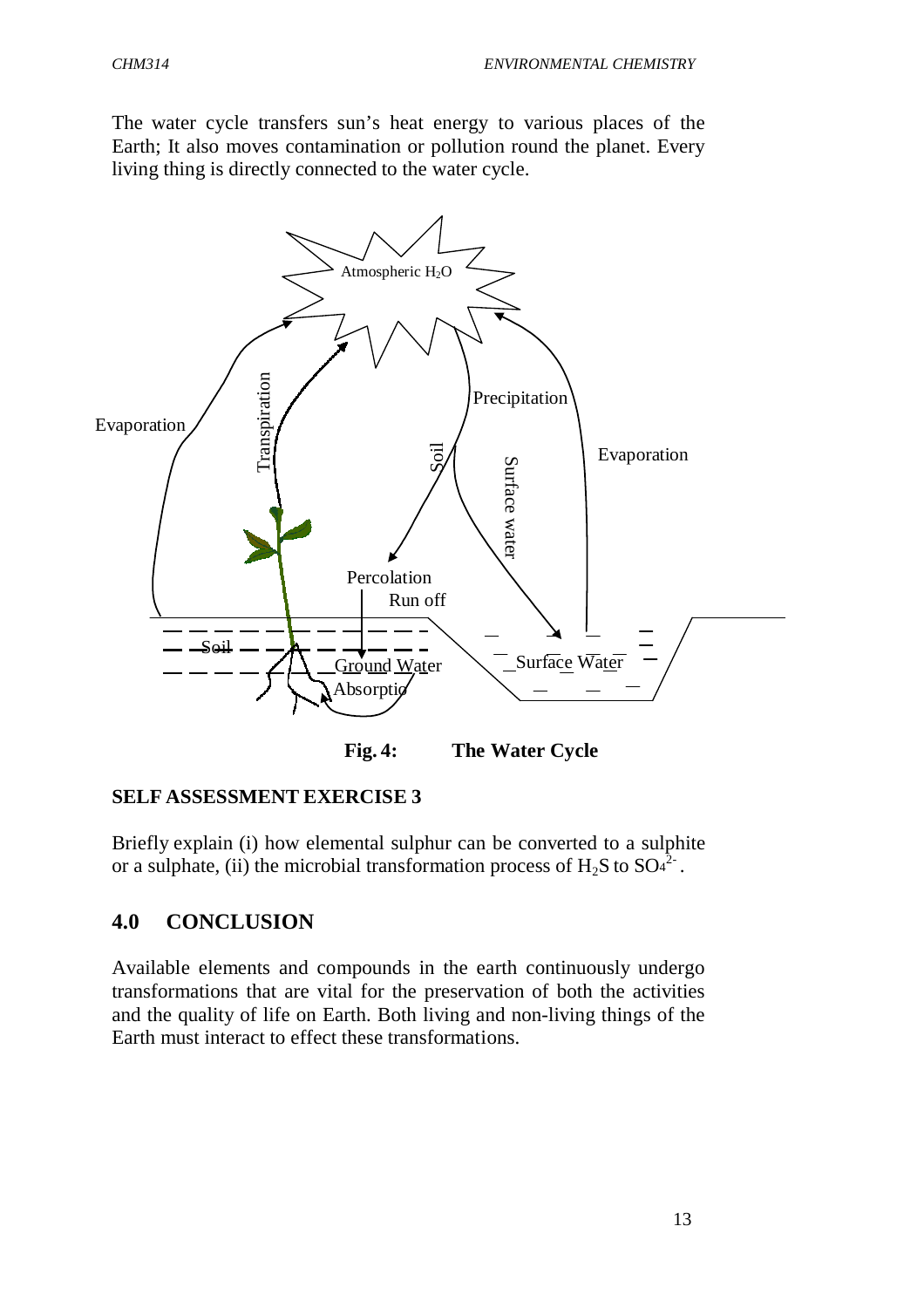# **5.0 SUMMARY**

In this unit, you have learnt that:

- i. there are various biogeochemical cycles such as the carbon cycle, the nitrogen cycle; the sulphur cycle; and the water cycle;
- ii. each biogeochemical cycle is a model that describes the complex movement of a chemical element or its species among matters usually near the Earth's surface;
- iii. there are different reservoirs for the recycled elements e.g. for nitrogen, the reservoir is the atmosphere; while for sulphur, it is the crust.
- iv. both anthropogenic and natural processes/activities add elements to or remove elements from the environmental compartments.

# **6.0 TUTOR-MARKED ASSIGNMENT**

- (a) Explain briefly the roles of bacteria in the biogeochemical cycles of carbon, nitrogen and sulphur.
- (b) Using a simplified illustrative diagram, explain briefly either the nitrogen or carbon or sulphur cycle.

## **7.0 REFERENCES/FURTHER READING**

- O'Neill, P. (1993). *Environmental Chemistry*, (2<sup>nd</sup> ed.). London: Chapman and Hall.
- Sawyer, C.N.; McCarty, P.L. & G.F. Parkin, G.F. (2006). *Chemistry for Environmental Engineering and Science,* (5<sup>th</sup> ed.). New Delhi: Tata McGraw-Hill Put Coy. Ltd.
- Peavy, H.S., Rowe, D.N. & Tchobanoglous, G. (1985). *Environmental Engineering*. New York: McGraw-Hill Int. Editions.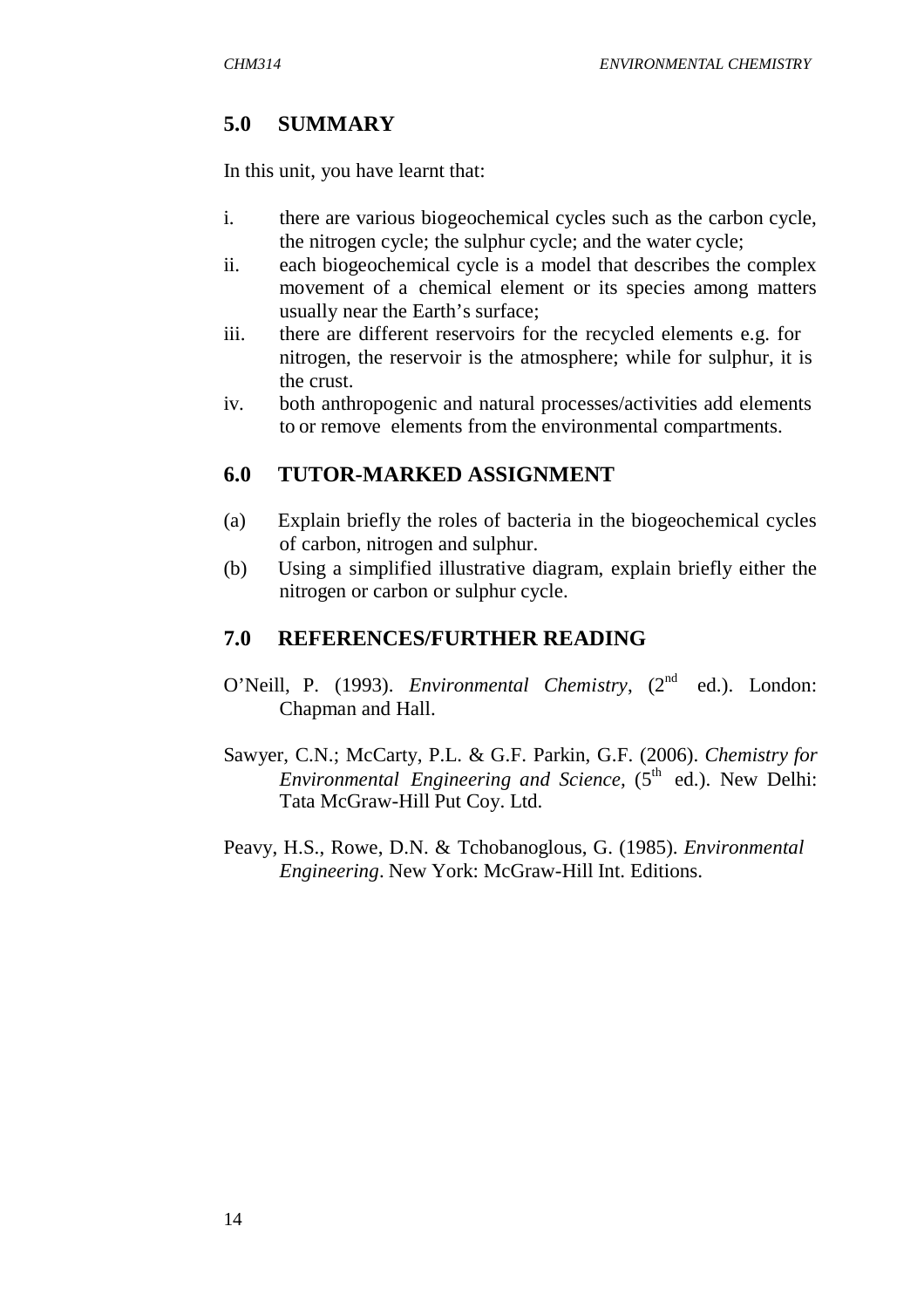# **UNIT 2 CHARACTERISTICS OF THE ATMOSPHERE**

#### **CONTENTS**

- 1.0 Introduction
- 2.0 Objectives
- 3.0 Main Content
	- 3.1 General Composition of the Atmosphere
	- 3.2 Composition and Characteristics of the Earth's Atmospheric Layers
		- 3.2.1 The Troposphere
		- 3.2.2 The Stratosphere
		- 3.2.3 The Mesosphere
		- 3.2.4 The Thermosphere
		- 3.2.5 The Exosphere
- 4.0 Conclusion
- 5.0 Summary
- 6.0 Tutor-Marked Assignment
- 7.0 References/Further Reading

## **1.0 INTRODUCTION**

The atmosphere is a layer of air (mixture of gases) that extends up to 700 kilometres above the Earth's surface. The atmosphere is a complex and rapidly changing part of the earth. The fluid nature of the atmosphere causes it to be the most changeable part of the Earth. The atmosphere is constantly under the influence of gravity, earth's rotation and differential heating by solar radiation. The atmosphere drives the **weather** (atmospheric variables that change rapidly-air temperature, humidity, percentage of cloudiness, type and amount of precipitation, air pressure and wind velocity) and the **climate** (the average weather condition in a region over a long period of time).

The gases in the air directly or indirectly support life on the Earth; during respiration, living things consume oxygen and release carbon dioxide; plants absorb carbon dioxide during photosynthesis and release oxygen; nitrogen is converted to useful nutrients to support plant growth and hence, that of the animals that depend on plants for survival.

## **2.0 OBJECTIVES**

At the end of this unit, you should be able to:

name the stratified layers of the atmosphere

- identify the characteristics of each layer that differentiate it from the others and
- discuss atmospheric reactions of notable environmental implications.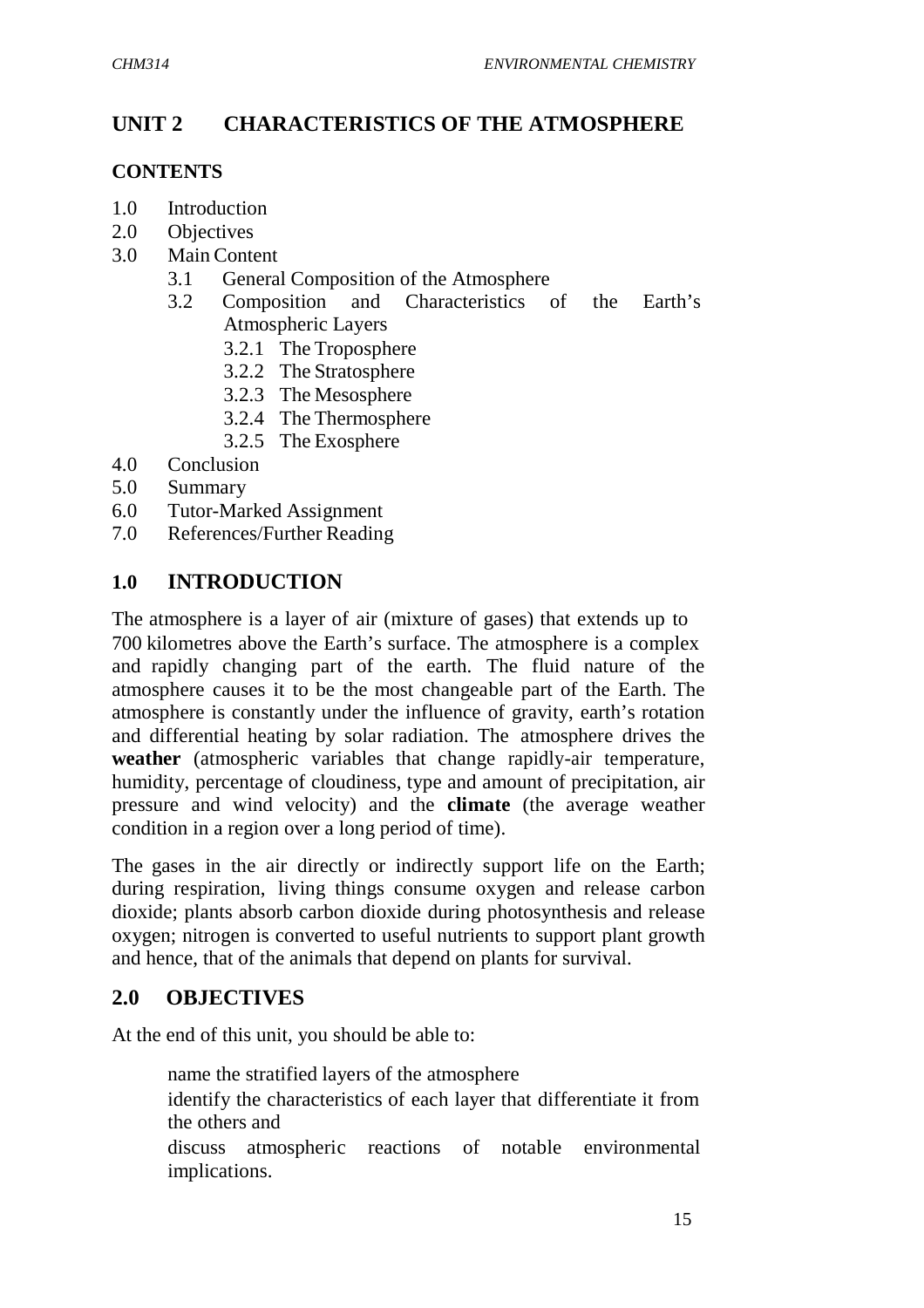# **3.0 MAIN CONTENT**

## **3.1 General Composition of the Atmosphere**

A greater percentage of the air in the atmosphere is made up of clear and odourless gases-nitrogen and oxygen. These two gases are called the **primary** or "**permanent**" gases. According to their relative volumes, average composition of the dry unpolluted atmosphere is given in Table 1. Varying amounts of most of these gases may be found in each of the layers of the atmosphere.

Some of the concentrations are uncertain because (i) analytical procedures for some components have only recently reached the stage where good data can be obtained; (ii) some components such as  $CH_4$ ,  $N<sub>2</sub>O$  and  $CO<sub>2</sub>$  are known to be increasing in concentration at an appreciable rate; and (iii) it is questionable whether any parts of the atmosphere can be considered entirely free of pollutants or not.

The primary gases do not affect the weather unlike the trace gases. The lower atmosphere contains varying amounts of water vapour which determines its humidity. Water vapour (and to a lesser degree,  $CO<sub>2</sub>$ ) is of great importance in radiative transfer because it absorbs and emits strongly the infra-red (IR), the region of the spectrum at which earth radiates energy back to space. Carbon dioxide plays a major role in the greenhouse effect and the attendant temperature attenuation of the earth. Various gaseous and solid impurities such as Chlorofluorocarbons (CFCs) in the atmosphere resulting from human activities contribute to the ozone layer depletion. The air also carries many kinds of dust of meteorite and terrestrial origin alongside micro-organisms, pollen and other particulate matters of anthropogenic origin.

The earth's atmosphere is a little thicker at the Equator and a little thinner at the poles because, the earth's spinning motion causes it to bulge slightly at the Equator. Because of the pull of gravity, the density of the atmosphere and the pressure exerted by air molecules are greatest near the earth's surface (approximately  $1g/10^3m^3$  and  $10^6$  dynes/cm<sup>2</sup>, respectively). Air pressure decreases rapidly with increasing altitude, reaching one-half of its sea-level value at about 5,500 m (5.5 kilometres). At standard temperature and pressure (s.t.p.), 22.4 L of air weighs 28.97g.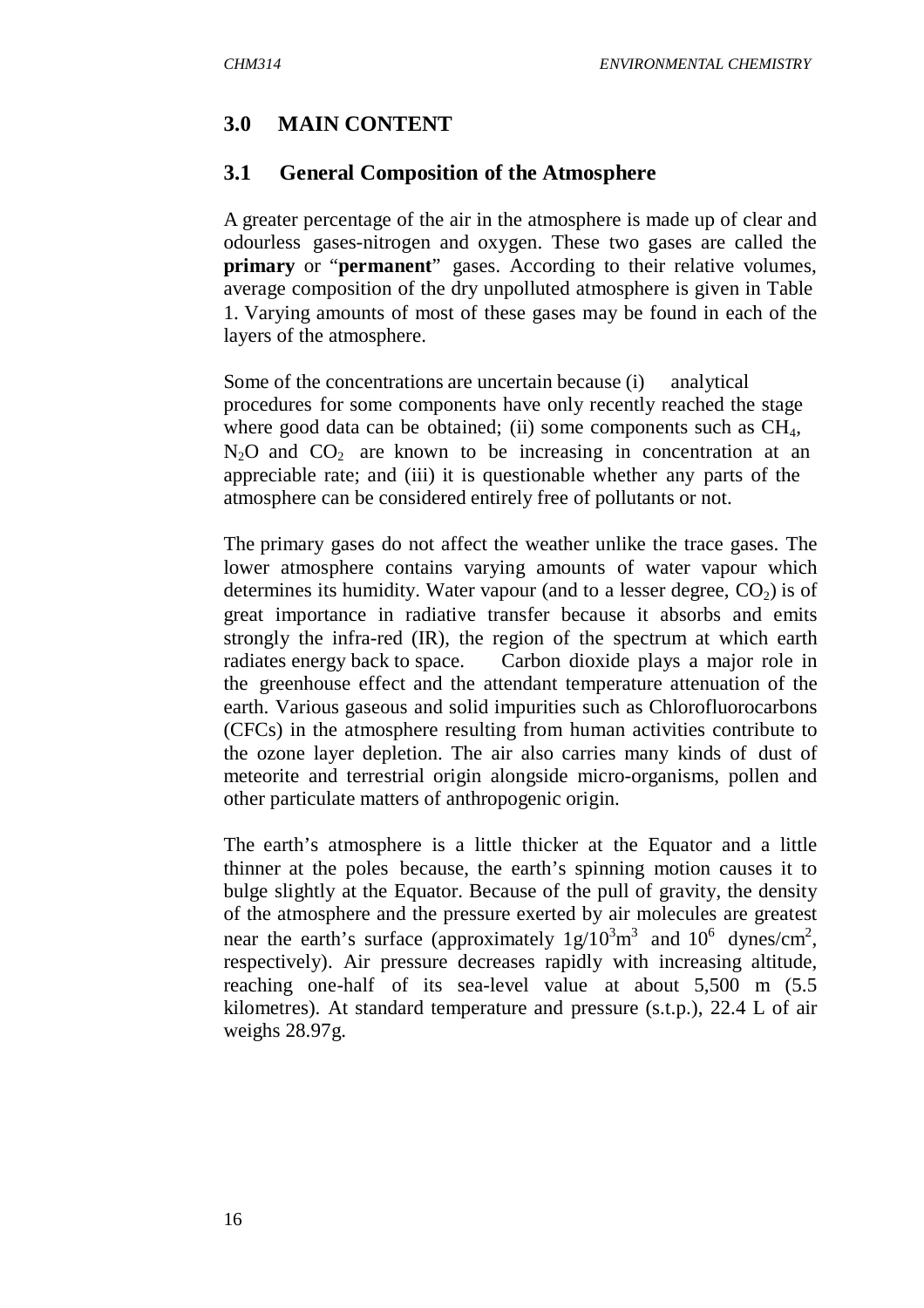|                  |                    | <b>Average Concentration</b> |                     | Approximate             |
|------------------|--------------------|------------------------------|---------------------|-------------------------|
|                  | Gas                | $\%$                         | ppm                 | Residence time          |
| 1.               | $N_2$              | 78.08                        |                     | $\overline{10^6}$ years |
| 2.               | O <sub>2</sub>     | 20.95                        |                     | 5000 years              |
| 3.               | Ar                 |                              | 9340                | Not cycled              |
| $\overline{4}$ . | CO <sub>2</sub>    |                              | 360                 | 100 years               |
| 5.               | Ne.                |                              | 18                  | Not cycled              |
| 6.               | CH <sub>4</sub>    |                              | 1.8                 | 15 years                |
| 7.               | $CK_r$             |                              | 1.1                 | Not cycled              |
| 8.               | H <sub>2</sub>     |                              | 0.58                | 10 years                |
| 9.               | $N_2O$             |                              | 0.31                | 120 years               |
| 10.              | CO                 |                              | 0.12                | 65 days                 |
| 11.              | Xe                 |                              | 0.09                | Not cycled              |
| 12.              | $O_3$              |                              | $0.01 - 0.1$        | 100 days                |
| 13.              | SO <sub>2</sub>    |                              | $10^{-3} - 10^{-2}$ | 10 days                 |
| 14.              | NO/NO <sub>2</sub> |                              | $10^{-6} - 10^{-2}$ | 1 day                   |
| 15.              | NH <sub>3</sub>    |                              | $10^{-4} - 10^{-3}$ | 5 days                  |
| 16.              | HNO <sub>3</sub>   |                              | $10^{-5} - 10^{-3}$ | 1 day                   |
| 17.              | Cl <sub>2</sub>    |                              | 0.6                 |                         |

**Table 1: Average Composition of the Dry Unpolluted Atmosphere**

#### **Sources: J.H. Seinfeld, 1986; P. Brimblecombe, 1996; P. O'Neill, 1993.**

# **3.2 Composition and Characteristics of the Earth's Atmospheric Layers**

The Earth's atmosphere is composed of distinct layers, namely; the Troposphere, the Stratosphere, the Mesosphere, the Thermosphere and the Exosphere.

# **3.2.1 The Troposphere**

The troposphere holds most of the air and is the place where storms occur. It extends from the Earth surface upward to a height of about 10 kilometres at the poles, 11.3 kilometres in mid-latitudes and 16.1 kilometres at the Equator. The air in the troposphere is in constant horizontal and vertical motions. Throughout the troposphere, temperature decreases with altitude at an average lapse rate of about  $2^{\circ}C$ per 305 m reaching about  $-57^{\circ}$ C at the tropopause (the peak of the troposphere).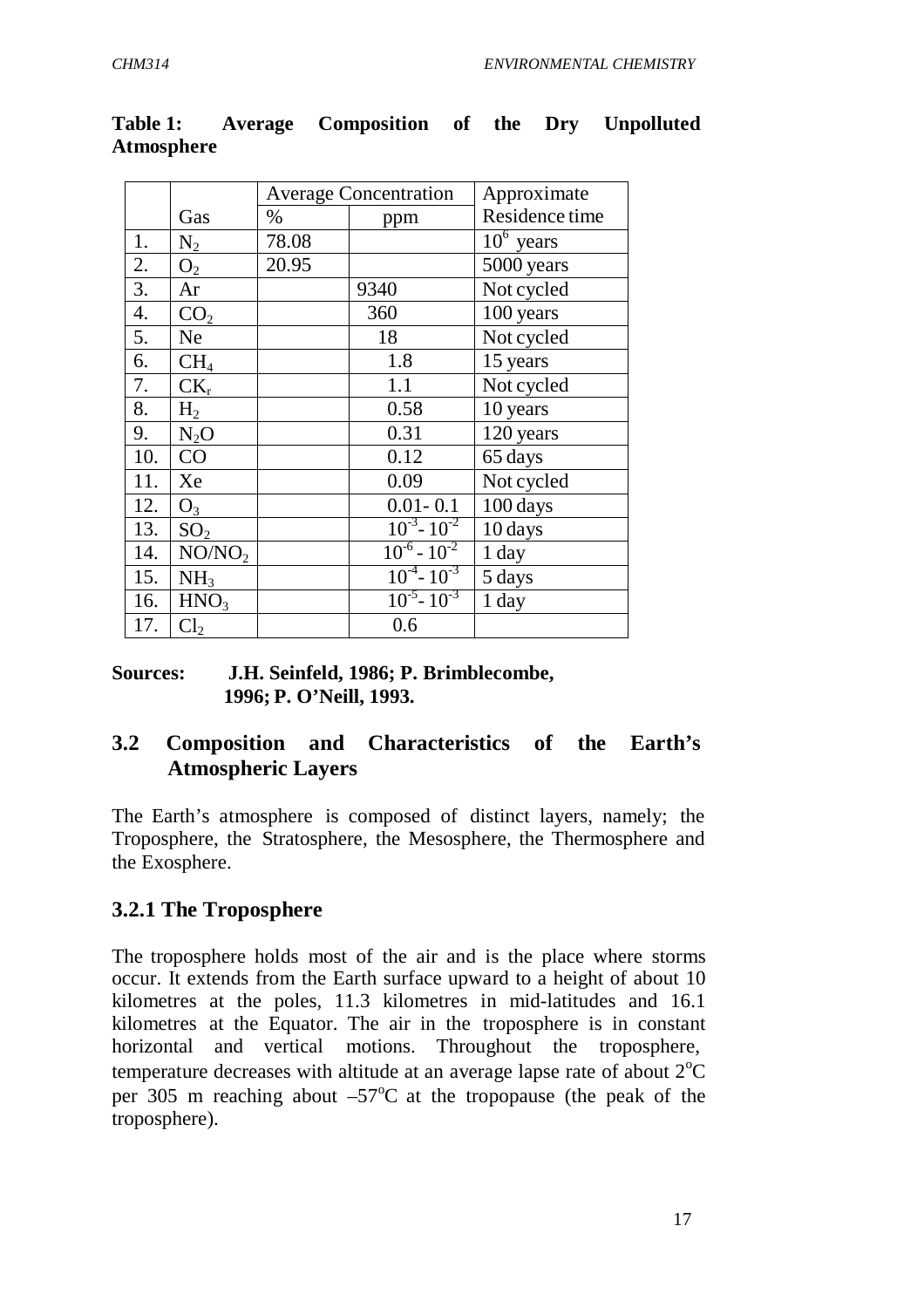The troposphere may be considered in two smaller components: the part in contact with the earth surface is called the **boundary layer;** above it is the **free troposphere**. The boundary layer is normally bounded at its upper extreme by a temperature inversion (a horizontal band in which temperature increases with height) through which little exchange of air can occur with the free troposphere above. The depth of the boundary layer is typically around 100 metres at night and 1000 metres during the day, although these figures do vary greatly. Pollutant emissions are usually emitted into the boundary layer and are constrained within it to a large extent. Free tropospheric air contains the longer-lived atmospheric components together with contributions from pollutants, which have escaped the boundary layer, and from some downward mixing stratospheric air.

The troposphere is the layer of greatest interest with respect to pollution issues because, it is the layer in which most living things exist.



#### **Earth surface**

**Fig. 5: The Atmospheric Layers**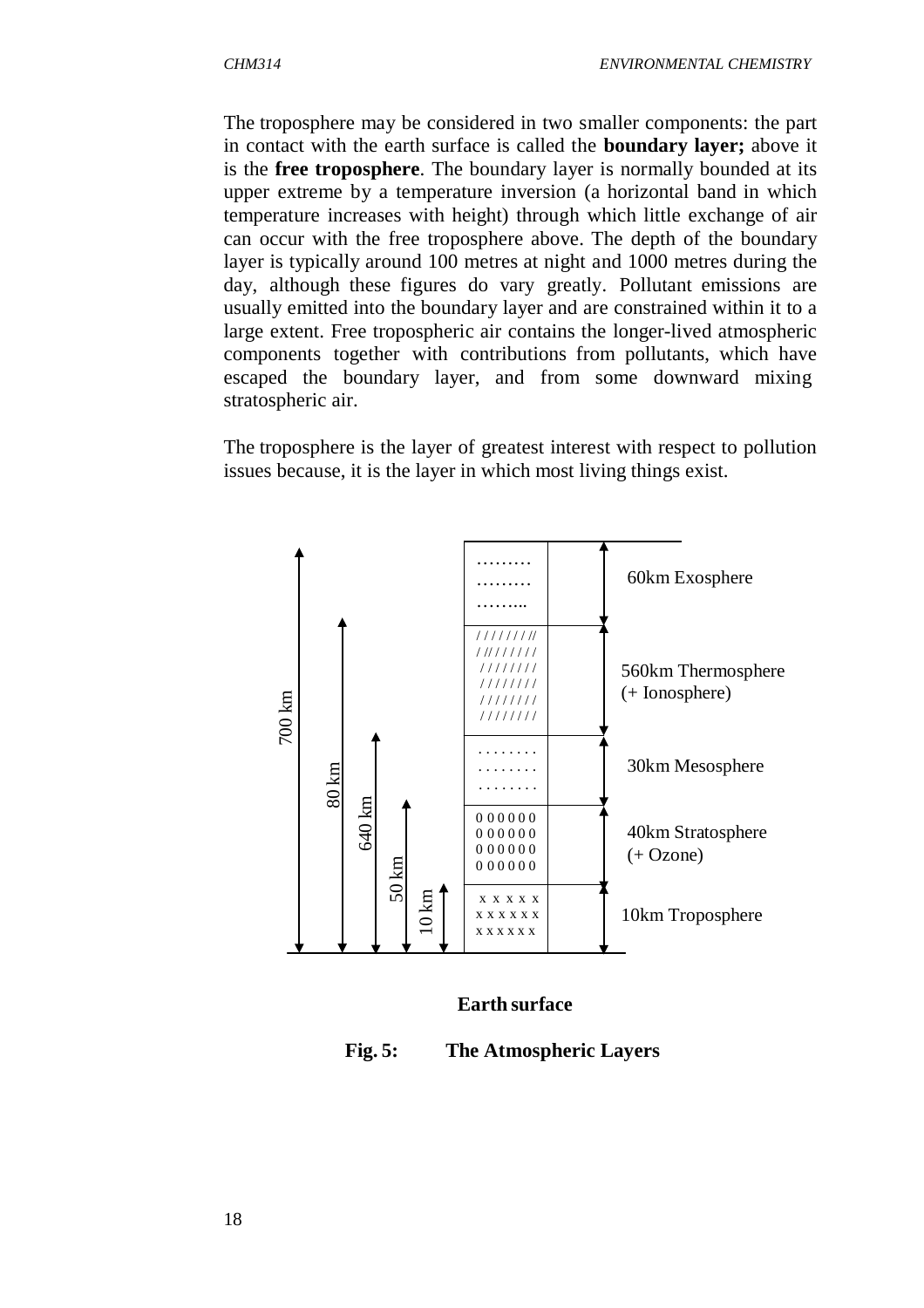### **3.2.1.1 Some Important Tropospheric Chemical Transformations**

#### **1. Formation of Hydroxyl Radical (OH)**

(a) Photolysis of ozone: When ozone undergoes photolysis in the presence of light of short wavelength  $(\lambda < 315$ mm) singlet atomic oxygen O (ID) is formed. This may relax to the triplet state O  $({}^{3}P)$  or may react with water vapour to form OH.

> $O_3 + hv$   $O(^1D) + O_2 (\lambda < 315nm)$ <br> $O(^1D) + M$   $O(^3P) + M$  $O(^{1}D) + M$   $\longrightarrow$   $O(^{3}P) + M$ or  $O(^2D) + H_2O \longrightarrow 2OH$

This is the primary source of OH in the atmosphere. (M is an inert energy absorbing molecule e.g.  $N_2$ ).

(b) Reactions of  $O(D)$  with CH<sub>4</sub> and H<sub>2</sub>. This is one of the minor sources of OH in the atmosphere.

$$
CH4 + O(1D) \longrightarrow CH3 + OHH2 + O(1D) \longrightarrow H + OH
$$

- (c) Photolysis of HONO and  $H_2O_2$ . This produces 0H directly.  $HONO + hv \longrightarrow OH + NO$  ( $\lambda < 400 \text{nm}$ )  $H_2O_2 + hv$  2OH ( $\lambda$ <360nm)
- (d) From  $HO_2$  radical. In polluted atmospheres,  $HO_2$  is able to give rise to OH formation.

$$
HO_2 + NO \longrightarrow NO_2 + OH
$$

The hydroxyl radicals play a central role in the formation of ozone, peroxyacetyl nitrate (PAN), sulphuric acid and nitric acid.

**2.** Formation of ozone: Ozone could be formed in the atmosphere (troposphere particularly) from the oxidation of  $CH<sub>4</sub>$  and CO in processes involving the hydroxyl radicals.

| \n $CH_4 + OH$<br>\n $CH_3 + O_2 + M$<br>\n $CH_3O_2 + NO$<br>\n $CH_3O_2 + NO$<br>\n $CH_3O + O_2$<br>\n $CH_3O + O_2$<br>\n $CH_2O + HO_2$ \n                                                                                                             |
|-------------------------------------------------------------------------------------------------------------------------------------------------------------------------------------------------------------------------------------------------------------|
| \n        Also, CO + OH<br>\n $H + O_2 + M$<br>\n $H + O_2 + M$<br>\n $HO_2 + M$<br>\n $SO_2 + H$<br>\n $HO_2 + M$<br>\n $HO_2 + O_2$<br>\n $OH + NO_2$<br>\n $OO + O_2$<br>\n $OO + O_2$<br>\n $OH + NO_2$<br>\n $NO + O(^3P)$<br>\n $O(^3P) + O_2 + M$ \n |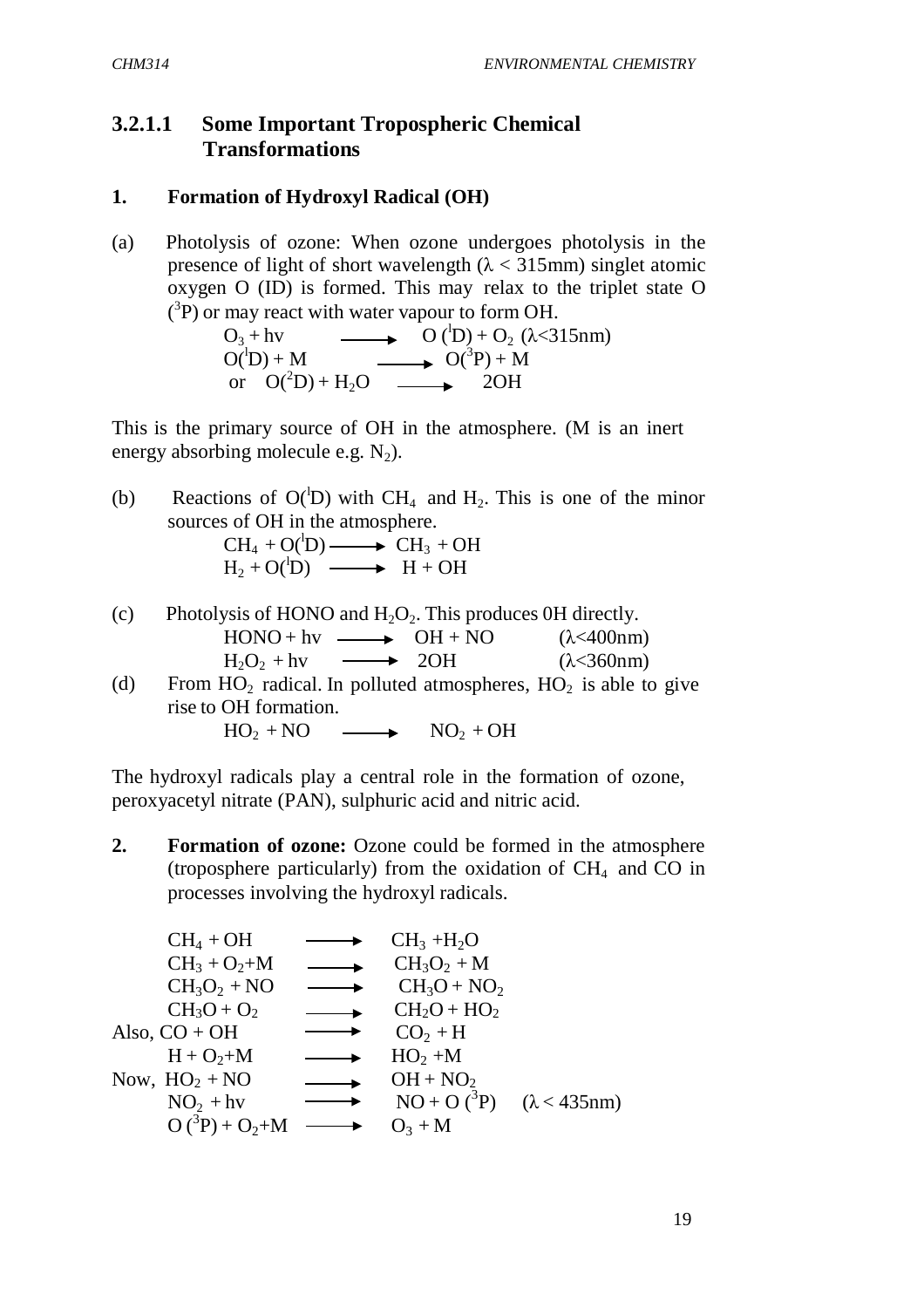**3.** Formation of peroxyacetyl nitrate (PAN): PAN is of interest as a characteristic product of atmospheric photochemistry, as a probable reservoir of reactive nitrogen in remote atmospheres and because of its adverse health effects on plants. Its formation is acetyl radicals, CH<sub>3</sub>CO, formed from acetaldehyde oxidation.

$$
CH_3CHO + OH \longrightarrow CH_3CO + H_2O
$$
  
\n
$$
CH_3CO + O_2 \longrightarrow CH_3C(O)OO
$$
  
\n
$$
CH_3C(O)OO + NO_2 \longrightarrow CH_3C - OONO_2
$$
  
\n
$$
CH_3C - OONO_2
$$
  
\n
$$
CH_3C - OONO_2
$$
  
\n
$$
O
$$
  
\n
$$
PAN
$$

**4. Formation of sulphuric acid:** Atmospheric oxidation of SO<sub>2</sub> could proceed via a range of mechanisms but formation through the hydroxyl radical reaction in the gas phase is of overwhelming importance.

$$
SO2 + OH\nHOSO2 + O2\nSO3 + H2O\n\n\n\n\nHOSO2\nHOSO2\nHO2 + SO3\nH2SO4
$$

**5.** Nitric acid formation: The main daytime route of HNO<sub>3</sub> formation is from the reaction:

$$
NO2 + OH \longrightarrow HNO3
$$

At night, reaction of  $NO<sub>3</sub>$  radical becomes important which was not operative during the day due to photolytic breakdown of  $NO<sub>3</sub>$ . The radical is formed as follows:

and

$$
NO2 + O3 \longrightarrow NO3 + O2
$$
  
\n
$$
NO3 + RH \longrightarrow HNO3 + R
$$
  
\n
$$
NO3 + NO2 \longrightarrow M2O5
$$
  
\n
$$
N2O5 + H2O \longrightarrow 2HNO3
$$

One of the atmospheric changes that has attracted a widespread attention over the last few decades is the phenomenon of **acid rain** or **acid deposition**. Acid rain results when gaseous emissions such as sulphur oxides  $(SO_x)$  and nitrogen oxides  $(NO_x)$  interact with water vapour and sunlight and are converted to strong acidic compounds as indicated (Nos. 4 and 5) above.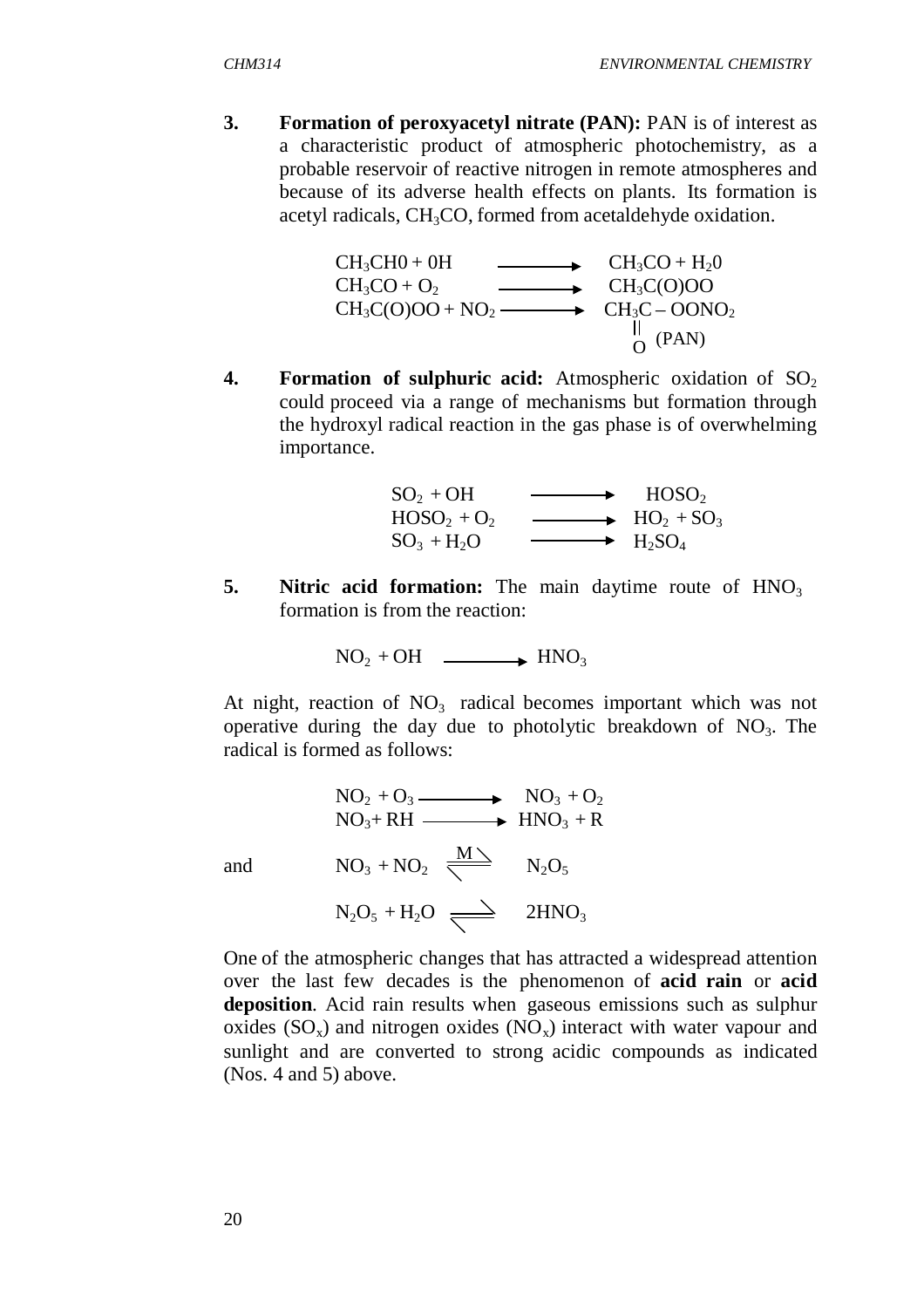#### **SELF ASSESSMENT EXERCISE 1**

- 1. State two reasons why the troposphere could be considered a layer of greatest interest to an environmental chemist out of all the atmospheric layers.
- 2. Discuss briefly two ways by which the hydroxyl radicals can be formed in the troposphere.
- 3. List and explain two roles of the hydroxyl radicals in the troposphere that could result in environmental degradation.
- 4. Using chemical equations only, show the mechanism of either  $H_2SO_4$  or  $HNO_3$  formation in the atmosphere.

## **3.2.2 The Stratosphere**

The stratosphere is the second layer of the atmosphere as one moves upward from the earth's surface. It lies above the troposphere and below the mesosphere. The stratosphere starts at approximately 10 kilometres and extends to approximately 50 kilometres high. The altitude of the bottom of the stratosphere varies with latitude and seasons. The bottom of the stratosphere is around 16 kilometres near the equator, around 10 kilometres at mid-latitudes and around 8 kilometres near the poles. It is slightly lower in winter at mid and high-latitudes and slightly higher in the summer.

Within the stratosphere, temperature increases as altitude increases, reaching about –  $3^{\circ}$ C at its top (the stratopause). Above the stratopause, temperature again decreases with height. In the stratosphere, air does not flow up and down, but flows parallel to the earth in a very fast moving air streams. This dynamic stability of the stratosphere is due to the warmer layers above and cooler layer below the stratosphere. The heating of the upper layer is caused by an ozone layer that absorbs solar ultra violet (UV) radiation.

The stratosphere is very dry; it contains air with little water vapour. As a result of this, few clouds are found in this layer with most clouds occurring in the lower (more humid) troposphere. However, **polar stratospheric clouds** (PSCs) nacreous clouds also called appear in the lower stratosphere near the poles in winter. They are found at altitudes of 15 to 25 kilometres and form only when temperatures at those heights dip below –  $78^{\circ}$ C. They are suspected to play some roles in the formation of "holes in the ozone layer" by catalysing certain chemical reactions that destroy ozone. Because bacterial life survives in the stratosphere, it is considered part of the biosphere.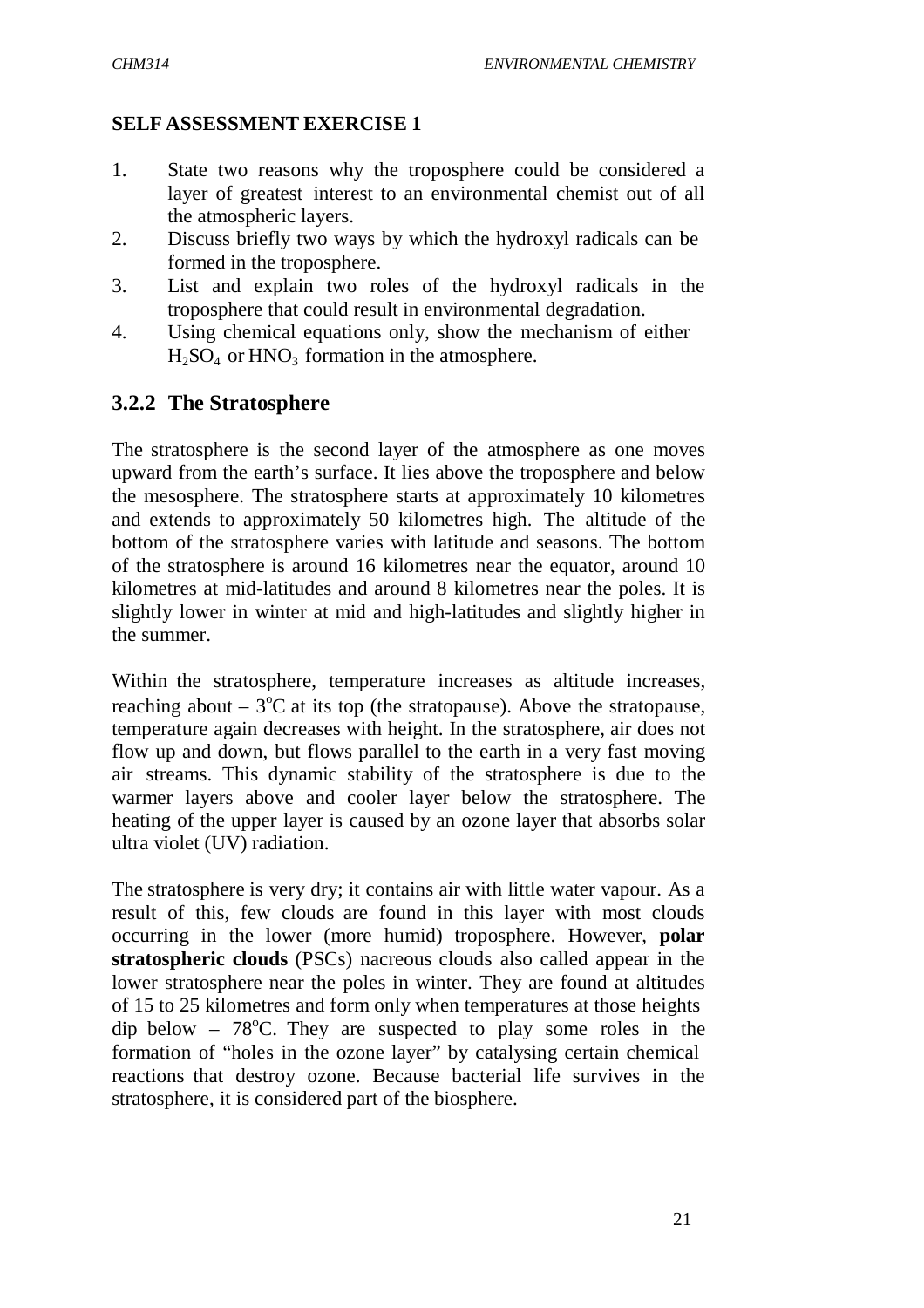#### **The Stratospheric Ozone Layer Chemistry**

The ozone layer is a diffused concentration of ozone  $(O_3)$  found predominantly in the stratosphere. About 90 percent of the atmospheric ozone is located within the stratosphere. Ozone actually occurs in trace amounts throughout the atmosphere with a peak concentration of about 10 ppm by volume in the lower stratosphere between about 20 to 25 kilometres altitude. The concentration of ozone in the stratosphere shows daily, annual and seasonal variations of several per cent. Therefore, it is difficult to identify and quantify changes in concentration caused by anthropogenic effects unless these are large.

The ozone layer protects life from the harmful UV rays of the sun. Whereas acid rain and photochemical oxidant pollution are somewhat localised environmental problems, modification of stratospheric ozone is a global phenomenon. The electromagnetic UV radiation from the sun that falls on the upper layers of the atmosphere is subdivided into three regions of different energy or wavelength (λ). These regions are: highest energy ( $\lambda$  < 290 nm), intermediate energy ( $\lambda$  = 290 – 320 nm) and lowest energy ( $\lambda = 320 - 400$  nm).

At altitudes above 400 kilometres, the majority of the oxygen is atomic because the bonds in the dioxygen molecule may be broken by UV ( $\lambda$  <  $290 \text{ nm}$ ) to form free  $6xygen$  atoms.

$$
O_2 \longrightarrow 2(O).
$$

At lower altitudes, as the number of dioxygen and dinitrogen molecules increases, ozone  $(O_3)$  is formed.

$$
O + O_2 + M \longrightarrow O_{3+} M.
$$

The molecular species, M, (usually  $N_2$  or  $O_2$ ) removes the excess energy produced when ozone is formed and so prevents the ozone from decomposing immediately. Ozone is destroyed by the absorption of UV and by some other naturally occurring chemical species,  $X$ ,  $(X = NO)$ and HO usually) in the stratosphere by a reaction sequence that regenerates these species so that they can react again.

$$
\overline{\text{or}}
$$

or  
\n
$$
O_3 \xrightarrow{\text{uv}} O_1 + O_2
$$
\n
$$
O_3 + X \xrightarrow{\text{uv}} O_2 + O_2
$$
\n
$$
XO + O \xrightarrow{\text{cv}} O_2 + X.
$$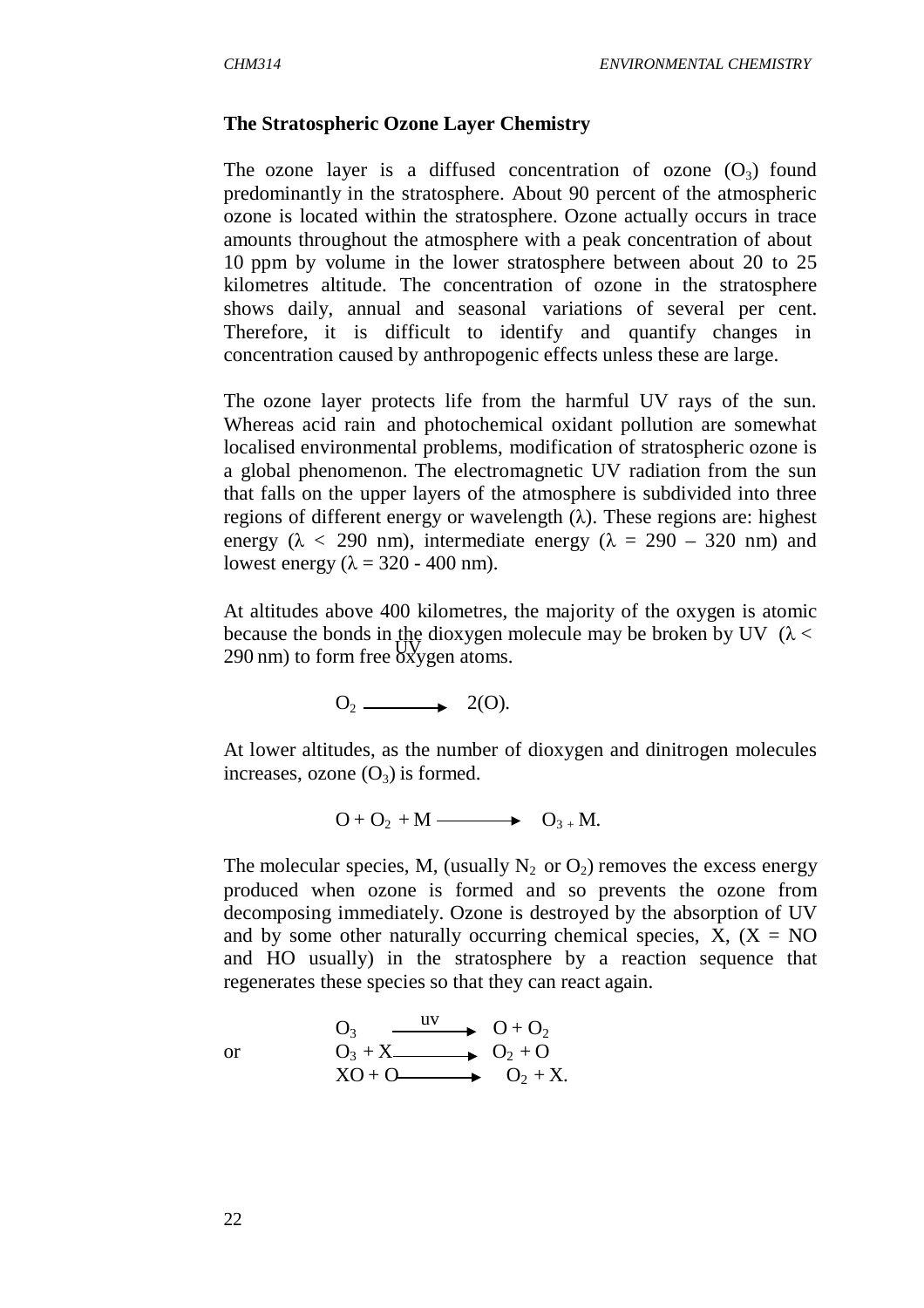Recently, there have been significant increases in the stratospheric concentrations of Chlorine (Cl) and Bromide (Br). It has been estimated that one atom of Cl can destroy 100 000 molecules of ozone before the cycle is interrupted. The bromine cycle is not easily broken; once formed, the ozone moves towards the poles and also to lower altitudes. There is generally a higher concentration of ozone above Polar Regions because the rate of removal is slower than near the equator. The absorption of UV and infrared radiation in the stratosphere means that the temperature in the stratosphere is higher than the temperature at the top of the troposphere. This temperature inversion stabilizes air movements in the stratosphere and controls weather patterns in the stratosphere.

The stratospheric air above the Antarctic contains very little water vapour (4 – 6 ppm by volume). Consequently, nucleation and condensation to form clouds only occur at very low temperatures. When the temperature drops below –  $75^{\circ}$ C, nitric acid trihydrate  $(HNO<sub>3</sub>.3H<sub>2</sub>O)$ , NAT, particles, start to condense to form type 1 polar stratospheric clouds (Type 1 PSCs). Their formation removes nitrogen oxide species from the gas phase and traps them in the clouds as solid nitric acid. Nitrogen dioxide can break the ozone, destroying the cycle initiated by chlorine by reacting with the chlorine monoxide,

 $CIO + NO_2 \longrightarrow CONO_2$ 

But this is prevented when the nitrogen species become locked up in the clouds. To worsen the condition, any chlorine nitrate,  $CIONO<sub>2</sub>$ , that is present in the stratosphere can be destroyed by reactions that occur on the surface of the solid particles, but do not occur in the gas phase.

> $CIONO<sub>2</sub> + H<sub>2</sub>O \longrightarrow HOCI + HNO<sub>3</sub>$  $CIONO<sub>2</sub> + HCI \longrightarrow Cl<sub>2</sub> + HNO<sub>3</sub>$

These reactions increase the quantity of the potentially reactive chlorine species Cl (from  $Cl_2$ ) and HOCI and CINO<sub>2</sub>.

The increased use of chlorine compounds as refrigerants, foaming agents, solvents and in aerosol-spray cans has produced a rapid rise in the concentration of chlorine in the atmosphere. Natural levels of chlorine are about 0.6 ppb by volume. In 1992, concentrations had reached 3.5 ppb and might rise further to 4 ppb before a decline is expected.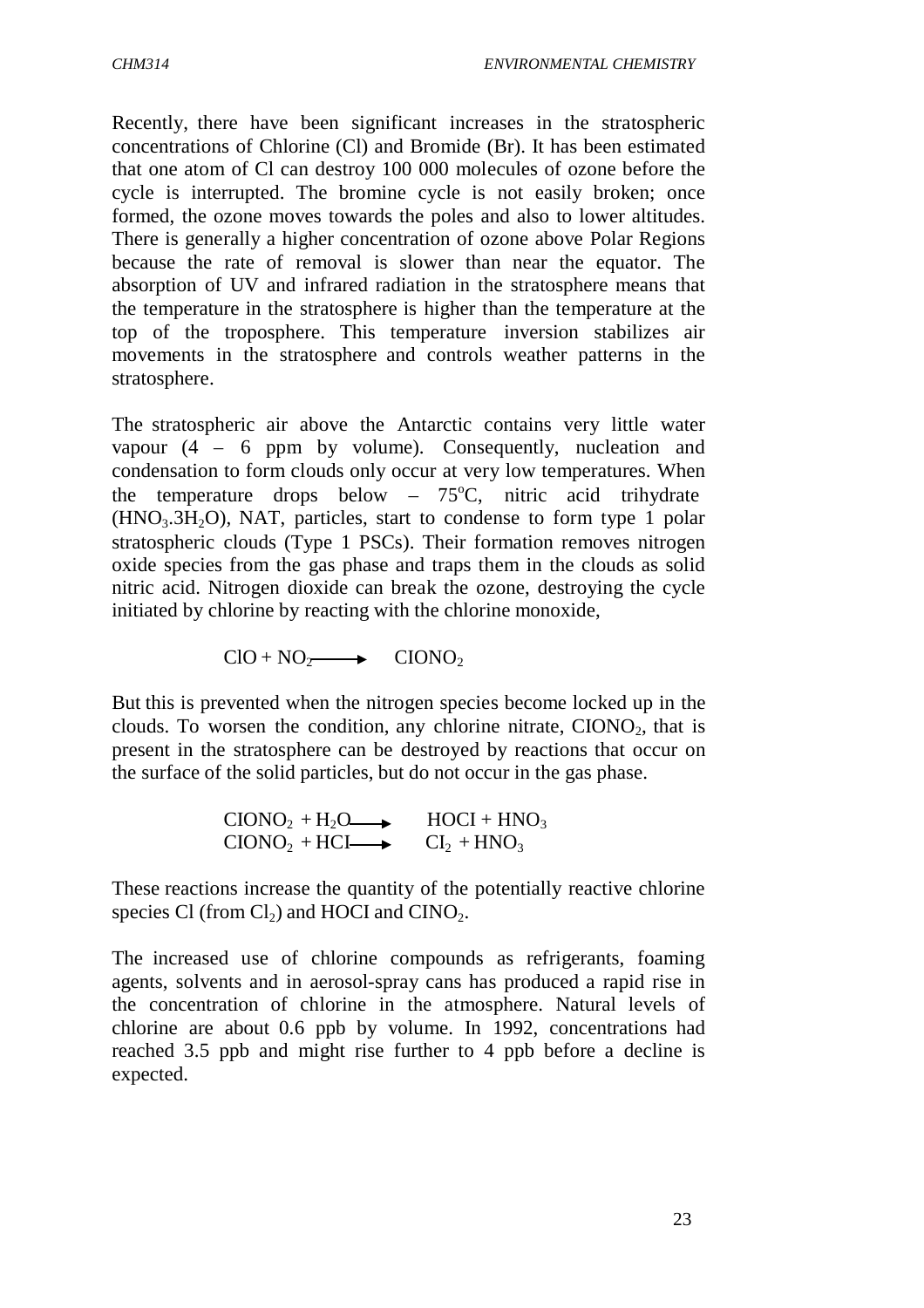The chlorofluorocarbons (CFCs) such as  $CCI_3F$  and  $CCI_2F_2$  were developed as inert, non-toxic compounds that could be safely used by industry and in home. Unfortunately, they are so inert that when they escape into the atmosphere they slowly pass unchanged through the troposphere and enter the stratosphere. Here, they are subjected to photochemical decomposition under the influence of UV radiation to yield free chlorine atoms that catalyse the decomposition of ozone e.g.

 $CCI<sub>2</sub>F<sub>2</sub>$  uv CI O<sub>3</sub> O<sub>2</sub> + CIO  $\frac{O_2 + CO_1}{O_2 + Cl}$  (Can react again) Dichlorodifluoro Activated Chlorine methane Chlorine atom oxide

The CFCs have long atmospheric lifetimes (65 years for  $\text{CCI}_3\text{F}$  and 130 years for  $CCI_2F_2$ ). There are enough of these compounds in the atmosphere to support the elevated stratospheric chlorine concentrations until 2100. Since anthropogenically introduced chlorine and bromine levels will remain high for so long, it is expected that there will increase in dangerous UV radiations reaching the earth's surface. Before ozone depletion began, 70 – 80 per cent of the dangerous UV radiation was absorbed before reaching the earth surface. A 10 per cent reduction in stratospheric ozone concentration would reduce the amount of dangerous UV being absorbed to 55 – 65 per cent. This could have major effects on susceptible organisms such as plankton and land plants. Effects on humans would include increased risk of skin cancer and eye cataracts. These direct effects on human are less worrying than the interference with food production that could occur.

The increased use of fertilizers is causing an increase (0.25% per year) in the quantities of  $N_2O$  being produced by micro-organisms. Like  $CFCs$ ,  $N<sub>2</sub>O$  is very stable and passes up through the troposphere and finally enters the stratosphere. Here, (Stratosphere), is broken down under the influence of UV radiation into a mixture of about 95 per cent  $N_2$  and 5 per cent NO. NO is one of the ozone destroying compounds.  $N<sub>2</sub>O$ 

$$
2N_2O \xrightarrow{UV} \nN_2 + 2NO
$$
\n
$$
(95\%)
$$
\n
$$
NO + O_3 \xrightarrow{N_2 + O_2} \nNO_2 + O_2
$$
\n
$$
NO_2 + O \xrightarrow{N_2 + O_2} \n(5\%)
$$

The effects of increased  $N_2O$  concentrations are relatively small and may well be balanced by increases in methane  $(CH<sub>4</sub>)$  which is capable of increasing or preserving ozone concentrations by reacting with chlorine in the stratosphere.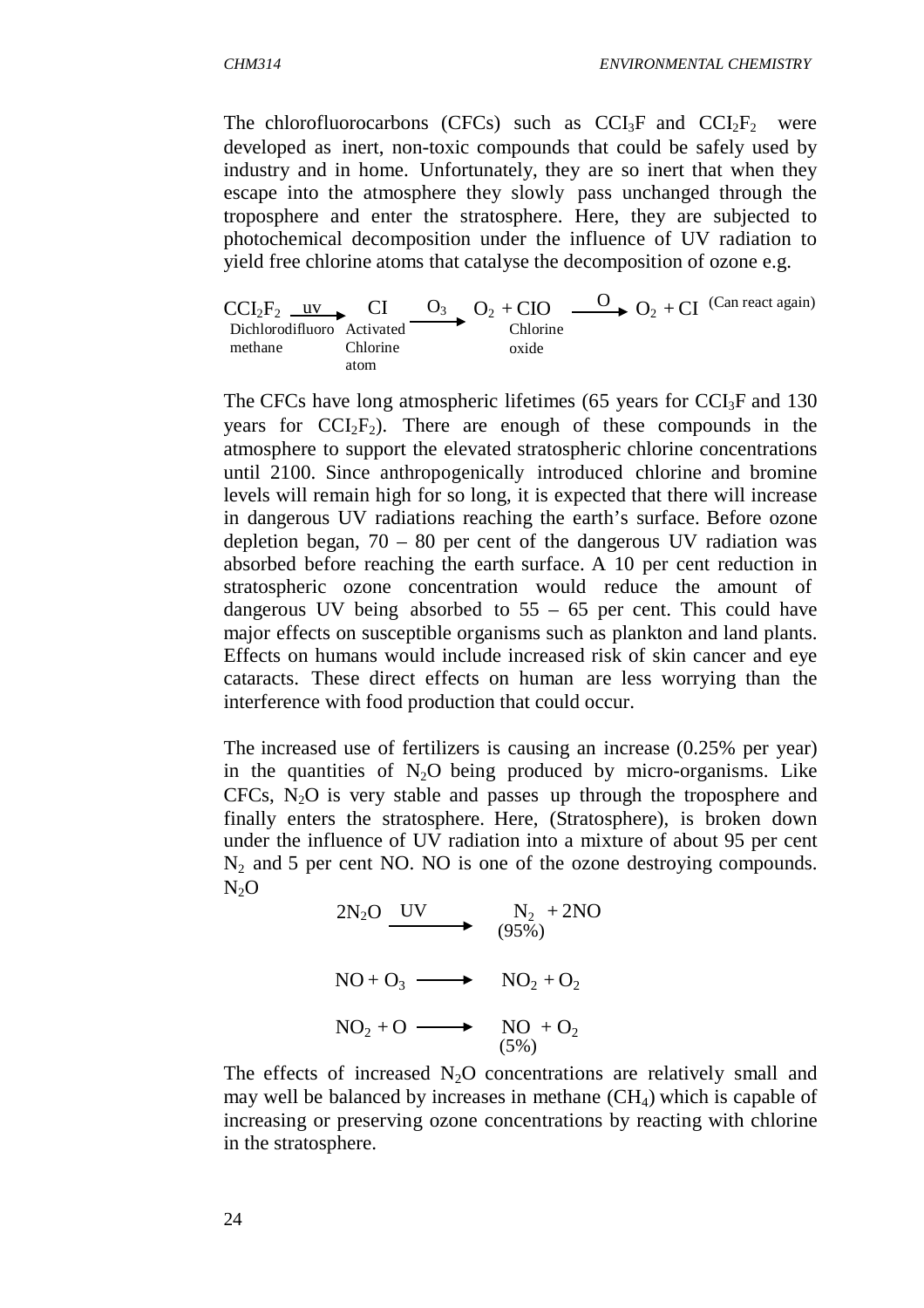#### **SELF ASSESSMENT EXERCISE 2**

- 1. List two naturally occurring and two anthropogenic chemical species that could lead to stratospheric ozone depletion.
- 2. Briefly explain how a named chlorofluorocarbon can cause stratospheric ozone layer depletion.

#### **3.2.3 The Mesosphere**

The mesosphere is a layer of earth's atmosphere directly above the stratosphere and below the thermosphere. It extends from about 50kilometres to 85kilometres above the earth surface. The **stratosphere** and **mesosphere** together are sometimes referred to as the **middle atmosphere**. Throughout the mesosphere, temperatures decreases with height; the coldest temperatures (approx. -  $90^{\circ}$ C) within the Earth's atmosphere are found near the top of the mesosphere i.e. within the mesopause.

Much about the mesosphere is still mysterious because, it is difficult to take instrumental measurements of the mesosphere directly. Weather balloons and other aircraft cannot fly high enough to reach the mesosphere and satellites orbit above it; it cannot also directly measure traits of this layer. Scientists use the instruments on sounding rockets to sample the mesosphere directly, but such flights are brief and infrequent.

Most meteors vaporise in the mesosphere. Some materials from meteors linger in the mesosphere such that this layer has a relatively high concentration of iron and other metal atoms. Very strange, high altitude clouds called "noctilucent clouds" or "polar mesospheric clouds" sometimes form in the mesosphere near the poles. These peculiar clouds form at a much higher altitude than other types of clouds. Odd electrical discharges similar to lightning called "sprites" and "ELVES" occasionally appear in the mesosphere dozens of kilometers above thunderclouds in the troposphere below. Within and below the mesopause, gases made of different types of atoms and molecules are thoroughly mixed together by turbulence in the atmosphere.

#### **3.2.4 The Thermosphere**

Above the mesosphere is the thermosphere. It extends for about 90 kilometres above the earth surface. It is the layer of the Earth's atmosphere which is first exposed to the sun's radiation. In the thermosphere, gas particles collide so infrequently and get sorted into strata based on the molecular mass and types of chemical elements they contain. Within this layer, UV radiation causes ionisation of the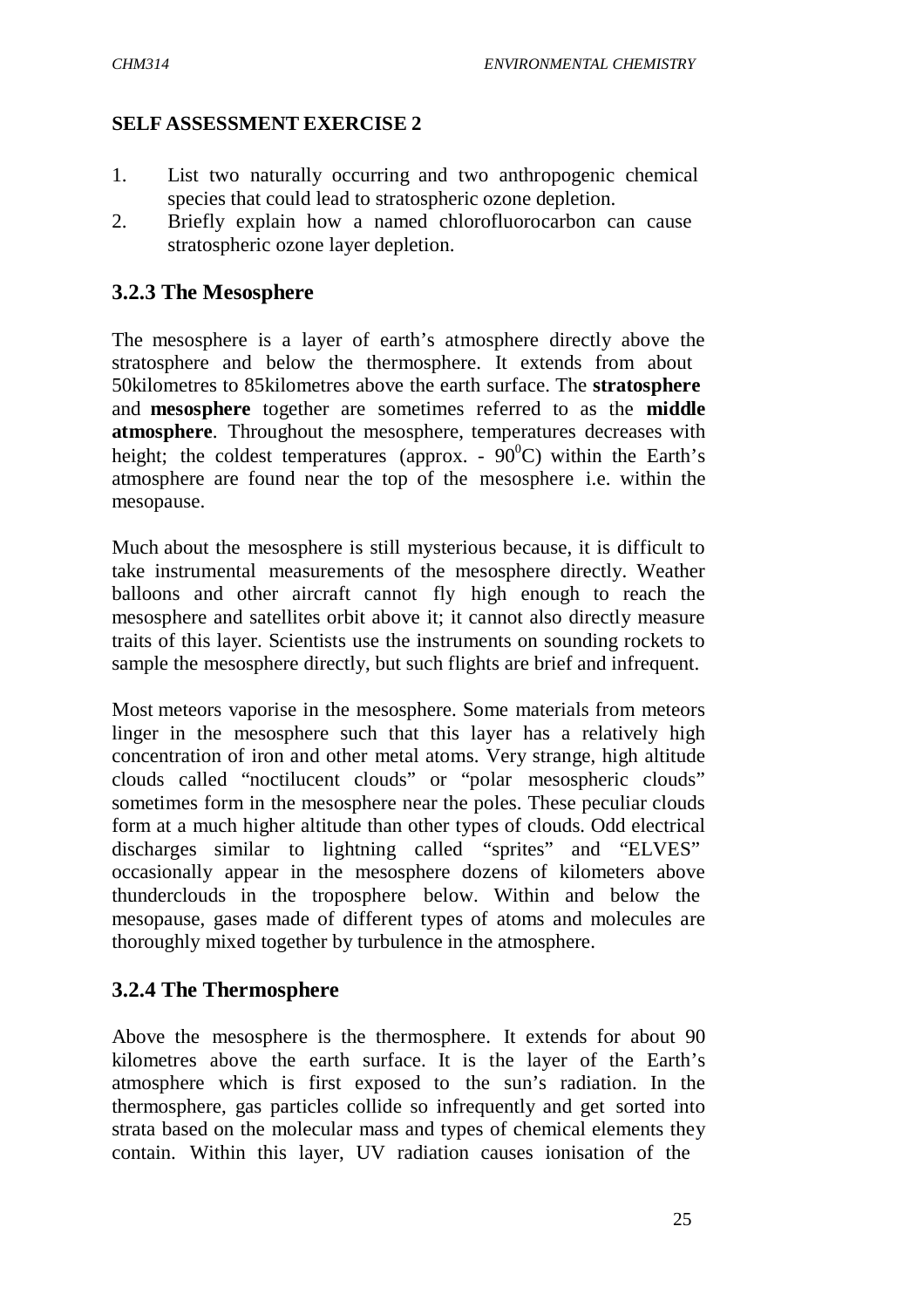atmospheric particles, enabling radio waves to bounce off and be received beyond the horizon.

Thermospheric temperatures increase with altitude and can rise to  $1500^{\circ}$ C and above due to absorption of highly energetic solar radiation by the small amount of residual oxygen still present. The air within the thermosphere is so thin that a small increase in energy can translate to a large temperature increase. Because of the thin air in the thermosphere, scientists cannot measure the temperature directly. They measure the density of the air by pressure drag it puts on satellites and then use the density to find the temperature.

The **ionosphere** is the very outer edge of the thermosphere. It is not a separate layer as such; it is a place where gas atoms drift into space from here. It is called ionosphere because in this part of the atmosphere where the sun's radiation is ionised, or pulled apart as it travels through the earth's magnetic fields to the north and south poles. This pulling apart is seen from the Earth as **auroras**. The colourful displays of **auroras** are called the "**Northern Lights**" or "**Aurora Borealis**" in the Northern Hemisphere, the "**Southern Lights**" or "**Aurora Australis**" in the Southern Hemisphere.

The dynamics of the lower thermosphere (below 120 kilometres) are dominated by atmospheric tide, which is driven in part, by the very significant diurnal heating. The atmospheric tide dissipates above this level since molecular concentrations do not support the coherent motion needed for fluid flow.

# **3.2.5 The Exosphere**

The exosphere is the highest layer of the atmosphere. Together with the ionosphere, it could be considered as part of the thermosphere extending from 500 to about 1000 kilometers (it may extend to about 10,000 kilometres above the earth's surface). This, indeed, is the upper limit of the earth's atmosphere where the atmosphere turns or merges into space.

The highly diluted gas in this layer can reach  $2500^{\circ}$ C during the day; even though the temperature is so high, one would not feel hot in the thermosphere; because it is so near vacuum that there is not enough contact with the few atoms of gas to transfer much heat. A normal thermometer would read significantly below  $0^{\circ}$ C due to the energy lost by radiation overtaking the energy acquired from the atmospheric gas by direct contact.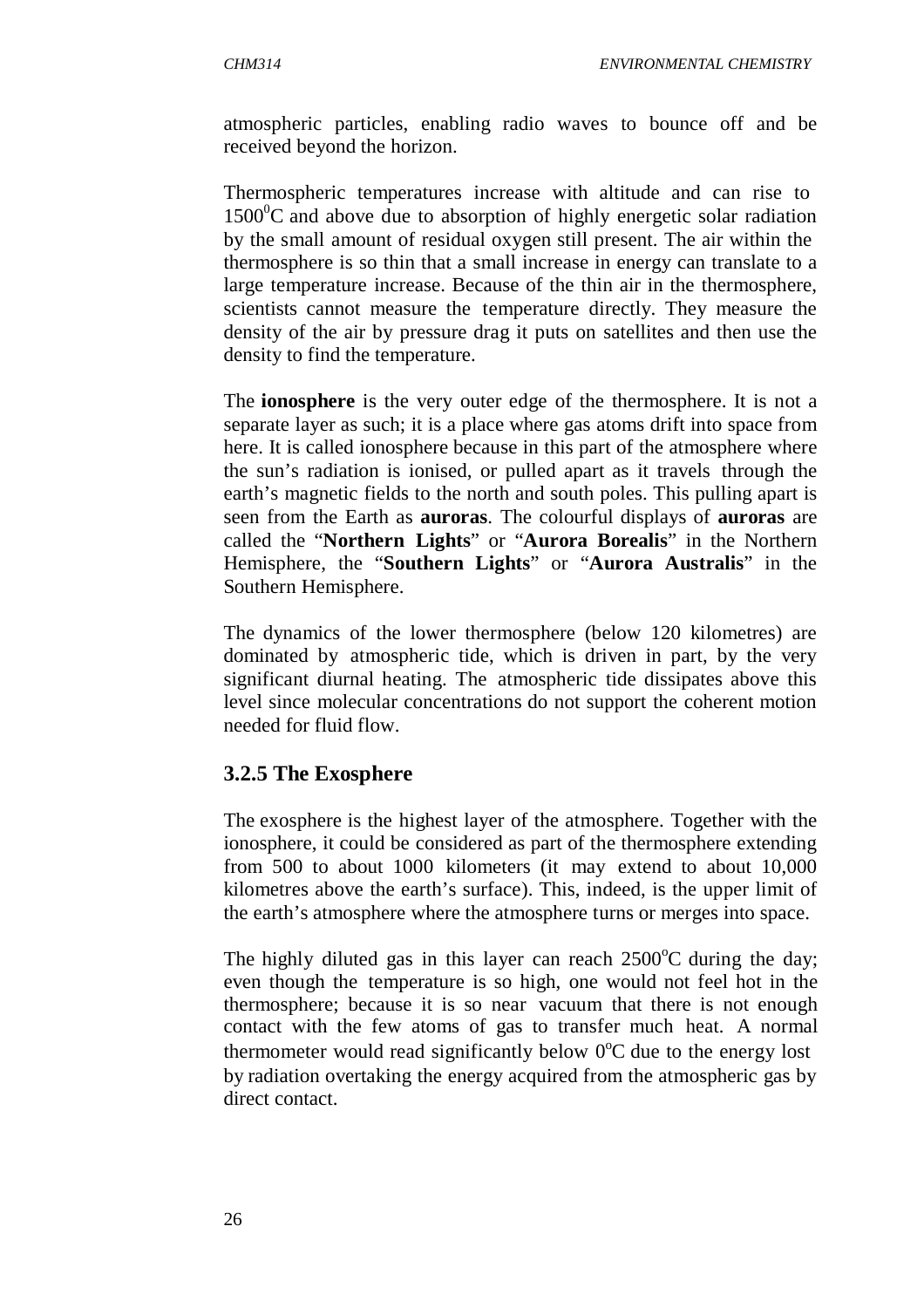In this region of the atmosphere, hydrogen and helium are the prime components and are only present at extremely low densities. This is the zone where many satellites orbit the Earth.

### **4.0 CONCLUSION**

Without the over 145 kilometres plus of atmosphere above us, the closest three kilometers plus where all our weather takes place would not have been possible. Every physico-chemical activity going on in the atmosphere is not only connected, but has either positive or devastating effects, directly or indirectly, on the activities on the Earth surface.

### **5.0 SUMMARY**

In this unit, you have learnt that:

- i. the earth's atmosphere consists of five more or less distinct layers: the troposphere, the stratosphere, the mesosphere, the thermosphere and the exosphere;
- ii. there are physico-chemical variations in the atmospheric layers that characterise each of the layers;
- iii. the chemical reactions in the atmosphere could positively or negatively affect the atmospheric gaseous compositions; and
- iv. the ozone layer of the atmosphere shields the plankton, land plants and humans from the damaging effects of excessive dangerous UV radiation from the sun or the outer space.

#### **6.0 TUTOR-MARKED ASSIGNMENT**

- 1. List two physico-chemical features which distinguish the stratosphere from the troposphere.
- 2. What particular hazards are caused by the presence of Chlorofluorocarbons (CFCs) in the stratosphere?
- 3. Which of NO or  $N_2O$  do you consider of concern if it is substantially present in the atmosphere? Showing necessary chemical reactions, justify your response with a brief explanation.

# **7.0 REFERENCES/FURTHER READING**

- O'Neill, P. (1993). *Environmental Chemistry (2<sup>nd</sup> ed.)*. London: Chapman and Hall.
- Harrison, R.M. (1996). *Pollution: Causes, Effects and Control* (3<sup>rd</sup> ed.). London: The Royal Soc. of Chemistry.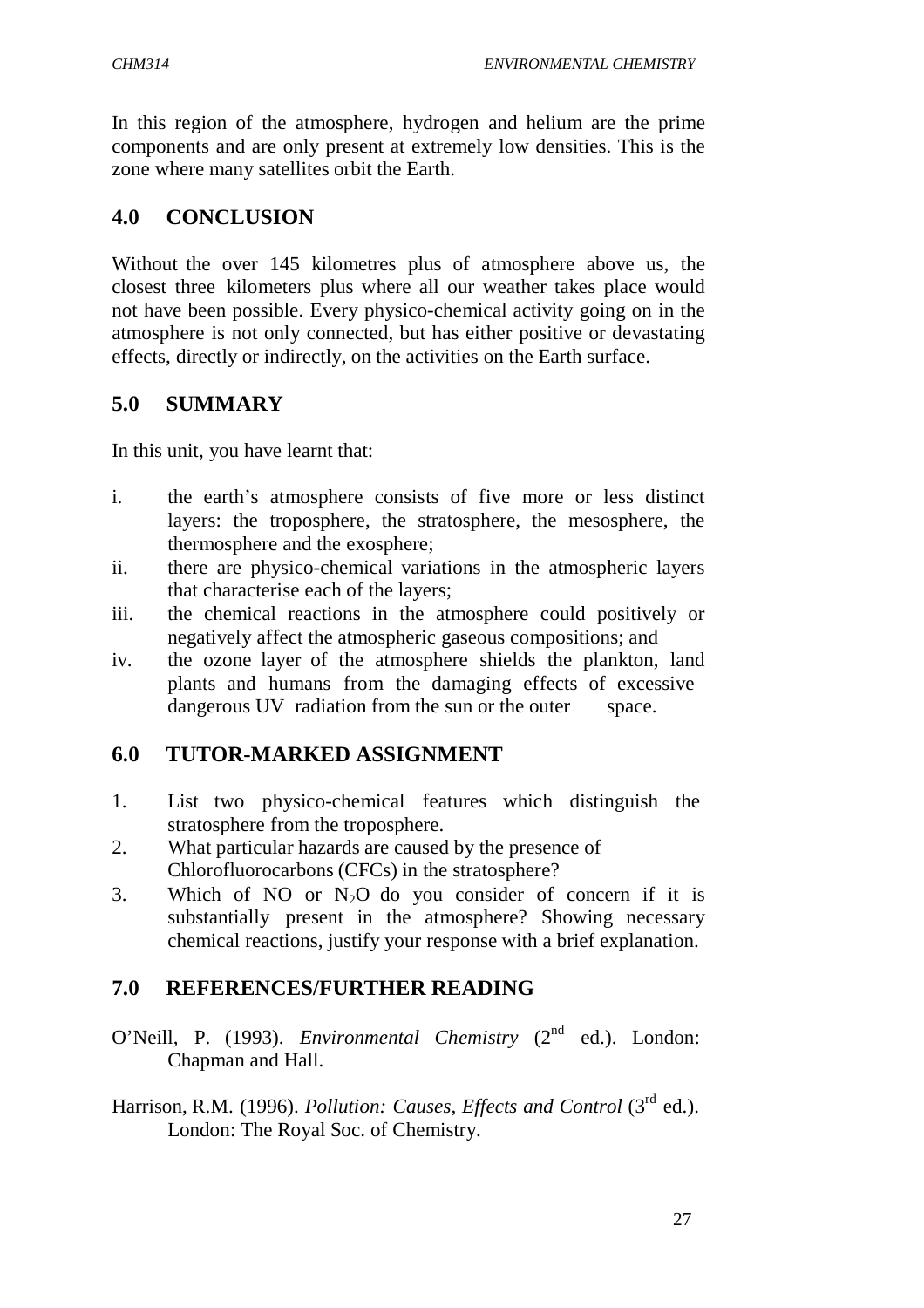### **MODULE 2 SOURCES, TYPES AND EFFECTS OF ENVIRONMENTAL POLLUTION**

- Unit 1 Water Pollution
- Unit 2 Air Pollution
- Unit 3 Soil Pollution

### **UNIT 1 WATER POLLUTION**

#### **CONTENTS**

- 1.0 Introduction
- 2.0 Objectives
- 3.0 Main Content
	- 3.1 Pollutants in Aquatic Ecosystems
	- 3.1.2 Effects and Criteria of Pollutant Designation
	- 3.1.3 Modes of Chemical Pollutant Release
	- 3.1.4 Pollution Control: Regulation and Control of Priority Pollutants
	- 3.2 Individual Aquatic Environment Pollutants: Their Sources and Effects
		- 3.2.1 Crude oil
		- 3.2.2 Sewage
		- 3.2.3 Persistent Organic Chemicals
		- 3.2.4 Heavy Metals
		- 3.2.5 Eutrophication
		- 3.2.6 Acidification
		- 3.2.7 Thermal Pollution
		- 3.2.8 Radioactivity
- 4.0 Conclusion
- 5.0 Summary
- 6.0 Tutor-Marked Assignment
- 7.0 References/Further Reading

#### **1.0 INTRODUCTION**

In sciences "contamination" refers to a situation when a chemical substance is present in a given sample or matrix with no evidence of harm while "pollution" is used in cases where the presence of the chemical is causing harm. Pollutants therefore are chemicals causing environmental harm.

Broadly, our environment can be classified into water, air and soil environments. Hence, we talk of water pollution, air pollution and soil pollution. In many cases, the classification has no clear-cut boundary as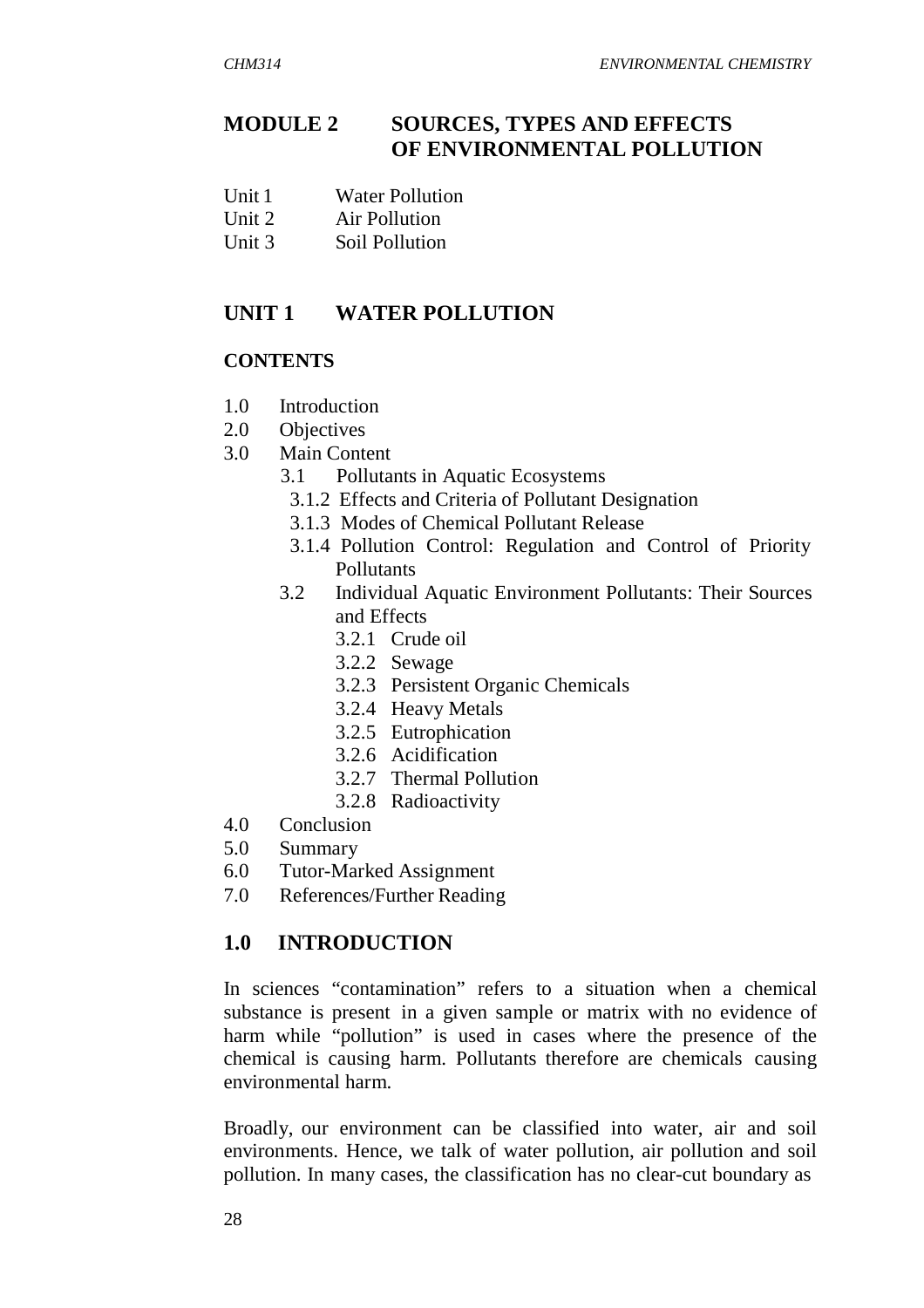a pollutant found in air may soon find its way into the soil or aquatic environment and vice versa.

#### **2.0 OBJECTIVES**

At the end of this unit, you should be able to:

 differentiate between a contaminant from a pollutant identify chemical substances that are fundamentally responsible for the contamination or pollution of an aquatic environment mention the sources of the named pollutants classify the sources into natural or anthropogenic, and also identify the sources or diffuse sources.

#### **3.0 MAIN CONTENT**

#### **3.1 Pollutants in Aquatic Ecosystems**

#### **3.1.2 Effects and Criteria of Pollutant Designation**

Any chemical can become a pollutant in water if it is present at a high concentration. For example, serious pollution incident can result from spill of sugar and milk. When a water body becomes polluted, one or more of the following effects would be experienced:

 Aesthetic or visual nuisance including production of foul smell. Heightened temperature of the water body. Lack of oxygen or devaluation of dissolved oxygen. Acute or chronic toxicity causing damage to aquatic or human life. Disturbance of the ph regime. Eutrophication i.e. much availability of nutrients giving rise to excessive growth of some organisms in water.

Although any chemical can be a pollutant, certain chemicals have been identified by international agreement as being "**priority pollutants**". These priority pollutant chemicals have been selected based on the following criteria: (i) they are toxic at low concentrations; (ii) they bioaccumulate; (iii) they are persistent; and (iv) they are carcinogens (Substances that can cause cancer).

It is true that priority pollutants can be very dangerous or hazardous even at low concentrations, but then; different chemicals can constitute priority pollutants in different contexts. For example, effluents containing biodegradable organic chemicals generally act as pollutants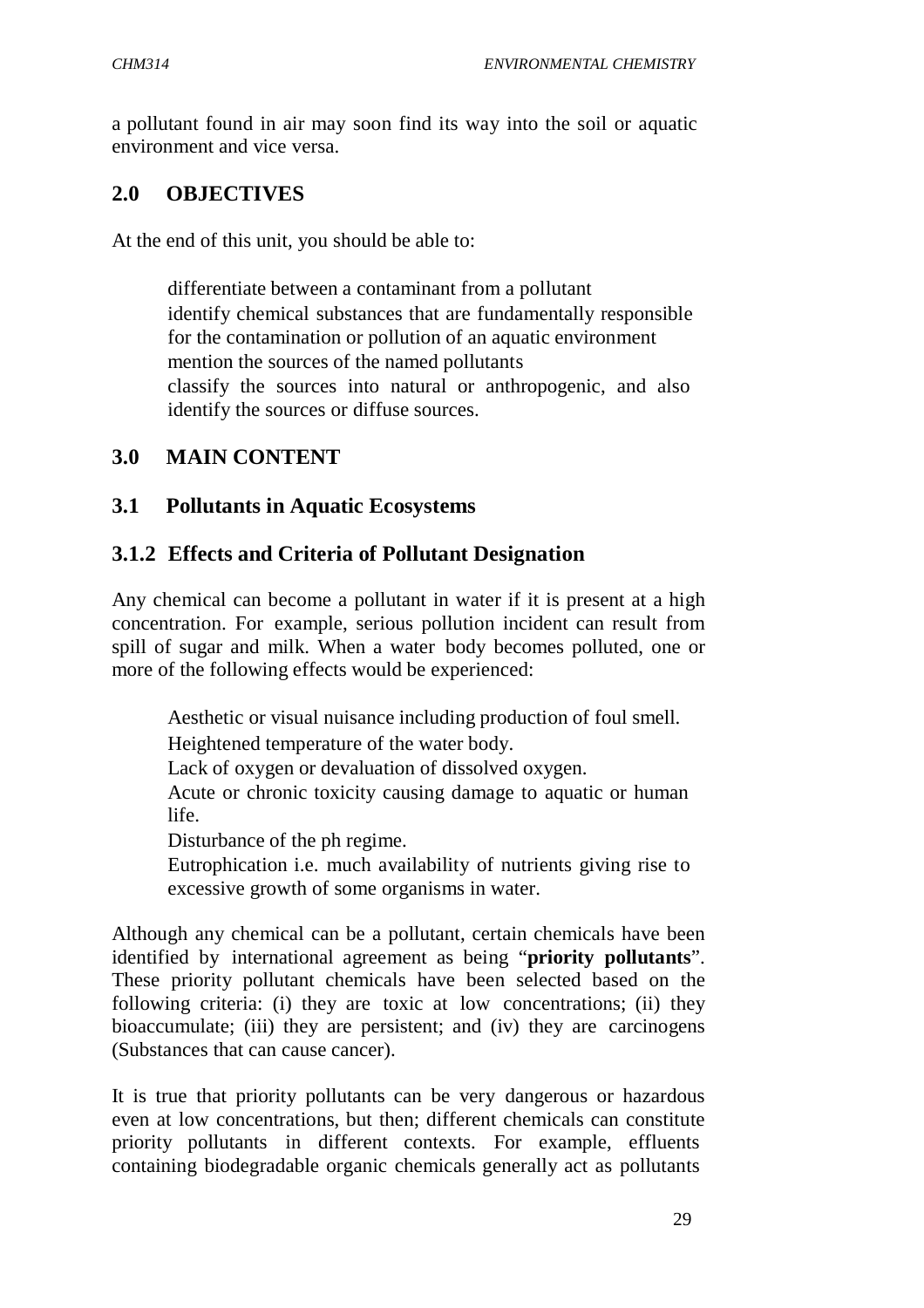not because they contain chemicals at concentrations that are toxic, but because they contain chemicals that provide abundant food for microorganisms. The microorganisms thus multiply rapidly as a result of the increased food input. The microorganisms, in the process of growing and oxidising the organic chemical foodstuff, use up the dissolved oxygen rapidly leading to the death of higher organisms like fish.

## **3.1.3 Modes of Chemical Pollutant Release**

There are two broad types of chemical release into an environment, namely: **point source discharge** or **direct discharge** and **non-point source discharge** or **diffuse discharge**. Point source or direct discharge is the release of environmental pollutants from a specific place such as industrial sites, sewage works or agricultural land. Pollution from point source discharges are easier to monitor, control, and their environmental impacts is relatively easier to determine. On the other hand, the nonpoint discharge of pollution refers to pollution from diffuse or even diverse places e.g. heavy metal pollution arising from harmattan loesses deposition. Such pollution sources are usually difficult to determine, and very often, statistical weapons such as factor analysis are resorted to in order to reliably predict their sources.

Currently, emphasis on priority pollutant control has shifted from control of point sources towards control of diffuse sources. This is because new technology enabling priority pollutant is now available and pollution control technology has improved tremendously. In some cases however, the availability of new technology only partially solves the existing problem, for example, hydrochlorofluorocarbons (HCFCs) are preferred to the chlorofluorocarbons (CFCs) because HCFCs are expected to break down in the atmosphere fairly rapidly. However, the trifluoroacetic acid, which some HCFCs are expected to produce, is very stable and will wash out from the atmosphere whenever rain falls. In areas like seasonal wetlands which have high evapotranspiration rates, the trifluoroacetic acid may concentrate to levels which may damage plants.

### **3.1.4 Pollution Control: Regulation and Control of Priority Pollutants**

The growing internationalisation of priority pollutants control is mostly driven by the recognition that pollution does not recognise environmental compartmental or national boundaries. For example, a pollutant can cross from soil to aquatic environment. Likewise, pollution caused in London may soon find expression within the geographical boundary of Nigeria. It has been recognised also that protection of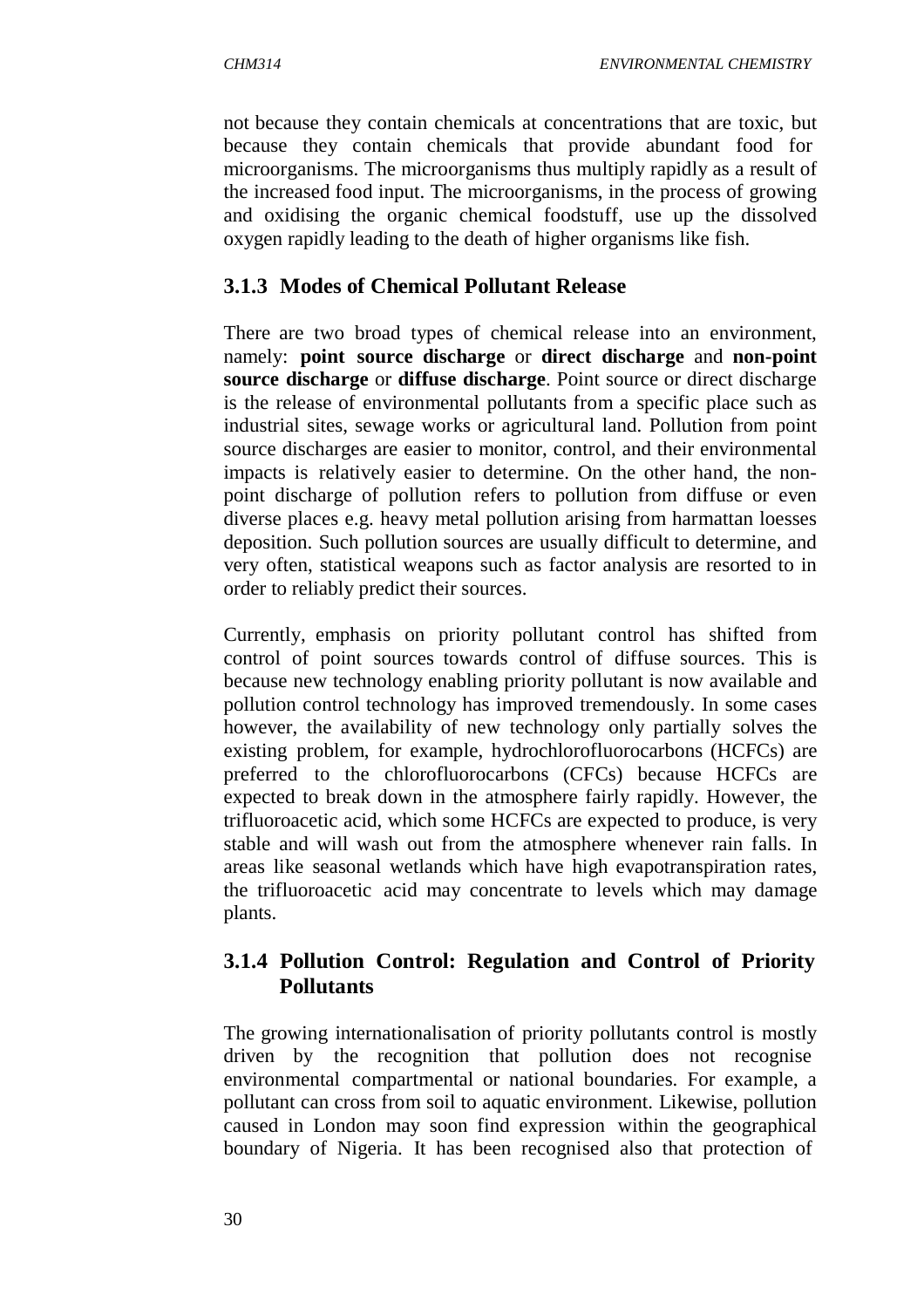aquatic environments (marine water particularly) can only be accomplished by international action.

Government, regulatory agencies and industrial initiatives have recognised the following hierarchy of approaches to priority pollutant control: **Replace** – use another, more environmentally friendly chemical; **Reduce** – use as little of the priority pollutants as possible; and **Manage** – use in a way to eliminate or minimise accidental or adventitious loss and waste.

The regulation and control of priority pollutants is an international issue and is not just a case of tightening up on discharge consents as diffuse sources can be important and even dominate in some cases. It also requires a portfolio of complementary activities based on a hierarchy of **replace – reduce – manage**.

#### **SELF ASSESSMENT EXERCISE 1**

- 1. Differentiate between contamination and pollution.
- 2. List six observable effects resulting from a given water body pollution.
- 3. What are the criteria used to designate a chemical substance as a "priority pollutant"?
- 4(a) Explain what is meant by (i) point source discharge and (ii) nonpoint source discharge of pollutants into an environment.
- (b) Give two reasons why there is greater emphasis on non-point source discharge than on point source discharge of pollutants.
- 5. State and briefly discuss the hierarchy of approaches to priority pollutant control.

### **3.2 Individual Aquatic Environment Pollutants: Their Sources and Effects**

A wide range of pollutants can enter the aquatic, or more specifically, the marine environments in a number of ways. These pollutants or classes of pollutants are:

# **3.2.1 Crude Oil**

Since crude oil is a very complex mixture of many different chemicals, the effects of an oil spill on the aquatic environment depend on the exact nature and quantity of the oil spilled. The effects are also determined by such other factors as the prevailing weather conditions and the ecological characteristics of the affected region.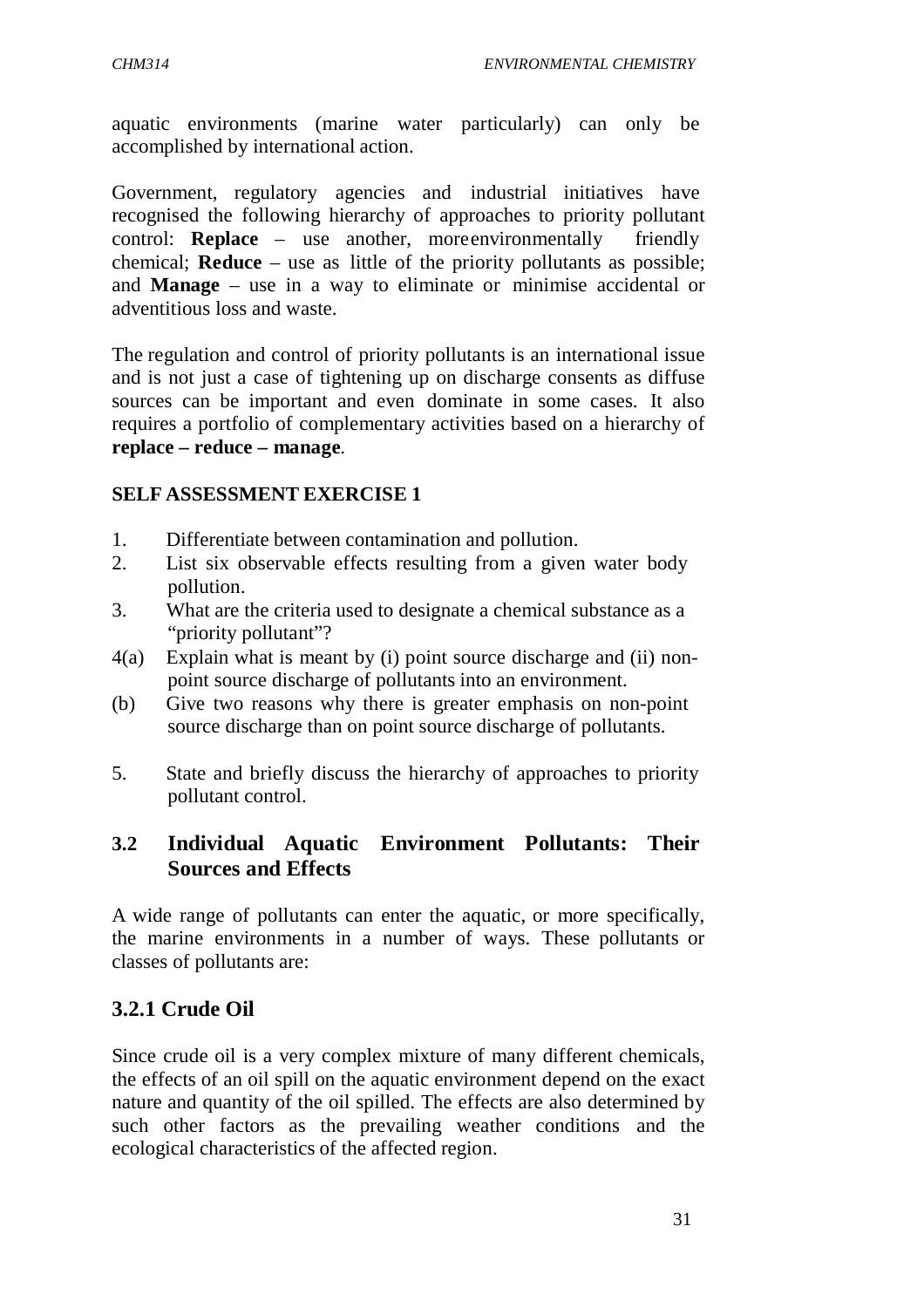Crude oil gets into water bodies through transportation (tanker operations and accidents, dry docking and non-tanker accidents), fixed installations (coastal refineries and offshore production) and other sources (municipal wastes, industrial wastes, urban run-off, atmospheric fallout and ocean dumping). Some of the damages caused to aquatic organisms by oil spills are growth inhibition of phytoplankton, large scale mortality in littoral communities through acute toxicity and smothering, fish kill, death of seabirds through drowning, hypothermia or toxic effects of ingested oil and vulnerability of coastal populations of marine mammals e.g. seal colonies.

### **3.2.2 Sewage**

Domestic sewage, with or without the presence of industrial wastes, probably represents the commonest and most widespread contaminant of inshore and near shore waters. Sewage may reach the water bodies in different forms: untreated raw sewage discharges, partially or properly treated discharge and outright dumping of associated sewage sludge at marine sites. Sewage poses aesthetic and health risks to human populations and also acts as a vector whereby a considerable variety of other contaminants reach the aquatic environment.

# **3.2.3 Persistent Organic Chemicals**

Persistent organic chemicals which have proved to be of concern in the aquatic environments are essentially chlorinated pesticides such as DDT, dieldrin, aldrin, endrin, lindane, hexachlorobenzene and toxaphene. Others include polychlorinated dibenzo-p-dioxins (PCDD) and polychlorinated dibenzofurans (PCDF); pesticides like 2, 4 – dichlorophenoxyacetic acid (2,4-D), 2,4,5 – trichlorophenoxyacetic acid (2,4,5-T) and 2-methyl-4,6-dichlorophenoxyacetic acid (MCPA). There are other chemicals which are sufficiently common, toxic and persistent to represent potential threats e.g. polycyclic aromatic hydrocarbons (PAHs), plasticizers (e.g. phthalate esters), detergent residues, organic solvents, and so on.

These chemicals contaminate the aquatic systems through aerosol drift, surface runoff, aerial spray and direct application on water hyacinth or mulluscs. Amongst the top predators, the main deleterious effects have been eggshell thinning in birds (by DDE) and interference with the reproductive and immune system in mammals (by PCBs). A considerable number of top predator birds showed major declines in abundance during the peak period of DDT usage. Apparently responsible for the abnormalities in male sex development in wildlife and humans including members of the DDT family of compounds,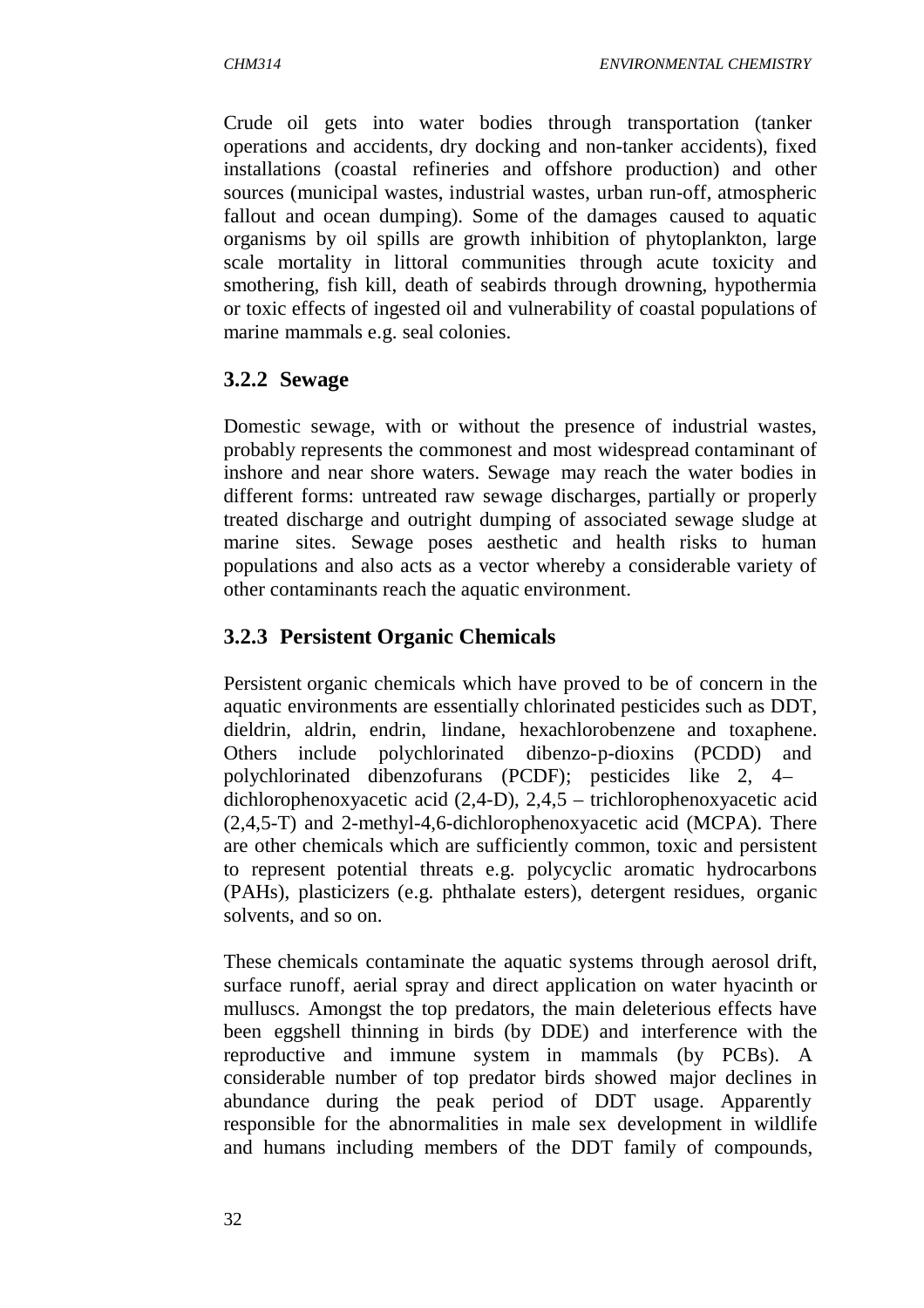chlordecone (Kepone), various sterols and possibly nonylphenol. Of these,  $p_p - DDE$  is the most potent.

# **3.2.4 Heavy Metals**

Metals and metalloids with an atomic density (greater than  $6g/cm<sup>3</sup>$ ) which are associated with pollution and toxicity problems are generally referred to as **heavy metals**. Examples are As, Cd, Cr, Cu, Hg, Ni, Pb and Zn. Unlike most organic pollutants, heavy metals occur naturally in rock-forming and ore minerals. So, there is a range of normal background concentrations of these elements in soils, sediments, waters and living organisms. Thus, the presence of the metal is an insufficient evidence of pollution (we only talk of pollution when there is high concentration of the metals relative to the normal background levels).

Heavy metals find wide applications in electronics, machines and the artifacts of everyday life as well as "high-tech" applications. Hence, they tend to reach the environment from a vast array of anthropogenic sources as well as natural geochemical processes. Depending on their speciation (as well as one the condition of the organism), heavy metals like Hg, Pb and Sn in the aquatic environments are potentially harmful.

# **3.2.5 Eutrophication**

The addition of excess nutrients to a water body is known as **eutrophication**. Important sources of these nutrients include breakdown of organic matter, phosphorus-containing detergents, agricultural runoff and leaching of artificial fertilizers and manures from intensive farming units, the burning of fossil fuels which increases the nitrogen content of rain, and so on and so forth. Nitrogen and phosphorus are the two nutrients most implicated in eutrophication. This is because growth of organism in water bodies is usually limited by phosphorus rather than nitrogen; it is the increase in phosphorus which stimulates excessive plant production in freshwaters.

One of the serious effects of eutrophication which result in huge financial loss is the stimulation of algal growth especially in water supply reservoirs; this is the main cause of water treatment problems. Large populations of algae may result in the blocking of filters in the treatment works.

Drinking water with high nitrate contents presents potential health problems. In particular, babies under six months of age who are fed with such water may develop methaemoglobinaemia (blue baby syndrome), in which the nitrate in their feeds is reduced to nitrite in their acid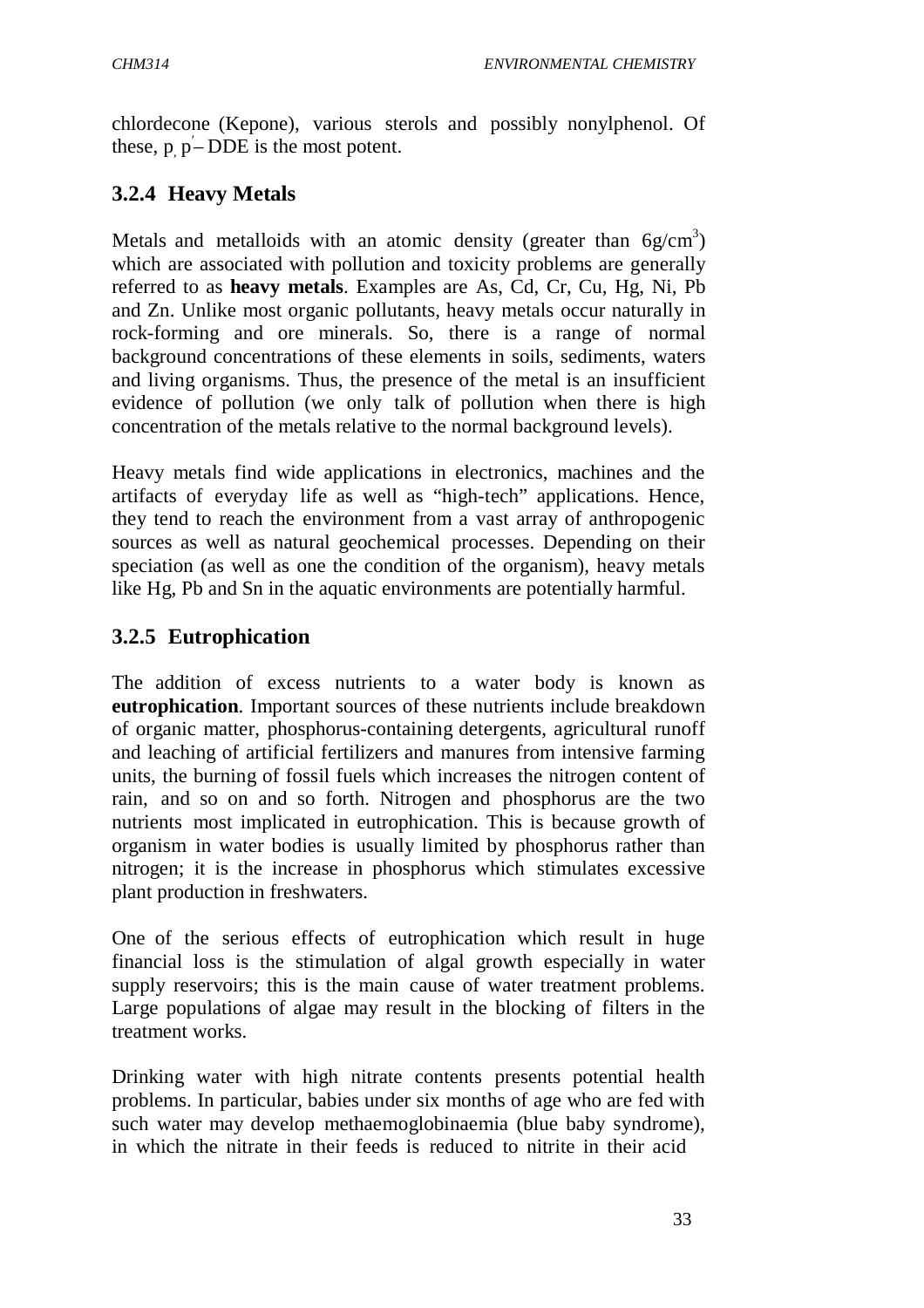stomachs. The nitrite then oxidises ferrous ions in their blood haemoglobin, thereby lowering its blood carrying capacity.

# **3.2.6 Acidification**

Generally, there are three categories of water with respect to their acidity differences; (i) those which are permanently acidic with a  $pH <$ 5.6; (ii) those which are occasionally acidic, where pH is normally above 5.6, but may drop below 5.6 periodically; and (iii) those which are never acidic, the pH never dropping below 5.6. The acids either fall directly into water bodies in form of precipitation or are washed in from vegetation and soils within the catchments. Sometimes, acids can be generated indirectly from mining activities. For example, exposed iron pyrites can undergo chemosynthetic bacterial oxidation to yield sulphuric acid, making water flowing from the area to have a pH of 3.5 or below.

When there is acidification of a water body, among the animals to first disappear are the shrimps, minnows, trout and crayfish. Normally, no species of fish reproduces at values of pH below 5.4.

# **3.2.7 Thermal Pollution**

Water used for cooling discharge from electricity generating stations is the main source of pollution by heat. An increase in temperature alters the physical environment in terms of a reduction in both the density of the water and its oxygen concentration, while the metabolism of organisms increases.

Cold water species (of fish especially) are very sensitive to changes in temperature and tend to disappear if heated effluents are discharged to the headwaters of streams. As the temperature increases, a conflict arises; the rate of heart-beat of a fish increases to obtain oxygen for increased metabolic processes, but at the same time, the oxygen concentration of the water is decreasing.

# **3.2.8 Radioactivity**

Sea water and marine sediments are naturally radioactive because of the natural presence of radioactive potassium 40, uranium and thorium decay series, and the creation of lighter radioisotopes through the interaction of cosmic rays and atmospheric gases, with the products subsequently transferred to the water surface. Chemically, radionuclides behave almost identically to their stable counterparts. They are, therefore, partitioned between water, sediments and biota according to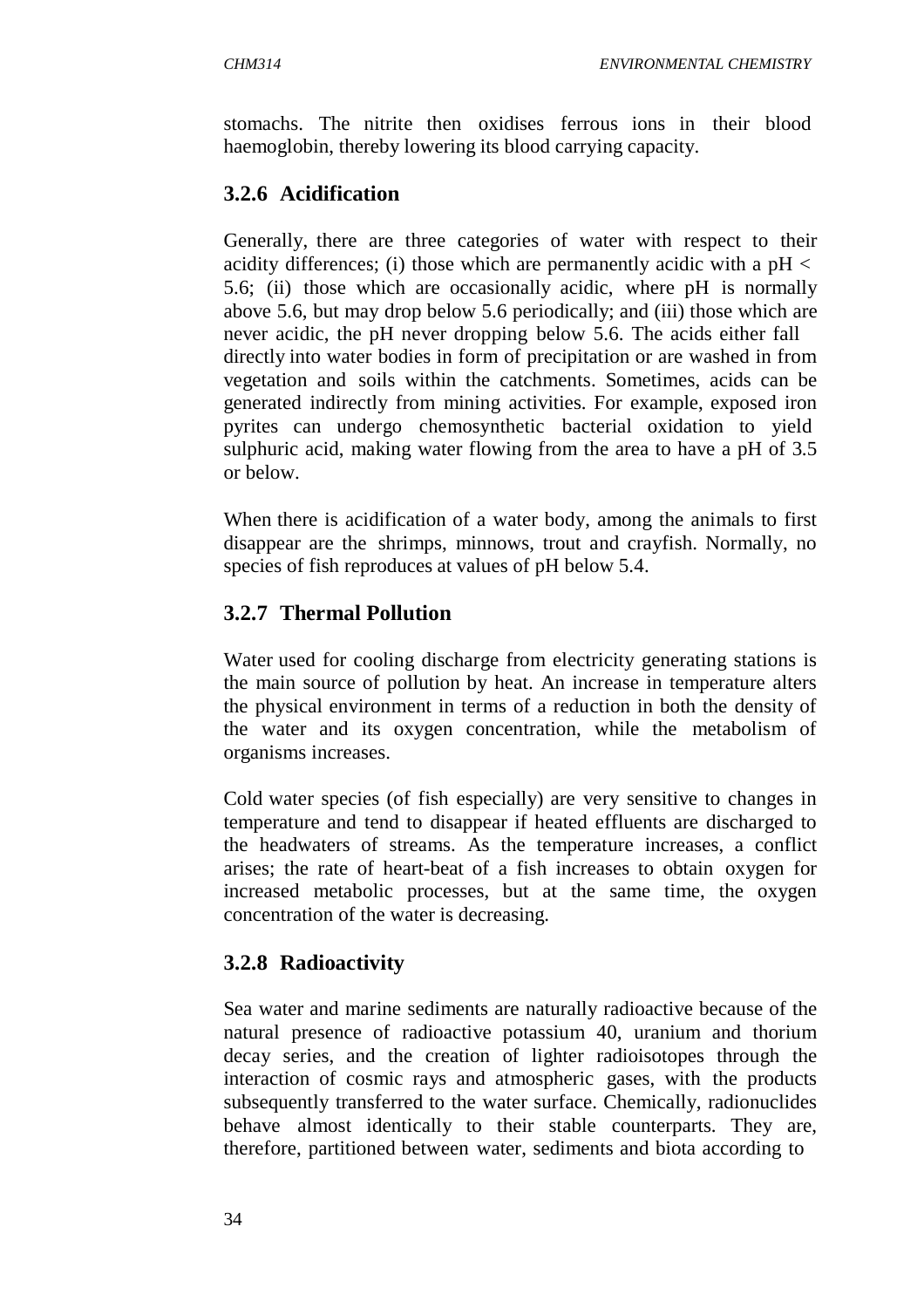their behavioural properties e.g.  $C_s$ -137 is largely water soluble, Pu-239 and Pu-240 form strong associations with fine-grained sediments.

Releases of radioactivity by anthropogenic activities into the aquatic/marine environment include: (i) radiation from Weapons Testing Programmes; (ii) routine releases from Nuclear Power Plants e.g. tritium, sulphure-35, zinc-65 and cobalt-60; (iii) releases from Nuclear Fuel Reprocessing Plants e.g. tritium, C-14, C0-60, Sr-90, Te-99, Ru-106, I-129, Cs-134 and 137, Ce-144, Pu-241 and Am-241; (iv) reactor accidents on land e.g. Chernobyl in the Ukraine (April, 1986) nuclear reactor accident; (v) dumping of low level waste e.g. radioactive material dumped at Koko village in Nigeria; and (vi) naval sources e.g. nuclear warheads and reactors from accidents to submarines.

Humans are the most sensitive of all living organisms to the effects of radiation, therefore all radiological population measures are designed to protect humans on the understanding that all other species will therefore automatically receive adequate protection. Radiation effects on humans are either **somatic** or **genetic**. Somatic effects are those that cause (noticeable) damage to the individual e.g. anemia, fatigue, loss of hair; cataracts, skin rash and cancer. Genetic effects include inheritable changes resulting from mutations in reproductive cells. It is widely held that even small dosages of radiation can have some adverse effects, genetic effects being of greatest concern.

#### **SELF ASSESSMENT EXERCISE 2**

In a tabular form similar to the one below, list five pollutants of an aquatic ecosystem, their sources and effects.

| Pollutant | Source(s) | Effect(s) |
|-----------|-----------|-----------|
|           |           |           |
|           |           |           |
|           |           |           |
|           |           |           |
|           |           |           |

#### **4.0 CONCLUSION**

Despite the vast amount of scientific information available with respect to water pollution over the past five decades, many of our fresh waters still suffer from poor water quality, with severe consequences for the flora and fauna they support. Scientific know-how is subverted by economic and political constraints, and in many instances, by careless accidents within the catchment.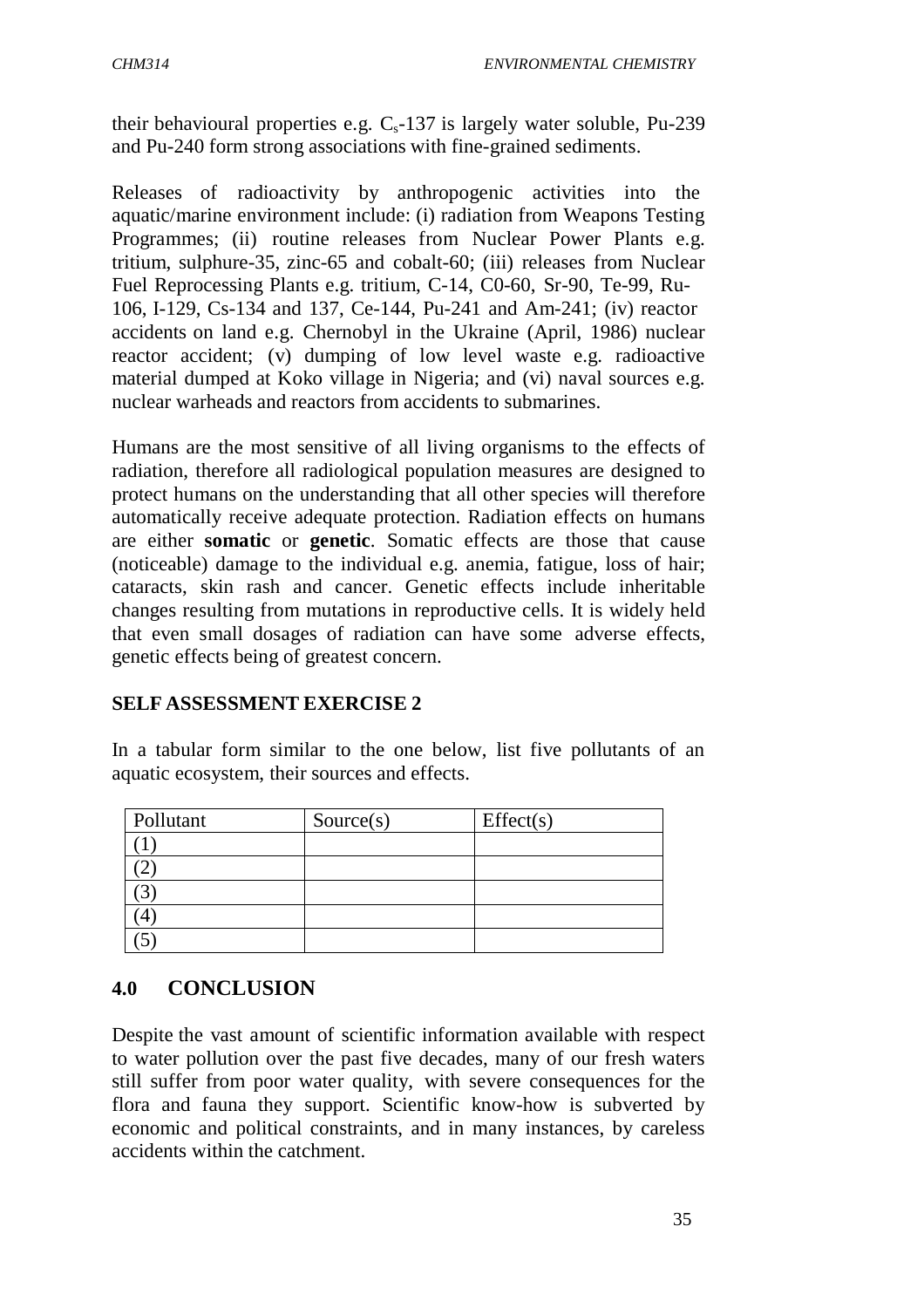Newly synthesized materials are constantly being added to our waterways as traces or in effluents and the long-term effects of these are largely unknown. A continuing programme of surveillance is required to protect our water resources from further effects of environmental degradation that threatens our collective co-existence.

# **5.0 SUMMARY**

In this unit, you have learnt that:

- i. contamination is the presence of a chemical substance at a level causing no harm;
- ii. pollution is the presence of a chemical substance at a level causing harm; a pollutant can enter on environmental compartment through a point-source or diffuse source discharge;
- iii. substances (or situations) that can cause water pollution include crude oil, sewage, persistent organic chemicals, heavy metals, eutrophication, acidification and radioactivity.

### **6.0 TUTOR-MARKED ASSIGNMENT**

Explain how (a) Sewage, (b) Eutrophication and (c) Acidification, can lead to water pollution.

# **7.0 REFERENCES/FURTHER READING**

- O'Neill, P. (1993). *Environmental Chemistry (2<sup>nd</sup> ed.)*. London: Chapman and Hall.
- Harrison, R. (1996). *Pollution: Causes, Effects and Control* (3<sup>rd</sup> ed.). London: The Royal Society of Chemistry.
- Alloway, B. & Ayres, D. (1997). *Chemical Principles of Environmental Pollution* (2<sup>nd</sup> ed.). London: Chapman and Hall.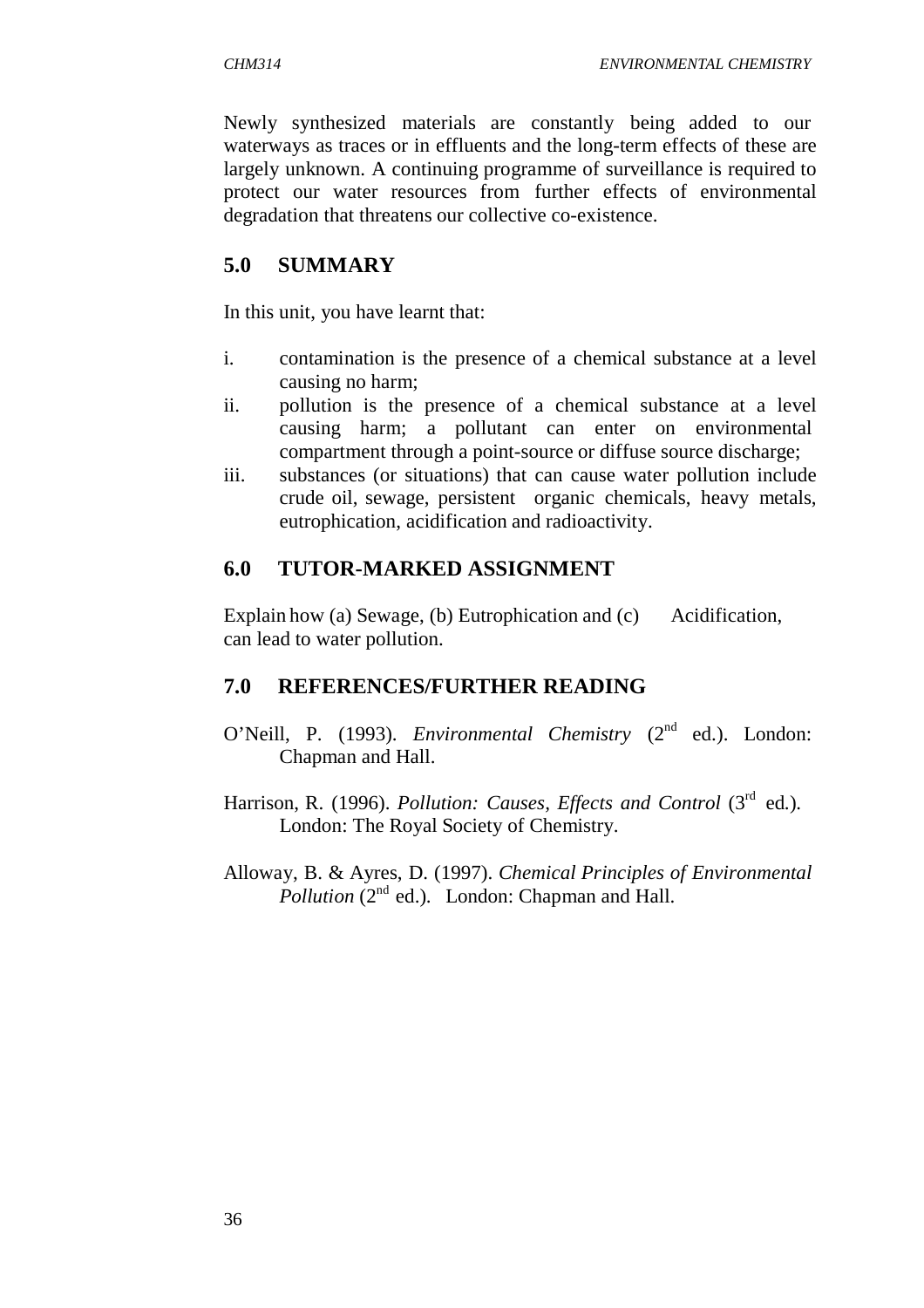# **UNIT 2 AIR POLLUTION**

#### **CONTENTS**

- 1.0 Introduction
- 2.0 Objectives
- 3.0 Main Content
	- 3.1 Air Pollution Past, Present and Future
	- 3.2 Major Air Pollutants and their Sources
		- 3.2.1 Particulates
		- 3.2.2 Volatile Organic Compounds (VOCs)
		- 3.2.3 Oxides of Sulphur
		- 3.2.4 Oxides of Nitrogen
		- 3.2.5 Ozone  $(O_3)$
		- 3.2.6 Carbon Monoxide (CO)
		- 3.2.7 Airborne Carcinogens
		- 3.2.8 Hydrocarbons
		- 3.2.9 Cigarette Smoking
		- 3.2.10 Asbestos Fibres
		- 3.2.11 Toxic Metals
		- 3.2.12 Radioactive Gases
- 4.0 Conclusion
- 5.0 Summary
- 6.0 Tutor-Marked Assignment
- 7.0 References/Further Reading

# **1.0 INTRODUCTION**

Most people tend to associate air pollution problems with the advent of the industrial revolution whereas; such problems have somehow plagued the human race for centuries. The earliest pollutants noted in the atmosphere were probably of natural origin. Smoke, fumes, ash and gases from volcanoes and forest fires; sand and dust from windstorms in arid regions; fog in humid low-lying areas; and natural terpene hazes from pine trees in mountainous regions were part of our environment long before anthropogenic (human-induced) problems came on the scene.

It is true however, that anthropogenic inputs have tremendously increased the levels of each pollutant in the atmosphere. Pollution of the atmosphere increases in almost direct proportion to the population density and is largely related to the products of combustion from heating plants, incinerators and automobiles plus gases, fumes and smokes arising from industrial processes. Air pollution of quite another type is of major concern nowadays. This results from radioactive materials that gain entrance into the atmosphere through nuclear explosions.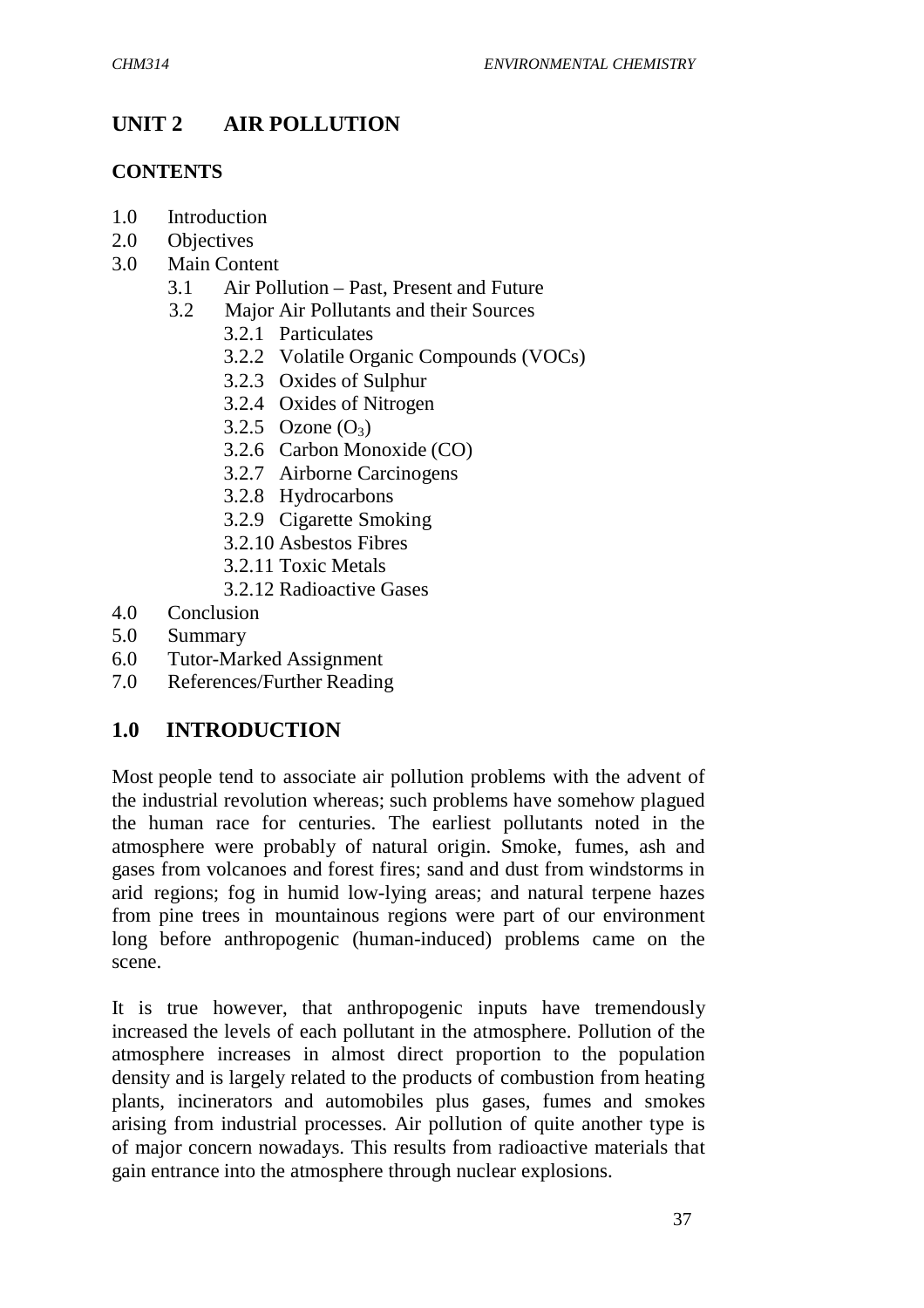Except in such extreme cases as volcanic eruptions, pollution from natural processes does not usually pose problems severe enough to seriously endanger life; ultimately, human activities are to blame for pollution problems that threaten human's expectation of long and healthy life.

### **2.0 OBJECTIVES**

At the end of this unit, you should be able to:

 name major air pollutants and their sources state the health effects of each air pollutant describe the mechanism of action of some of the pollutants in human body.

### **3.0 MAIN CONTENT**

#### **3.1 Air Pollution – Past, Present and Future**

The smoke from isolated wood-burning fires of early cave dwellers went to the air almost unnoticed. But when the smoke from coal-burning furnaces in heavily populated cities started, the effects of pollution became severe enough to alarm some of the inhabitants of modern cities.

In A.D. 61, the philosopher Seneca described "the heavy air of Rome" and "the stink of the smoky chimneys thereof". In 1273, King Edward I was bothered enough by the smoke and fog mixture that brooded over London to prohibit the burning of "sea coal". By the time Queen Elizabeth I ascended the throne, the city's notorious pea-soup fogs had become smog. Because of her allergy and aversion to coal smoke, the Queen moved out of the city into the cleaner air of Nottingham. Toward the end of Elizabeth's reign, a law was passed prohibiting the burning of coal.

By late 1880s, there were some corresponding evidences of interest in overcoming air pollution, including the enactment of smoke-control laws in Chicago and Cincinnati. In 1930, an inversion trapped smog in Meuse Valley, Belgium. Sixty three persons died and several thousand others became ill. The London smog disaster of 1952 made it impossible to ignore any longer the serious consequences of air pollution. Between 4<sup>th</sup> and 9<sup>th</sup> December, 1952, 4000 deaths attributed to air pollution had been recorded, enough to move Britons to pass the Clean Air Act in 1956.

From that time till now, Clean Air Acts have been passed in places like the USA, Australia, Canada, and so on and so forth. There had been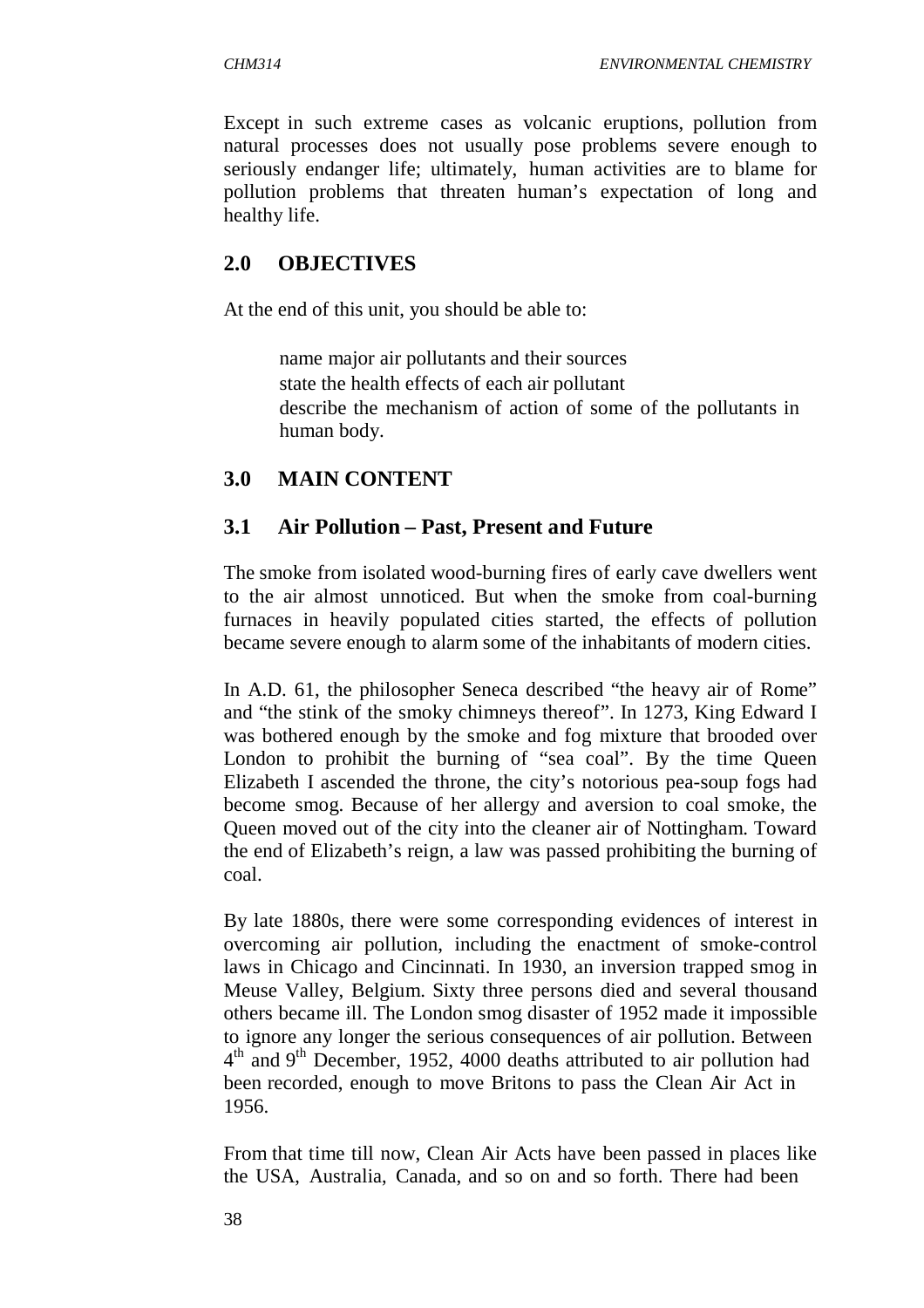Clean Air Act Amendments as well. Though it is likely that future changes will be made, it is probable that the move toward air pollution control has gathered enough momentum and public support to maintain a course which ensures a cleaner, healthier atmosphere for us now and generations to come.

#### **3.2 Major Air Pollutants and their sources**

Air pollutants are substances in the air that are responsible for pollution e.g. dust, fumes, gas, mist, odour, smoke, vapour, etc. Air pollution is the presence in the outdoor atmosphere of one or more air pollutants in sufficient quantities, characteristics and of such duration to reasonably interfere with the comfortable enjoyment of life or property.

#### **3.2.1 Particulates**

Particulates can either be natural e.g. pollen, spores, bacteria, viruses, protozoa, plant fibres, rusts and volcanic dust, or anthropogenic e.g. fly ash, smoke, soot particles, metallic oxides and salts, oily or tarry droplets, acid droplets, silicates and other inorganic dusts and metallic fumes.

At high concentrations, suspended particulate matter poses health hazards to humans, particularly those susceptible to respiratory illness. The nature and extent of the ill effects that may be linked to suspended particulates depend upon the concentration of particulates, the presence of other atmospheric contaminants (notably sulphur oxides) and the length of exposure.

Airborne substances such as pollens and spores causing allergies in sensitive persons are called **aeroallergens**. Ragweed pollen is one of the worst allergens. Hay fever or asthma sufferers coming into the vicinity where ragweed pollen exists may suffer allergic reactions. Other aeroallergens of biological origin include yeast, molds and animal fur, feathers or hair. Finely powdered industrial materials can also cause allergic reactions in sensitive persons.

The most serious situations of particulate air pollution develop where local conditions favour atmospheric temperature inversions and the products of combustion and of industrial processing are contained within a confined air mass. A notable example is the situation in Los Angeles, where inversions occur frequently; they also occur, though less often, in several other metropolitan areas e.g. Lagos, Nigeria.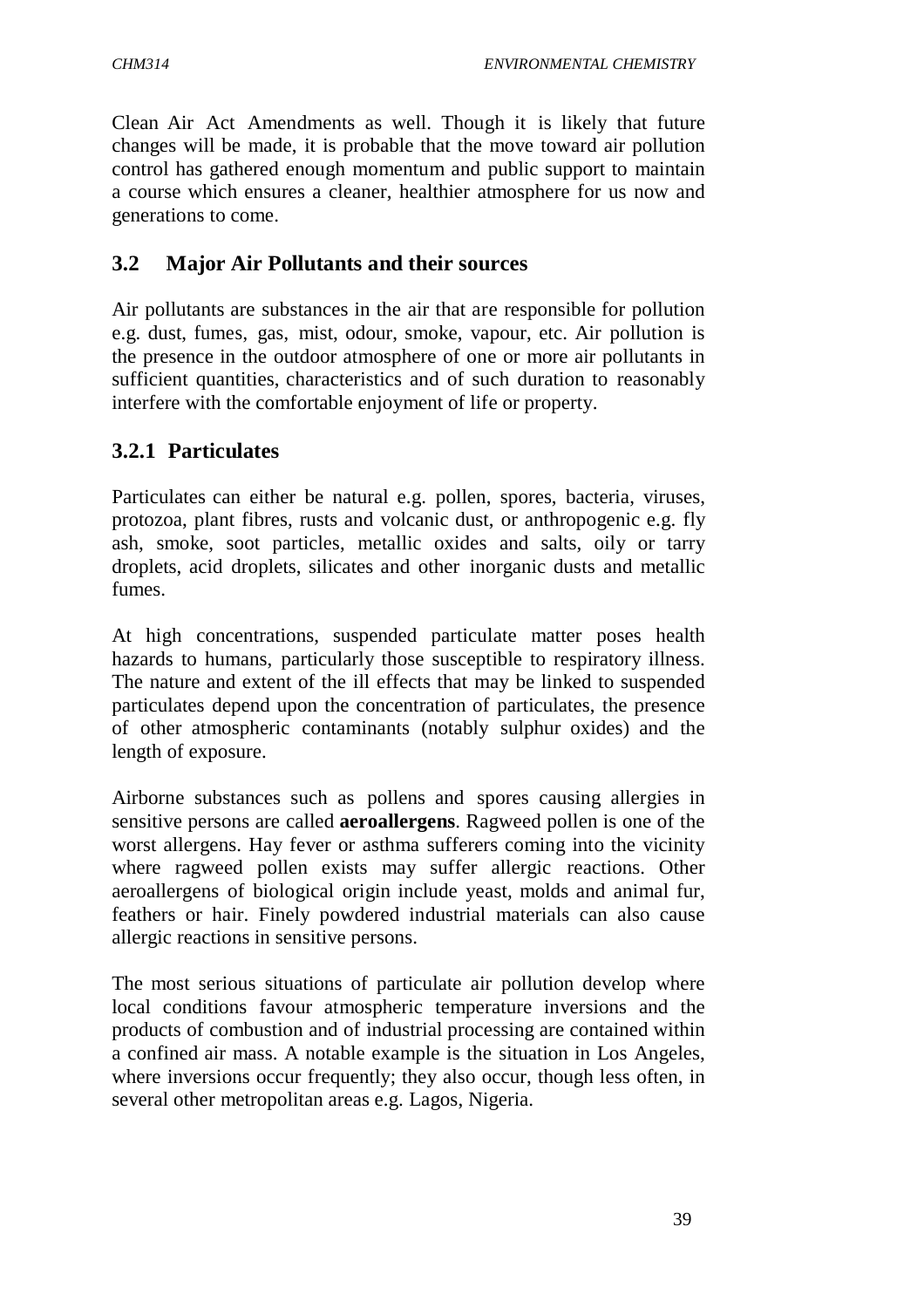### **3.2.2 Volatile Organic Compounds (VOCs)**

Volatile organic compounds are a wide range of compounds with boiling points between approximately 50 and  $250^{\circ}$ C and which, at room temperature, produce vapours. In the indoor environments particularly, VOCs originate from a number of sources: furnishings, furniture and carpet adhesives, glues, building materials, cosmetics, cleaning agents, fungi, tobacco smoke and fuel combustion.

By far, the greatest peak exposure to VOCs occurs during home decorating using solvent-based paints. Some of the compounds that may occur in a typical non-industrial indoor environment are aliphatic and aromatic hydrocarbons, halogenated compounds and aldehydes. Because of the diverse range of chemical substances defined as VOCs, determination of health effects is problematic. At the levels typically found indoors however, the major effects are likely to be sensory.

#### **3.2.3 Oxides of Sulphur**

The oxides of sulphur  $(SO_x)$  are probably the most widespread and the most intensely studied of all anthropogenic air pollutants. They include six different gaseous species: sulphur monoxide (SO), sulphur dioxide  $(SO_2)$ , sulphur trioxide  $(SO_3)$ , sulphur tetroxide  $(SO_4)$ , sulphur sesquioxide ( $S_2O_3$ ) and sulphur heptoxide ( $S_2O_7$ ). However, only  $SO_2$ and  $SO_3$  are the oxides of sulphur of most interest in the study of air pollution.

The burning of solid and fossil fuel contributes more than 80percent of anthropogenic  $SO_2$  emissions. It is estimated that  $SO_2$  remains airborne an average of two to four days, during which time it may be transported as far as 1000 kilometres. Thus, the problem of  $SO_2$  can become an international one. Relatively stable in the atmosphere,  $SO_2$  acts either as a reducing or an oxidising agent. Reacting photochemically or catalytically with other components in the atmosphere,  $SO<sub>2</sub>$  can produce  $SO_3$ ,  $H_2SO_4$  droplets and salts of sulphuric acid. Sulphur dioxide can react with water to form sulphurous acid, a weak acid which can react directly with organic dyes.

Sulphur dioxide, sulphuric acid and sulphate salts tend to irritate the mucous membranes of the respiratory tract and foster the development of chronic respiratory diseases such as bronchitis and pulmonary emphysema. In a dusty atmosphere,  $SO_2$  is particularly harmful because both  $SO_2$  and  $H_2SO_4$  molecules paralyse the hair-like cilia which line the respiratory tract. Without the regular sweeping action of the cilia, particulates are able to penetrate to the lungs and settle there. These particulates usually carry with them concentrated amounts of  $SO_2$  thus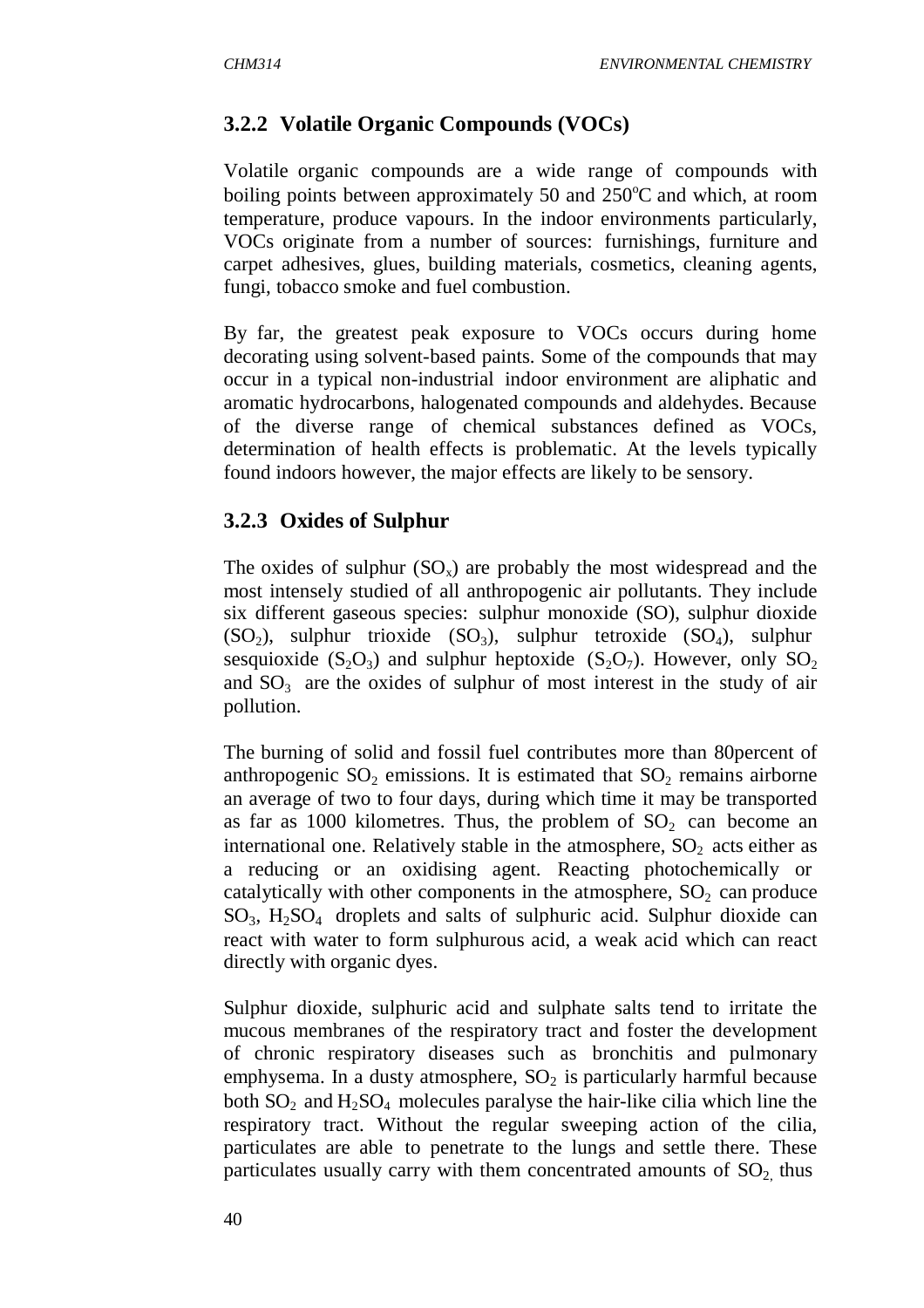bringing this irritant into direct, prolonged contact with delicate lung tissues. The  $SO<sub>2</sub>$  – particulate combination has been cited as cause of death in several air pollution tragedies.

#### **3.2.4 Oxides of Nitrogen**

Oxides of Nitrogen  $(NO_x)$  include six known gaseous compounds: nitric oxide (NO), nitrogen dioxide (NO<sub>2</sub>), nitrous oxide  $(N_2O)$ , nitrogen sesquioxide  $(N_2O_3)$ , nitrogen tetroxide  $(N_2O_4)$  and nitrogen pentoxide  $(N<sub>2</sub>O<sub>5</sub>)$ . The two important oxides of nitrogen in air pollution are NO and  $NO<sub>2</sub>$ , being the only two oxides of nitrogen that are emitted in significant quantities to the atmosphere. Nitrogen dioxide is readily soluble in water, forming nitric acid and either nitrous acid  $(HNO<sub>2</sub>)$  or nitric oxide (NO).

$$
2NO2 + H2O \longrightarrow HNO3 + HNO2
$$
  
nitrous acid  

$$
3NO2 + H2O \longrightarrow 2HNO3 + NO3
$$
  
nditric oxide

Both nitric and nitrous acid will fall out in the rain or combine with ammonia in the atmosphere to form ammonium nitrate  $(NH_2NO_3)$ . A good absorber of energy in the UV range,  $NO<sub>2</sub>$  plays a major role in the production of secondary air contaminants such as ozone  $(O_3)$ . Nitric oxide is emitted to the atmosphere in much larger quantities than  $NO<sub>2</sub>$ . It is formed in high-temperature combustion processes when atmospheric oxygen and nitrogen combine according to the reaction.

$$
N_2 + O_2 \longrightarrow 2NO
$$

Small concentrations of the  $NO<sub>x</sub>$  produced in the upper atmosphere by solar radiation reach the lower atmosphere through downward diffusion. Small amounts of  $NO<sub>x</sub>$  are produced by lightning and forest fires. Bacteria decomposition of organic matter releases  $NO<sub>x</sub>$  into the atmosphere. Find combustion in stationary sources and in transportation are the primary origins of human-induced  $NO<sub>x</sub>$ .

Nitric oxide (NO) is a relatively inert gas and only moderately toxic.

Although NO, like CO, can combine with haemoglobin to reduce the oxygen-carrying capacity of the blood, NO concentrations are generally less than  $1.22 \text{ mg/m}^3$  in the ambient air and are thus not considered health hazards. However, NO is readily oxidised to  $NO<sub>2</sub>$  which has environmental significance.

$$
NO + \frac{1}{2} O_2 \xrightarrow{\text{ } NO_2} \qquad NO_2
$$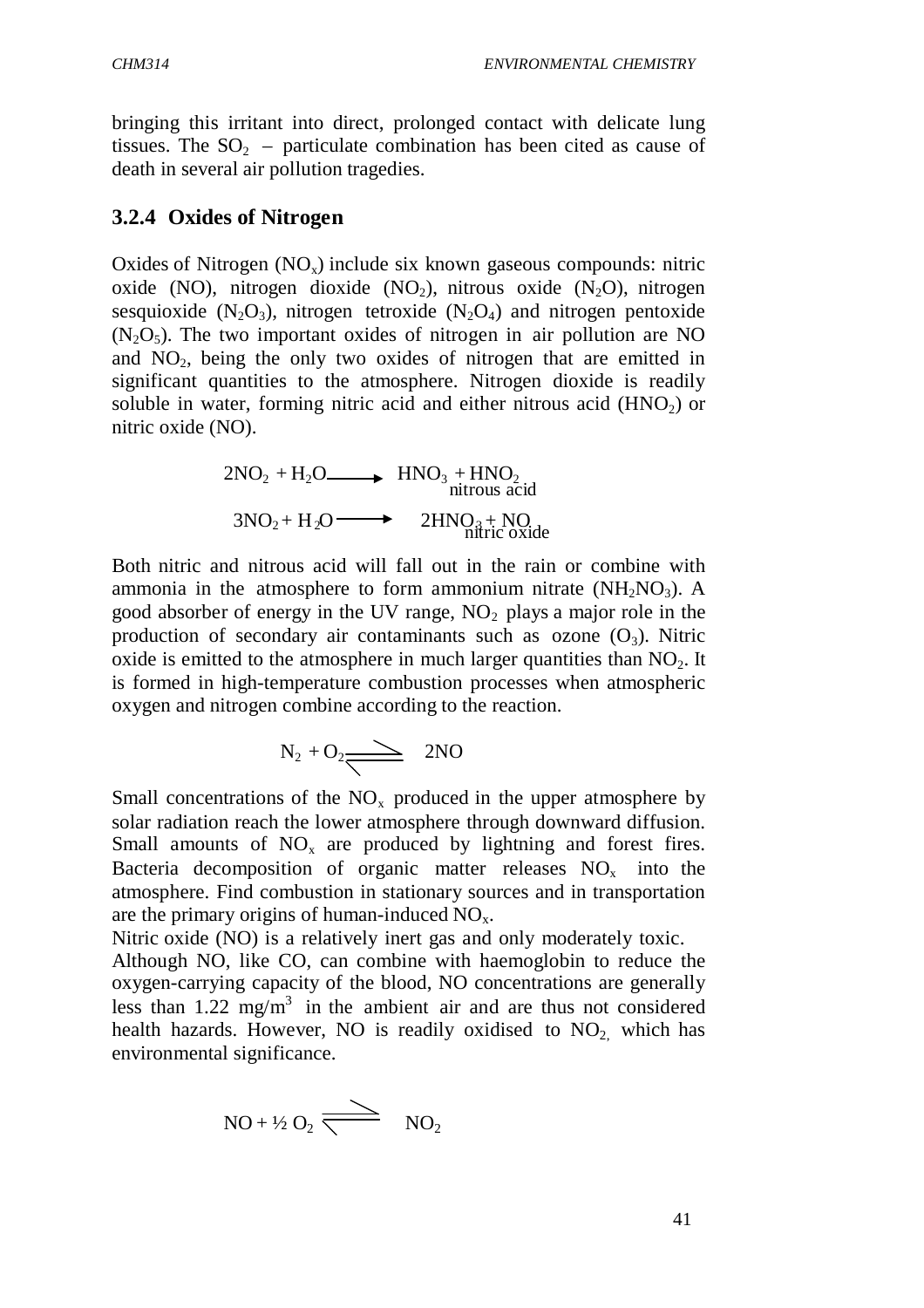$NO<sub>2</sub>$  irritates the alveoli of the lungs. Short-term animal studies showed reduced resistance to respiratory infection at exposures of 6.6 mg/m<sup>3</sup> for 2 hours. Experimental exposures of volunteers to 9.4 mg/m<sup>3</sup> NO<sub>2</sub>, considerably above the 7.0 mg/m<sup>3</sup> peak recorded in Los Angeles, for 10 minutes produced a substantial but transient increase in the resistance of the lung's airways to air movement. Concentrations from 47 to 141  $mg/m<sup>3</sup>$  cause reversible pneumonia. At high concentrations of 285 mg/m<sup>3</sup> and above, exposures to  $NO_2$  can be fatal to humans.

# **3.2.5 Ozone (O3)**

Ozone, the major photochemical oxidant, makes up approximately 90percent of the atmospheric oxidant pool. Other important photochemical oxidants in air pollution monitoring include nascent oxygen (O), excited molecular oxygen  $(O_2)$ , peroxyacetyl nitrate (PAN), peroxypropinol nitrate (PPN), peroxybutyl nitrate (PBN), nitrogen dioxide (NO<sub>2</sub>), hydrogen peroxide (H<sub>2</sub>O<sub>2</sub>) and alkyl nitrates.

Ozone is produced in the upper atmosphere by solar radiation, and small concentrations of this gas diffuse downwards. Also, small concentrations are produced by lightning and forest fires. Ozone and other photochemical oxidants can cause coughing, shortness of breath, airway constriction, headache, chest tightness and soreness, impaired pulmonary function, altered red blood cells, pharyngitis, laryngitis, and eye, nose and throat irritation. Exposure of laboratory animals to high levels of ozone has resulted in damage to their chromosomes. Because of this,  $O_3$  is considered to have effects similar to ionizing radiation. Chromosome breakage in human cell cultures was observed at exposures of  $15673 \text{ ug/m}^3$  for 5 to 10 minutes.

# **3.2.6 Carbon Monoxide (CO)**

Colourless, tasteless and odourless CO gas is chemically inert under normal conditions and has an estimated atmospheric mean life of about two and half months. At present ambient levels, it has little or no effects on property, vegetation or materials.

Carbon monoxide sources are both natural and anthropogenic. Oxidation of methane gas from decaying vegetation results in the production of up to three and half billion tonnes of CO per year. In human metabolism, the exhalation of a resting person contains approximately 1ppm CO. However, these productions are so meagre compared to the amounts coming from fossil fuel in complete combustion by stationary or mobile engines, solid-waste disposal and miscellaneous anthropogenic sources.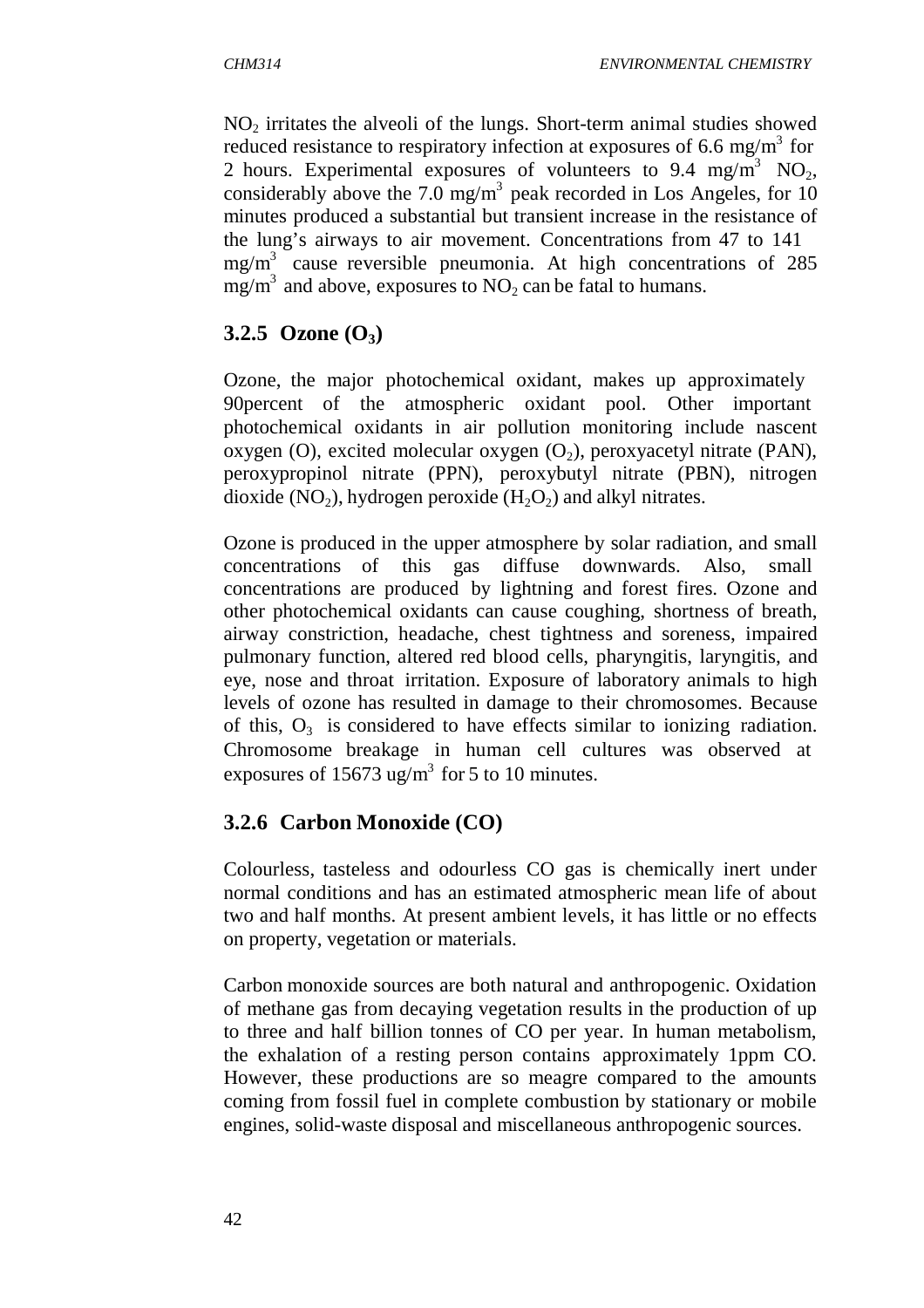Carbon monoxide is especially dangerous since it has no odour, colour or taste. Its toxic action is through the displacement of oxygen in the haemoglobin to form carboxyhaemoglobin, thus depriving the tissues of the body of their oxygen supply. Early symptoms of exposure to CO include tiredness, drowsiness, headaches, dizziness, pains in the chest and stomach. Excessive exposure can lead to loss of consciousness, coma and death.

### **3.2.7 Airborne Carcinogens**

The substances which have been shown actually or potentially to cause cancer are grouped according to International Agency for Research on Cancer (IARC) into four different categories: based on their ability to cause cancer.

**Group 1** – **Proven human carcinogens**. Chemicals for which there is sufficient evidence for epidemiological studies to support a causal association between exposure and cancer e.g. benzene. Benzene has a proven causal association with acute non-lymphocytic leukaemia in humans. The main toxic effects occur on the bone marrow, with toxic exposures producing bone-marrow suppression and reductions in red cells, white cells and blood platelets production (pancytopenia) which may lead to bone-marrow failure (aplastic anaemia).

**Group 2** – **Probable human carcinogens**. Chemicals for which evidence ranges from inadequate to almost sufficient.

**Group 2A**: Limited evidence of carcinogenicity in humans and sufficient evidence for carcinogenicity in animals e.g. benzo (a) pyrene, benzo (a) anthracene and other polycychic aromatic hydrocarbons  $(PAH<sub>s</sub>)$ .

**Group 2B**: Inadequate evidence for carcinogenicity in humans and sufficient evidence for carcinogenicity in animals e.g. 2-nitrofluorene, 1,6 –dinitropyrene and 1-nitropyrene.

**Group 3: Unclassified chemicals**. Chemicals which cannot be classified in humans, usually because of inadequate evidence.

#### **3.2.8 Hydrocarbons**

Hydrocarbons are divided into two major classes - **aliphatic** and **aromatic.** The aliphatic hydrocarbons contain alkanes, alkenes and alkynes. The alkanes are fairly inert and generally not active in atmospheric photochemical reactions; they are highly reactive in atmospheric photochemistry. The reactivity of alkenes such as ethylene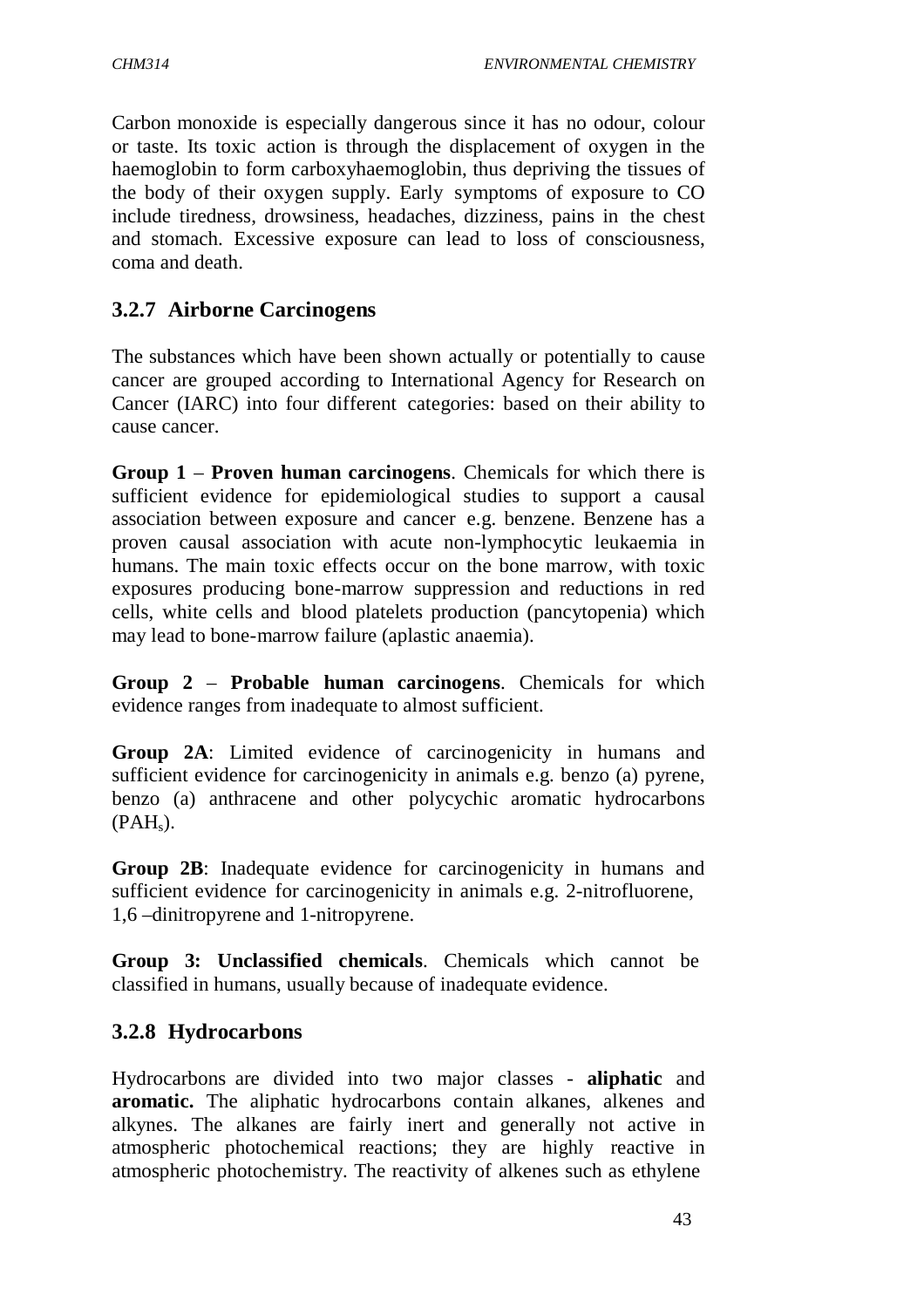makes them much more important in the study of air pollution than alkanes, because in the presence of UV radiation they react with  $NO<sub>2</sub>$  at high concentrations to form secondary pollutants such as peroxyacetyl nitrate (PAN) and ozone. The alkynes, though highly reactive, are relatively rare. Hence, they are not of major concern in air pollution studies.

Aromatic hydrocarbons do not display the reactivity characteristic of unsaturated aliphatic hydrocarbons. Nevertheless, the polynuclear group of aromatic hydrocarbons (i.e. polycyclic aromatic hydrocarbons, PAHs) is of concern in any study of air pollution because a number of these compounds have been shown to be carcinogenic. Increases in lung cancer in urban areas have been blamed on the effects of PAHs from automative exhaust emissions. Benzo-[a]-pyrene has been shown to be the most carcinogenic hydrocarbon for test animals. Benz-[e] acephenanthrylene and benzo-[j]-fluroranthene follow, and benzo-[3] pyrene, benz-[a]-anthracene and chrysene are all weakly carcinogenic.

Most natural hydrocarbons found in the air are from biological sources, though small amounts come from geothermal areas, coal fields, natural gas from petroleum fields and natural fires. The more complex, naturally produced hydrocarbons found in the atmosphere, such as volatile terpenes and isoprene, are produced by plants and trees. Industrial sources, notably refineries, have become the major anthropogenic source of hydrocarbons. Other minor sources might include incomplete combustion from car engines, evaporative emissions from petrol stations and fuel tanks, emissions from solid waste disposal, forest fires, agricultural burning and coal waste fires.

#### **SELF ASSESSMENT EXERCISE 1**

- 1(a) Name two examples of (i) particulate pollutants and (ii) gaseous pollutants in the atmosphere.
- (b) List three effects, on the humans, of  $S_0$  gas if substantially present in the inhaled air.
- 2. List five air pollutants that are proven human or animal carcinogens. Name their sources.
- 3. Why are alkenes more important in the study of air pollution than alkanes?

# **3.2.9 Cigarette Smoking**

Cigarette smoking is especially dangerous for those with heart disease because combustion of tobacco in this way, with limited oxygen available, introduces CO directly into the bloodstream. The products of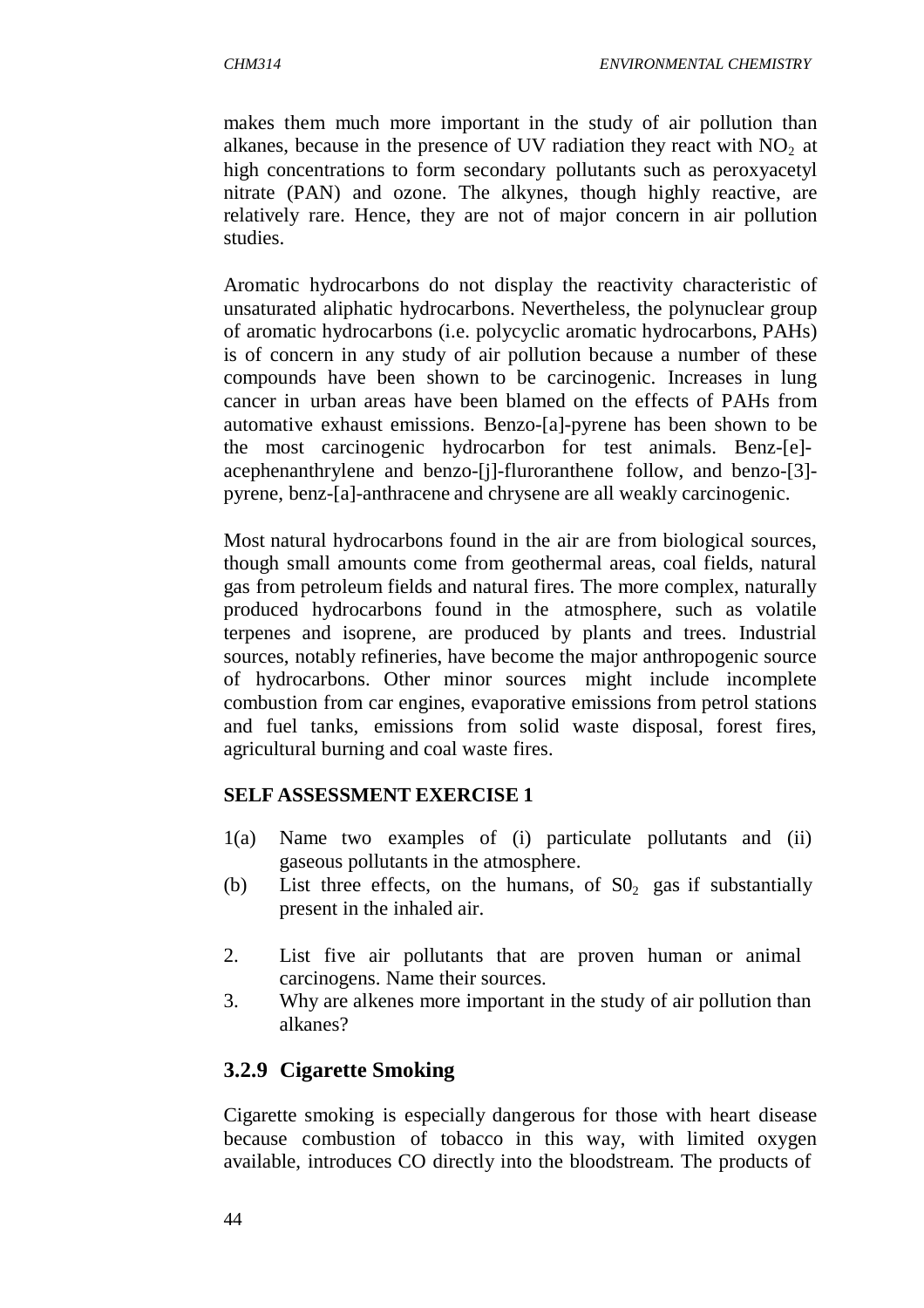cigarette combustion include nicotine, acetaldehyde, acetone, benzene, formaldehyde, N′-nitrosonornicotine, N-nitrosopyrrolidine, benzo-[a] pyrene. Among the very many products of combustion, nitrosamines, benzo-[a]-pyrene and nicotine are highly poisonous. Nicotine also throws an additional strain on the heart by stimulating the basal metabolic rate. Nitrosamines are known to cause cancer in animals.

Apart from the effect on the heart, tobacco smoking exacerbates bronchial infection and causes 30 - 40percent of all deaths from cancer. The higher incidence of cancer in smokers arises from inhalation of PAHs and nitrosamines. Smoking also increases the risk to workers in industries which generate fine particles.

### **3.2.10 Asbestos Fibres**

The group named asbestos is applied to a range of naturally occurring fibrous magnesium silicate minerals with the approximate formula Mg3P(Si2O5)(OH)<sup>4</sup> . Three common types are used: **crocidolite** (blue asbestos) – most hazardous; **amosite** (brown asbestos) – second most hazardous; **chrysolite** (white asbestos) – least hazardous.

Inhalation of separate dry fibres in a confined air space is the major hazard from asbestos. Such dry fibres can come from damaged thermal insulation, accumulated fibres from the manufacture, wear of asbestos, mineral materials such as brake shoe pad dust, ship breaking, waste disposal, and more insidiously, the exposure of workers' families from particles carried on clothing.

Asbestos fibres can cause lung and bowel cancer as well as noncancerous lung diseases. Approximately 50percent of the inhaled fibres are cleared from the lungs and swallowed, which then exposes the throat and digestive system to their hazardous effects. Water from asbestoscement pipes also poses a further source of digestive tract exposure. Respiratory diseases include asbestosis (a pneumonia-like condition), bronchial cancer and mesothelioma, which has a latency period of 20-30 years. There appeared to be a synergistic reaction between cigarette smoke and asbestos in that the onset of disease is more pronounced in heavy smokers than in non-smokers.

# **3.2.11 Toxic Metals**

Toxic metals are those metals that are harmful in relatively small amounts e.g. As, Hg, Cd and Pb. Very often, a given metal or its compounds are found in association with other environmental particles. As a result, there are several routes by which such metals get into the atmosphere, for example, Pb can be added into the air through exhaust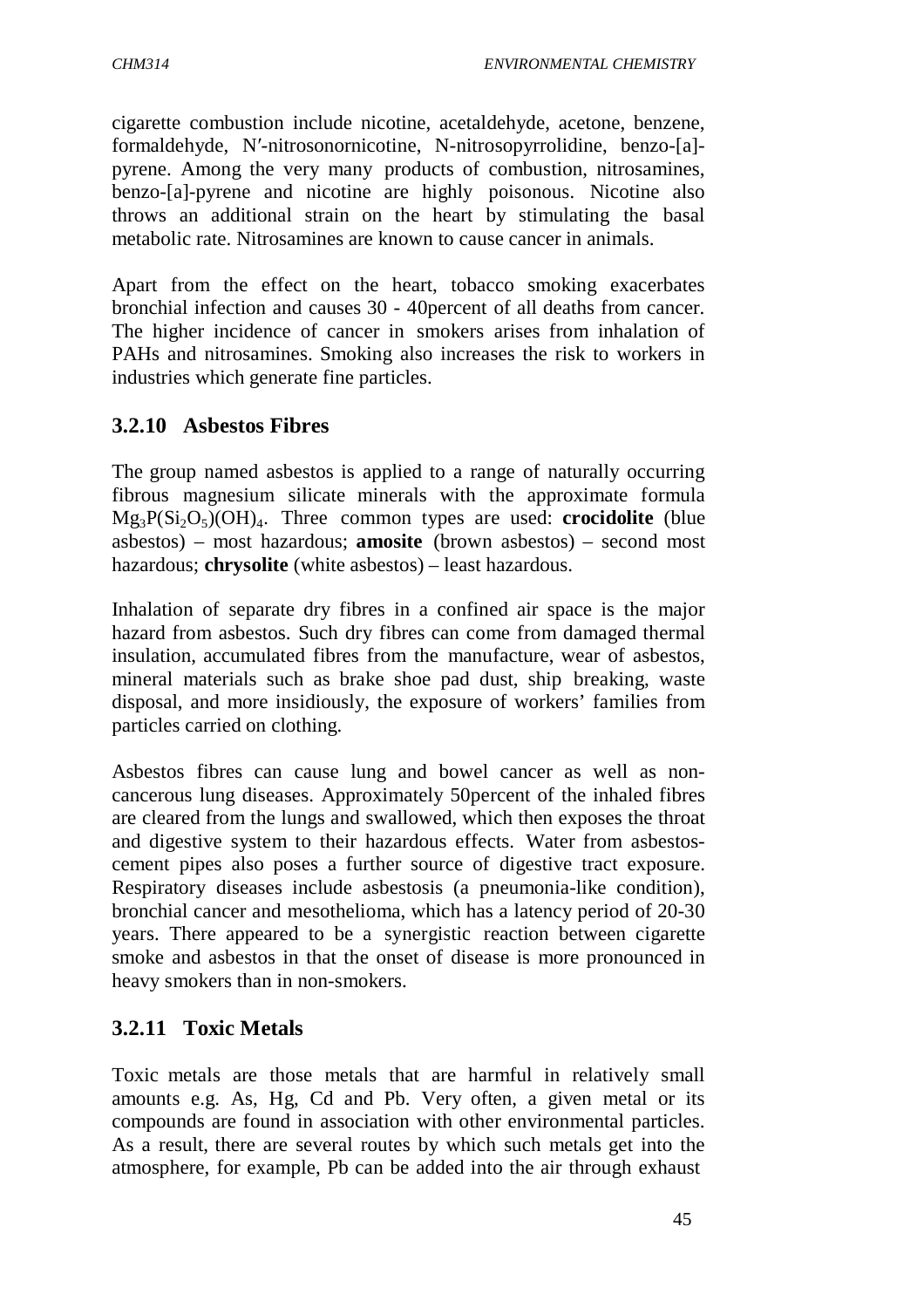emissions, re-suspension of particles, flaking of old Pb painted houses, fumes from soldering and plumbing processes, and so on.

Depending on their particle sizes and speciation, such metals can be inhaled along with the air and find their ways into vital organs in the human system. Many of the toxic metals negatively impact the nervous system. Anaemia, renal failure and neuropsychological impairment are also part of the health infarctions that can be attributed to toxic metals.

#### **3.2.12 Radioactive Gases**

The penetration of buildings by chemically inert radon gas presents a more serious risk to human health than the hazards posed by occasional failure of control of nuclear power stations. The decay of  $^{238}$ U produces  $222$ Rn which emanates from radioactive minerals in building foundations. Because it has a half-life of only 3.8 days, the risk is only significant when the gas can rise quickly into the immediate sub-soil, conditions which obtain above fissured granite. Radon has seven times the density of air and so basements and ground floor rooms are the most exposed.

The worst cancer risk from Rn arises from the first four solid decay products of Rn:

$$
^{222}\text{Rn} \longrightarrow ^{218}\text{P0} \longrightarrow ^{214}\text{Pb} \longrightarrow ^{214}\text{Bi} \longrightarrow ^{214}\text{P0} \longrightarrow ^{210}\text{Pb}
$$

These products are dangerous because they are associated with moisture and dust, and become deposited in the lung, so exposing the epithelium to α-particles from <sup>218</sup>Po and <sup>214</sup>Po. Other nuclides of Rn exist but they do not present the same risk as that from  $222$ Rn e.g.  $220$ Rn formed by decay of <sup>232</sup>Th has too short a half-life to allow survival above ground. Increased incidence of lung cancer in uranium miners in western USA and Czechoslovakia was attributed to their inhaling  $^{222}$ Rn.

#### **SELF ASSESSMENT EXERCISE 2**

- 1. What hazards are posed by the polycyclic aromatic hydrocarbons  $(PAH<sub>s</sub>)$ ?
- 2. Which two of the gases that make up the oxides of nitrogen are of primary concern in air pollution considerations and why?
- 3. Name the major photochemical oxidant found in the atmosphere. What detrimental effects does this oxidant have on humans and animals?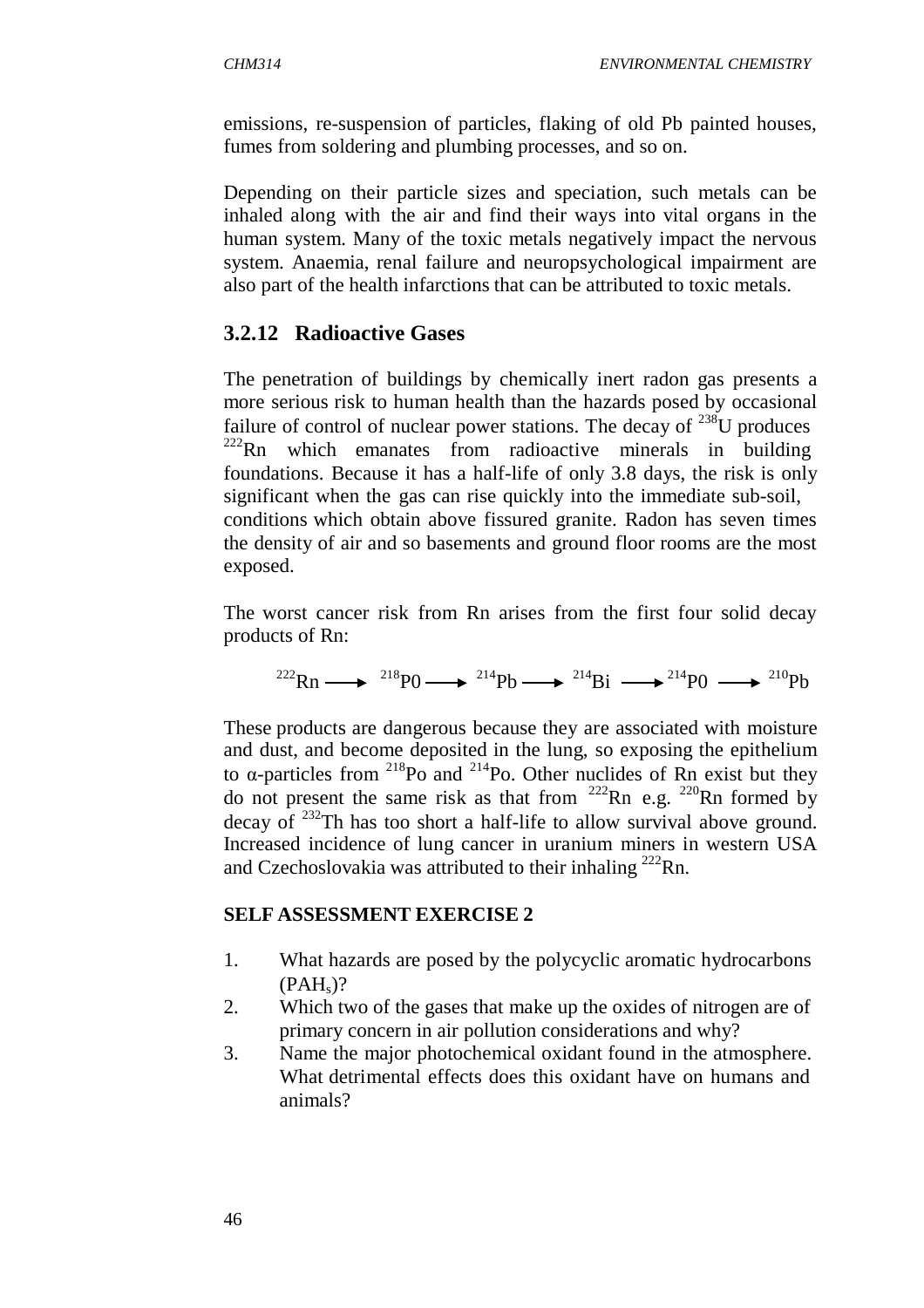# **4.0 CONCLUSION**

Undoubtedly, the amount of each pollutant in the atmosphere is escalating and the types are also increasing. This is because of increasing anthropogenic activities some of which include the introduction of new products and by-products. While the full health effects of the already known pollutants are continuously being investigated, there is the greater challenge of not knowing yet the effects of "new" products that may have far reaching health implications on the universe as a whole. It is important to keep research activities vibrant especially in the areas of risk assessments and risk reduction with respect to environmental pollutants generally.

#### **5.0 SUMMARY**

In this unit, you have learnt that:

 airborne chemical substances mostly and particulate matters, to some extent, are responsible for atmospheric pollution. the sources of pollutants can be natural or anthropogenic; both amount of a pollutant and length of exposure it determine the extent of health problems arising from such pollutant; health effects arising from atmospheric pollutants can be at the levels of cells, organs, systems and may even lead to death.

#### **6.0 TUTOR-MARKED ASSIGNMENT**

- 1(a) Mention two situations that can lead to heightened levels of CO in the indoor air at home.
- (b) Describe the mechanism of toxic action of CO as an indoor pollutant.
- 2. Name four principal sources of air pollution and the major types of pollutants produced by each source.
- 3. Discuss briefly the major health hazards associated with  $SO<sub>2</sub>$  in a dusty atmosphere.

#### **7.0 REFERENCES/FURTHER READING**

- Peavy, H.; Rowe, D. & Tchobanoglous G. (1985). *Environmental Engineering*. New York: McGraw-Hill Int. Editions.
- Harrison, R. (1996). *Pollution: Causes, Effects and Control* (3<sup>rd</sup> ed.).. London: The Royal Soc. of Chemistry.
- Alloway, B. & Ayres, D. (1997). *Chemical Principles of Environmental Pollution* (2<sup>nd</sup> ed.). London: Chapman and Hall.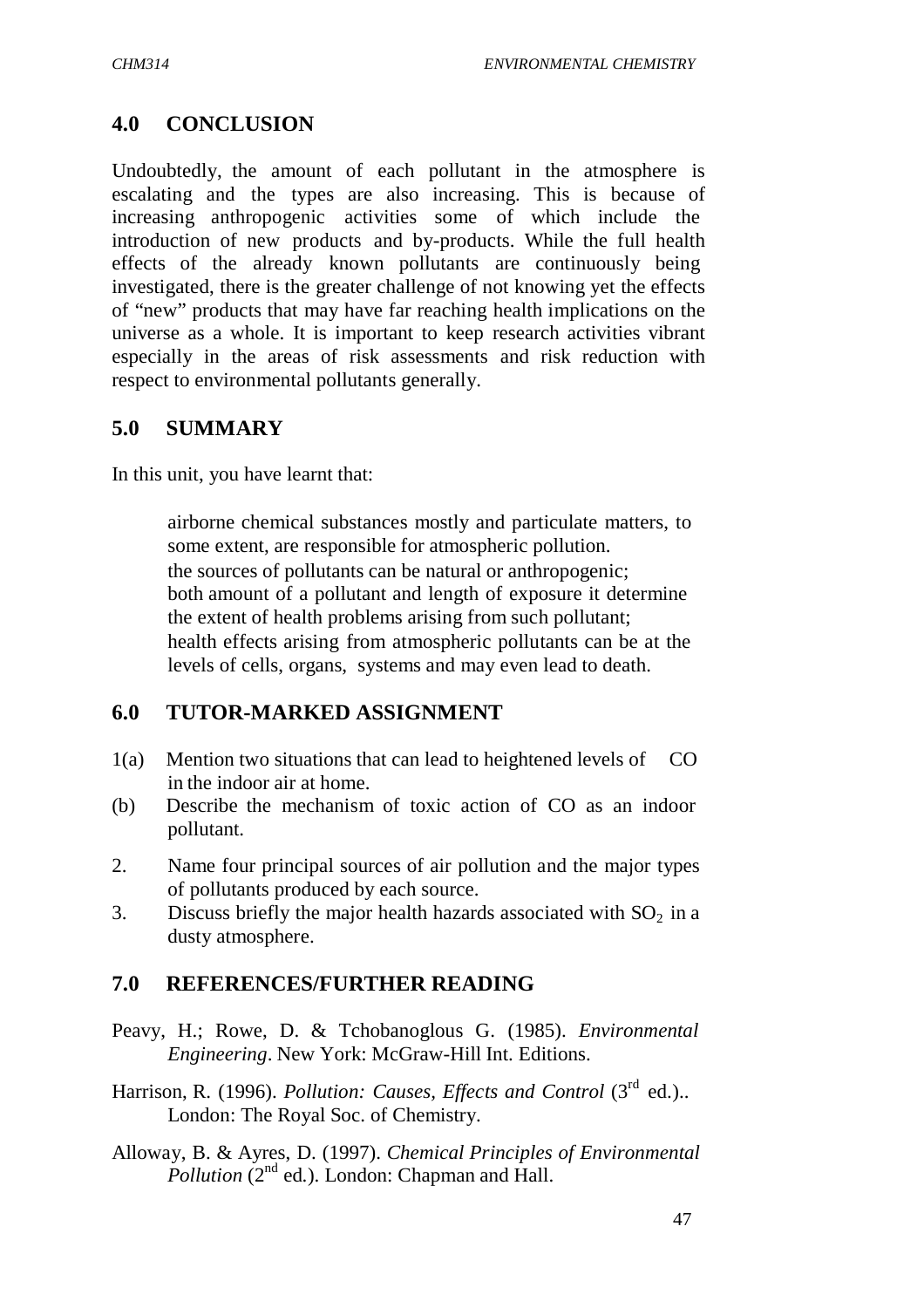### **UNIT 3 SOIL POLLUTION**

#### **CONTENTS**

- 1.0 Introduction
- 2.0 Objectives
- 3.0 Main Content
	- 3.1 Soil Pollution and Contamination: A Global View
	- 3.2 Soil Pollutants and their Sources
		- 3.2.1 Heavy Metals
		- 3.2.2 Hydrocarbon Pollutants
		- 3.2.3 Toxic Organic Micropollutants (TOMPs)
		- 3.2.4 Other Industrial Chemicals
		- 3.2.5 Nutrient-rich Wastes
		- 3.2.6 Radionuclides
		- 3.2.7 Pathogenic Organisms
	- 3.3 Transport Mechanisms Conveying Pollutants to Soils
	- 3.4 The Consequences of Soil Pollution
		- 3.4.1 Soil-plant Transfer of Pollutants
		- 3.4.2 Ecotoxicological Implications of Soil Pollution
	- 3.5 Cases of Exposure to Pollution
		- 3.5.1 The Seveso Chemical Plant Explosion
		- 3.5.2 The Bhopal Catastrophic Release of Methyl Isocyanate
		- 3.5.3 Toxic Oil Syndrome in Spain
		- 3.5.4 River Oil Contamination by the Toxic Oil
		- 3.5.5 Polybrominated Biphenyls (PBBs) in Cattle Feed
		- 3.5.6 Mercury Poisoning in Minamata and Niigata
		- 3.5.7 Methyl Mercury Poisoning in Iraq
		- 3.5.8 Love Canal Chemical Odours
- 4.0 Conclusion
- 5.0 Summary
- 6.0 Tutor-Marked Assignment
- 7.0 References/Further Reading

# **1.0 INTRODUCTION**

Soil is an essential component of terrestrial ecosystems because the growth of plants and biogeochemical cycling of nutrients depend upon it. Pollution, along with other types of degradation, such as erosion and the continuing spread of urbanisation, poses a threat to the sustainability of soil resources. Soil pollution can also be a hazard to human health when potentially toxic substances move through the food chain or reach groundwater which serves as drinking water.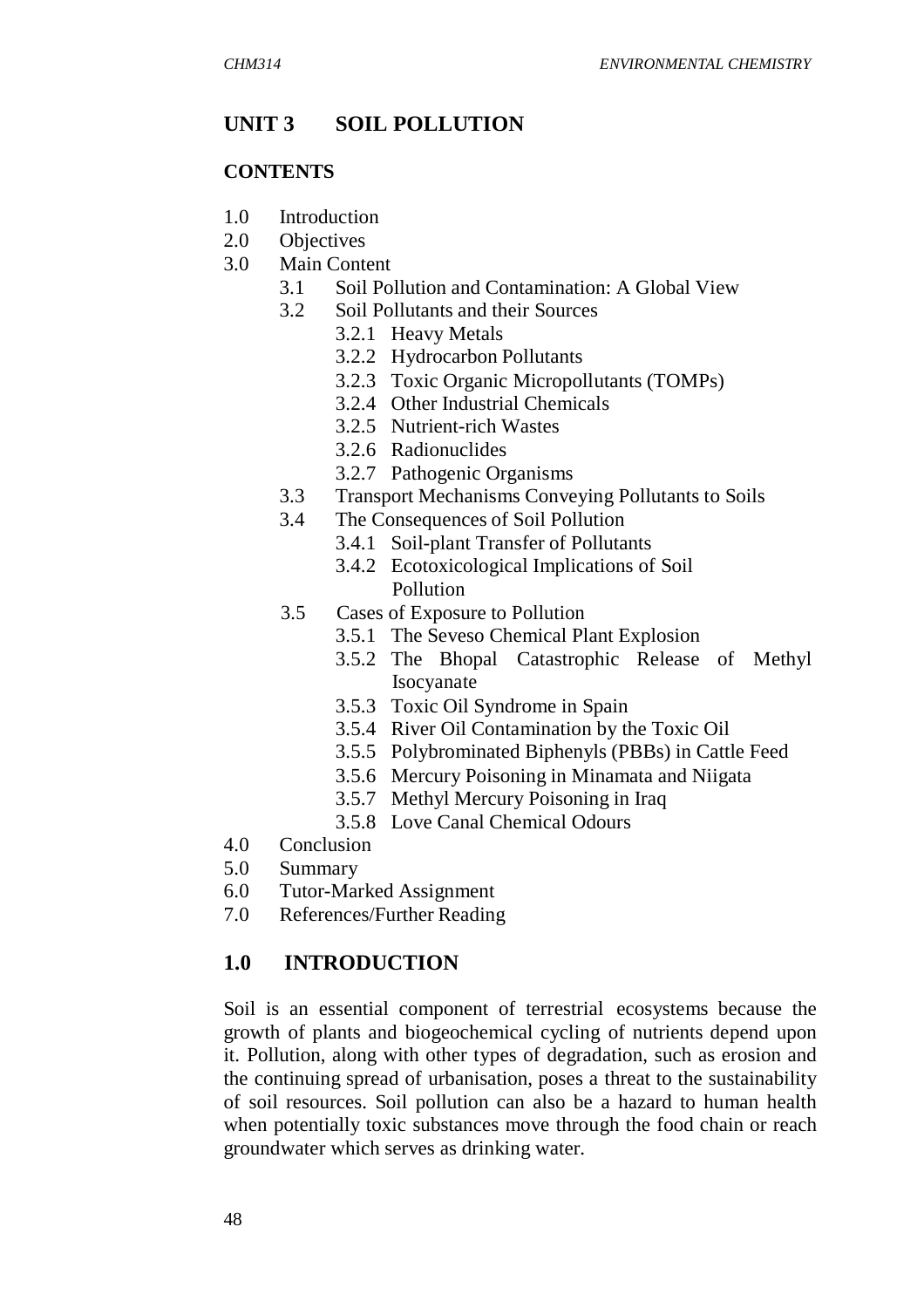In comparison with air and water, the soil is more variable and complex in composition and it functions as a sink for pollutants, a filter which retards the passage of chemicals to the groundwater and a bioreactor in which many organic pollutants can be decomposed. As a result of its occurrence at the interface between the land and the atmosphere, soil is the recipient of a diverse range of polluting chemicals transported in air. Further inputs of pollutants to the soil occur as a result of agricultural and waste disposal practices, but in general, the most severe pollution usually results from industrial and urban land use.

#### **2.0 OBJECTIVES**

At the end of this unit, you should be able to:

 name specific soil pollutants and their sources explain the transport mechanisms conveying pollutants to soil explain the mechanisms of pollutant sorption in the soil and state the consequences of soil pollution.

### **3.0 MAIN CONTENT**

#### **3.1 Soil Pollution and Contamination: A Global View**

Certain contaminants/pollutants such as heavy metals are part of the earth naturally. Their natural background levels in soils are altered to various levels of pollution usually as a result of anthropogenic activities.

It is generally accepted that most of the soil in technologically advanced regions of the world is polluted or contaminated, at least, to some extent. Realistic estimate of areas affected by soil pollution is difficult owing to unreliable official figures and paucity of data for many parts of the world. Industrially contaminated land tends to contain higher concentrations and a greater possible range of pollutants than other sources of pollution. There are between 50,000 and 100,000 contaminated sites in the United Kingdom (UK) which occupy up to 100 000 ha. In the United States of America (USA), 25,000 contaminated sites have been identified, 6000 sites are being cleaned-up in the Netherlands, there are known to be at least 3,115 sites in Denmark and 40,000 suspect areas have been identified on  $5,000 - 6,000$  sites in the former western part of Germany.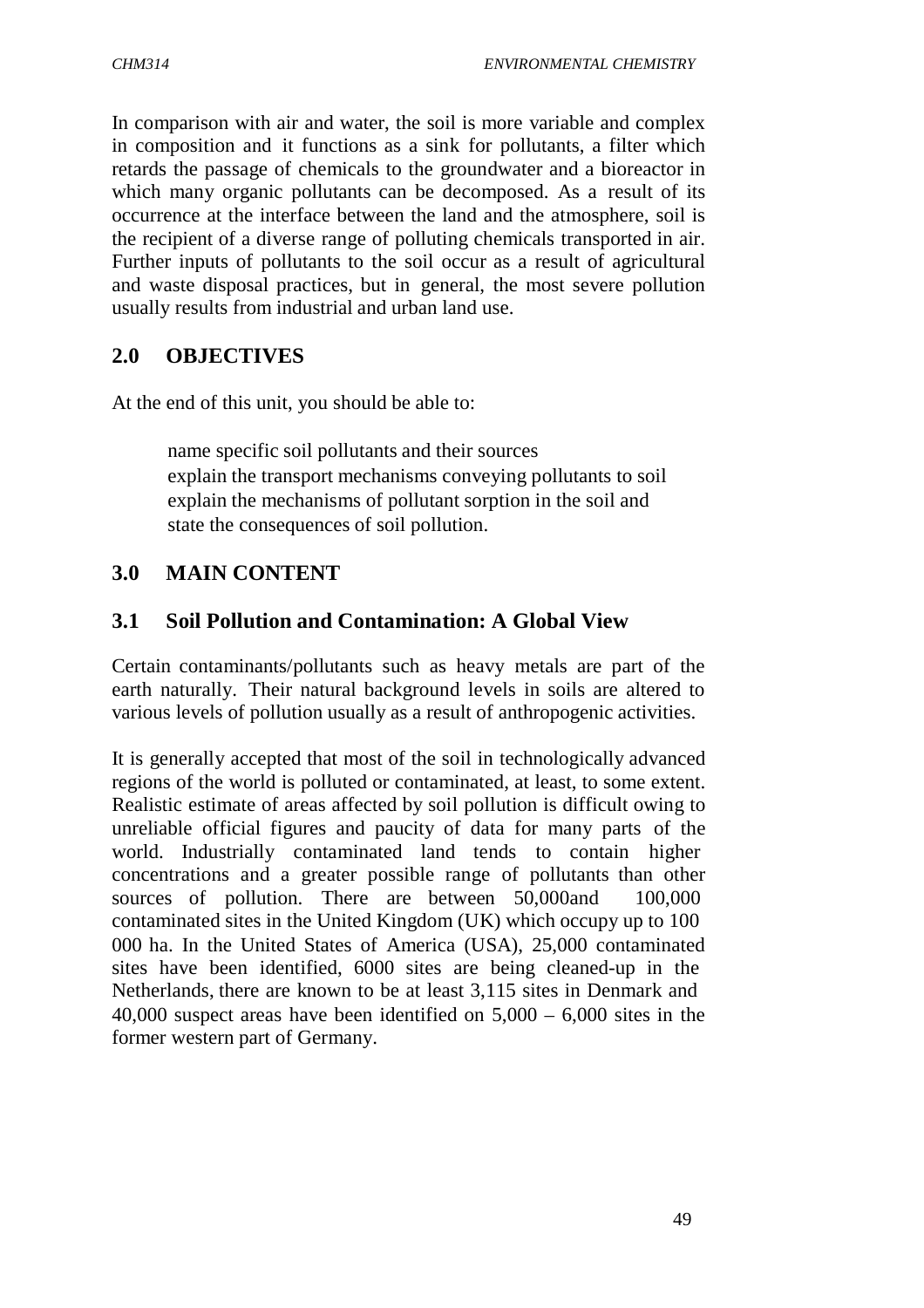# **3.2 Soil Pollutants and Their Sources**

## **3.2.1 Heavy Metals**

Heavy metals have a density of  $\geq 6$ gcm<sup>-3</sup> and occur naturally in rocks. They belong to the group of elements geochemically described as "trace elements" because they collectively comprise less than 1percent of the rocks in the earth's crust. All trace metals are toxic to living organisms at excessive concentrations, but some are essential for normal healthy growth and reproduction by plants and/or animals at certain critical concentrations e.g. Co (for bacteria and animals), Cr (animals), Cu (plants and animals), Mn (plants and animals), Mo and Ni (plants), Se (animals) and Zn (plants and animals). Elements like Ag, As, Ba, Cd, Hg, Pb, Sb and Tl have no known essential function, but cause toxicity above a certain tolerance level. The most important heavy metals with regard to potential hazards and occurrence in contaminated soils are As, Cd, Cr, Hg, Pb and Zn.

Sources of heavy metals that contaminate or pollute a given soil site are: **Metalliferous mining** e.g. As, Cd, Cu, Ni, Pb and Zn

**Metal smelting** e.g. As, Cd, Pb and Tl

#### **Metallurgical industries**

**Other metal-using industries** e.g. the electronics industry (using Cd, Ni, Pb, Hg, Se and Sb); pigments and paints (Pb, Cr, As, Sb, Se, Mo, Cd, Co, Ba and Zn); the plastics industry (polymer stabilizers e.g. Cd, Zn, Sn and Pb) and chemical industry (using catalysts and electrodes e.g. Hg, Pt, Ru, Mo, Ni, Sm, Sb, Pd and Os);

#### **Waste disposal**

#### **Corrosion of metals** in use

**Agriculture** – As, Cu and Zn (from pig and poultry feeds), Cd and U impurities (in some phosphatic fertilizers), As, Cu, Pb and Zn (from metal-based pesticides);

**Forestry-wood preservatives** containing As, Cr and Cu;

**Fossil fuel combustion** – Cd, Zn, As, Sb, Se, Ba, Cu, Mn and V (from coals and oils) and Se, Te, Pb, Mo, Mn and Li (added to fuels and lubricants to improve their properties);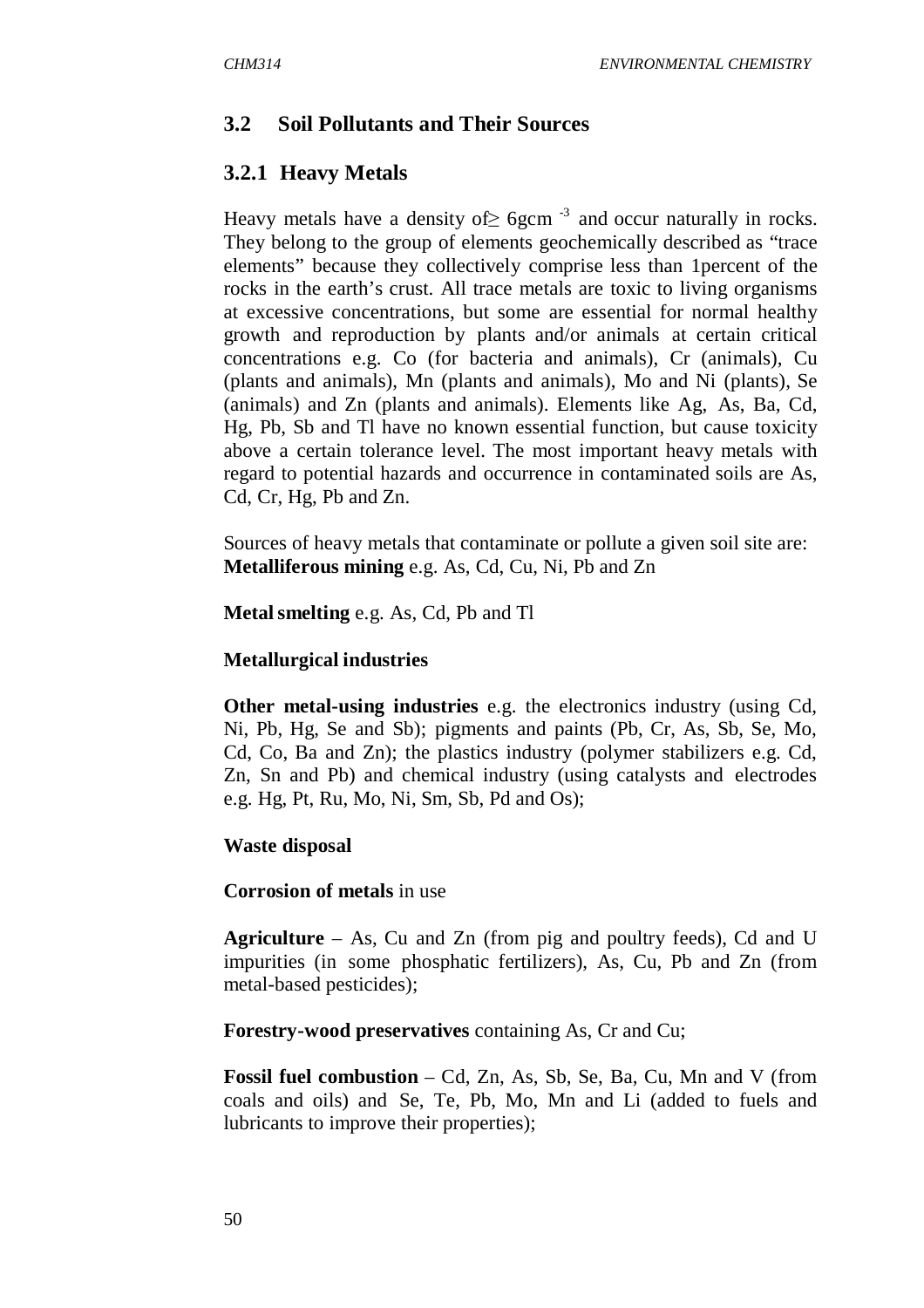**Sports and leisure activities** – game and clay pigeon shooting involving the use of pellets containing Pb, Sb, Mo and Bi.

# **3.2.2 Hydrocarbon Pollutants**

Hydrocarbon pollutants from petroleum mainly comprise a range of saturated alkanes from  $\text{CH}_4$  to  $\text{C}_{76}\text{H}_{154}$ . Aromatic hydrocarbons and organic components containing nitrogen and sulphur can also be important constituents of some petroleum deposits. The hydrocarbons derived from coal and petroleum tend to form the main group of organic macropollutants in soils. Organic solvents can be important soil pollutants at industrial sites.

Sources of hydrocarbon pollutants include fuel storage and distribution, disposal of used lubricating oils, leakage of solvents from industrial sites and coal stores.

# **3.2.3 Toxic Organic Micropollutants (TOMPs)**

The most common toxic organic micropollutants in the soil environments include: polycyclic aromatic hydrocarbons (PAHs), polyheterocyclic hydrocarbons (PHHs), polychlorinated biphenyls (PCBs), polychlorinated dibenzodioxins (PCDDs), polychlorinated dibenzofurans (PCDFs) and pesticide residues and their metabolites e.g. organochlorines (DDT, BHC, Endrin), organophosphates (Malathion, Parathion) and Carbamates (Aldicarb). The most serious problems associated with TOMPs are the subsequent contamination of surface and groundwaters and entry into the food chain through crops, especially.

# **3.2.4 Other Industrial Chemicals**

It has been estimated that between 60,000 and 90,000 different chemicals are in current commercial use, worldwide. Although not all of these constitute potential toxicity hazards, many will cause pollution of soils as a result of leakage during storage, from use in the environment or from their disposal either directly, or of wastes containing them. Apart from industrial uses, a large number of chemicals are used in domestic products and so their use and disposal is less controlled than that of industrial chemicals which are subjected to strict regulations. The total world production of hazardous and special wastes was  $338 \times 10^6$ tonnes in 1990.

# **3.2.5 Nutrient-Rich Wastes**

The major nutrient-rich wastes are sewage sludges and livestock manures. Sewage sludge, though a valuable source of plant nutrients (N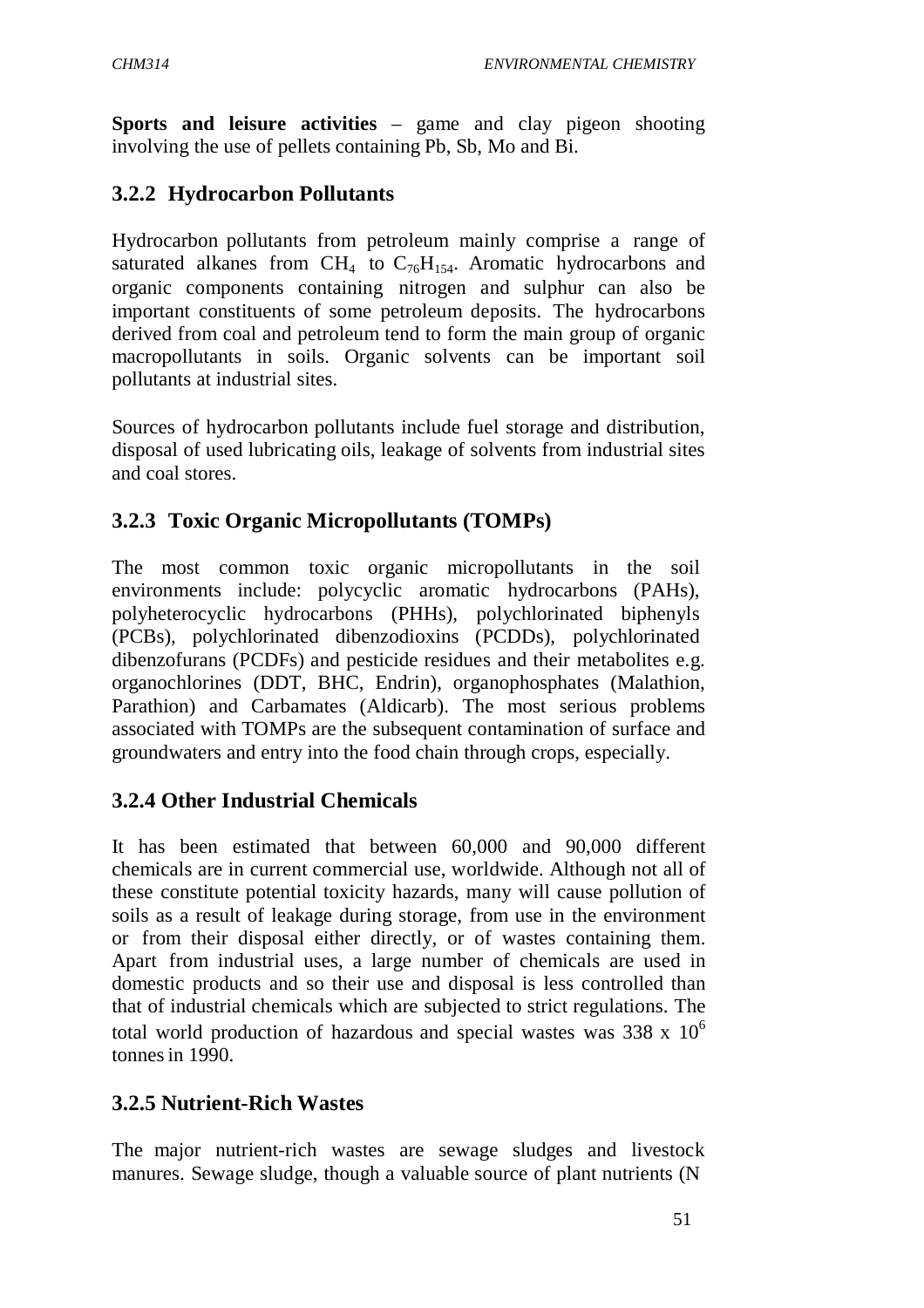and P especially) and of organic matter which has beneficial effects on soil aggregate stability, contains potentially harmful substances such as heavy metals (Cd, Cu, Ni, Pb and Zn) and toxic organic micropollutants (polychlorinated biphenyls, PCBs; polychlorinated terphynyls, PCTs; polychlorinated naphthalenes, PCNs; polychlorinated benzenes; polychlorinated dibenzodioxins, PCDDs; halogenated aliphatics; polycyclic aromatic hydrocarbons, PAHs; aromatic amines; nitrosamines; phthalate esters and pesticides). Also, livestock manures contain large amount of N, P and K, but the manures may also contain residues of feed additives which may include As, Cu and Zn and antibiotics such as sulfonamides fed to pigs and poultry.

### **3.2.6 Radionuclides**

Nuclear accidents like those at Windscale (UK) in 1957 and Chernobyl (Ukraine) in 1986 resulted in many different radioactive substances being dispersed into the environment. The greatest long-term pollution problem with radionuclides in soils is caused by  $137Cs$  which has a halflife of 30 years and behaves in a manner similar to K in soils and ecosystems. Atmospheric testing of nuclear weapons dispersed large amounts of  $90$ Sr which has a half-life of 29 years and behaves similarly to Ca in biological systems and poses a particularly dangerous hazard to humans because it is stored in the skeleton.

# **3.2.7 Pathogenic Organisms**

Soils can be contaminated with pathogenic organisms such as bacteria, viruses and parasitic worm eggs from various sources: the burial of dead animals and humans, manures and sewage and germ warfare experiments. The soil's own microbial biomass will destroy many of these pathogens but some appear to survive for relatively long times.

# **3.3 Transport Mechanisms Conveying Pollutants to Soils**

Pollutants reach soils by four main pathways: atmospheric deposition of particulates; sorption of gases; flUV ial transport and deposition; and placement.

**Atmospheric deposition:** Light particulates can become airborne and get transported from one location to the other. For example, there have been cases where pollution is directly traceable in soil up to 40kilometres downwind of smelters. The critical factors determining the distance transported and the area of land affected are: the height of the emission above the ground, the wind speed, stability of the atmosphere and the size, shape and density of the particles and amounts of the pollutants emitted.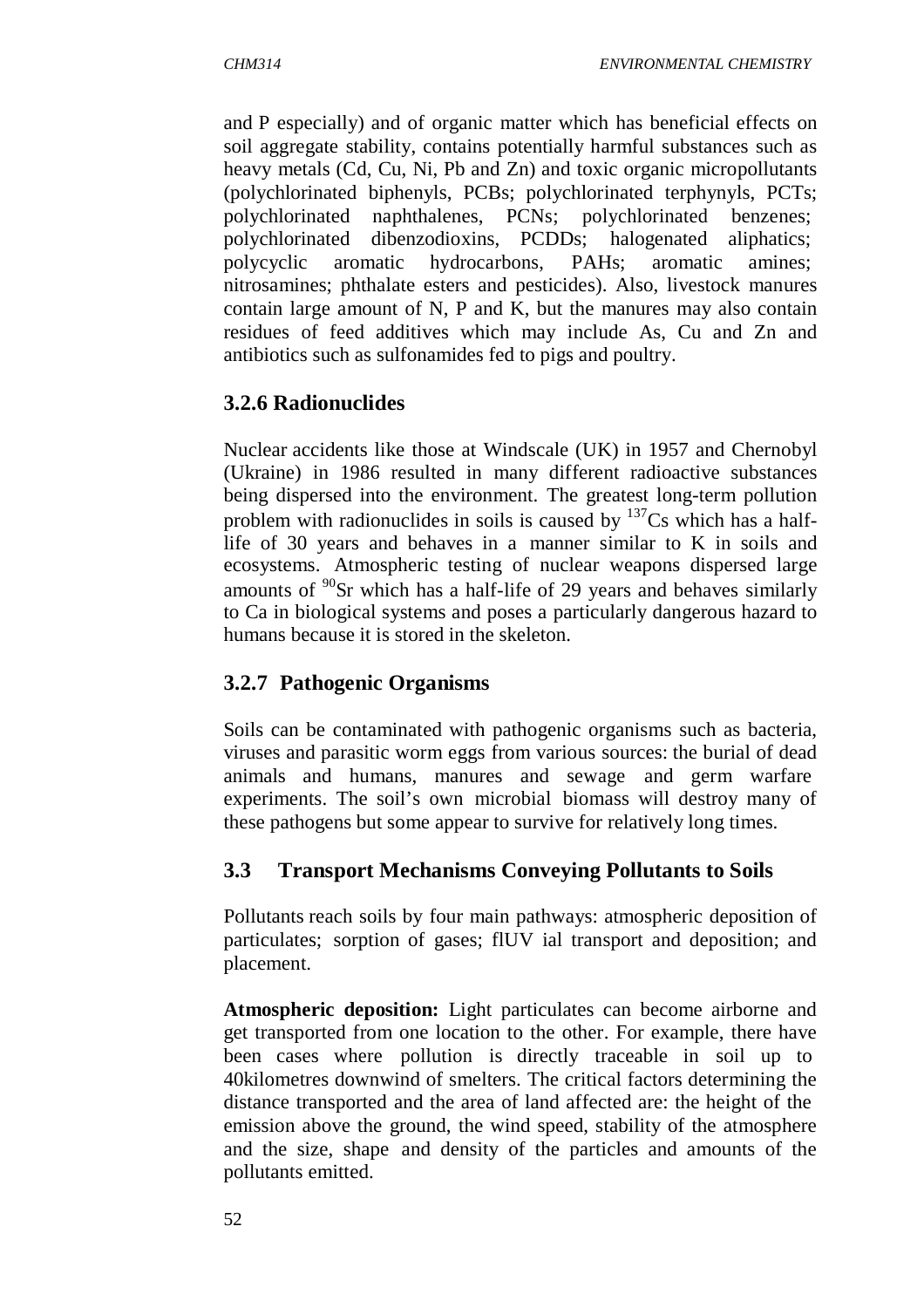**Sorption of gases:** Volatile organic solvents become dispersed in the atmosphere and later get sorbed from the atmosphere onto soils or plants.

**FlUV ial transport and deposition:** This mechanism is only important in land subjected to flooding. This was an important pollution pathway in areas of metalliferous mining in the nineteenth century when Pb-Zn mines in the UK discharged waters from ore dressing operations directly into streams and rivers. This led to the allUV ial soils in most flood plains of rivers draining mining areas being severely contaminated with Pb, Zn and other metals. Soils on the flood plains of many major rivers in the world which drain industrial and urbanized areas have been significantly contaminated with a diverse range of substances from flood waters.

**Placement:** This can occur in many ways: dumping injection, surface spreading, etc; the most obvious being the spreading of wastes such as sewage sludge or metal-rich manures from pigs or poultry. Phosphatic fertilizers can contain significant concentrations of Cd and U and have been partially responsible for the significantly elevated concentrations of these elements in many parts of the world.

#### **3.4 The Consequences of Soil Pollution**

Soil pollution can restrict the uses to which land is put because of the ability of pollutants to be hazardous to human health, harmful to living resources or to damage buildings and services.

#### **3.4.1 Types of Hazards Associated with Contaminated Soil**

Direct **ingestion** of contaminated soil: As, Cd, Pb, CN, Cr<sup>6+</sup>, Hg, coal tars (PAHs), PCBs, dioxins, phenols, pathogenic bacteria, viruses, eggs of parasites.

 Inhalation of dusts and volatiles from contaminated soil: organic solvents, radon, Hg, asbestos.

various pesticides. Phytotoxicity:  $SO_4^{2\Box}$ , Cu, Ni, Zn, CH<sub>4</sub>, Cr, B. Plant uptake from soil: As, Cd,  $^{137}Cs$ , Hg, Pb,  $^{90}Sr$ , Tl, PAHs,

Toxicity to soil microbial biomass: Cd, Cu, Ni, Zn.

 $SO_4^{2\Box}$ ,  $SO_3^{2\Box}$ ,  $Cl^{\Box}$ , tar, phenols, mineral oils, organic solvents. Deterioration of building materials and services:

Fires and explosions: CH<sub>4</sub>, S, coal and coke dust, petroleum oil, tar, rubber, plastics, high calorific value wastes.

 Contact with contaminants during demolition and site development: tars, phenols, asbestos, radionuclides, PCBs, TCDDs, bacteria, viruses.

Water contamination: CN<sup>-</sup>, *SO*<sup>2</sup><sup>1</sup><sub>4</sub><sup>2</sup>, metal salts, hydrocarbons, solvents, surfactants, sewage, farm wastes, pesticides.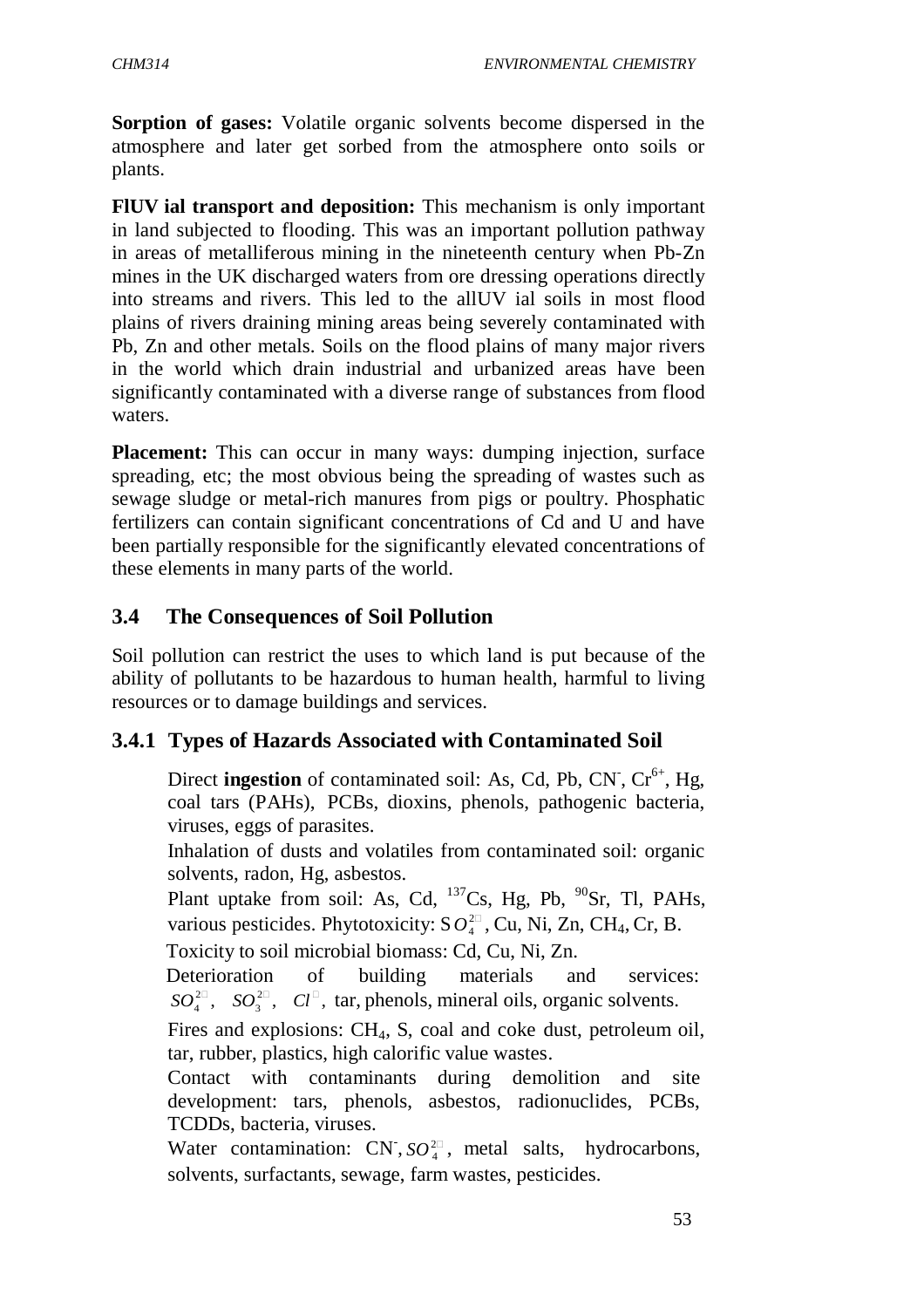# **3.4.2 Soil-Plant Transfer of Pollutants**

The transfer of pollutants from soil into plants through the roots varies considerably depending on the properties of the plants (genotypic factors) and the extent to which the pollution is absorbed in the soil in an unavailable form. The general orders of magnitude of the transfer coefficients for several heavy metals are 0.01 - 0.1 for As, Co, Cr, Hg, Pb and Sn; 0.1 - 1.0 for Cu and Ni; and 1.0 - 10 for Cd, Tl and Zn (which are the most readily accumulated by plants). Organic pollutants tend to have lower coefficients; a value of 0.033 has been suggested for dioxins and PCBs. The lower chlorinated congeners of PCBs tend to be more bioavailable and biodegradable than those with higher numbers of Cl atoms in their structure.

### **3.4.3 Ecotoxicological Implications of Soil Pollution**

Zinc concentrations close to the maximum permissible level of 300 mg/g for European soils treated with sewage sludge, can cause a mark in the activity of the nitrogen-fixing bacteria of the species *Rhizobium leguminosum* by trifolii which occur in nodules in the roots of white clover. Although it appears that the order of toxicity of heavy metals to these bacteria is  $Cu > Cd > Ni > Zn$ , the greatest risk is posed by Zn. This is because many soils which have received several applications of sewage sludge may be approaching the maximum permissible concentration of 300 ug/g for Zn, but remains well below the maxima for these other metals.

#### **SELF ASSESSMENT EXERCISE 1**

- 1. List five important sources of soil heavy metal pollution and give two examples of metals from each source.
- 2. Give two reasons why  $137$ Cs and  $90$ Sr are considered serious pollution problems in soils.

#### **3.5 Cases of Exposure to Pollution**

#### **3.5.1 The Seveso Chemical Plant Explosion**

On  $10^{th}$  July, 1967, a massive release of 2, 3, 7, – tetrachlorodibenzo–p– dioxin occurred from a chemical plant in Seveso near Milan in Northern Italy. The chemical plant was being used for manufacturing 2, 4, 5– trichlorophenol  $(2, 4, 5 - TCP)$ . A safety disc in a reaction vessel ruptured and a plume of chemicals containing 2, 4, 5 - TCP below 30 to 50 m above the factory. As it cooled, the material in it was deposited over a cone shaped area downwind from the factory about 2 kilometres long and 700 metres wide.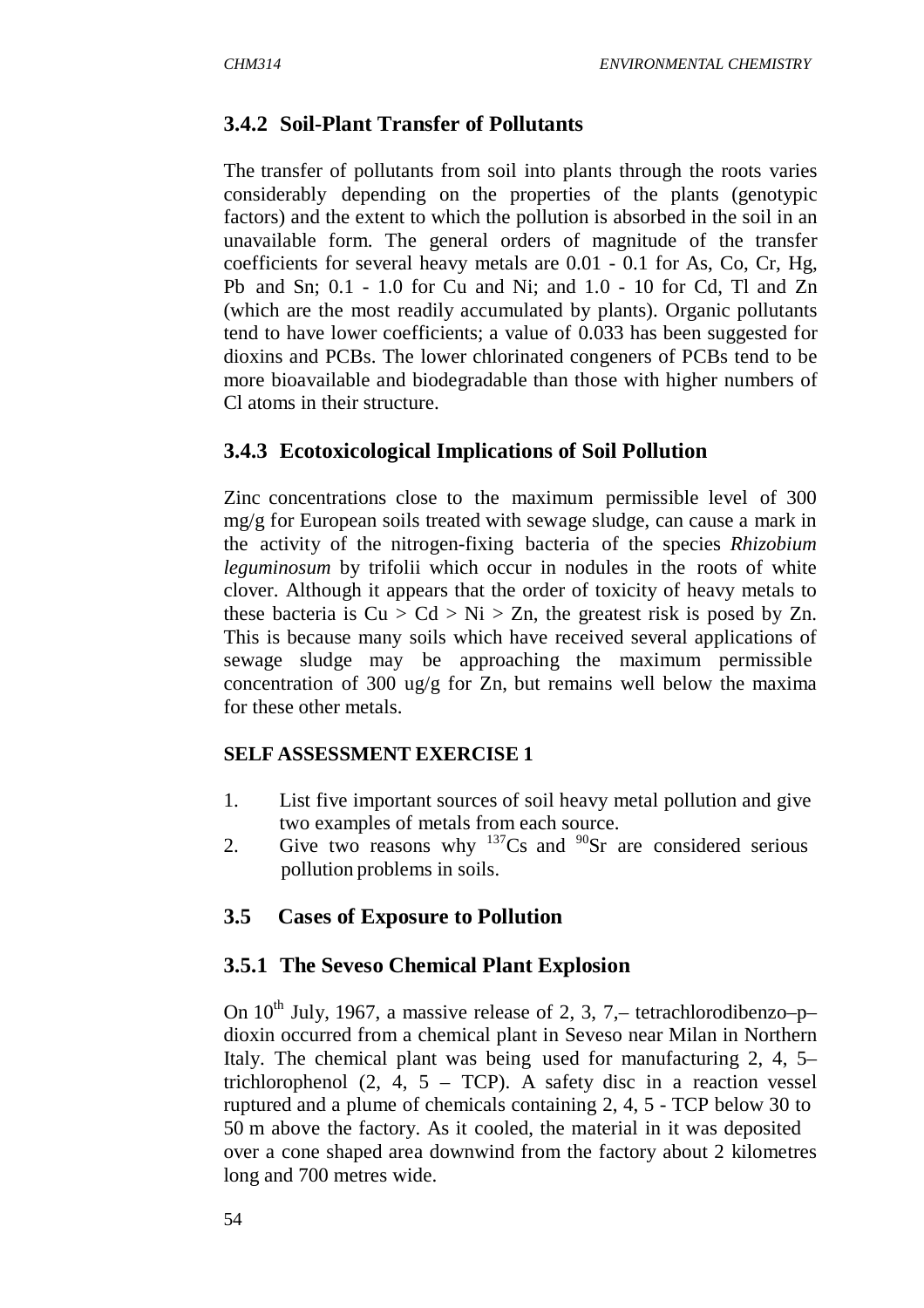Dioxin is both extremely toxic and stable, and at sufficient dose levels, it is known to affect foetal development and to have porphyrinogenic effects (often manifesting as digestive system and skin disorders). It is not used commercially, but found as a contaminant when 2, 4, 5 - TCP is synthesized by the hydrolysis of tetrachlorobenzene at high temperatures, and it is used to make 2, 4, 5 - T and 2, 4 - D (herbicides); dioxin is often present in trace amounts in these compounds. Dioxin is also produced as a by-product of waste incineration and it continues to be of major concern as a general environmental pollutant.

A few months after the accident, 176 individuals, mostly children, were found to have the skin condition chloracne, 50 of whom came from the most contaminated area. Some neurological abnormalities including polyneuropathy were also noted. There was also evidence of liver enlargement initially, and later, reported cases of increased hepatobiliary (liver) cancer, elevated levels of leukaemias and other haematologic neoplasms in men and increased myeloma and myeloid leukaemia (cone marrow cancers) in women. Finally, many farm animals died and the site became a wasteland of dying plants and deserted homes.

### **3.5.2 The Bhopal Catastrophic Release of Methyl Isocyanate**

The accident at Bhopal, India occurred on  $3<sup>rd</sup>$  December, 1984 at the Union Carbide factory which had been producing the insecticide carbaryl for about eighteen years. Methyl isocyanate (MIC) was one of the main ingredients of carbaryl. MIC was produced from monomethylamine (MMA) and phosgene, phosgene being produced by reacting chlorine and carbon monoxide; chloroform served as the solvent. On the night of the accident, some water probably inadvertently got into a tank where Al tonnes of MIC were being stored, causing a runaway chemical reaction. The heat caused by the reaction led to a devastating explosion. About 100,000 people living in the vicinity were affected with at least 2,000 deaths reported.

# **3.5.3 Toxic Oil Syndrome in Spain**

Between May and August 1981, in Madrid (Spain), there was an endemic of cooking oil poisoning that affected about 20000 persons with nearly 400 deaths. The illness began in each patient with a fever followed by severe (acute) respiratory symptoms and a variety of skin rashes similar to measles. Many of the patients developed signs of cerebral oedema (swelling of the brain) and cardiological abnormalities.

The cause of the disease was traced to adulterated cooking oil which was fraudulently sold to the public as pure olive oil. On analysis, the oil was discovered to contain up to 90percent rapeseed oil, varying amounts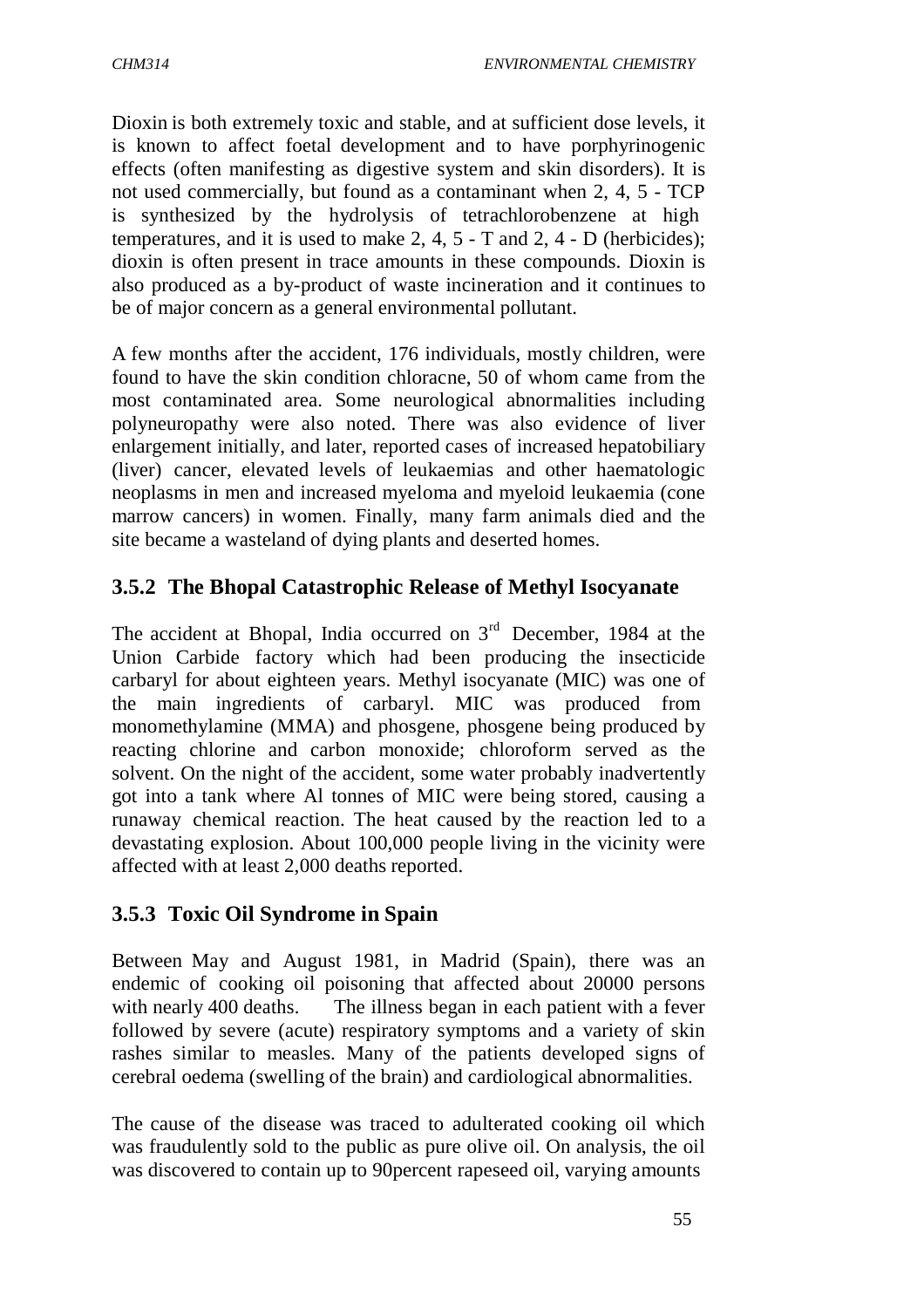of soya oil, castor-oil, olive oil and animal fats. The oil also contained between one and 50 ppm aniline, 1500 and 2000 ppm of acetanilide and a number of other anilides. These compounds might have been responsible for the symptoms produced by the toxic oil.

### **3.5.4 River Oil Contamination by the Toxic Oil**

In 1968, in Japan and Taiwan, a number of families developed chloracne, the skin condition which affected the victims of Seveso. Chloracne is more severe than the type of acne that occurs in adolescents and it has a rather different distribution on the body. Epidemiological studies revealed that those affected had been exposed to a particular batch of rice oil that was contaminated with PCBs.

At the end, the individuals examined were considered to have met the diagnostic criteria for what has come to be known as *Yusho* disease. In addition to chloracne, the patients of *Yusho* disease had a number of systemic complaints including loss of appetite, lassitude, nausea and vomiting, weakness and loss of sensation, and hyperpigmentation of the face and nails, in some cases. A number of non-specific symptoms that persisted in the patients include feeling of fatigue, headache, abdominal pain, cough with sputum, numbness and pain, changes in menstruation in females, sensory neuropathy, retarded growth in children, abnormal teeth development and anaemia in some patients. The most striking observation was a marked increase in serum triglyceride levels. To what extent the non specific symptoms are seen in the patients with *Yusho*  disease were entirely due to PCBs is difficult to say since it is known that they were also exposed to polychlorinated dibenzofurans (PCDFs) and polychlorinated quarterphenyls (PCQs) – compounds formed when PCBs are heated. In animal models, PCDFs and PCQs are more toxic than PCBs.

# **3.5.5 Polybrominated Biphenyls (PBBs) in Cattle Feed**

Polybrominated biphenyl is used mainly in plastics as a fire retardant. At Michigan in May and June of 1973, some 10 to 20 bags of PBB (labelled "Firemaster") were sent in error, instead of magnesium oxide (a livestock food additive, "Nutrimaster"), to a grain elevator. Thus PBB became incorporated into the feed and distributed throughout the state to be fed to the unsuspecting cows.

Soon, reports of sick cows began to surface. Dairy products and meat from the affected cows were contaminated. Over 1000 farmers were adversely affected. Some of the adverse effects included acne, dry skin, hyperpigmentation and discolouration of the nails, headaches, nausea, depression and a number of non-specific symptoms. Serum levels of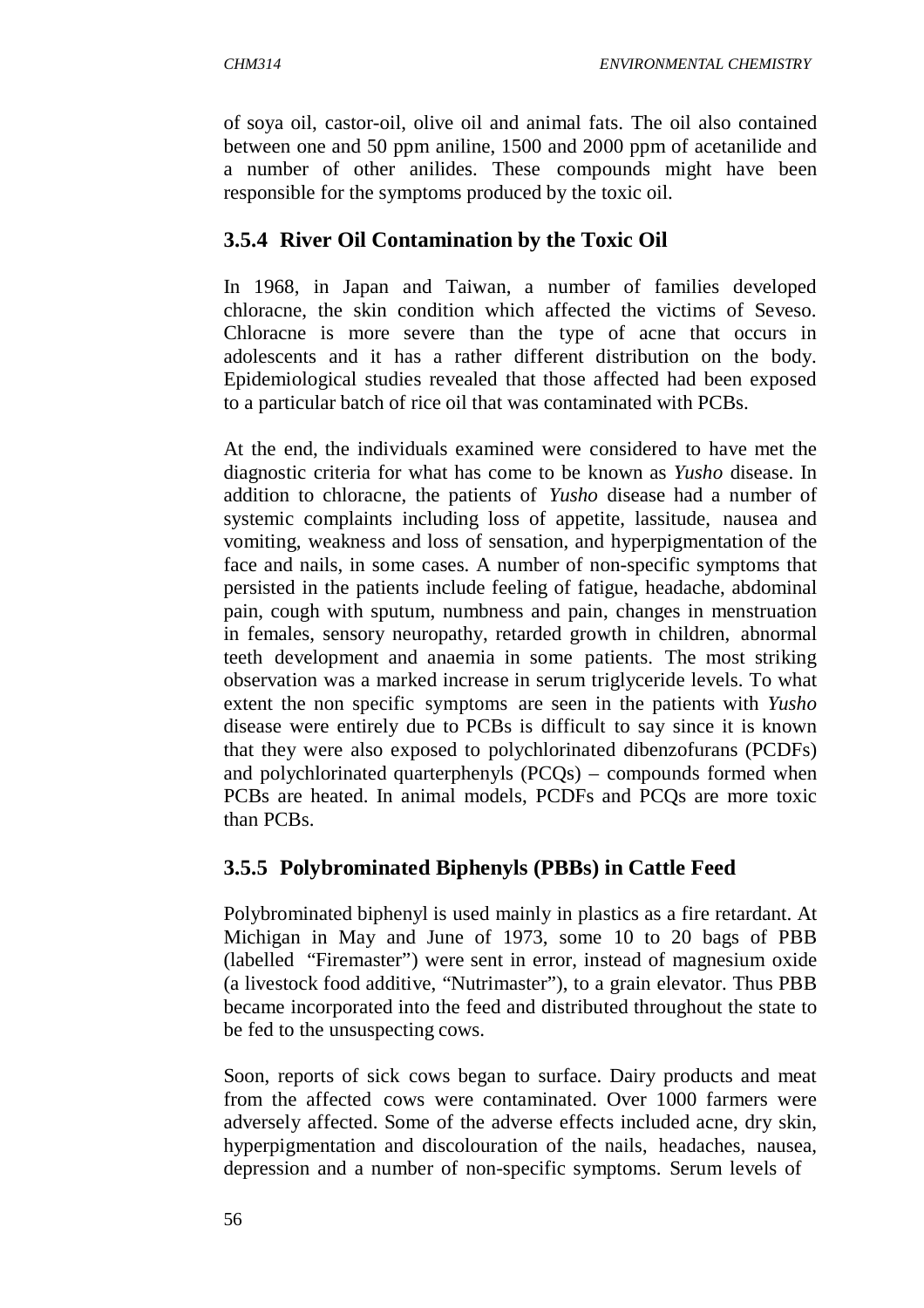hepatic enzymes were higher in the Michigan farmers than their neighbouring controls.

# **3.5.6 Mercury Poisoning in Minamata and Niigata**

The Minamata Bay disease (*Kibyo* or "mystery illness") was first noted at the end of 1953 when an unusual neurological disorder began to affect the villagers who lived on Minamata Bay, Japan. Those who were affected presented with a mixture of signs relating to the peripheral and central nervous systems. The prognosis of the condition was poor, many patients became disabled and bedridden and about 40percent died.

The disorder was associated with the consumption of fish and shellfish caught from the bay. The fish and shellfish were contaminated with methyl mercury. The source of the mercury was effluent released into the bay from a factory which was manufacturing vinyl chloride using mercury based catalyst prior to the time when there were regulations forbidding its use in Japan.

The Minamata Bay disease involved about 700 people and there was another outbreak of methyl mercury poisoning in Japan (Niigata) in 1965 affecting about 500 individuals. This resulted from pollution of the Agano River by industrial effluent containing methyl mercury and subsequent consumption of contaminated fish by the local population.

# **3.5.7 Methyl Mercury Poisoning in Iraq**

Iraqi government imported a large consignment of seed grain treated with an alkyl mercury fungicide and distributed them to the largely illiterate rural population for sowing. The sacks were marked with warning labels "for sowing and not for eating" in English and Spanish. The seed had been treated with a red dye to distinguish it from edible grain, but the farmers found that they could remove the dye by washing and equated this with the removal of the poison.

The grain was first used to make bread in November, 1971 and the first cases of poisoning appeared in December. By the end of March 1972, there had been over 6,530 admissions to hospital and 459 of these had died. On the whole, this episode became a major outbreak in which the incidence of disease was estimated to be as high as 73 per 10,000.

# **3.5.8 Love Canal Chemical Odours**

Love Canal was a waste disposal site containing both municipal and chemical waste disposal of over a 30 year period up to 1953. Homes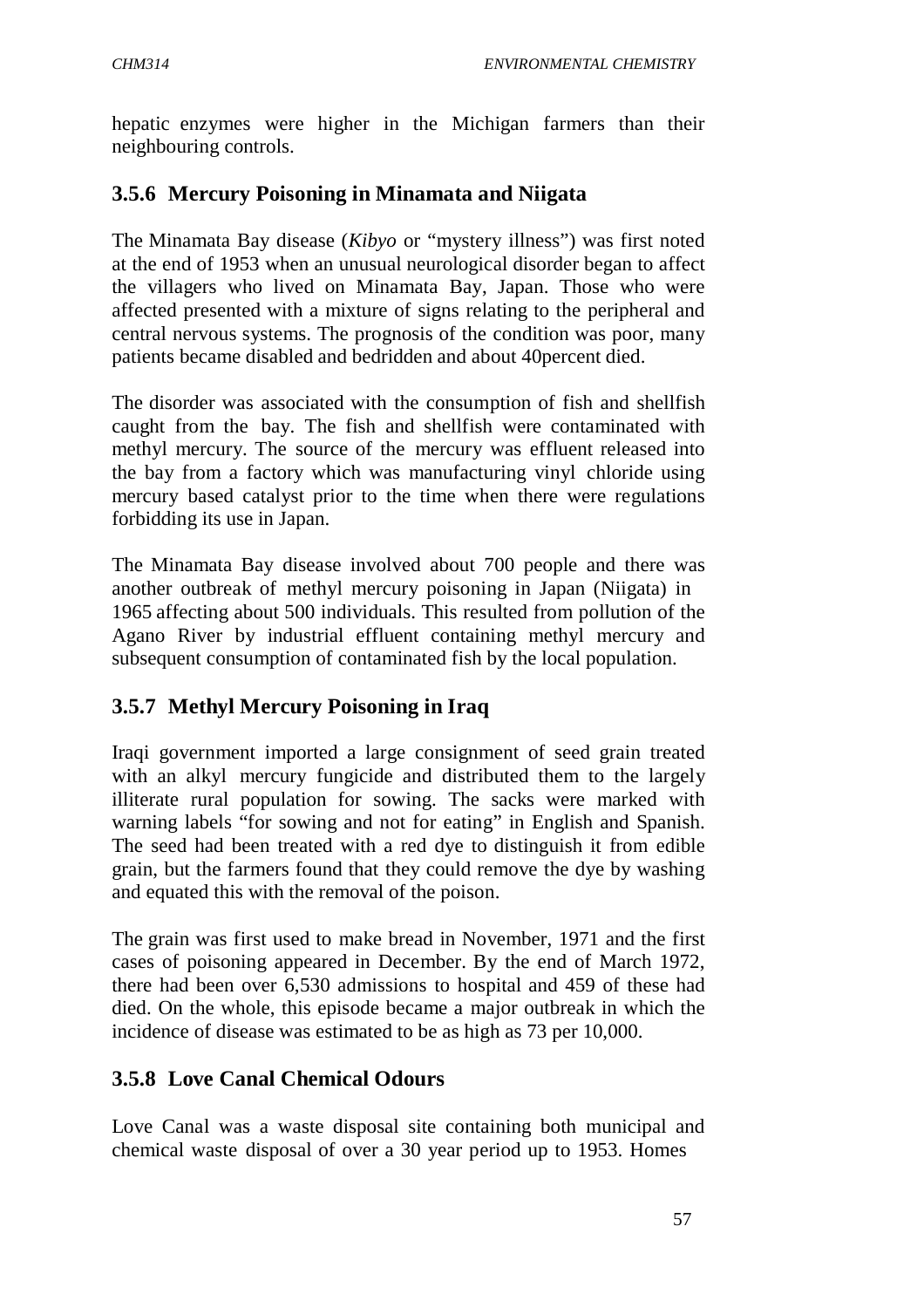were then built on the site during the 1960s and leachates began to be detected in the late 1960s.

The reporting of chemical odours in the basements of homes in the Love Canal district, USA, led to a toxicological investigation which made this area famous in the history of waste disposal and resulted in vigorous regulatory activity in the USA. Dibenzofurans and dioxins were among the chemicals detected in the organic phase of the leachates. Animal studies indicated possible risks of immunotoxic, carcinogenic and teratogenic effects. The episode resulted in significant fears of ill-health and much psychological stress. Limited follow-up of residents identified low birth weights in the offspring of Love Canal residents.

# **4.0 CONCLUSION**

Soil pollution represents, on the average, the pollution phenomenon that could directly threaten all forms of organisms whether they are aerobic or anaerobic. Depending on the nature of the pollutants, it may take several years to overcome the effects of a given pollutant in a soil environment. When it happens, plants, animals, humans, fauna and flora may suffer varying degrees of stress and in some cases, be faced with possible extinction. Thus, it is better to control and prevent the occurrence of soil pollution than to embark on remediation steps after pollution has taken place; it is more costly.

# **5.0 SUMMARY**

In this unit, you have learnt that:

 Compared with air and water, soil constitutes a more variable and complex sink for pollutants.

 Developed countries have been able to map out specific contaminated/polluted sites within their geographical borders, but developing countries have paucity of data with respect to soil pollution.

 Soil pollutants include heavy metals, hydrocarbons, toxic organic micropollutants, industrial chemicals, nutrient-rich wastes, radionuclides and pathogenic organisms.

 Soil pollution can result directly or indirectly in the health infarction of plants, animals and humans.

 There have been cases of massive catastrophic exposure to chemicals as a result of accidental or incidental chemical plant explosions or test-running of radiochemical substances.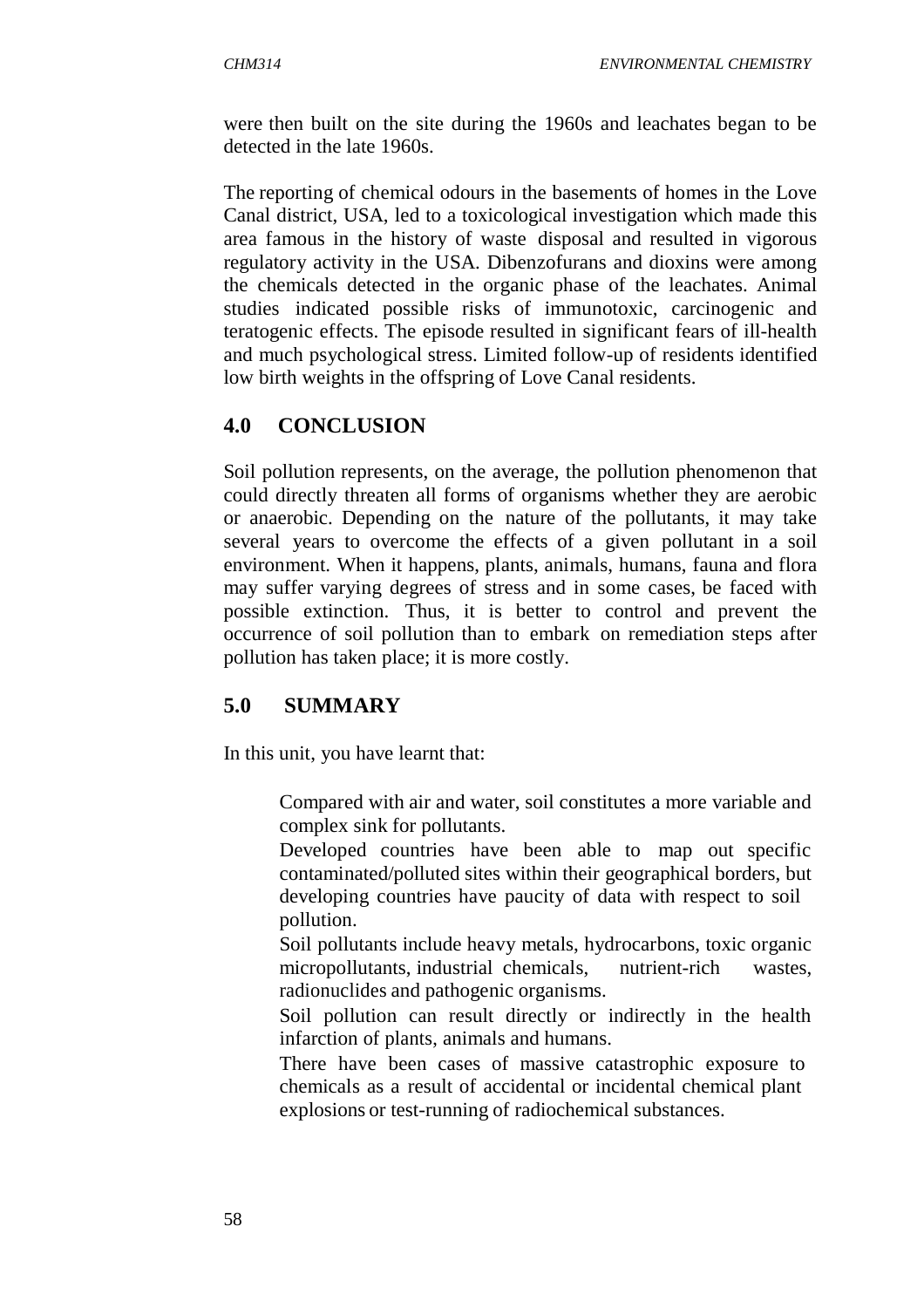# **6.0 TUTOR-MARKED ASSIGNMENT**

Discuss briefly each of the following soil pollutants (a) lead, (b)  $S_r$ -90 and (c) organochlorines, under the sub-topics: source, mechanism of transportation to soil and health effects.

## **7.0 REFERENCES/FURTHER READING**

- Harrison, R. (1996). *Pollution: Causes, Effects and Control*, (3<sup>rd</sup> ed.). London: The Royal Society of Chemistry.
- Alloway, B. & Ayres, D. (1997). *Chemical Principles of Environmental Pollution.* (2<sup>nd</sup> ed.). London: Chapman and Hall.
- Ademoroti, C. (1996). *Environmental Chemistry and Toxicology*. Ibadan: Foludex Press Ltd.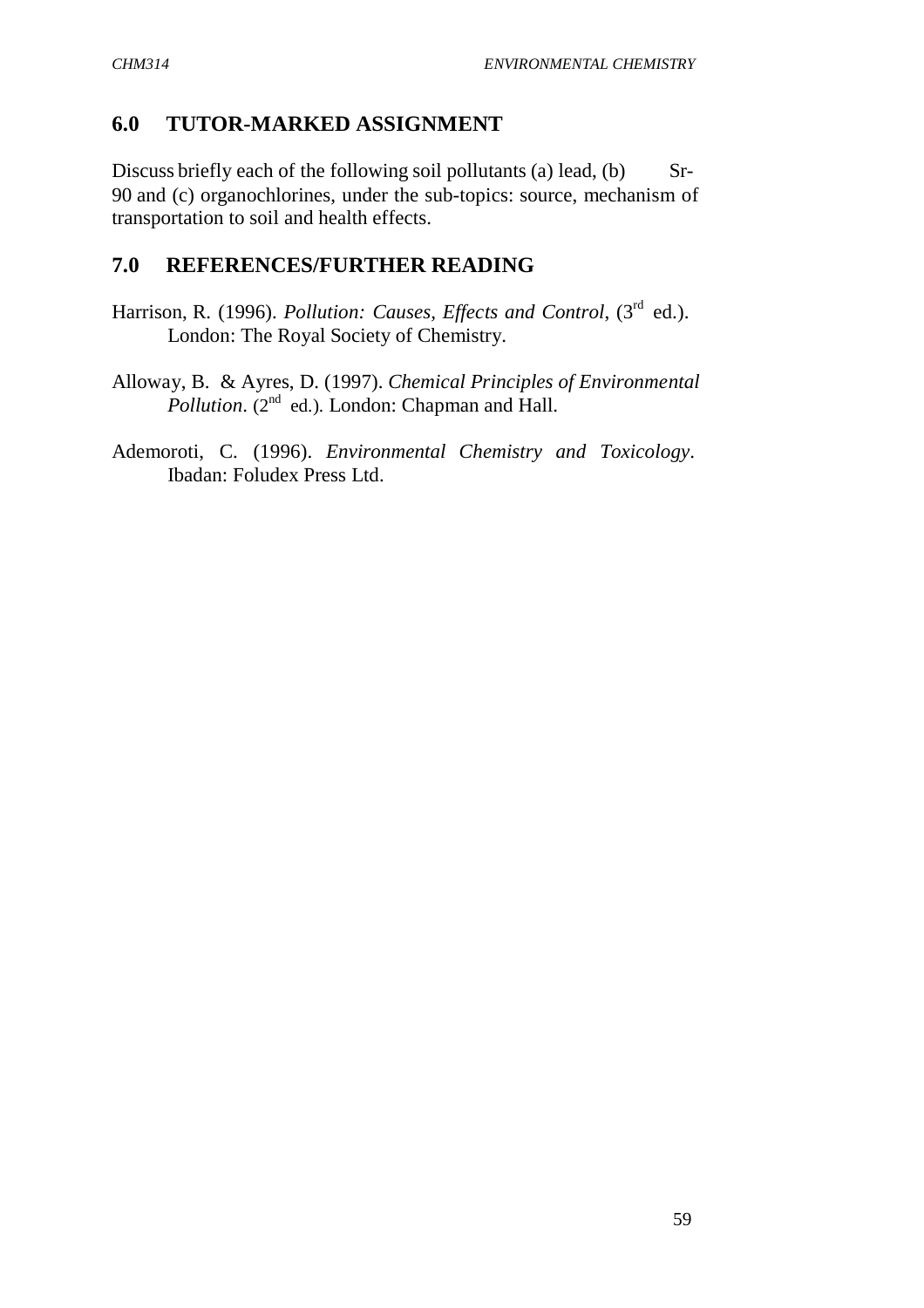### **MODULE 3 WASTE MANAGEMENT**

| Unit 1 | Wastewater Management              |
|--------|------------------------------------|
| Unit 2 | <b>Composition of Solid Wastes</b> |

### **UNIT 1 WASTEWATER TREATMENT**

#### **CONTENTS**

- 1.0 Introduction
- 2.0 Objectives
- 3.0 Main Content
	- 3.1 Wastewater Characteristics
	- 3.2 Terminologies in Wastewater Treatment
	- 3.3 Conventional Wastewater Treatment
		- 3.3.1 Preliminary Wastewater Treatment
	- 3.4 Hot Climate Challenges
	- 3.5 Wastewater Reuse
- 4.0 Conclusion
- 5.0 Summary
- 6.0 Tutor-Marked Assignment
- 7.0 References/Further Reading

## **1.0 INTRODUCTION**

In modern societies, proper management of wastewater is a necessity, not an option. The practice of collecting and treating wastewater prior to disposal is relatively a recent undertaking. It began to gain the attention of the stakeholders only when it became apparent that the "available water" is inadequate to support the available people and their needs. Earlier, city dwellers (of London, Paris and Boston, for example) used to place "night soil" in buckets along the streets and workers would empty the waste into "honey wagon" tanks. The waste was transported to rural areas for disposal over agricultural land.

The invention of the flush toilet in the 19th Century drastically changed waste-disposal practices. Existing systems for transporting urban wastes for disposal on agricultural lands were not adequate to handle the large volume of liquid generated by the flush toilets. Faced with this transportation problem, cities began to use natural drainage systems and storm sewers for wastewater carriage. Since storm drain systems naturally ended at watercourses, the implication of this practice was that waterborne wastes were discharged directly to streams, lakes and estuaries without treatment such that the self-purification capacity of the receiving streams was exceeded and nuisance conditions became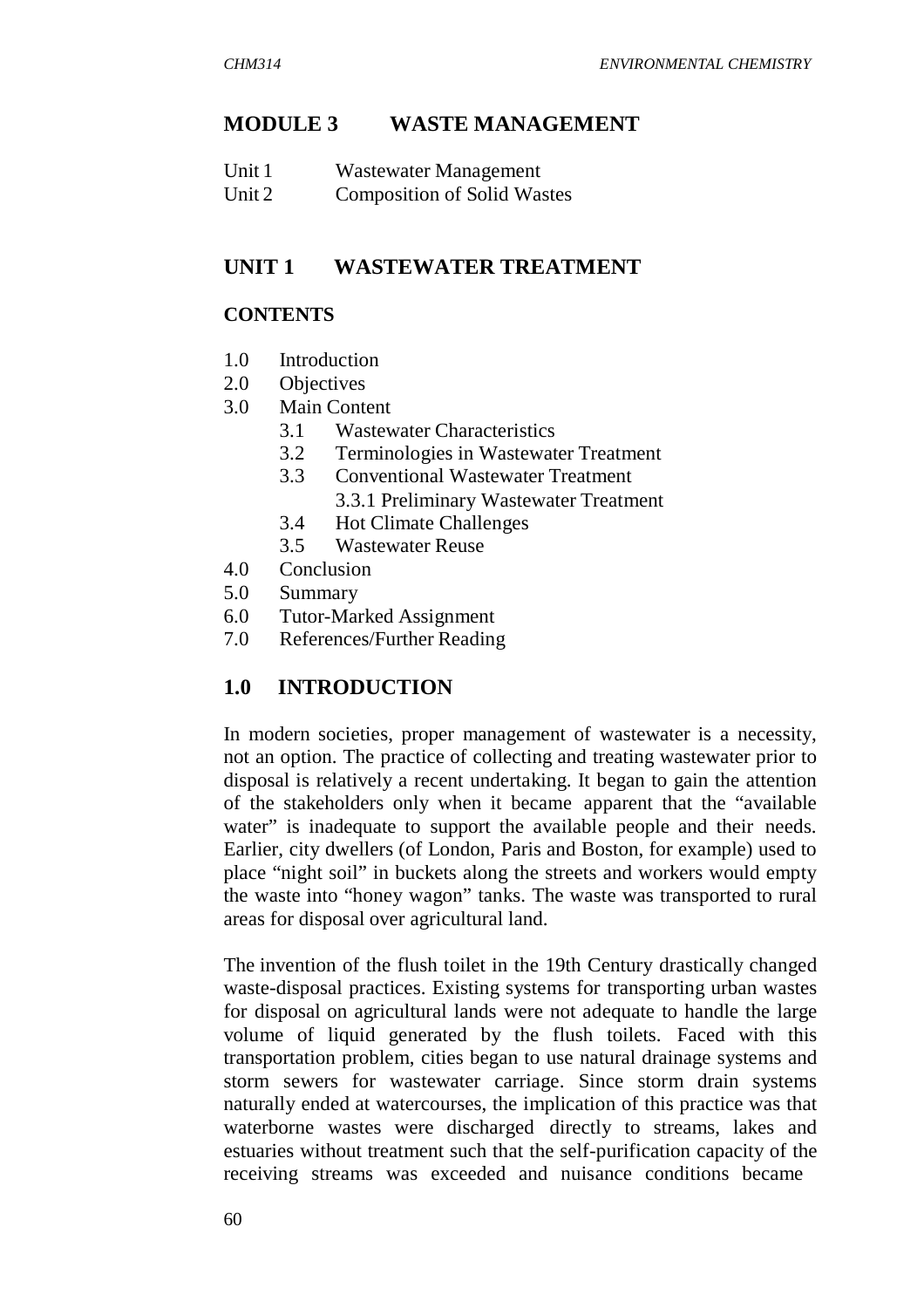intolerable. Gross pollution often resulted and health problems were transferred from the sewered community to downstream users of water.

The first "modern" sewerage system for wastewater carriage was built in Hamburg, Germany in 1842 by Lindley. Lindley's system included many of the principles that are still in use today. Advanced wastewatertreatment processes have been developed and are still being perfected to produce potable water from domestic wastewater.

# **2.0 OBJECTIVES**

At the end of this unit, you should be able to:

state the characteristics of wastewater

 list and explain terminologies relevant to wastewater treatment processes

 explain the stages involved in conventional wastewater treatment state and explain the challenges often encountered in hot climates conventional wastewater treatment.

# **3.0 MAIN CONTENT**

## **3.1 Wastewater Characteristics**

Wastewaters are usually classified as **industrial** wastewater or **municipal** wastewater. Industrial wastewater with characteristics compatible with municipal wastewater is often discharged to the municipal sewers. Many industrial wastewaters require pretreatment to remove non-compatible substances prior to discharge into the municipal system.

Municipal wastewater, having been put to a wide variety of uses, contains a wide variety of contaminants: suspended solids, biodegradable organics, pathogens, nutrients, refractory organics, heavy metals and dissolved inorganic solids. Suspended solids are primarily organic in nature and are composed of some of the more objectionable materials in sewage. Body wastes, food wastes, paper, rags and biological cells form the bulk of suspended solids in wastewater. Suspended solids cause sludge deposits and anaerobic conditions in aquatic environments. Their removal is essential prior to discharge or reuse of wastewater.

Although suspended organic solids are biodegradable through hydrolysis, biodegradable materials in wastewater are usually considered to be soluble organics such as proteins (40 – 60percent), carbohydrates  $(25 - 50$  percent) and lipids ( $\sim 10$  percent). All of these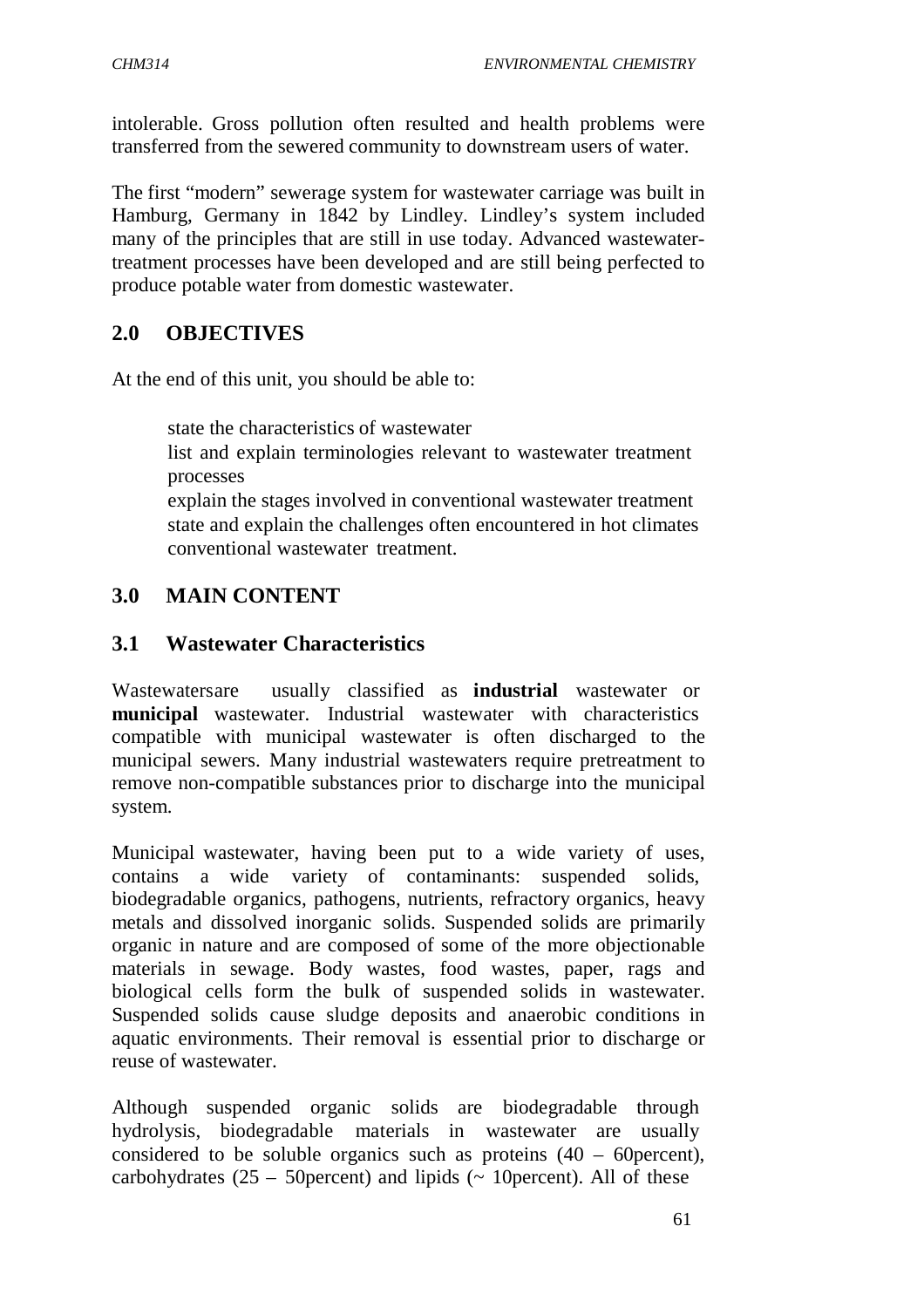materials contain carbon that can be converted to carbon dioxide biologically thus, exerting an oxygen demand. Proteins also contain nitrogen; thus a nitrogenous oxygen demand is also exerted. The biological oxygen demand (BOD) is used to quantify biodegradable organics.

All forms of waterborne pathogens – bacteria, viruses, protozoa and helminths may be found in domestic wastewater. These organisms are discharged by persons who are infected with the disease and they transmit communicable diseases. Although pathogens causing some of the more exotic diseases may rarely be present, it is a safe assumption that a sufficient number of pathogens are present in all untreated wastewater to represent a substantial health hazard. Fortunately, few of the pathogens survive wastewater treatment in a viable state.

Traditional wastewater-treatment processes are designed to reduce suspended solids, biodegradable organics and pathogens to acceptable levels before disposal. Additional treatment is required to reduce levels of nutrients if the wastewater is to be discharged to a delicate ecosystem. Processes to remove refractory organics and heavy metals and to reduce the levels of dissolved inorganic solids are required where wastewater reuse is anticipated.

# **3.2 Terminologies in Wastewater Treatment**

**Unit Operations/Unit Processes:** These are methods used for treating municipal wastewaters. Unit operations involve contaminant removal by physical forces while unit processes involve biological and/or chemical reactions. Although unit operations and processes are natural phenomena, they may be initiated, enhanced or controlled by altering the environment in the reactor.

**Reactor:** This is the vessel or containment structure, along with all of its appurtenances, in which the unit operation or process takes place.

**Wastewater-treatment System:** This is composed of a combination of unit operations and unit processes designed to reduce certain constituents of wastewater to an acceptable level.

**Primary Treatment:** The purpose is to remove solid materials (large debris, inorganic solids and organic suspended solids) from the incoming wastewater.

**Secondary Treatment:** Usually, this consists of biological conversion of dissolved and colloidal organics into biomass that can subsequently be removed by sedimentation.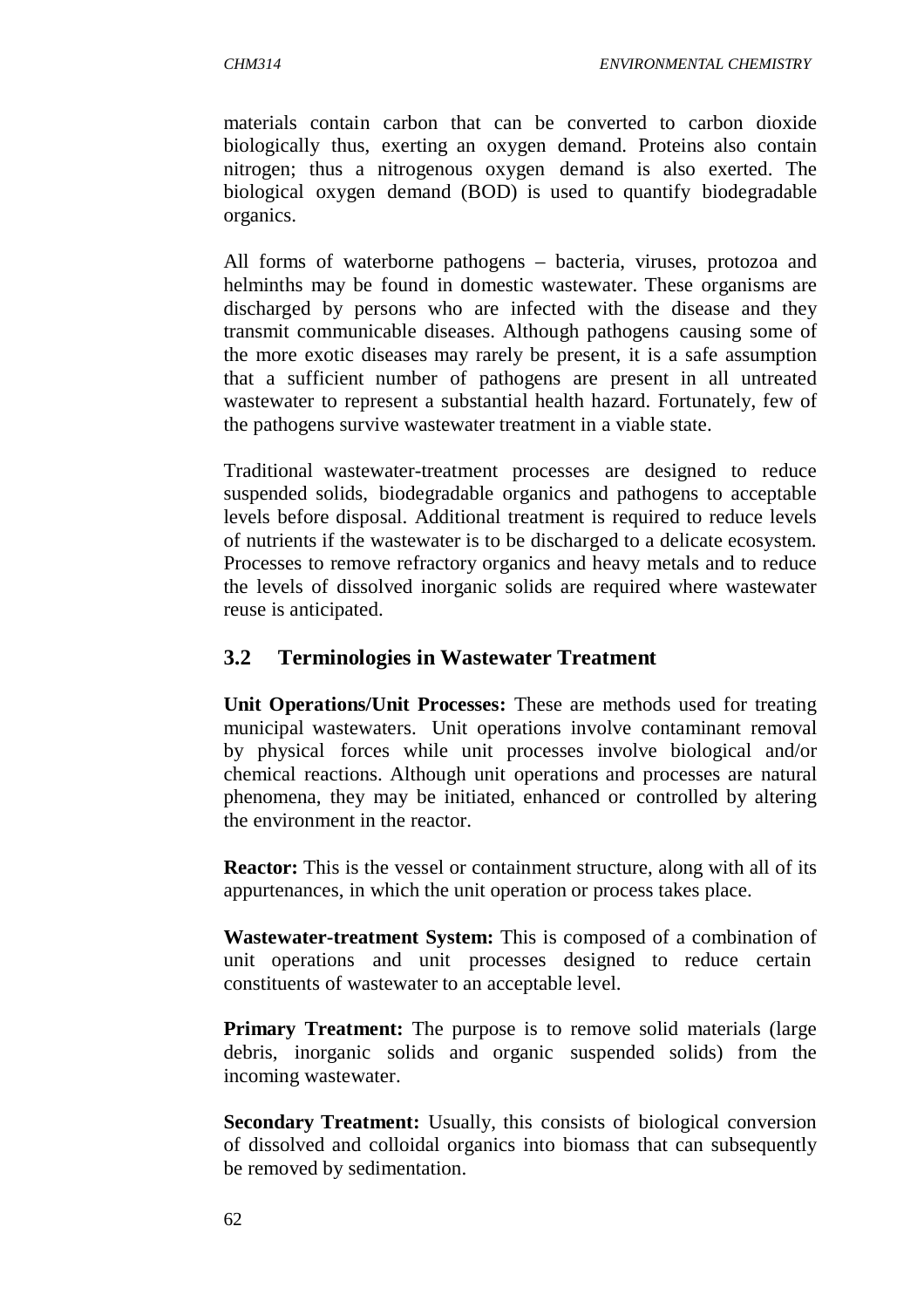**Tertiary Treatment:** This often involves further removal of suspended solids and/or the removal of nutrients from secondary treatment wastewater.

### **3.3 Conventional Wastewater Treatment**

Conventional treatment is the term used to describe the standard method of sewage treatment. It comprises four stages of treatment: (i) preliminary treatment, (ii) primary or physical treatment (sedimentation) (iii) secondary or biological treatment (biofilteration or activated sludge), and (iv) sludge treatment (anaerobic digestion of the sludges).

## **3.3.1 Preliminary Wastewater Treatment**

This is the first stage of sewage treatment. It deals with the removal of large suspended or floating objects (rags, maize cobs, pieces of wood) and heavy mineral particles (sand and grit). This is necessary to prevent the equipment used in the subsequent stages of treatment from being damaged. Preliminary treatment comprises screening, grit removal and comminution (a common alternative to screening).

**Screening:** Coarse solids are removed by a series of closely spaced mild steel bars placed across the flow commonly inclined at  $60^\circ$ . There are hand-raked screens and mechanically raked screens. Screenings are particularly obnoxious both in appearance and content, and should be buried or incinerated or macerated depending on the volume of the screenings.

**Grit removal:** Grit (detritus) is the heavy inorganic fraction of sewage solids such as road grit, sand, eggshells, ashes, charcoal, glass and pieces of metal. It may also contain some heavy organic matter such as seeds, coffee grounds, yam and plantain peels and so on and so forth. The grit is either used for land fill or disposed of by burial.

**Comminution:** A comminutor is a self-cleansing shredding machine which cuts up sewage solids as they pass or are pulled through a fine screen which forms the outer periphery of the machine. Comminutors avoid the problems associated with handling and disposal of screenings, and for this reason, they are popular with plant operators.

**Sedimentation:** Sedimentation is the primary or physical stage of wastewater treatment involving the gravitational separation of suspension into its component solid and liquid phases. The aim is to produce high degrees of both clarification and thickening. Clarification is the removal of solids from the liquid phase and thickening the removal of liquid from the solid or sludge phase. A high degree of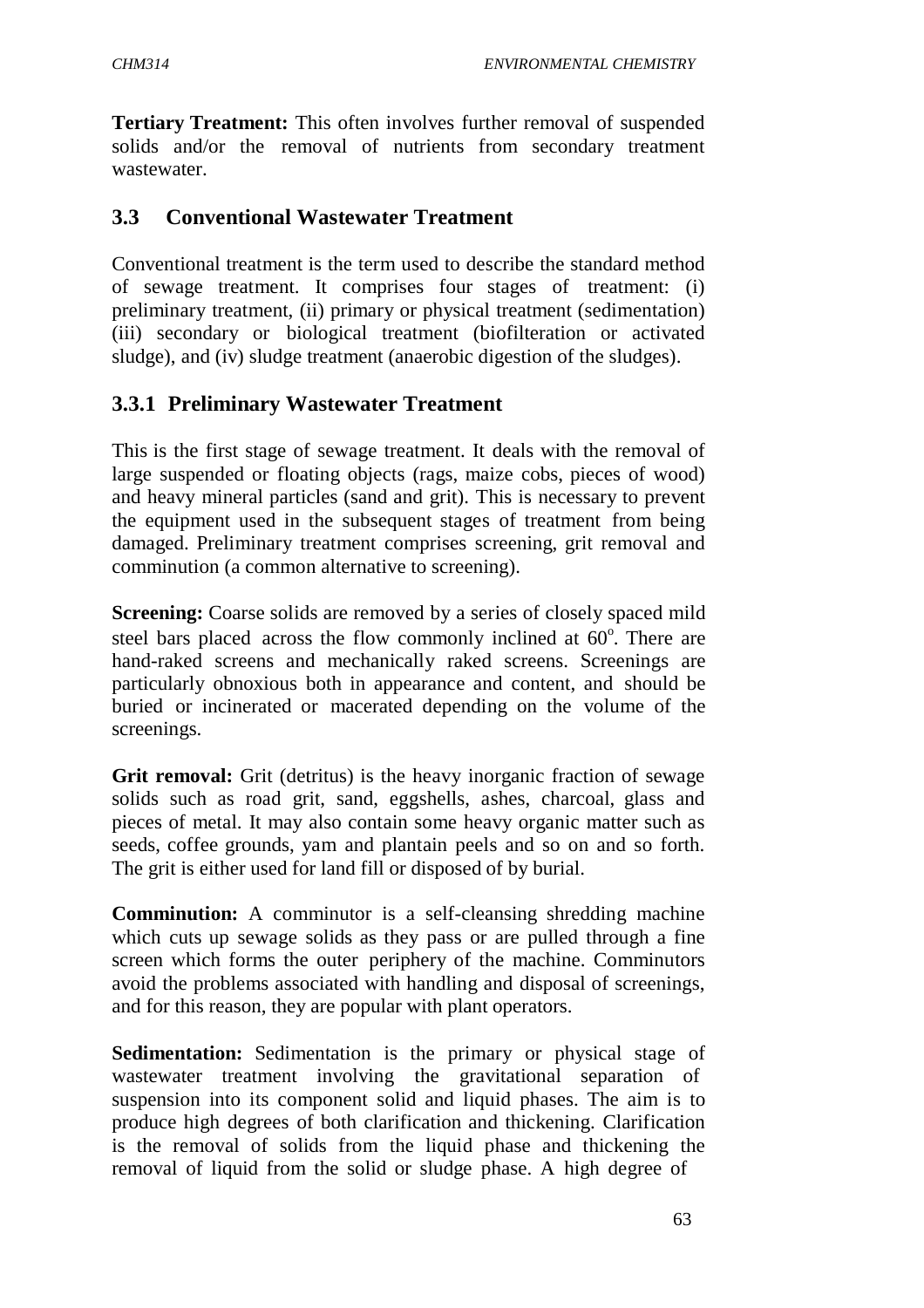clarification is required to reduce the load on the secondary (biological) treatment plant and a high degree of thickening is desirable so that sludge handling and treatment (which usually accounts for 30percent of the total cost of conventional treatment) is minimised.

**Biofilteration:** Biofilteration (secondary or biological treatment) is a stage in which the liquid effluent (settled sewage) from primary sedimentation tanks is treated in one of two biological reactors – a biofilter or an activated sludge process. The biofilter (also known as the percolating, trickling or biological filter or bacteria bed) is a circular or rectangular bed of coarse aggregate of about 1.8m deep. Settled sewage is distributed over the bed and trickles down over the surface of the aggregate. On these surfaces, a microbial film develops and the bacteria, which constitute most of this film, oxidise the sewage as it flows past. As the sewage is oxidised, the microbial film grows.

Some of the new cells so formed are washed away from the film by the hydraulic action of the sewage. These cells exert a high BOD and must be removed before the effluent is finally discharged. This is achieved in secondary sedimentation tanks (humus tanks). Secondary tanks are basically similar to primary tanks, but without scum-skimming facilities. The clarified effluent is discharged usually to a river and the humus sludge pumped to the sludge pretreatment unit.

**Activated Sludge.** Activated sludge is the conventional alternative to biofilteration. Settled sewage is led to an aeration tank where oxygen is supplied either by mechanical agitation or by diffused aeration. The bacteria which grow on the settled sewage are removed in a high-rate secondary sedimentation tank. The sludge contains some inert solids, but the main components making up its loose, flocculent structure are living or active bacteria and protozoa, hence the name "activated sludge".

**Sludge Treatment:** Primary and secondary sludges are most commonly treated together in a two-stage anaerobic digester. The first stage is heated, if necessary, to  $30 - 33^{\circ}$ C so that digester can proceed more quickly; the methane gas released in the digestion process is commonly used to heat the digester contents. An alternative operating temperature is  $50^{\circ}$ C which permits rapid digestion of the sludge by thermophilic bacteria. The second stage is a thickener for quiescent solids separation. The supernatant liquor has a BOD<sub>5</sub> of  $5000 - 10000$  mg/L and is returned to the main works inlet for complete treatment. The digested sludge, in hot climates, is most advantageously placed on drying beds. When dry, it may be sold as fertilizer because the nutrient value of the sludge is beneficial to vegetation and its granular nature may serve as a soil conditioner.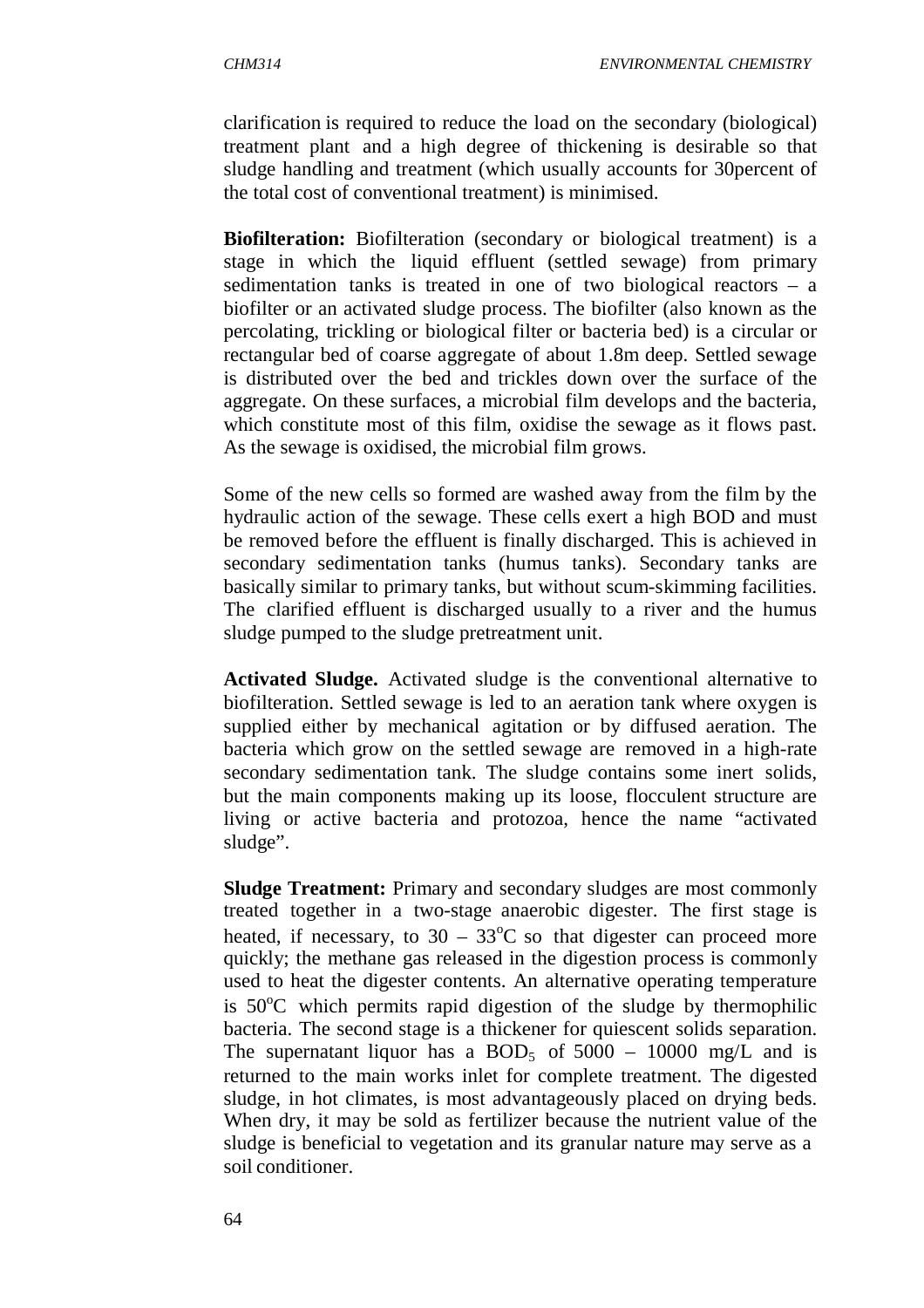Tertiary wastewater treatment involves the removal of nutrients and additional components so as to restore wastewater to potable quality. It involves nitrogen, phosphorus and solids removal.

## **SELF ASSESSMENT EXERCISE**

- 1. Name and characterize the three most significant components of municipal wastewater.
- 2. Differentiate between unit operations and unit processes
- 3. Describe the components of (a) primary treatment, (b) secondary treatment and (c) tertiary treatment.
- 4. What are the major types and sources of grit in municipal wastewaters? Describe the treatment methods used to remove grit.

# **3.4 Hot Climate Challenges**

**Operation and Maintenance**: Conventional sewage treatment relies heavily on complex electrical machinery which requires considerable skills in installation, operation and maintenance. This skill, particularly in maintenance, is not readily available in many of the tropical developing countries including Nigeria. Thus, whenever any of the installation is not working satisfactorily or has stopped working, the usual experience is to abandon the entire plant.

**Odour:** In hot climates, sewage can soon become septic (malodorous) if sufficient oxygen is not made available to prevent the onset of anaerobic conditions. A higher level of odour can thus be expected in hot climates to come from primary sedimentation tanks which are, by their nature, designed for quiescent settling and not turbulent oxygenation.

**Insect Nuisance:** The microbial film in biofilters is used as a breeding ground by various flies and midges. In a sense, this is beneficial in that the larvae feed on the film and thus help to prevent ponding. However, although none of the species found in filters actually bites humans, their sheer numbers can be a severe nuisance in hot climates. For example, clouds of *Psychoda* flies can effectively stop all human activities in and near a sewage treatment works.

# **3.5 Wastewater Reuse**

Reuse of completely treated wastewater (referred to as reclamation) may be dictated by several circumstances; this complete treatment of wastewater can seldom be justified except in water-scarce areas where some form of reuse is mandatory. In such places, wastewater may constitute a major portion of the available resource. Where delicate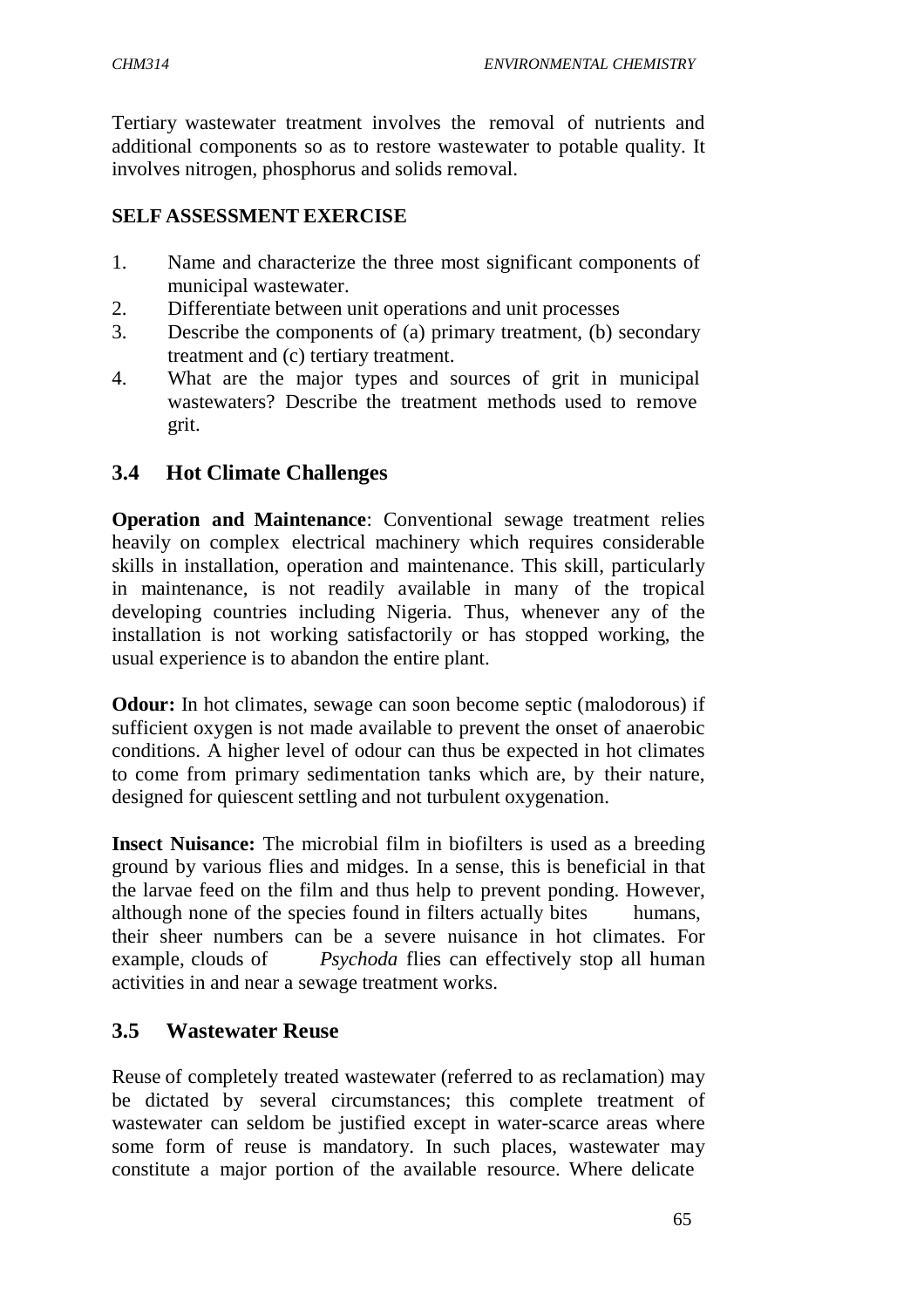ecosystems necessitate stringent effluent requirements, reuse of the wastewater may help to offset the cost of advanced wastewater treatment, or a reuse that will accept a lower level of treatment may obviate the need for the expense of tertiary treatment prior to discharge.

Some of the purposes for which wastewater has been reused include (i) recreational facilities (e.g. swimming and skiing), (ii) industrial water supply (e.g. for cooling processes), (iii) groundwater recharge (e.g. to stabilize groundwater table), (iv) potable water systems (e.g. in pipe-topipe recycling or closed loop).

# **4.0 CONCLUSION**

Wastewater treatment reduces direct or indirect contact of humans with dangerous or harmful biochemical substances. It is thus necessary to preserve the hydrological component of our ecosystem in a way that accommodates the collective well being of humans and the biota.

In the face of "water everywhere, but none to drink" experience of the world as a whole, wastewater treatment guarantees water availability for the numerous needs of man where water scarcity prevails. For example, in arid areas, wastewater treatment affords a means of getting water faster than waiting for the natural hydrological cycling processes.

# **5.0 SUMMARY**

In this unit, you have learnt that:

 Wastewater treatment prevents gross pollution of our environment.

 Wastewater treatment ensures greater availability of water for different purposes in water-scarce areas especially.

 Conventional wastewater treatment comprises of preliminary treatment, sedimentation, biofilteration and sludge treatment.

 Tertiary (advanced) wastewater treatment ensures its use for important purposes such as portability

# **6.0 TUTOR-MARKED ASSIGNMENT**

- 1. List and discuss the uses to which wastewater subjected to tertiary treatment may be put.
- 2(a) Describe the common methods used in removing solids from wastewater.
- (b) List and discuss the major operations involved in tertiary wastewater treatment.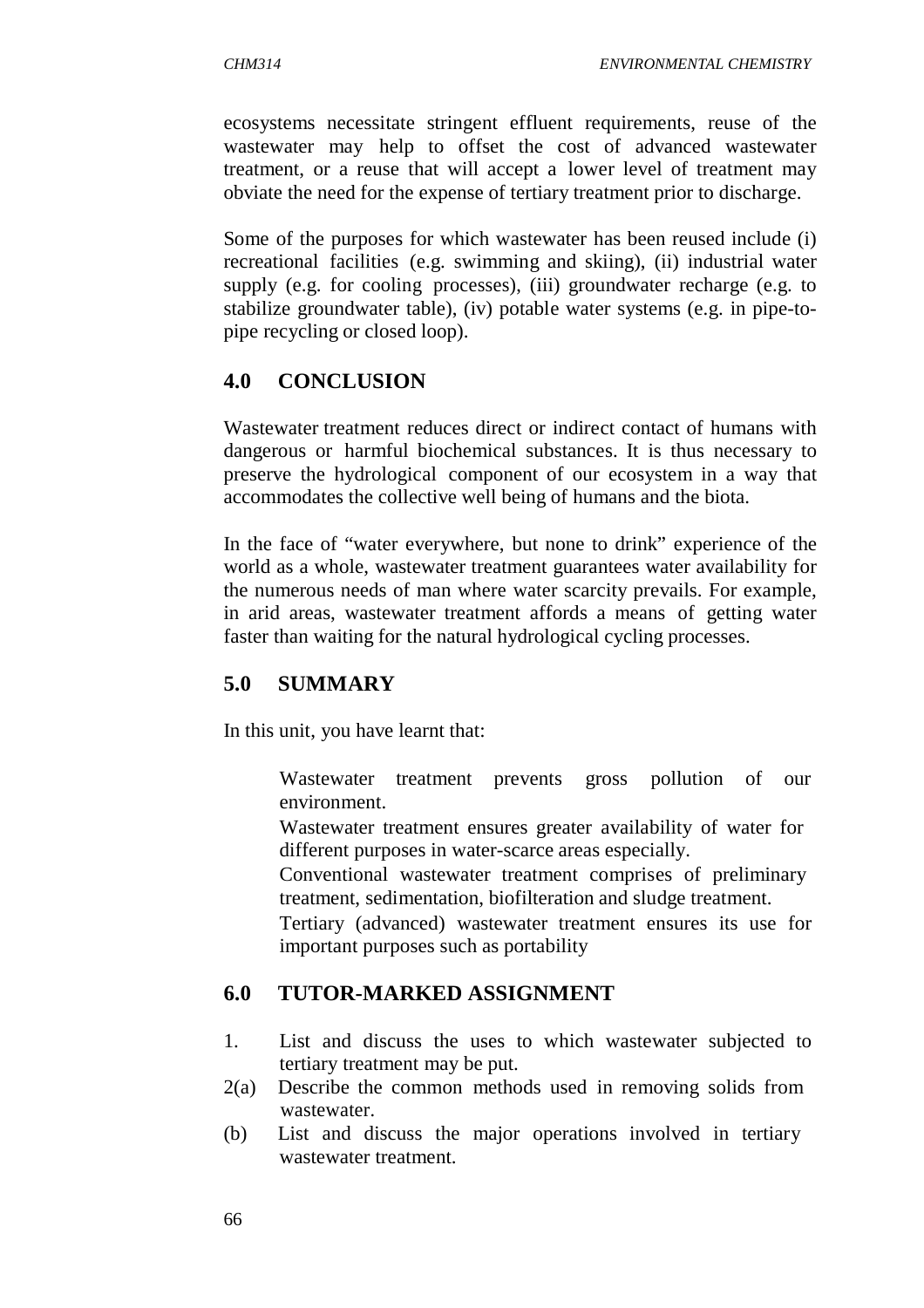## **7.0 REFERENCES/FURTHER READING**

- Peavy, H. (1985). *Environmental Engineering*. New York: McGraw-Hill Int. Editions.
- Ademoroti, C. (1996). *Environmental Chemistry and Toxicology*. Ibadan: Foludex Press Ltd.
- Mara, D. (1978). *Sewage Treatment in Hot Climates*. Chichester: ELBS and John Willey & Sons.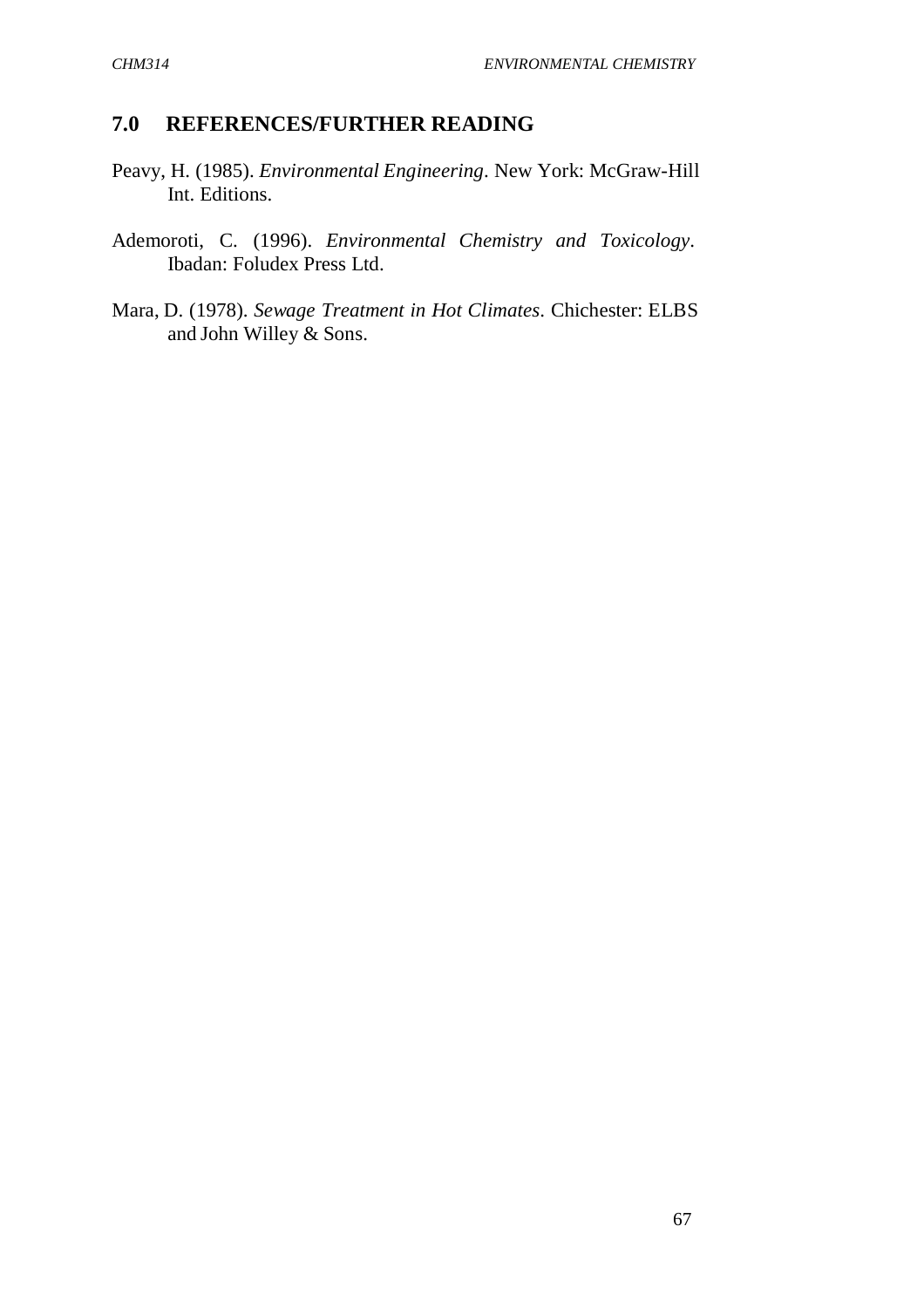## **UNIT 2 COMPOSITION OF SOLID WASTES**

#### **CONTENTS**

- 1.0 Introduction
- 2.0 Objectives
- 3.0 Main Content
	- 3.1 Solid Wastes
	- 3.2 Types and Sources of Solid Wastes
	- 3.3 Physical Composition of Solid Wastes
	- 3.4 Chemical Composition of Solid Wastes
	- 3.5 Changes in Solid Waste Composition
	- 3.6 Solid Wastes Management
		- 3.6.1 Collection, Transportation and Storage of Solid Wastes
		- 3.6.2 Waste Disposal and Treatment
- 4.0 Conclusion
- 5.0 Summary
- 6.0 Tutor-Marked Assignment
- 7.0 References/Further Reading

# **1.0 INTRODUCTION**

Effective handling of solid wastes in a finite world (like ours) which is constantly being exposed to threats from pollution effects can only be guaranteed by an adequate understanding of what solid wastes are, their types, sources, composition and the uses to which they may be put. Perhaps the most difficult task facing an environmental scientist is to predict the composition of solid wastes that will be collected now and in the future. The problem is complicated because of the heterogeneous nature of waste materials and the fact that unpredictable externalities can affect the long-term abundance of the individual waste components.

## **2.0 OBJECTIVES**

At the end of this unit, you should be able to:

- identify the various types of solid wastes and their sources state and discuss the physical and chemical composition of wastes
- list and discuss types of waste management practices available.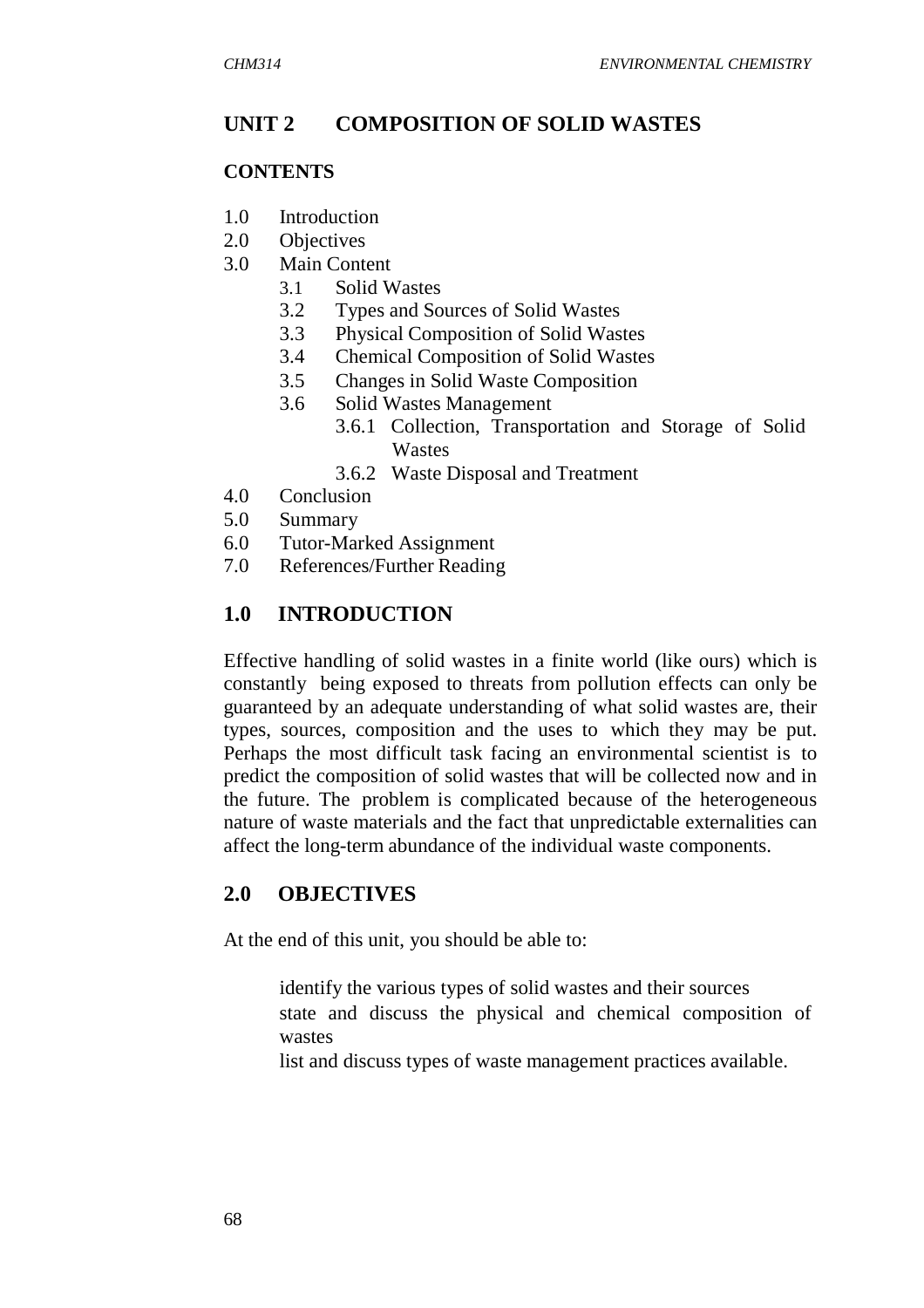## **3.0 MAIN CONTENT**

#### **3.1 Solid Wastes**

Solid wastes are all the wastes arising from human and animal activities that are usually solid and discarded as useless or unwanted. The term "solid wastes" encompasses the heterogeneous mass of throw-aways from residences and commercial activities as well as the more homogeneous accumulations of a single industrial activity. Generally, solid wastes are scrap materials or other unwanted surplus substance or any such substance which to be disposed of as being broken, worn out, contaminated or otherwise spoiled.

## **3.2 Types and Sources of Solid Wastes**

Solid wastes are often classified according to the source from which they are generated. Hence, we have municipal waste, industrial wastes, agricultural wastes and hazardous wastes.

**Municipal Wastes** are wastes that are related to land use and zoning. The most difficult source to deal with is open areas because, in these locations the generation of wastes is in a diffuse process. These are mainly wastes from residential and commercial sources such as food wastes, rubbish, ashes, demolition and construction wastes, special waste, and occasionally, hazardous wastes.

**Industrial Wastes** are those wastes arising from industrial activities and typically these include rubbish, ashes, demolition and construction wastes and special wastes.

**Agricultural Wastes** are wastes arising from the by-products of agricultural produce.

**Hazardous Wastes** are wastes that pose a substantial danger immediately or over a period of time to human, animal or plant life. A waste is classified as hazardous if it exhibits any of the following characteristics: (i) ignitability, (ii) corrosivity, (iii) reactivity and (iv) toxicity.

In the past, hazardous wastes were often grouped into the following categories: (i) radioactive substances, (ii) chemicals, (iii) biological wastes, (iv) flammable wastes and (y) explosives. The principal sources of hazardous biological wastes are hospital and biological research facilities.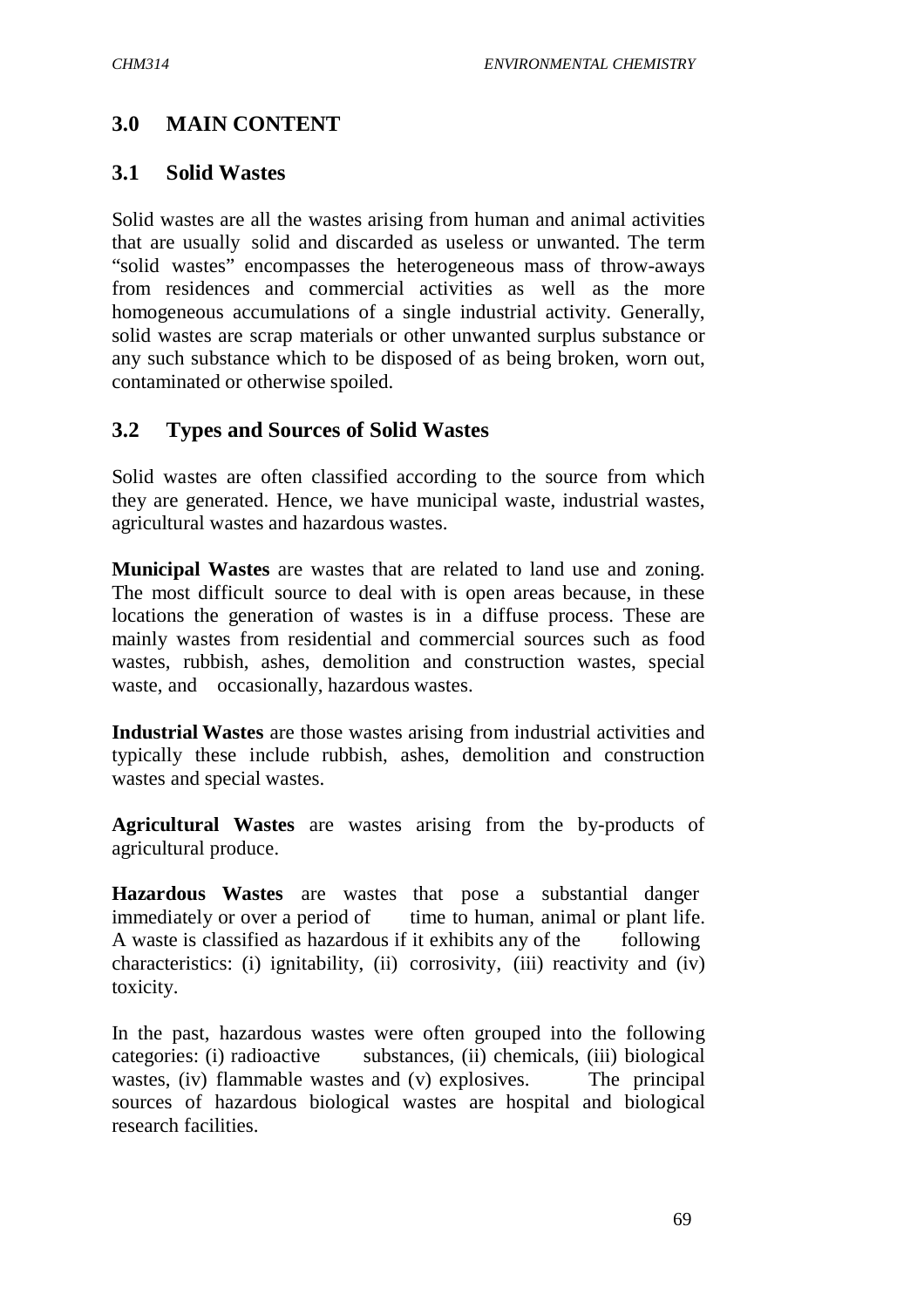# **3.3 Physical Composition of Solid Wastes**

**Individual components:** Typical components of most municipal solid wastes are food wastes, paper, cardboard, plastics, textiles, rubber, leather, garden trimmings, wood, miscellaneous organics, glass, tin cans, ferrous metals, non-ferrous metals, ashes, bricks, etc. These are the readily identifiable ones consistent with component categories of solid wastes.

**Particle size:** The size of the component materials in solid wastes is of importance in the recovery of materials especially with mechanical means such as trommel screens and magnetic separators. The particle size distribution of solid wastes is such that those from  $0.05 - 0.25$ m (mesh size) are often much more than those of 0.25 – 0.5m and above.

**Moisture content:** The moisture content of solid wastes is usually expressed as the mass of moisture per unit mass of wet or dry material. That is,

Moisture content = 
$$
\left(\frac{a \Box b}{a}\right) x 100
$$
  
where a = initial mass of sample as delivered

and  $b =$  mass of sample after drying.

To obtain the dry mass, the solid–waste material is dried in an oven at  $77^{\circ}$ C for 24 hours. This temperature and time is used to dehydrate the material completely and to limit the vaporisation of volatile materials.

# **3.4 Chemical Composition of Solid Wastes**

Information on the chemical composition of solid wastes is important in evaluating alternative processing and energy recovery options. If solid wastes are to be used as fuel, the four most important properties to be known are:

- a. Proximate analysis
- Moisture (loss at  $105^{\circ}$ c for 1 hour)
- Volatile matter (additional loss on ignition at  $950^{\circ}$ c)
- Ash (residue after burring)
- Fixed carbon (remainder)
- b. Fusing point of ash
- c. Ultimate analysis = percent of C, H, O, N, S and ash.
- d. Heating value (energy value)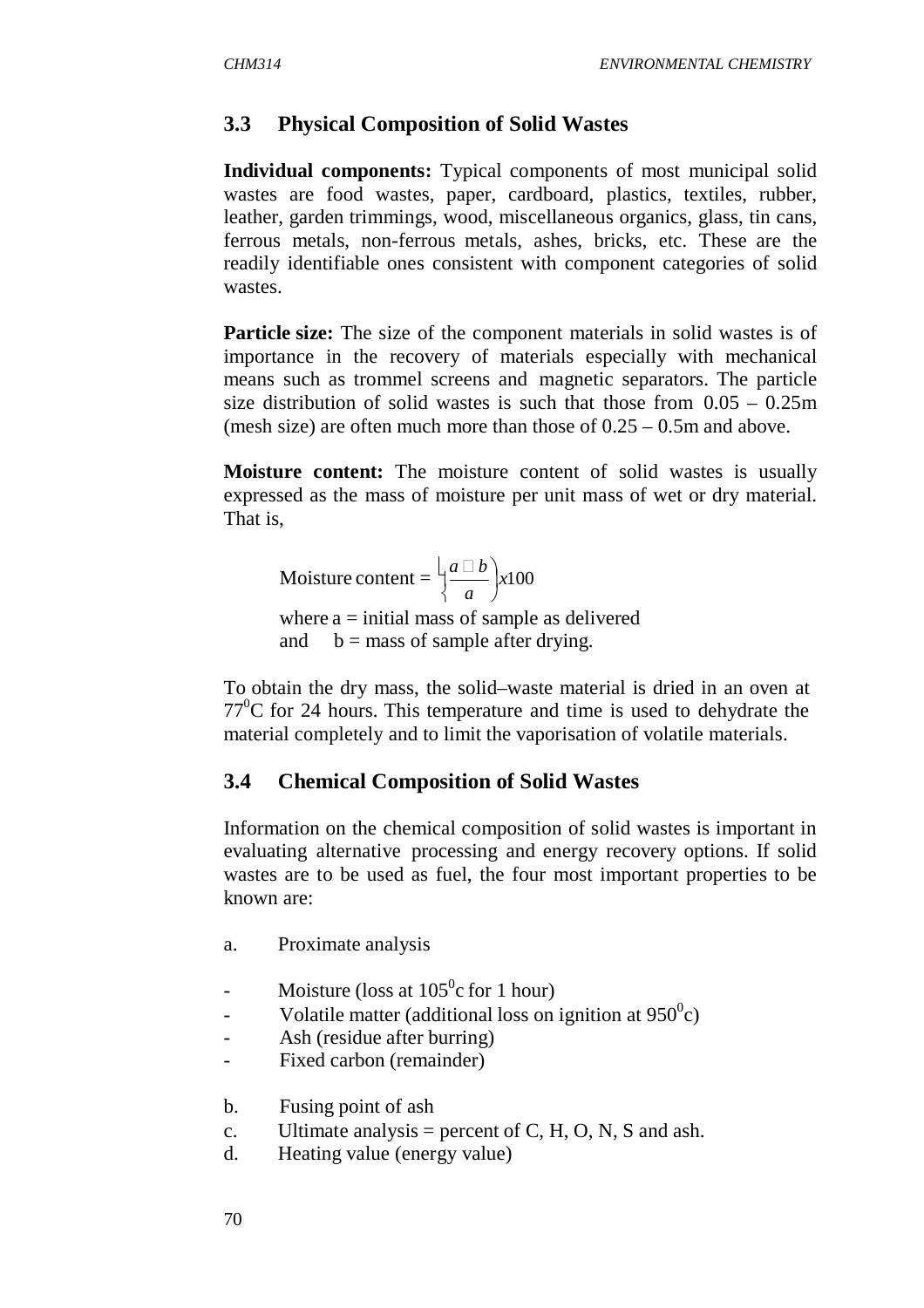# **3.5 Changes in Solid Waste Composition**

The composition of solid wastes in Nigerian urban centres is determined by a number of factors: type of settlers (low income earners, medium income earners or high income earners), part of the city; period of the year and technological advancement. For example, the percentage of leaves used for wrapping foodstuff has been reducing progressively since mid 1980s while that of used polythene bags is increasing. Likewise, the volume of papers and cans generated as part of solid wastes in an elite settlement is likely going to be greater than that generated in a village as a whole.

The replacement of leaves and papers for "packaging" food products with polythene bags or plastics has its attendant environmental problems. While leaves and papers decay completely within two or three months of contact with soil, polythene bags take infinitely long period of time to decay. Refuse dumps where such non-biodegradable matters are numerous accumulate into long-lasting enormous heaps in most Nigerian cities. Apart from constituting eye sores, they block streets, disrupt smooth flow of rivers and cause floods, produce serious stench and constitute tremendous health hazards. The non-free flowing or sticky nature of solid wastes in a refuse dump gives rise to their accumulation on some habitable parts of the soil surface thus impairing the productive capacity of soils. Groundwater are often contaminated (through seepage), by leachate arising from solid wastes dumped on the ground.

## **SELF ASSESSMENT EXERCISE**

- 1. List and explain the characteristics of hazardous wastes.
- 2. What are the health problems of refuse dumps in the Nigerian environment?

## **3.6 Solid Wastes Management**

Solid waste management means the collection, transportation, storage, disposal, treatment, and recycling of waste including the care of the disposal site.

# **3.6.1 Collection, Transportation and Storage of Solid Wastes**

In most houses and market stalls in Nigeria, metal or plastic dustbins are used to collect and temporarily store solid wastes. If the houses are easily accessible to vehicles, door-to-door collection would be done by simply emptying of the dustbins into the vehicles. But in cases where the accessibility is limited, tricycles with carriers are used for the same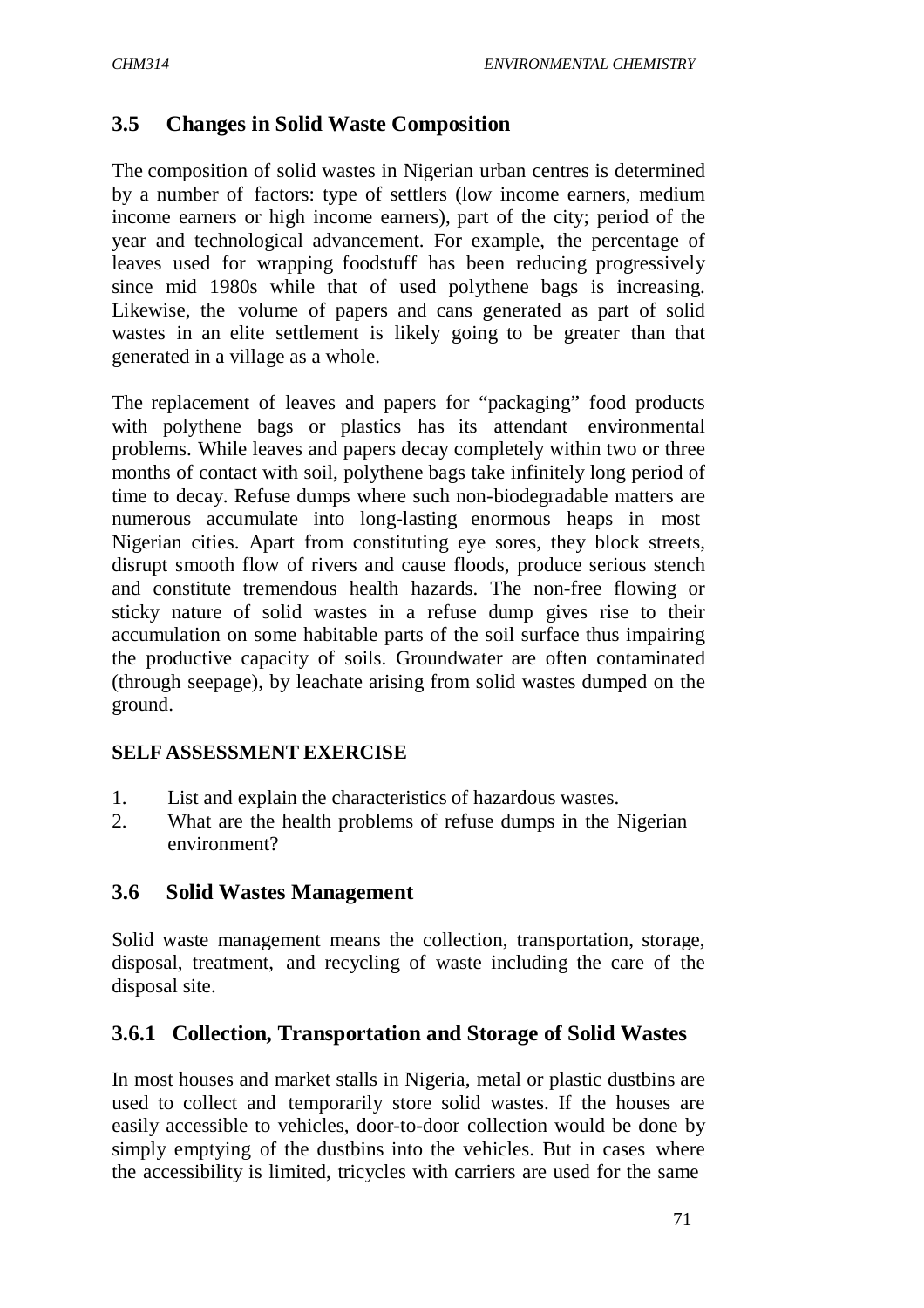purpose. Alternatively, household solid wastes are deposited into solid wastes depots located within the community in a place accessible to vehicles. From the depots, sanitary inspectors transport the solid waste in their vehicles to sites where the wastes are further treated. Refuse collection and transportation take up to 75percent of the total expenses for waste disposal in countries like Nigeria.

# **3.6.2 Waste Disposal and Treatment**

Solid waste disposal refers to the final placement or discharge or deposit of waste into a given environment in such a way that it causes little or no harm to the environment. In Nigeria, waste disposal methods have been ineffective and unsatisfactory. Wastes are often dumped indiscriminately along the streets and open spaces; passengers in transit throw wastes at will on the roads and open gutters are carelessly filled up with wastes. Where a depot is used, sanitary inspectors often delay waste collection until when the depots have been over filled.

The mostly used disposal methods are open dumping, sanitary land filling, compositing, incineration and recycling.

# **3.6.2.1 Open dumping**

Open dumping is commonly practiced in many cities in the third world. The refuse is simply disposed of into the nearest open space on land or surface water without any environmental consideration. This method is not environmentally sound or safe because of so many hazards associated with it.

Open dumping encourages the spread of diseases by harbouring the flies and vermin acting as agents of transmission. Some of the communicable diseases associated with dump sites are fly-borne, rodent-borne and mosquito-borne. At times, open dumping is associated with burning of waste, which can cause fire accident and air pollution. Open dumping can cause contamination of surface and ground waters.

# **Sanitary Landfill**

Landfill is one of the most environmentally sound methods of solid waste disposal adopted by many countries of the developed world. Sanitary landfill operations involve depositing solid wastes in natural or man–made depressions or trenches, compacting them into smallest practical volume and covering them with compacted earth or other material. The microbial degradation reaction which occurs in the landfill generates methane gas that can be collected and used as a source of energy.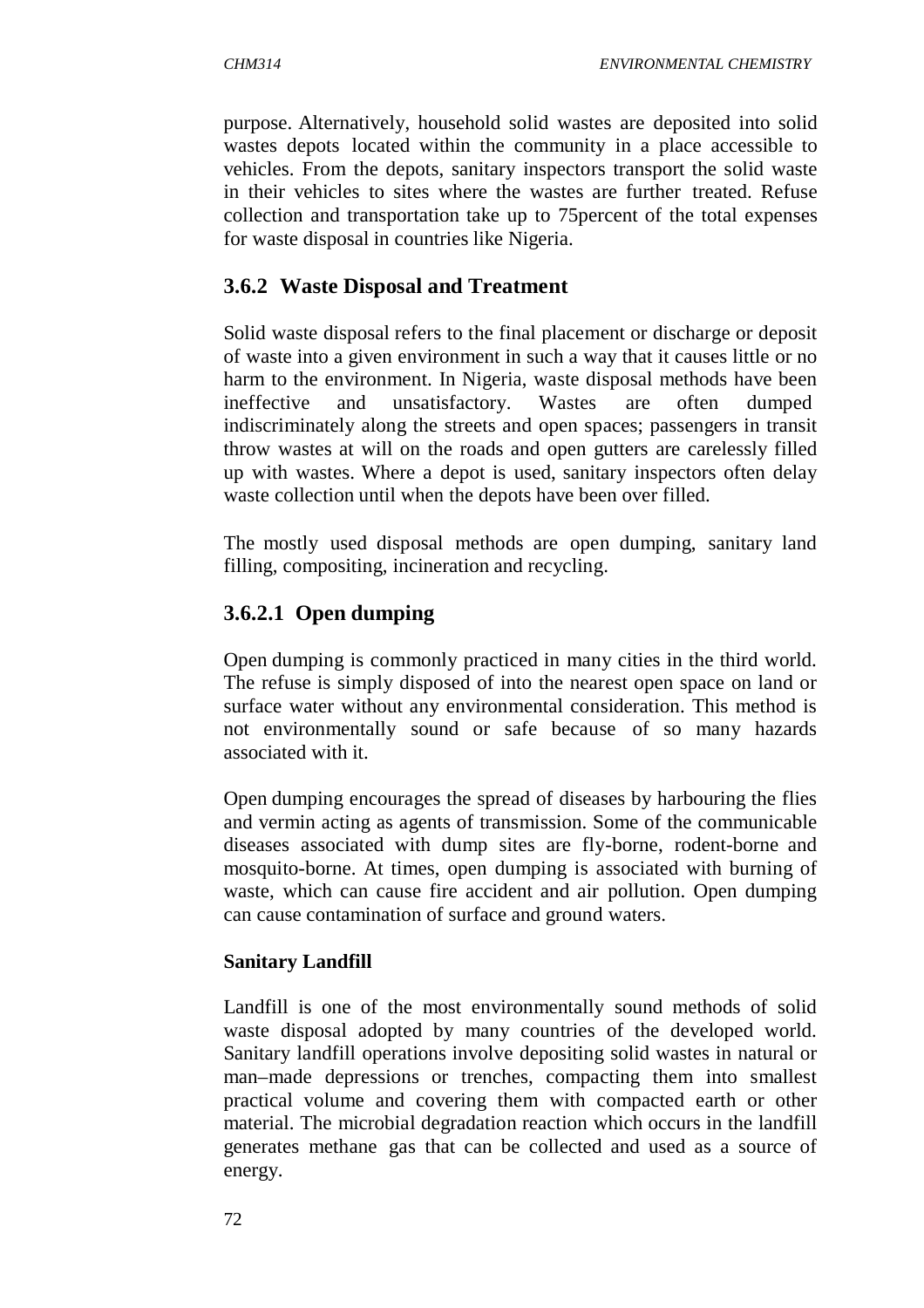Modern landfill sites need to be located in impermeable starter or sealed with an appropriate membrane before the wastes are deposited and should have a system for managing the leachate to prevent groundwater surface water pollution.

## **Composting**

Composting involves shredding and separating the putrescible fraction of municipal waste, mixing it with other organic materials and allowing microbial decomposition to take place. Humus eroded from topical soils can be replaced by compost which has good moisture retaining capacity. It is not so easily washed away as chemical fertilizer. Thus, compost helps to improve soil structure and control soil erosion since it is rich in phosphorus, potassium, nitrogen, carbon and sulphure. However, compost may contain high levels of hazardous (heavy) metals which may cause soil surface or ground water pollution.

## **Incineration**

Incineration entails passing the waste through a chamber at a temperature of approximately  $1200^{\circ}$ C in an adequate supply of air or oxygen. In the process, all the organic materials (carbohydrates, lipids and proteins including plastics, fibres and woods) will be oxidised to volatile compounds such as  $CO_2$ ,  $H_2O$ ,  $SO_2$ ,  $NO_2$  etc. The residue after the incineration has a volume of about one–tenth of the original solid waste. Hence, incineration is only a system of waste reduction since the residual ash needs to be disposed of carefully afterward in a landfill.

## **Advantages of incineration are:**

- 1. The heat generated can be harnessed for electricity generation and hearting of the neighbourhood.
- 2. Incineration reduces the need for additional landfill sites.
- 3. It can dispose of up to 99.999percent organic wastes. Including chlorinated organic xemobiotics of properly carried out.
- 4. Pathogens in the waste are effectively eliminated.
- 5. The ash residue may be recycled and used in the manufacture of cement, as aggregate in concrete, structural elements in road beds and in asphalt road surfacing mixes.

# **Disadvantages of incineration include:**

- 1. Incineration is relatively expensive.
- 2. There is a danger of highly toxic pollutants such as polychlorodibenzo-dioxins (PCDDS) and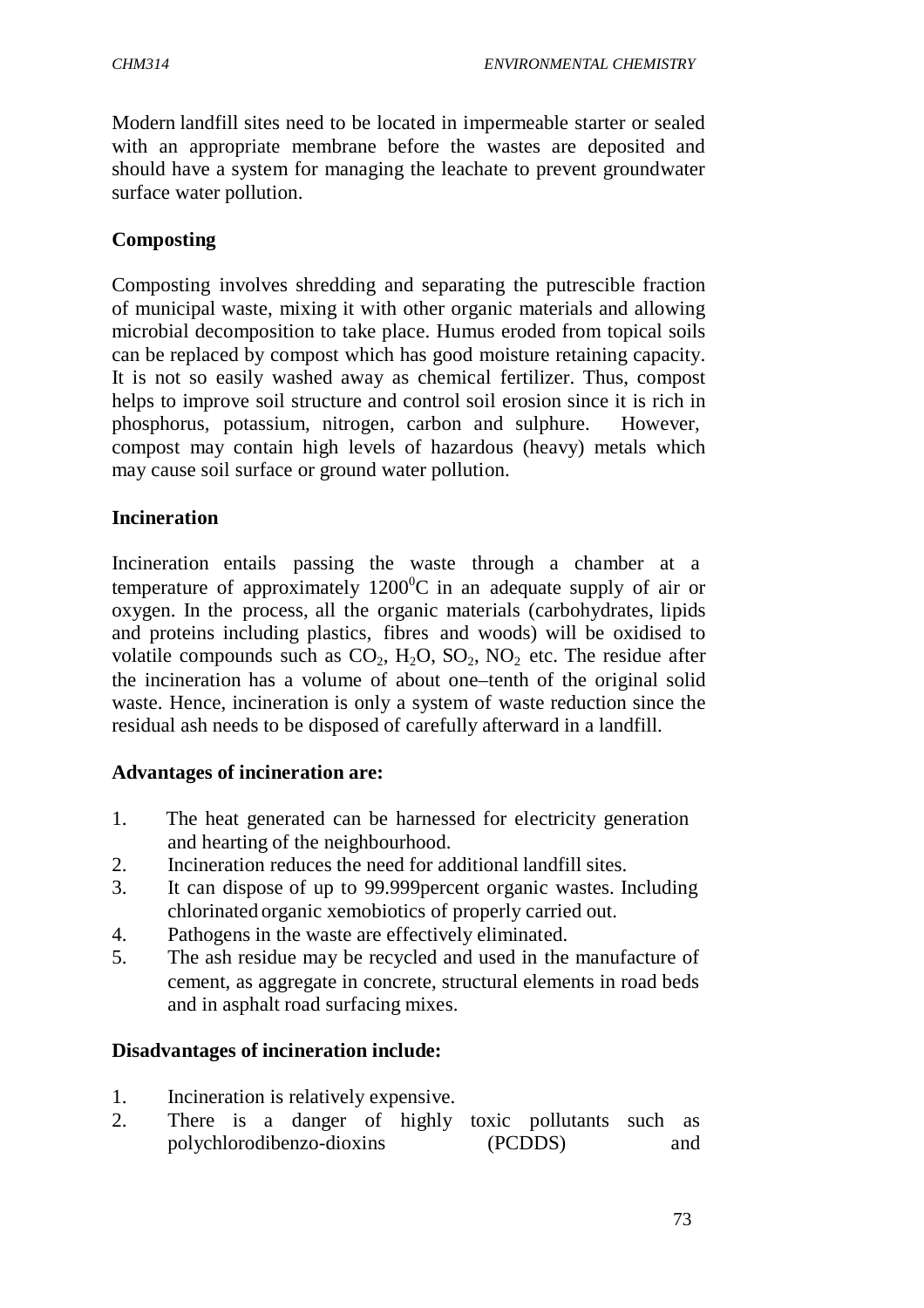polychlorodibenzonfurans (PCDFs) being synthesized and emitted into the atmospheres.

- 3. Toxic heavy metals in fly ash from incinerators may constitute direct and detrimental consequences in the immediate environment as they stress up other environmental matrices such as soil, water and the biota.
- 4. Incineration metals and metalloids such as Se, Hg, As, Sb and Pb may be transported in the air or enriched on gaseous particulates and travel long distances before they are deposited on and or surface of crops where they may be absorbed via the roots to the foliage into the plant. For example, it has been shown that about 90percent of the total plant uptake of Pb is due to deposition from the atmosphere rather than transport from the soil. This implies that atmospheric deposition of metals could pose a significant source of heavy metal inputs to the food chain where background soil levels are even relatively low.

# **Recycling**

Recycling encompasses the full range of waste resources recovery and reuse techniques. This does not only make the waste material harmless, but converts it to another or original useful material. The practice of recycling solid waste is an ancient one with modern improvements. Metal implements were melted down and recast in prehistoric civilisations. In 1972, in Britain, metal scrap was worth 1,250 million pounds. In that year, 60per cent of Pb, 36per cent of Cu and 32per cent of paper used in Britain came from scrap. In Nigeria too, recently more and more people are getting engaged in scavenging business of metals (steel and aluminum particularly), plastics, bottles and so on and so forth. In Cuba, a technology has been developed for collecting, selecting and preparing urban wastes to feed pigs and poultry. The prepared wastes produce between 18 and 22per cent protein. From recycling point of view, solid wastes are valuable resources in the wrong places.

Waste products, when effectively managed, can generate biogas (e.g methane), fertilizer, textile materials, paper, crude oil (by thermal depolymerization) and metals (e,g aluminum).

# **4.0 CONCLUSION**

Recognising that the inhabitable is finite and that the continued pollution of our environment will, if uncontrolled, be difficult to rectify in the future, the subject of solid waste management is both timely and important. The overall objective of solid waste management is to minimise the adverse environmental effects caused by the indiscriminate disposal of hazardous solid wastes especially.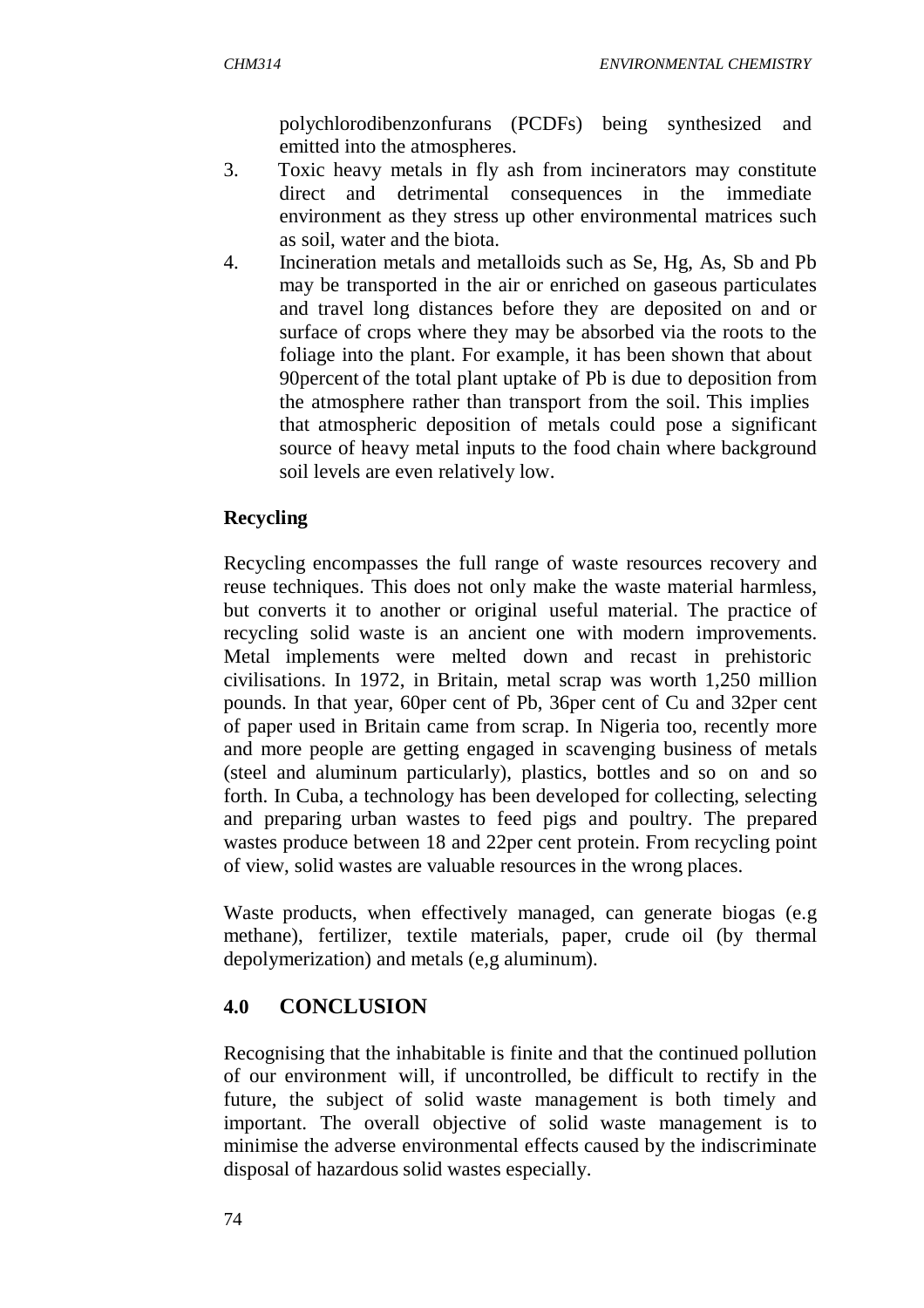## **5.0 SUMMARY**

In this unit, you have learnt that:

 Solid wastes encompass the homogenous and heterogeneous mass of throw-aways from residences, commercial centres and industrial locations.

 Solid wastes are divided into municipal, industrial and hazardous wastes.

 Waste disposal management encompasses collection, transportation, storage and methods waste disposal such as open dumping, sanitary land filling, composting, incineration and recycling.

## **6.0 TUTOR-MARKED ASSIGNMENT**

- 1. Assess and discuss two of the methods adopted in yours or a nearby community to handle the menace of solid wastes.
- 2. Discuss five merits and five demerits of incineration as a method of solid wastes management.

## **7.0 REFERENCES/FURTHER READING**

- Peavy, H.; Rowe, D. & Tchobanoglous, G. (1985). *Environmental Engineering*. New York: McGraw-Hill Int. Editions.
- Harrison, R. (1996). *Pollution: Causes, Effects and Control* (3<sup>rd</sup> ed.). London: The Royal Soc. of Chemistry.
- Alloway, B., & Ayres, D. (1997). *Chemical Principles of Environmental Pollution* (2<sup>nd</sup> ed.).. London: Chapman and Hall.
- Ademoroti, C. (1996). *Environmental Chemistry and Toxicology*. Ibadan: Foludex Press Ltd.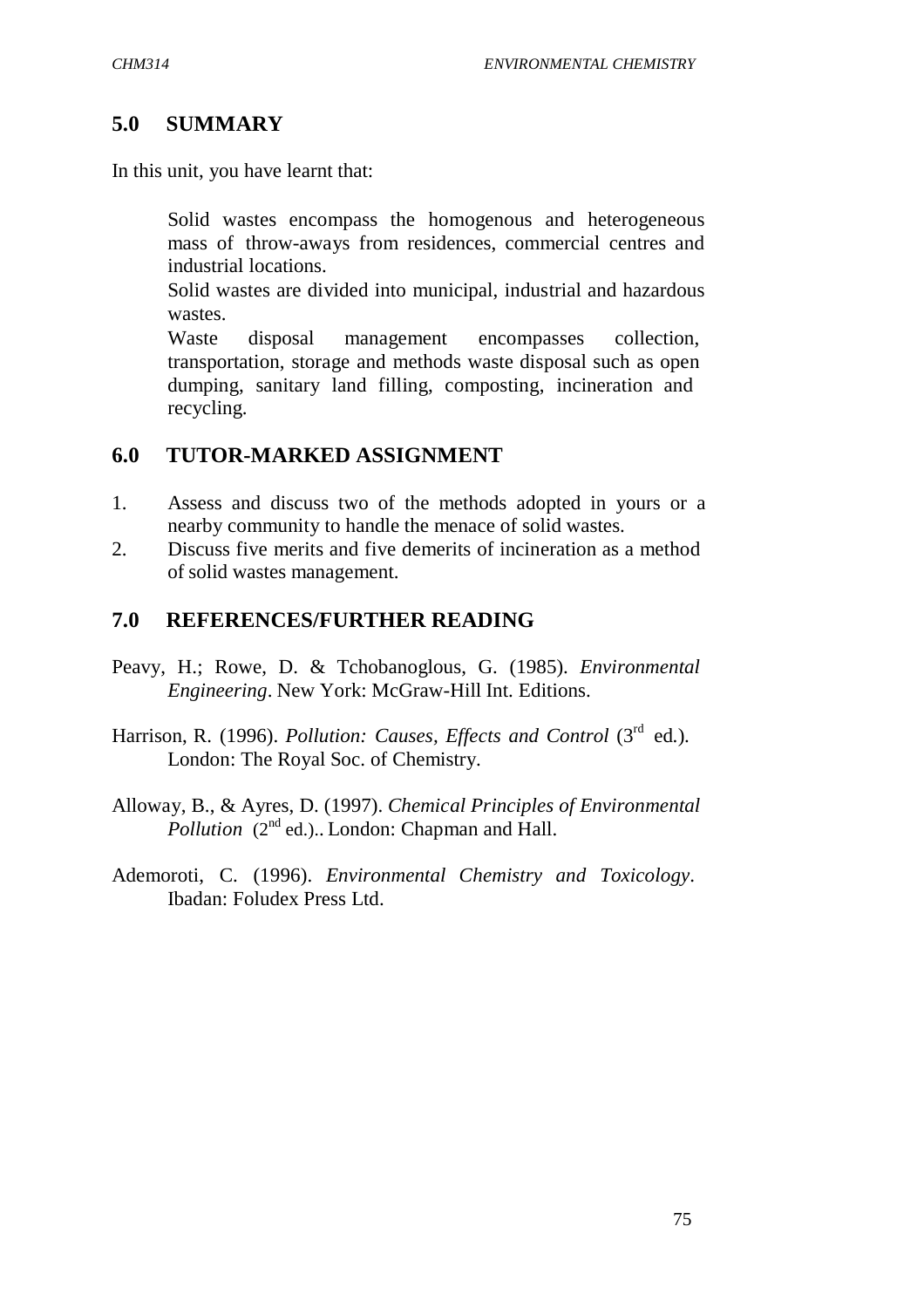# **MODULE 4 WATER CHEMISTRY AND ANALYSIS**

- Unit 1 Physical Parameters Relevant to Water Analysis
- Unit 2 Important Chemical Parametres in Water Chemistry
- Unit 3 Biochemical Parameters in Water Chemistry and Analysis
- Unit 4 Anions and other Constituents Concern in Water Chemistry and Analysis

# **UNIT 1 PHYSICAL PARAMETERS RELEVANT TO WATER ANALYSIS**

# **CONTENTS**

- 1.0 Introduction
- 2.0 Objectives
- 3.0 Main Content
	- 3.1 Notable Physical Parameters of water
		- 3.1.1 Turbidity
		- 3.1.2 Colour
		- 3.1.3 Taste and Odour
		- 3.1.4 Temperature
		- 3.1.5 Solids in Water Supplies
- 4.0 Conclusion
- 5.0 Summary
- 6.0 Tutor-Marked Assignment
- 7.0 References/Further Reading

# **1.0 INTRODUCTION**

Water appears to be the most essential of the three indispensable matters (air, water and food) to man. Although there is a common observation that without air, man can barely survive for a very few minutes (that is, between three to five minutes) and without food, he may survive for up to fifty days. However, it is also a common knowledge that without water on the wet surfaces of alveoli in humans or gills in fish for instance, intercellular oxygen exchange is impossible. Several other biochemical reactions that are vital to life are water-dependent. Water is also needed for day-to-day running of vital domestic, industrial and agricultural activities.

Water needless to say, is so important for both the sustenance and continuity of life, hence, having a good understanding of chemistry and analysis of water is vital to sustainability of man and his various activities (in the face of the fact that less than 2percent of the total water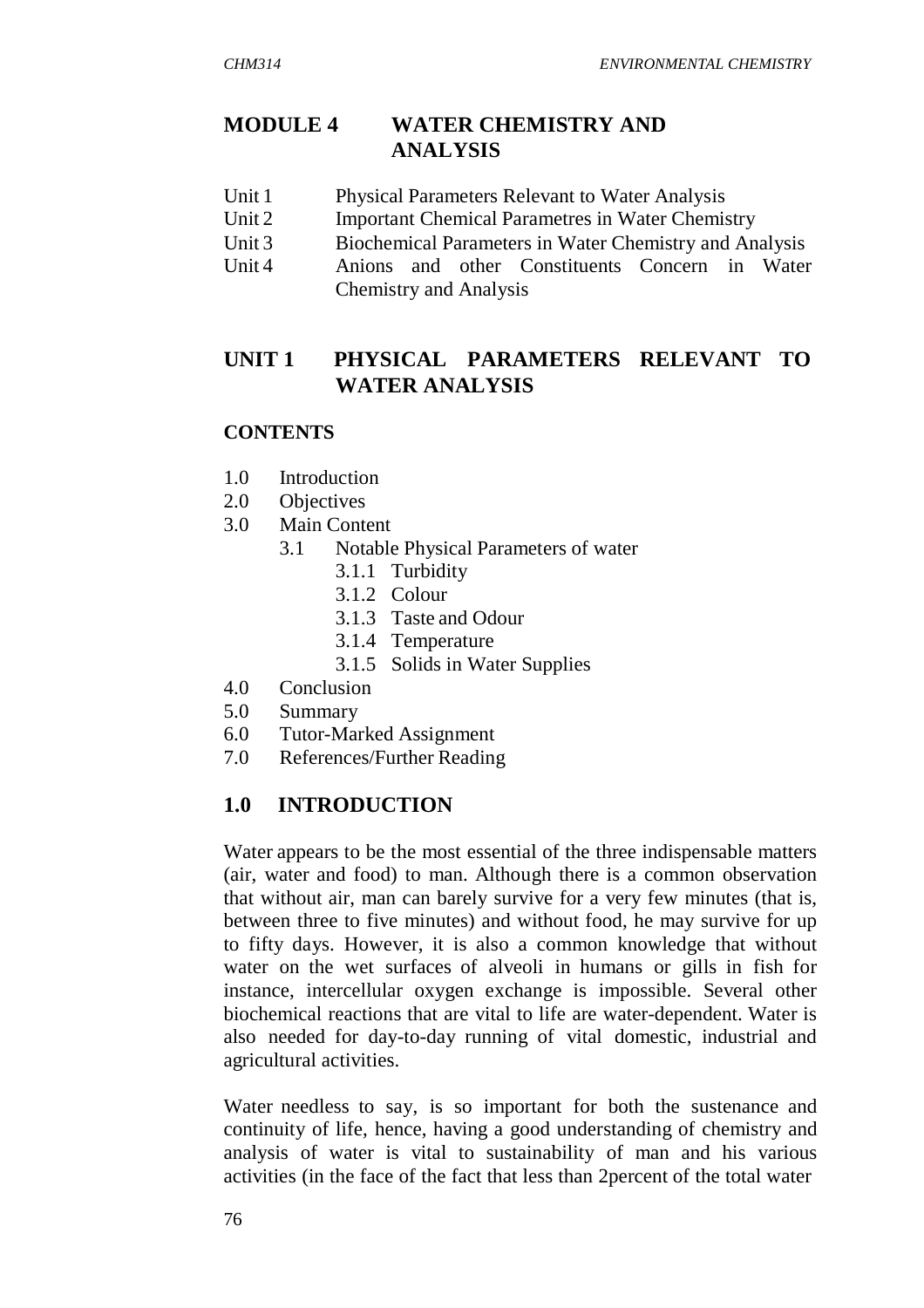available on the surface of the earth is suitable for drinking). Apart from the seeming "localisation" of the two per cent good water, technological advancement and rapid industrialisation with their concurrent pollution tendencies have placed the limited good water under serious stress.

## **2.0 OBJECTIVES**

At the end of this unit, you should be able to:

 list the physical parameters that are relevant to the chemistry and analysis of water

 explain how the parameters (turbidity, colour, taste and odour, solids) are measured

 interprete and apply the data obtainable from the measured parameters in solving practical problems related to water analysis.

## **3.0 MAIN CONTENT**

## **3.1 Notable Physical Parameters of Water**

## **3.1.1 Turbidity**

The term "turbid" is applied to waters containing suspended matter that interferes with the passage of light through the water or in which visual depth is restricted.

Turbidity may be caused by a wide variety of suspended materials ranging in sizes from colloidal to coarse dispersions, depending upon the degree of turbulence. In lakes or other water existing under relatively quiescent conditions, most of the turbidity is due to colloidal and extremely fine dispersions; in river under flood conditions, the turbidity is as a result of to relatively coarse dispersion, while glacier–fed rivers and lakes, turbidity is due to colloidal coarse particles produced by the grinding action of the glacier. As rivers descend from mountainous areas to the plains, they receive contributions of turbidity from farming and other operations that disturb the soil. Under flood conditions, great amounts of topsoil are washed to receiving streams. Much of these materials is inorganic in nature and includes clay and silt, but considerable amounts of organic matter are included. As the rivers progress toward the ocean, they pass through urban areas where domestic and industrial treated and untreated wastewaters may be added. These wastewaters often contain large quantities of both organic and inorganic substances that produce turbidity. Street washings contribute much turbidity as well.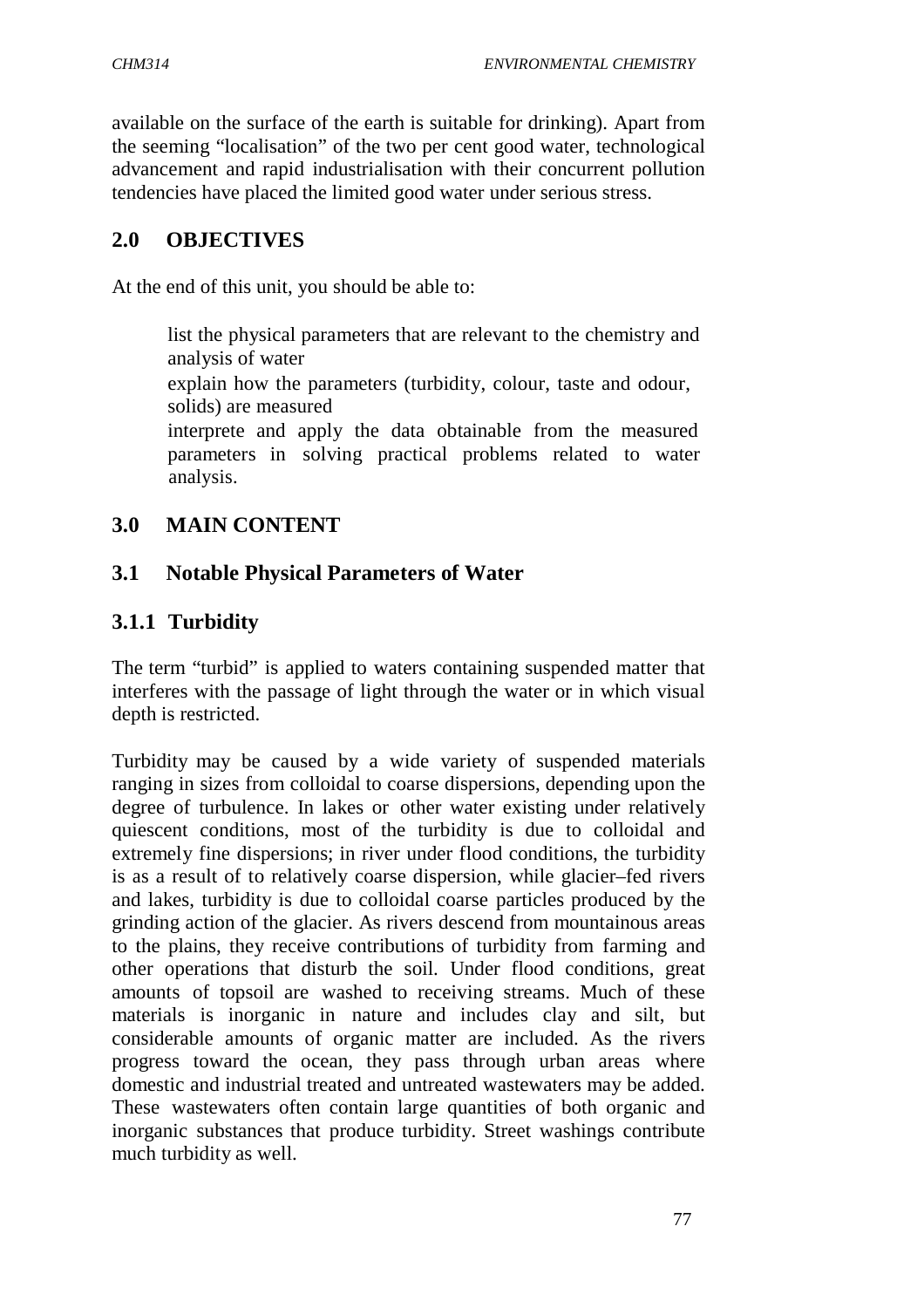Organic materials reaching rivers serve as food for bacteria. The resulting bacterial growth and other microorganisms that feed upon the bacteria produce additional turbidity. Inorganic nutrients such as nitrogen and phosphorus present in wastewater discharges and agricultural runoff stimulate the growth of algae which also contribute to turbidity.

#### **Significance of Turbidity in Public Water Supplies**

 **Aesthetics**: Any turbidity in a sample of drinking water is automatically associated with possible wastewater pollution and the health hazards occasioned by it.

 **Filterability**: Filtration of water is rendered more difficult and costly with increasing turbidity.

**Disinfection:** To be effective, there must be direct contact between a given disinfectant (e.g. chlorine, ozone, chlorine dioxide or UV radiation) and the organisms it has to kill. In cases where turbidity is caused by municipal wastewater suspended solids or runoff from animal feed lots, many of the pathogenic organisms may be encased in the particles and remain protected from the action of the disinfectant.

#### **Method of Turbidity Determination**

Instrumental method that employs the principle of nephelometry is used. A light source illuminates the sample and one or more photoelectric detectors are used with a readout device to indicate the intensity of scattered light. A particular formation polymer suspension is used as a standard. Turbidity in treated drinking water must never exceed one nephelometric turbidity unit (NTU).  $1 NTU = 1 mg S<sub>i</sub>O<sub>2</sub>/L.$ 

#### **Applications of Turbidity Data**

 *Water Supply*: Knowledge of the turbidity variation in raw-water supplies is of prime importance to water treatment plant operations. Such measurements are used in conjunction with other information to determine whether a supply requires special treatment by chemical coagulation and filtration before it may be used for a public water supply.

 *Determination of Effectiveness of Coagulants***:** Water supplies obtained from rivers usually require chemical flocculation because of high turbidity. Turbidity measurements are used to determine the most effective and economical chemical to use.

 *Gauging the Amount of Chemicals***:** Turbidity measurements help to gauge the amount of chemicals needed from day to day in the operation of treatment works. This is particularly important on "flashy" rivers where no impoundment is provided.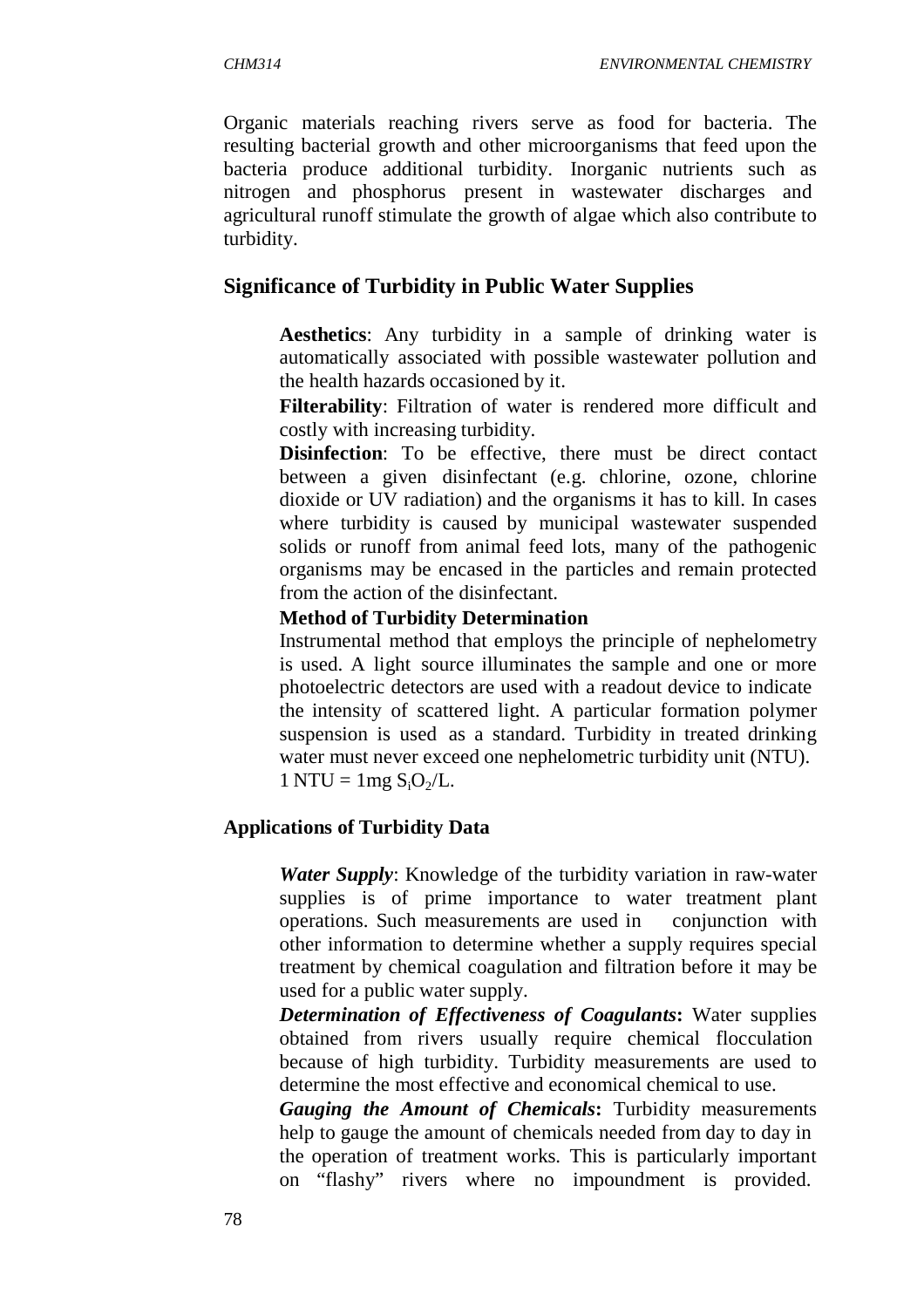Measurements of turbidity in settled water prior to filtration is useful in controlling chemical dosages so as to prevent excessive loading of rapid sand filters.

 *Checking Faulty Filter Operation***:** Turbidity measurements of the filtered water are needed to check on faulty filter operation and to ensure conformity to regulatory requirements.

 *Effluent Control***:** Turbidity measurements offer a quick means of determining the levels of suspended solids in an effluent so as to know the minimum amount of coagulants needed to produce high-quality effluent.

## **SELF ASSESSMENT EXERCISE 1**

- 1. Discuss the nature of materials causing turbidity in (a) river water during a fresh flood, (b) polluted river water and (c) domestic wastewater.
- 2. Discuss briefly the causes of colour in water.
- 3. Differentiate between "apparent" and "true" colour
- 4. What is the purpose of adding cobalt chloride to colour standards?
- 5. Suggest one method by which colour can be removed from water.

# **3.1.2 Colour**

Many surface waters, particularly those emanating from swampy areas, are often coloured to the extent that they are not suitable for domestic or some industrial uses without being treated to remove the colour. The colouring materials, many of which are humic substances, result from contact of water with organic debris, such as leaves, needles of conifers and woods, all in various stages of decomposition. Iron is sometimes present as ferric humate and produces a colour of high potency. Natural colour exists in water primarily as negatively charged colloidal particles and its removal can readily be accomplished by a coagulant having a trivalent metallic ion such as aluminum or iron.

Surface waters may appear highly coloured because of coloured suspended matter when in reality they are not. Rivers that drain areas of red clay soils become highly coloured during times of flood. Colour caused by suspended matter is referred to as **apparent colour** while colour caused by vegetable or organic extracts that are colloidal is called **true colour**. At times, surface waters may become coloured by the presence of dyes from textile industries and pulping operations in the paper industry which leads to production of liquors containing lignin derivatives and other materials in dissolved form.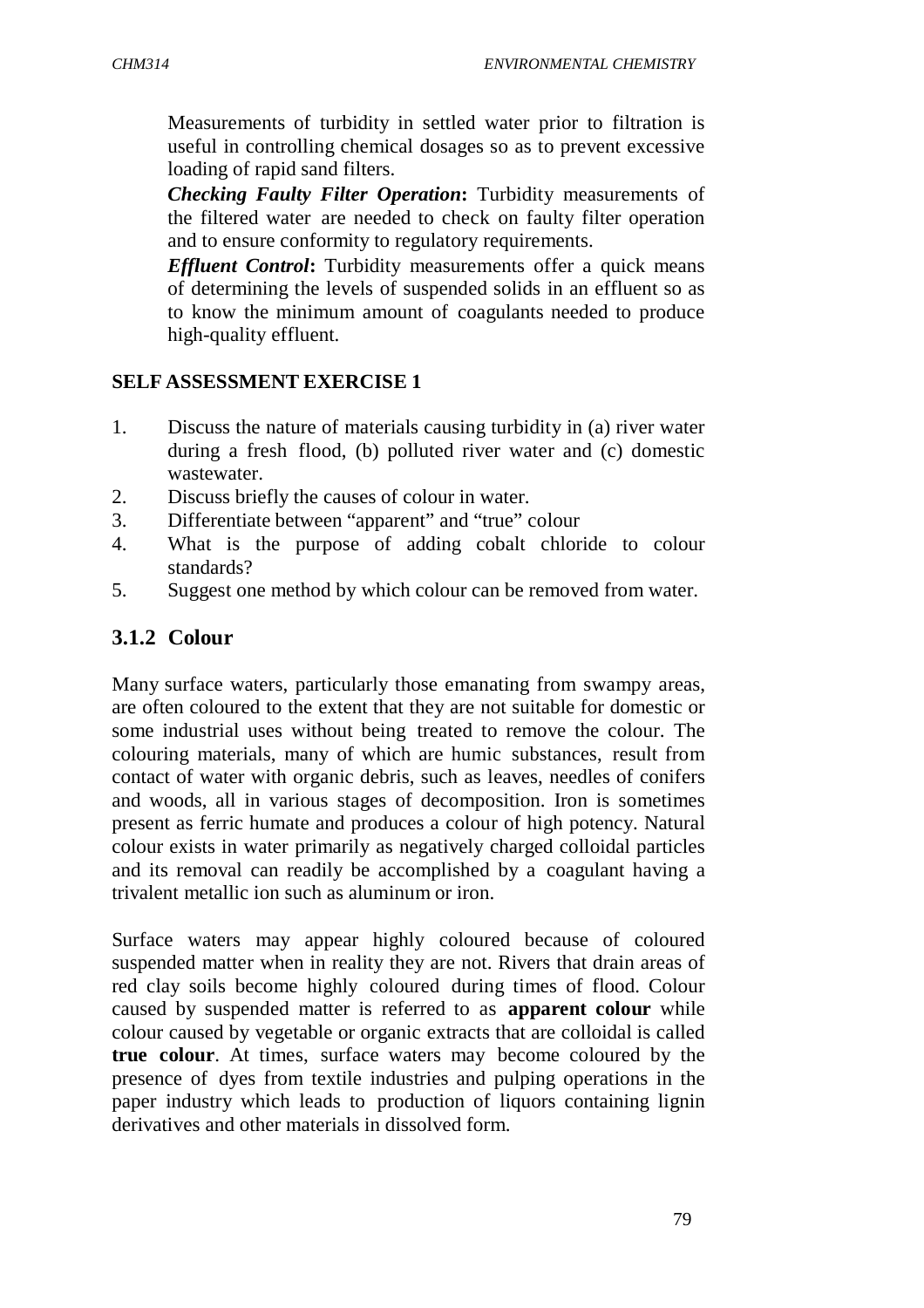#### **Significance of colour in public water supplies**

- i. **Disinfection problem:** Waters containing colouring matter derived from natural Substances undergoing decay in swamps and forests are not considered to possess toxic properties. However, disinfection by chlorination results in the formation of chloroform, other trihalomethanes and a range of other chlorinated organics, leading to problems of much current concern.
- ii. **Problem of aesthetic unacceptability:** The natural colouring materials impart a yellow-brownish appearance somewhat like that of urine to water. This makes consumers to seek other sources of drinking water if the public water supply is not aesthetically acceptable no matter how safe it may be from the hygienic viewpoint. The alternative sources sought by consumers may be springs or wells with uncertain levels of pathogenic organism. Waters intended for human use should not exceed 15 colour units.

#### **Standard colour solutions**

This is done by preparing a stock solution of potassium chloroplatinate  $(K<sub>2</sub>PtCl<sub>6</sub>)$  that contains 500mg/L of platinum. Cobalt chloride is added to provide the proper tint. The colour produced by 1mg/L of platinum (in the form of  $K_2PtCl_6$ ) is taken as the standard unit of colour. The stock solution has a colour of 500 units, and a series of working standard is prepared from it by dilution. A matched set of colour-comparism tubes, called **Nessler tubes** are usually used to contain the standard. A series ranging from 0 to 70 colour units is employed. Samples with colour less than 70 units are tested by direct comparison with the prepared standards. For samples with a colour greater than 70 units, a dilution is made with demineralised water and colour calculation is made, using a correction factor for the dilution employed.

Suspended matter in samples must be removed to enable determination of true colour. This is usually accomplished by centrifuging; filtration is not recommended because of possible adsorption of colour on the filtering medium.

#### **Applications of Colour Data**

 **Consumption Specifications:** The decision about whether to treat a water sample further to meet the World Health Organization (WHO) guideline of 15 colour units for drinking water can be taken from the colour data obtained.

 **Indicator of Possible Formation of Toxins:** Colour in natural waters is an indirect indicator of the potential for trihalomethane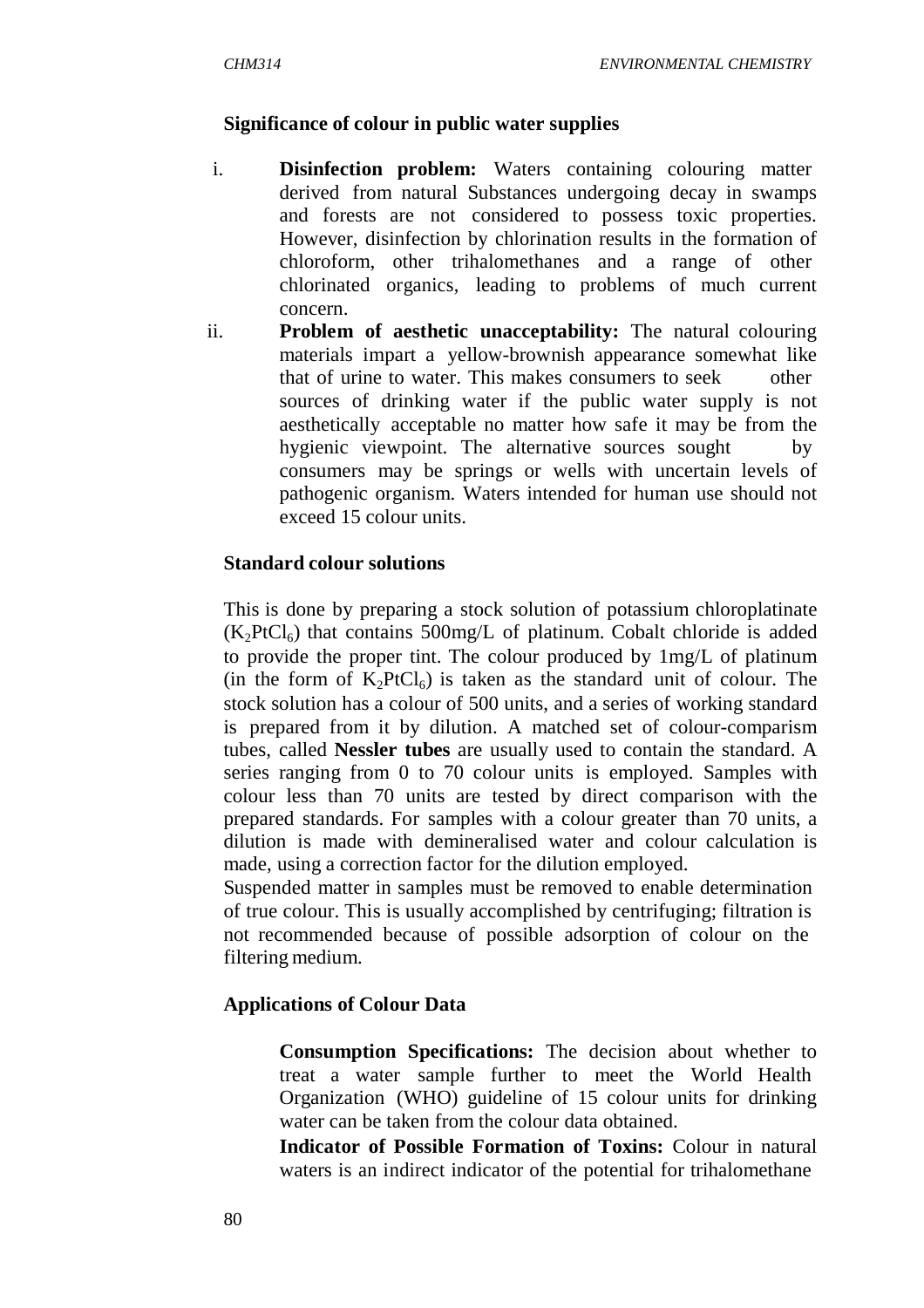formation during disinfection with chlorine. A water supply is generally desired with a colour low enough so that chemical treatment will not be required and trihalomethane formation will not constitute a burdensome treatment problem.

 **Designs of Treatment Plant:** Before a chemical treatment plant is designed, research is conducted to ascertain the best chemicals to use and amounts required. Colour determinations serve as the basis of the decisions. Such data are necessary for proper selection of chemical feeding machinery and the design of storage space. **Means of Ensuring Economical Operations:** Colour determinations on the raw and treated water or wastewater govern the dosages of chemicals used, to ensure economical operation and to produce low-colour water that is well within accepted limits.

## **3.1.3 Taste and Odour**

The sensations of taste and smell are closely related and often confused. Hence, a wide variety of tastes and odours may be attributed to water by consumers. Substances that produce an odour in water will almost invariably import a taste as well. The converse is not true, as there are many mineral substances that produce taste but no odour.

### **Significance of Taste and Odour in Water Supply**

Consumers find taste and odour aesthetically displeasing for obvious reasons. Because water is thought of as tasteless and odourless, the consumer associates taste and odour with contamination and may prefer to use a tasteless, odourless water that might actually pose more of a health threat. Odours produced by organic substances may pose more than just aesthetic problem since some of those substances are carcinogenic.

#### **Sources of Taste and Odour**

Many substances with which water comes into contact in nature or during human use may lead to perceptible taste and odour. These include minerals, metals and salts from the constituents of wastewater. Inorganic substances are more likely to produce tastes unaccompanied by odour. Alkaline materials impart a bitter taste to water, while metallic salts may give a salty or bitter taste.

Organic materials, on the other hand, are likely to produce both taste and odour. A multitude of organic chemicals may cause taste and odour problems in water, with petroleum –based products being prime offenders. Biological decomposition of organics may result in both taste and odour producing liquids and gases in water. Principal among them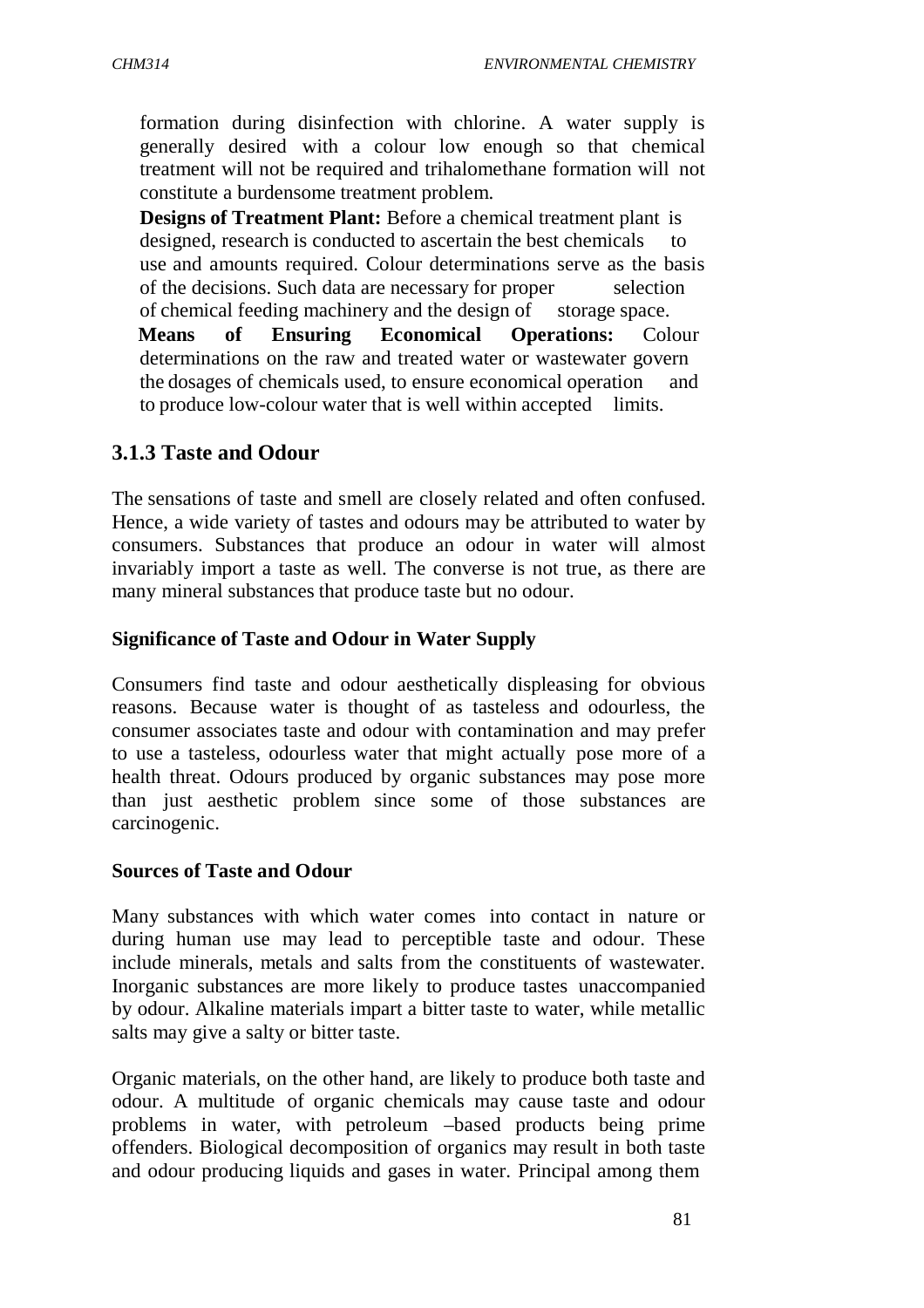are the reduced products of sulphure that impart a "rotten egg" taste and odour. Also, certain species of algae secrete an oily substance that may result in both odour and taste. The combination of two or more substances, neither of which would produce taste or odour by itself, may sometimes result in taste and odour problems e.g. organics and chlorine may exhibit this synergistic effect.

### **Measurement of Taste and Odour**

Direct measurement of materials that produce tastes and odours can be made if the causative agents are known. Several types of analysis are available for measuring taste-producing inorganic. Measurement of taste and odour-causing organics can be made using **gas or liquid chromatography.** Because chromatographic analysis is time-consuming and require expensive equipment, it is not routinely performed on water samples, but should be done it problem organics are suspected.

However, because of possible synergistic effects, quantifying the sources of organics does not necessarily quantify the nature or intensity of taste and odour. Quantitative tastes that employ the human senses of taste and smell can be used e.g. the "threshold odour number" (TON). Various amounts of odourous water are poured into containers and diluted with enough odour-free distilled water to make a 200 mL mixture. An assembled panel of five to ten "noses" is used to determine the mixture in which the odour is just barely perceptible to the sense of smell. The TON of that sample is then calculated using the formula

$$
TON = \frac{A + B}{A}
$$

where  $A =$  the volume (ml) of odourous water and  $B =$  the volume of odour –free water required to produce a 200 ml mixture.

## **Application of TON Data**

Potable water is expected to be taste and odour free. However, United States Environmental Protection Agency (USEPA) does not have a maximum standard for TON. A TON of three has been recommended by the Public Health Service and serves as a guideline rather than a legal standard.

## **3.1.4 Temperature**

Temperature is not used to evaluate directly either potable water or wastewater. It is, however, one of the most important parameters in natural surface-water systems. The temperature of surface waters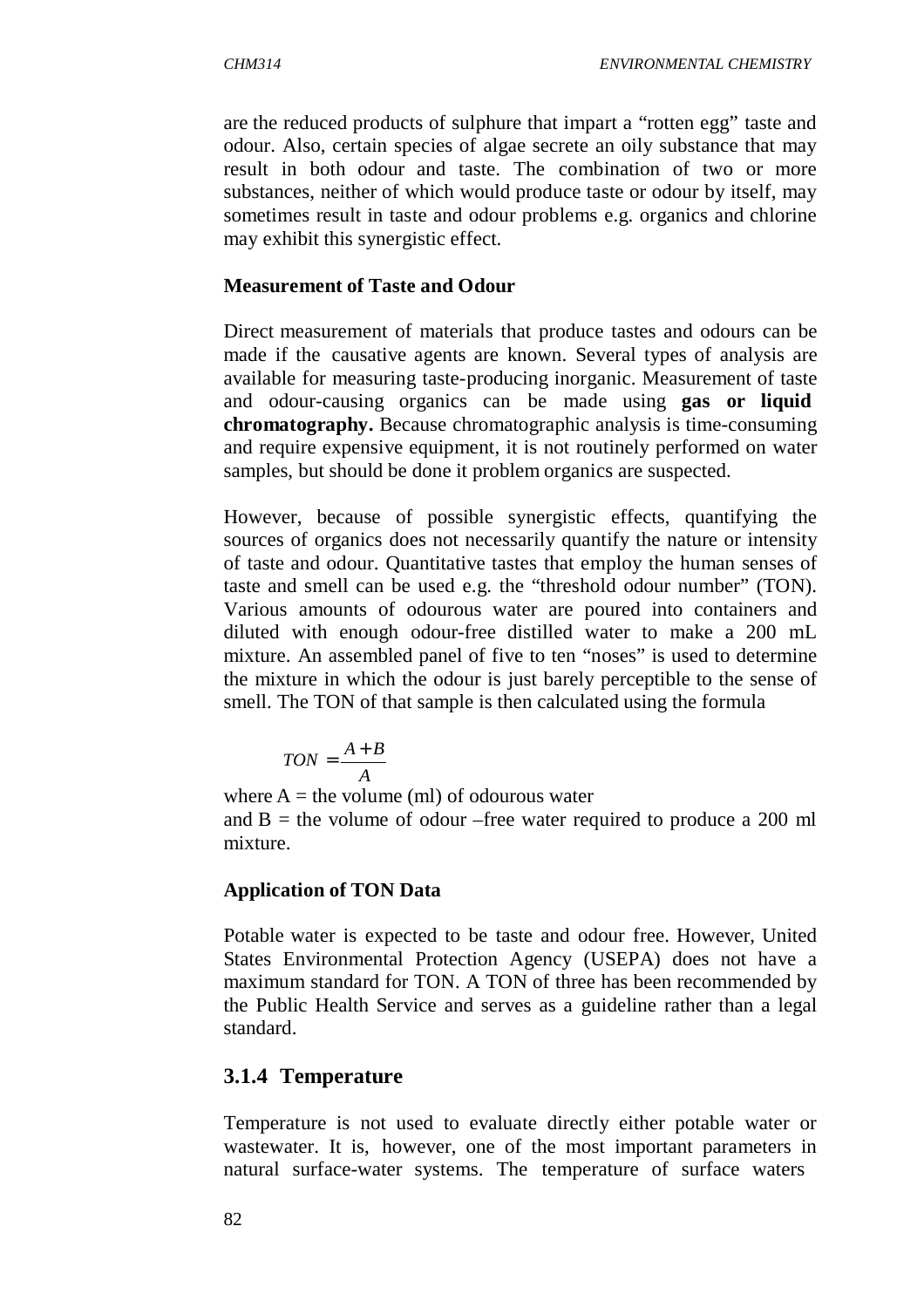governs to a large extent the biological species present and their rates of activity. Temperature has an effect on most chemical reactions that occur in natural water system. Temperature also has a pronounced effect on the solubilities of gases in water.

### **Sources of Temperature**

The temperature of natural water systems responds to many factors, the ambient temperature (temperature of the surrounding atmosphere) being the most universal. Generally, shallow bodies of water are more affected by ambient temperatures than the deeper bodies. The use of water for dissipation of waste heat in industry and the subsequent discharge of the heated water may result in dramatic, though perhaps localised, temperature changes in receiving streams. Removal of forest canopies and irrigation return flows can also result in increased stream temperature.

## **Impacts of Temperature**

Cooler waters usually have a wider diversity of biological species. At lower temperatures, the rate of biological activity such as food supplies utilisations, growth, reproduction, etc, is slower. An increase of  $10^{0}C$  is usually sufficient to double the biological activity, if essential nutrients are present.

At elevated temperature and increased metabolic rates, organisms that are more efficient at food utilisation and reproduction flourish, while other species decline and are perhaps eliminated altogether. Accelerated growth of algae often recurs in warm water and can become a problem when cells cluster into algae mats. Natural secretion of oils by algae into the mats and the decay products of dead algae cells can result in taste and odour problems. Higher-order species, such as fish, are affected dramatically by temperature and by dissolved oxygen levels, which are a function of temperature. Game fish generally require cooler temperatures and higher dissolved-oxygen levels.

Temperature changes affect the reaction rates and solubility levels of chemicals; most chemical reactions involving dissolution of solids are accelerated by increased temperatures, while the solubility of gases, on the other hand, decreases at elevated temperatures.

## **SELF ASSESSMENT EXERCISE 2**

1. For a given water sample, exactly 80mL of it was needed to make its odour just detectable. Determine the TON for this water sample and state, with reason, whether the water is safe for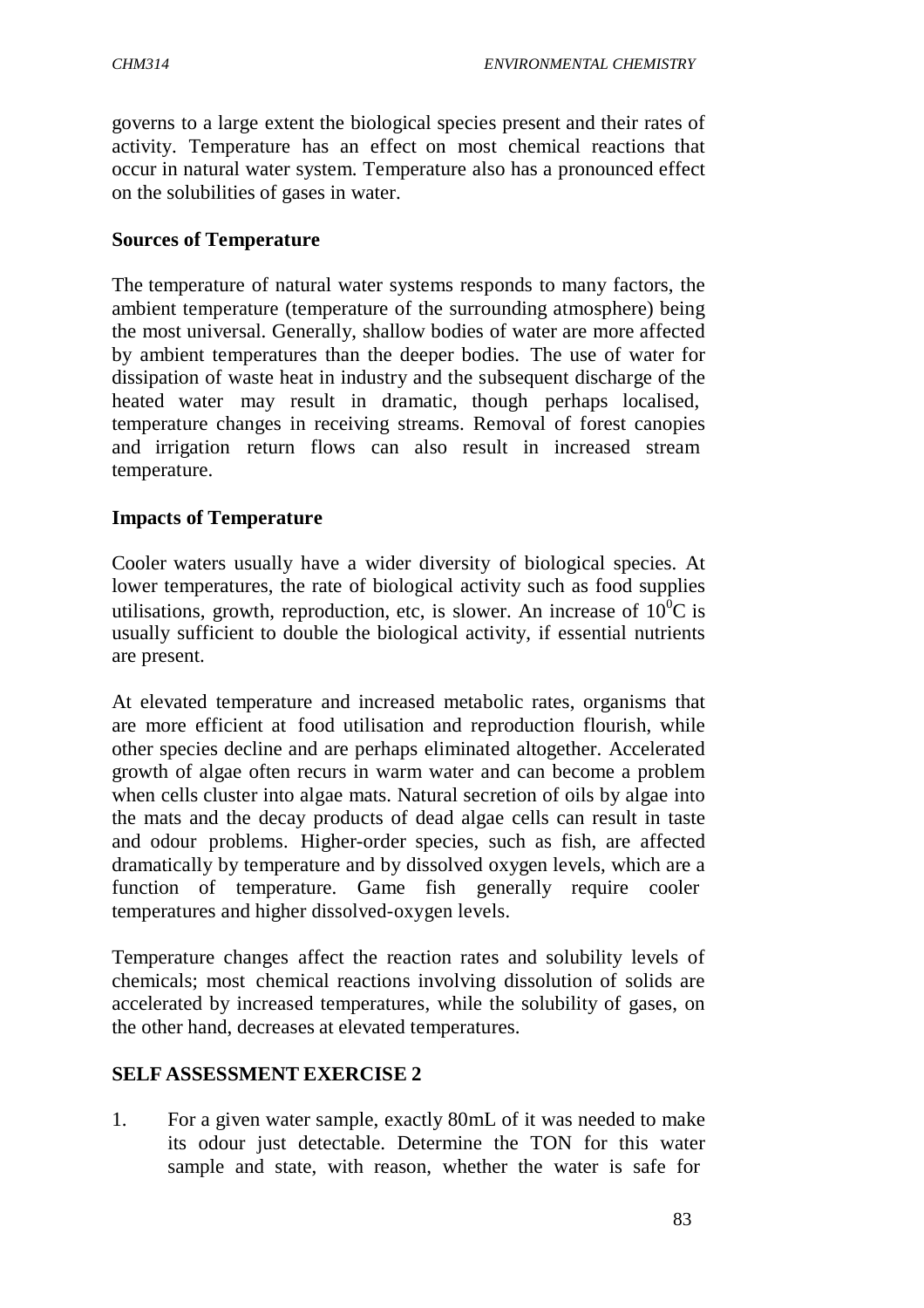domestic purposes or not based on its TON value calculated given that  $TON < 3$  is adjudged safe.

2. Discuss briefly two ways in which temperature can indirectly affect the physiochemical parameters of water.

# **3.1.5 Solids in Water Supplies**

The total solids in a liquid sample consist of total dissolved solids and total suspended solids. Total dissolved solids are materials in the water that will pass through a filter with a 2.0 µm or smaller nominal average pore size. The material retained by the filter is the total suspended solids.

The amount and nature of dissolved and suspended matter occurring in liquid material vary greatly. In potable waters, most of the matter is in dissolved form and consists mainly of inorganic salts, small amounts of organic matter and dissolved gases. The total dissolved solids content of potable waters usually ranges from 20 to 1,000 mg/L, and as a rule, hardness increases with total dissolved solids.

Unlike the measurement of total suspended solids where sample drying is conducted at  $103$  to  $105^{\circ}$ C, total dissolved solid analysis for water supplies is conducted at  $180^{\circ}$ C. The reason for the higher temperature used in the latter is to remove all mechanically occluded water. Here, organic matter is generally very low in concentration and losses due to the higher drying temperature will be negligible.

# **Significance of Solids Determination**

 Water with a total solid content of less than 500 mg/L is most desirable for domestic use. A higher total solid content imparts taste to the water and often has a laxative and sometimes the reverse effect upon people whose bodies are not used to the higher levels.

 Water with a high dissolved solid content tends to stain glassware and has adverse impacts on irrigated crops, plants and grasses.

 The suspended solids analysis is used to ensure that an important wastewater discharge requirement is met.

 In cases in which water softening is needed, the type of softening procedure may be dictated by the dissolved solid content, since precipitation methods decrease the solids and exchange methods increase the solids.

 Corrosion control is frequently accomplished by the production of stabilised waters through pH adjustment. The pH stabilisation depends, to an extent, upon the total solids present as well as the alkalinity and temperature.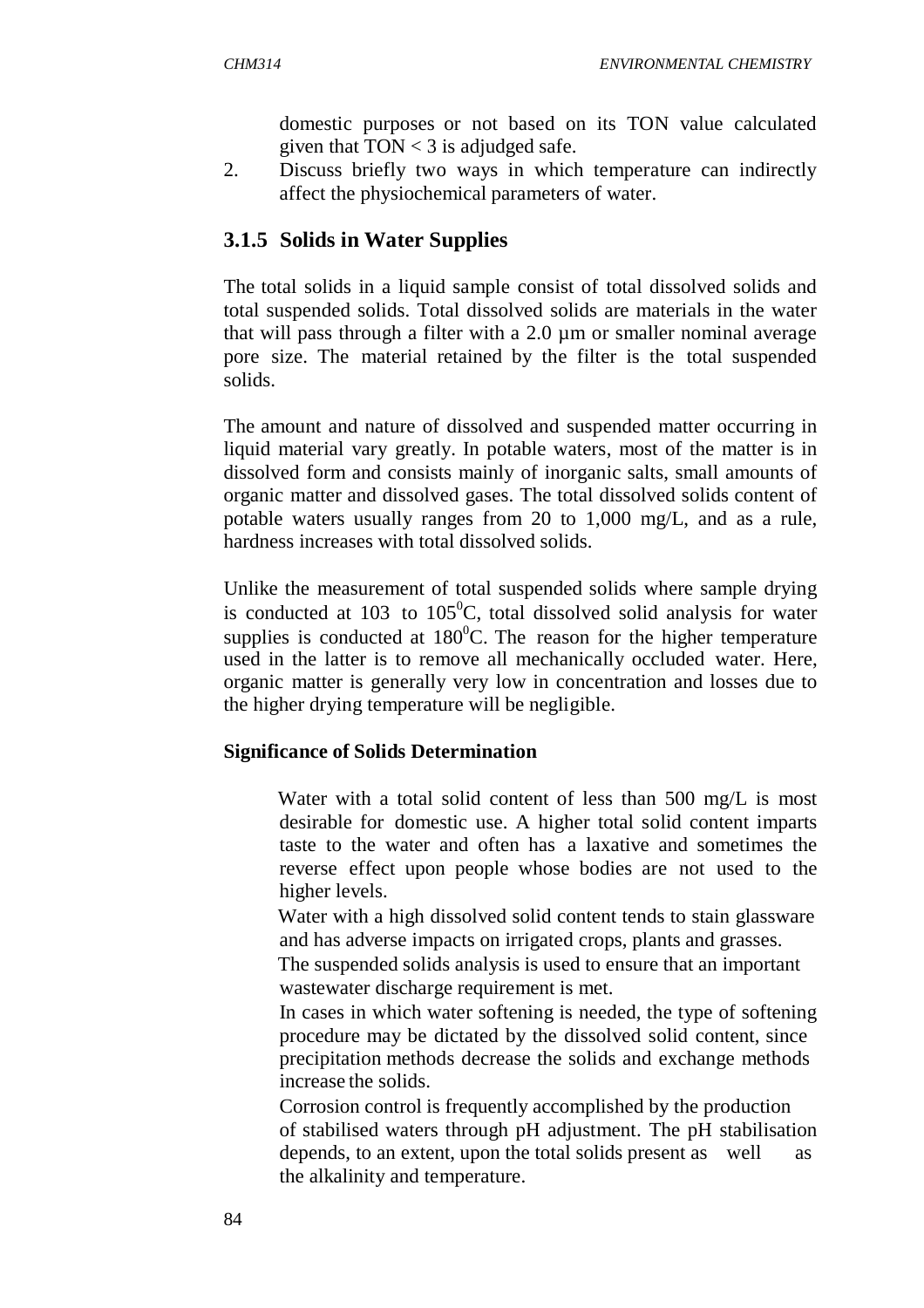### **Determination of Solids in Water Supplies**

Dissolved solids are the major concern in water supplies; therefore, the total solids determination and the specific conductance measurement are of greatest interest. Suspended solids tests are seldom made because of the small amounts present. They are more easily evaluated by measurement of turbidity.

#### **Total Solids**

The determination of total solids is easily made by evaporation and drying of a measured sample in a tarred container. The use of platinum dishes is highly recommended because of the ease with which they can be brought to constant weight before use. Vycor ware is a good substitute, but the use of porcelain dishes has to be avoided because of their tendency to change weight.

### **Specific Conductance**

A rapid estimation of the dissolved solids content of a water supply can be obtained by specific conductance measurements. Such measurements indicate the capacity of a sample to carry an electric current, which in turn is related to the concentration of ionised substances in the water. Most dissolved inorganic substances in water supplies are in the ionised form and so contribute to the specific conductance. Although this measurement is affected by the nature of the various ions, their relative concentrations and the ionic strength of the water, such measurements can give a practical estimate of the variations in dissolved mineral content of a given water supply. Also, by the use of an empirical factor, specific conductance can allow a rough estimate to be made of the dissolved mineral content of water samples.

#### **Dissolved and Suspended Matter**

In cases where turbidity measurements are not adequate to provide the necessary information, the suspended solids may be determined by filtration through a glass-fibre filter. Another technique is to filter a sample of water through filter paper and determine total solids in the filtrate. The difference between total solids in unfiltered and filtered samples is a measure of the suspended solids present.

#### **SELF ASSESSMENT EXERCISE 3**

1. What significant information is furnished by the determination of solids in a water supply sample?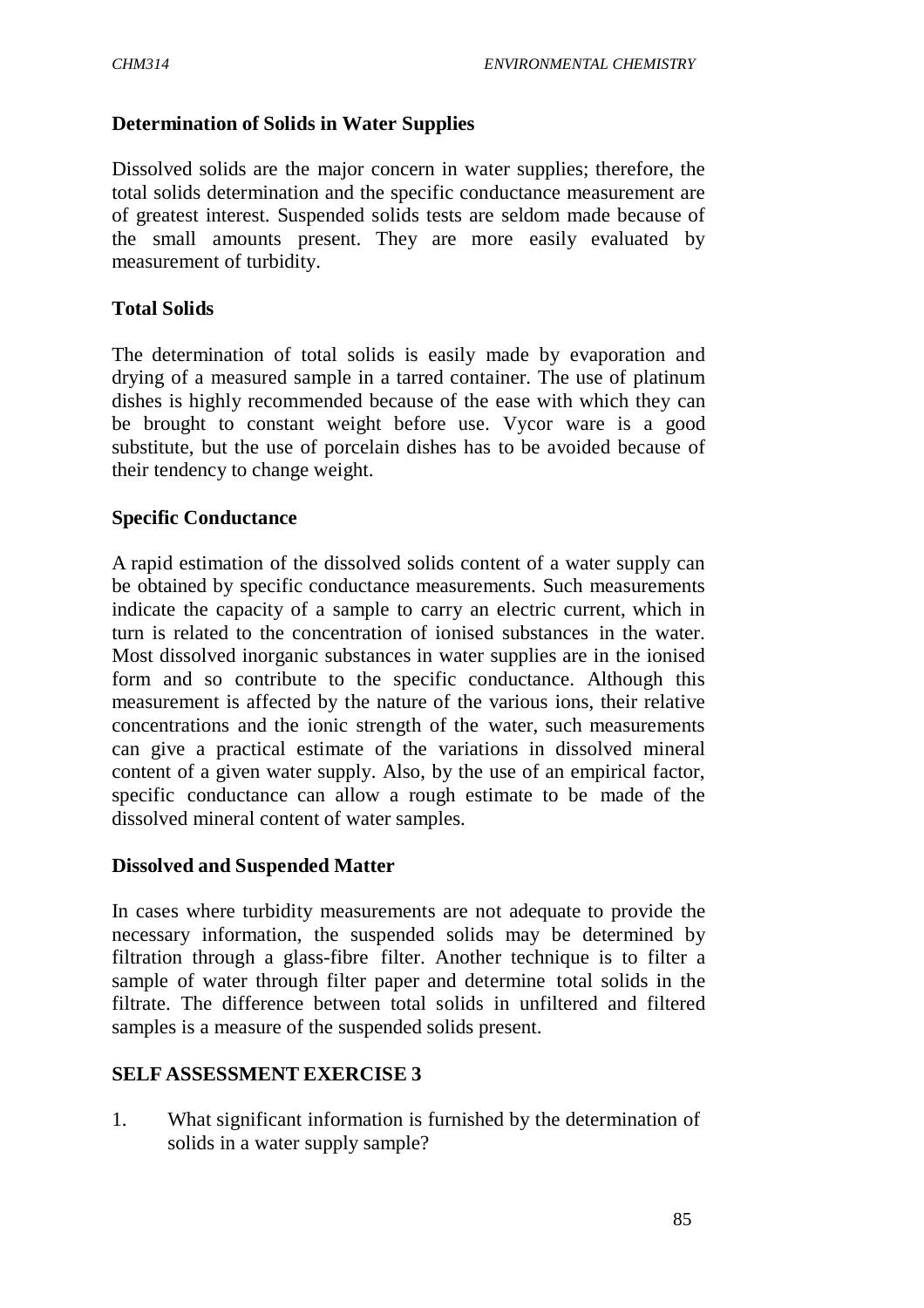2. Why is 103 to  $105^{\circ}$ C the drying temperature generally used for total solids analysis? Under what conditions and why is  $180^{\circ}$ C sometimes used as the drying temperature?

# **4.0 CONCLUSION**

Measurement of such parameters as turbidity, colour, pH and solids content of a water supply are germane to our practical understanding of how water treatment should be carried out. Such measurements, when thoroughly carried out, are the basis of producing potable water for a healthy population.

# **5.0 SUMMARY**

In this study, you have learnt that:

 Turbidity, colour, pH and solid content of water are important prerequisite determinants as to whether a water sample will be suitable for municipal water supply purposes.

 Such parameters (turbidity, colour, pH and solid content) of a water supply affect other water characteristics of water tremendously.

# **6.0 TUTOR-MARKED ASSIGNMENT**

- 1. A water supply sample contains 350mg/L of dissolved solids. Treatment facilities remove 65percent. How many litres of water supply containing 5.0percent dissolved solids will be produced per 1000 L of the water supply sample?
- 2. What problem might be caused by colour –causing materials in water other than the colour itself?

# **7.0 REFERENCES/FURTHER READING**

- Sawyer, C.; McCarty P., & Parkin, G. (2006). *Chemistry for Environmental Engineering and Science* (5<sup>th</sup> ed.). New Delhi: Tata McGraw-Hill Put. Coy. Ltd.
- Peavy, H.; Rowe, D. & Tchobanoglous G. (1985). *Environmental Engineering*. New York: McGraw-Hill Int. Editions.
- Ademoroti, C. (1996). *Environmental Chemistry and Toxicology*. Ibadan: Foludex Press Ltd.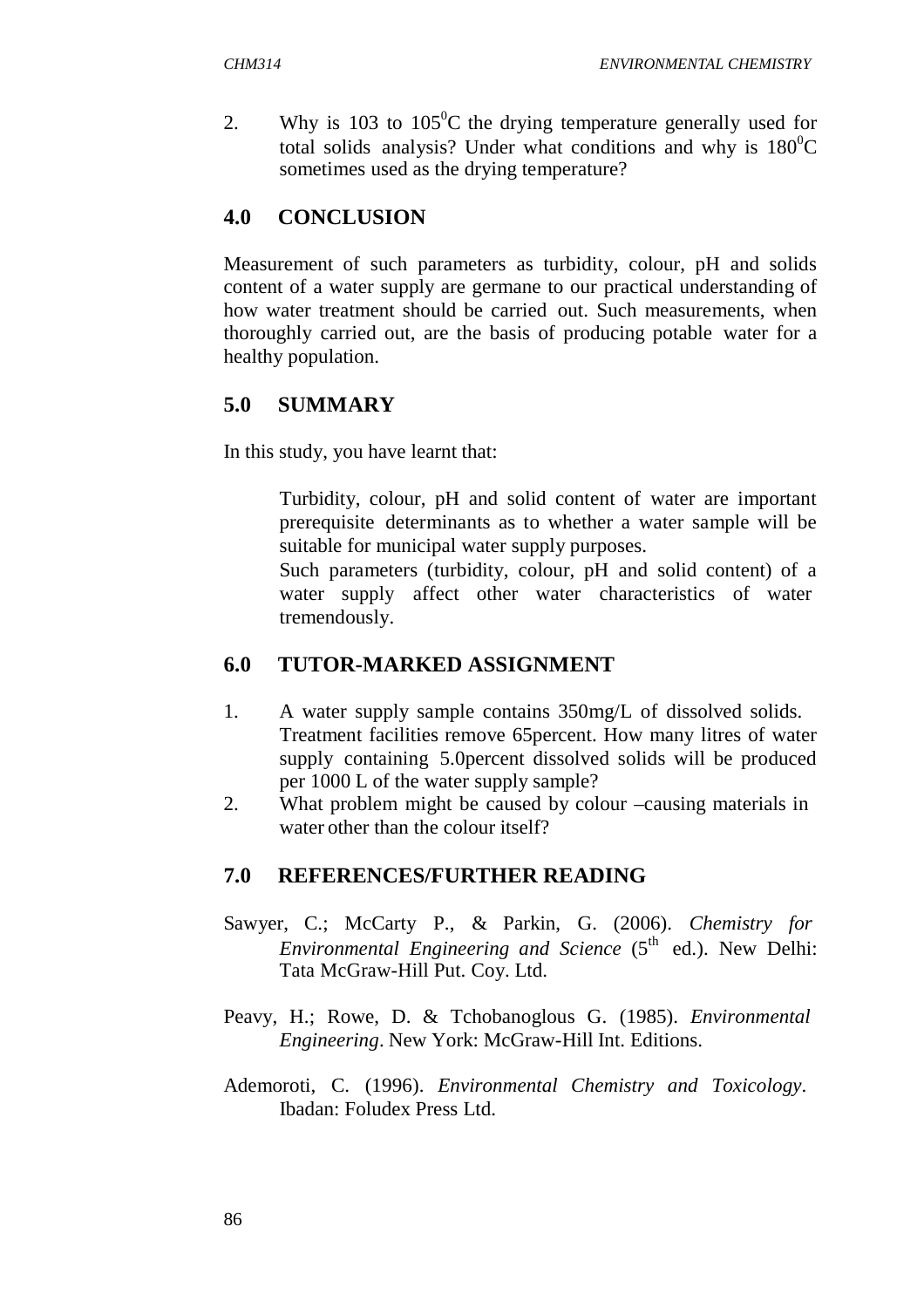# **UNIT 2 IMPORTANT CHEMICAL PARAMETERS IN WATER CHEMISTRY AND ANALYSIS**

## **CONTENTS**

- 1.0 Introduction
- 2.0 Objectives
- 3.0 Main Content
	- 3.1 Some Relevant Chemical Parameters of Water
		- 3.1.1 pH
		- 3.1.2 Acidity
		- 3.1.3 Alkalinity
		- 3.1.4 Hardness
- 4.0 Conclusion
- 5.0 Summary
- 6.0 Tutor-Marked Assignment
- 7.0 References/Further Reading

# **1.0 INTRODUCTION**

Like physical parameters, several chemical parameters are paramount to crucial decision-making concerning the quality of public water supplies. Among these are pH, acidity, alkalinity and hardness.

# **2.0 OBJECTIVES**

At the end of this unit, you should be able to:

 define pH, acidity, alkalinity and water hardness explain how to determine acidity, alkalinity, water hardness and residual chlorine of a water sample

 interprete and apply the data obtained with respect to acidity, alkalinity, water hardness and residual chlorine/chlorine demand to practical decision making about water quality.

# **3.0 MAIN CONTENT**

# **3.1 Some Relevant Chemical Parameters of Water**

# **3.1.1 pH**

pH is a term used to express the intensity of the acid or alkaline condition of a solution. It is a way of expressing the hydrogen-ion concentration or more precisely, the hydrogen-ion activity. It is important in almost every phase of environmental science and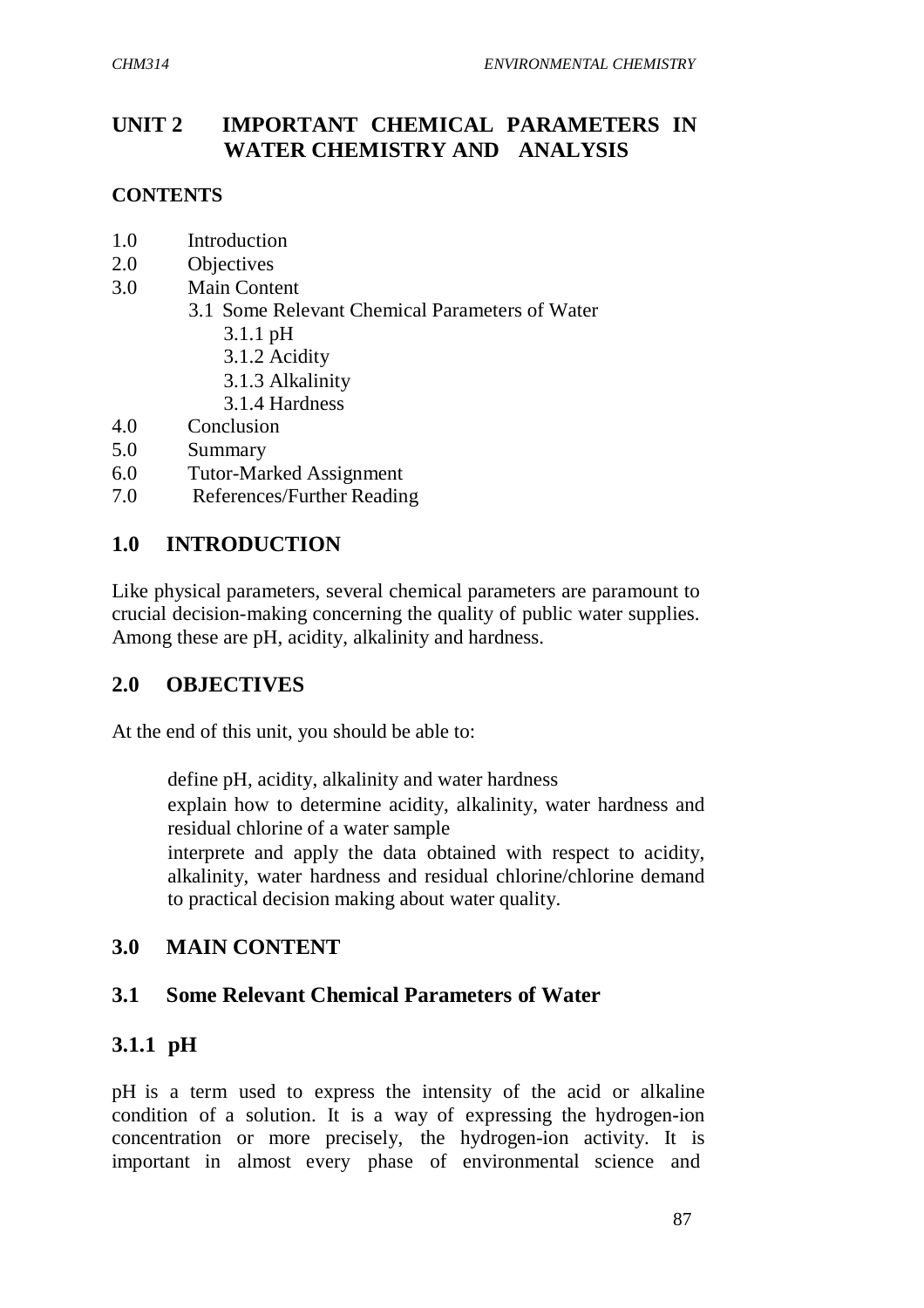engineering. In the field of water supplies, it is a factor that must be considered in chemical coagulation, disinfection, water softening and correction control. In wastewater treatment employing biological processes, pH must be controlled within a range favourable to the particular organisms involved. Chemical processes used to coagulate wastewaters, dewater sludges or oxidise certain substance, such as cyanide ion, require that the pH be controlled within rather narrow limits.

#### **pH and the Ionic Product of Water (K***W***)**

The pH of a solution is defined as the negative logarithm to base ten of the hydrogen ion concentration of that solution. That is,

pH = - log<sub>10</sub> [H<sup>+</sup>] or pH = log<sub>10</sub> 
$$
\frac{1}{[H^+]}
$$

The pH scale ranges from O to 14, with pH 7 at  $25^{\circ}$ C representing absolute neutrality.



At  $250^{\circ}$ C, pure water dissociates as follows:

 $H_2O \longrightarrow H^+ + OH^-$ 

The  $[H^+]$ , using the hydrogen electrode, of pure water at  $25^{\circ}$ C has been found to be  $10^{-7}$ ? This implies that the [OH] will also be  $10^{-7}$ . The equilibrium equation gives:

$$
K = \frac{\begin{bmatrix} H^+ \end{bmatrix} O H^{\square} \end{bmatrix}}{\begin{bmatrix} H_2 O \end{bmatrix}}
$$

Since the ionisation degree is so small and the concentration is so large, it is considered that the concentration of water is constant. Hence,

 $K_w = [H^+] [OH]$ For pure water at  $25^{\circ}$ C, K<sub>w</sub> =  $10^{-7}$  x  $10^{-7}$  =  $10^{-14}$ By implication,  $pH = 7$  and  $pOH = 7$ So,  $pH + pOH = 14$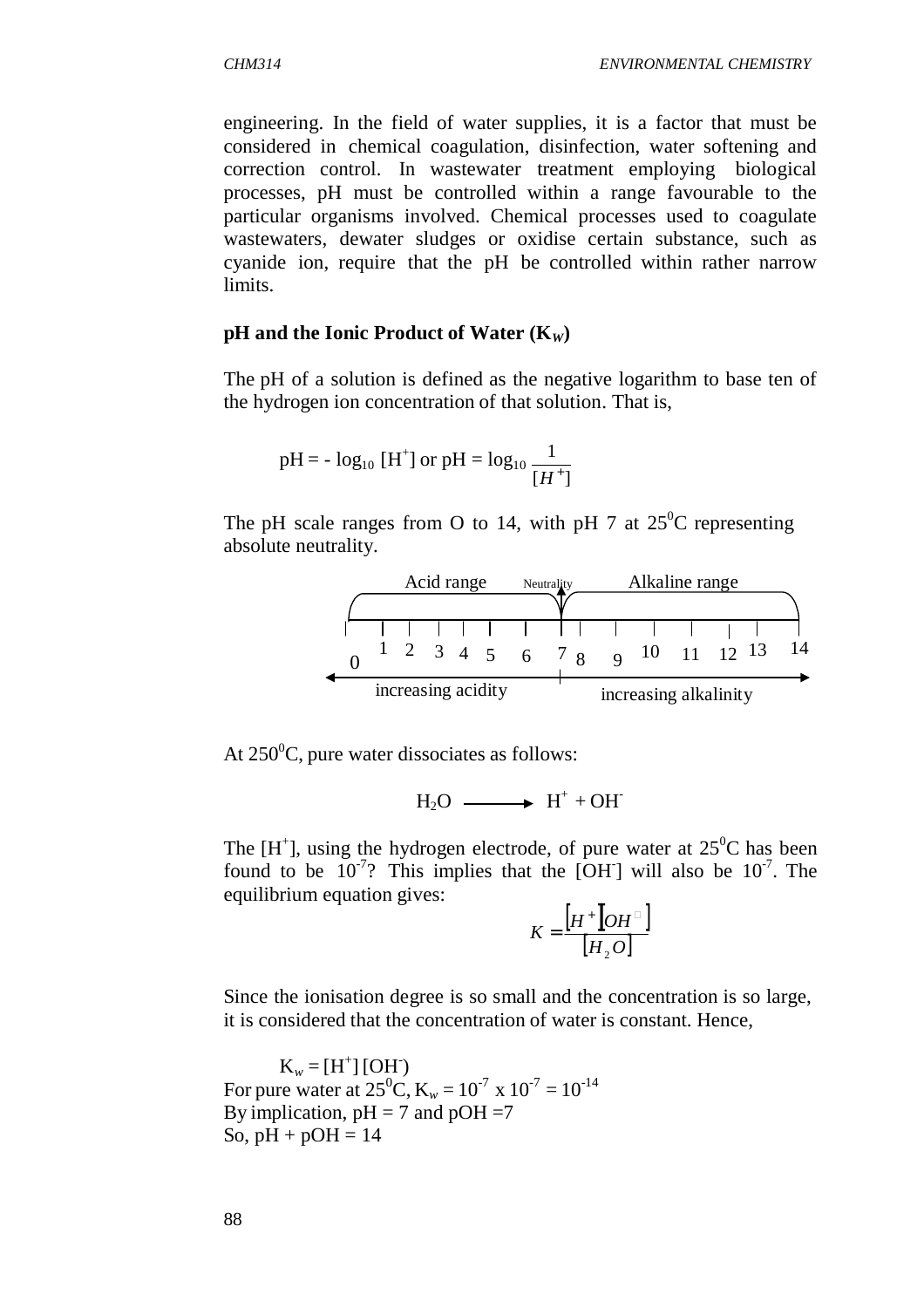### **SELF ASSESSMENT EXERCISE 1**

What is the pH and pOH of a solution containing (a)  $1.008g$  of H<sup>+</sup> and (b)  $0.1008g$  of H<sup>+</sup>, per litre?

# **3.1.2 Acidity**

Acidity is a measure of the ability of a given water sample to neutralise strong bases to an indicator end point. Most natural waters, domestic wastewaters and many industrial wastes are buffered principally by a carbon dioxide-bicarbonate system.

### **Sources and Nature of Acidity**

Carbonic and species are formed when  $CO<sub>2</sub>$  enters surface waters. This happens when the concentration of  $CO<sub>2</sub>$  in water is less than that in equilibrium with  $CO<sub>2</sub>$  in the atmosphere. Through biological oxidation of organic matter particularly in polluted water,  $CO<sub>2</sub>$  produced can also be absorbed by water.

Ground waters and waters from the hypolimnion of stratified lakes and reservoirs often contain considerable amounts of  $CO<sub>2</sub>$  resulting from bacterial oxidation of organic matter with which the water has been in contact. Under these conditions, the  $CO<sub>2</sub>$  is not free to escape to the atmosphere. Carbon dioxide is an end product of both aerobic and anaerobic bacterial oxidation; therefore, its concentration is not limited by the amount of dissolved oxygen originally present. It is not uncommon to encounter ground waters with 30 to 50 mg/L of  $CO<sub>2</sub>$ .

Mineral acidity is present in many industrial wastes particularly those of the metallurgical industry and some from the production of synthetic organic materials. The drainage from abandoned mines and iron ore dumps will contain significant amounts of sulphuric acid or salts of sulphuric acid if sulphure, sulphide or iron pyrite are present. Conversion of these materials to sulphuric acid and sulphate is brought about by sulphure-oxidizing bacteria under aerobic conditions.

$$
2S + 3O_2 + 2H_2O \longrightarrow \text{back. } 4H^+ + 2SO_4^2
$$
  
FeS<sub>2</sub> + 3½ O<sub>2</sub> + H<sub>2</sub>O \longrightarrow \text{back } Fe^{2+} + 2H^+ + 2SO\_4^2

Salts of trivalent heavy metals particularly e.g.  $Fe^{3+}$  and  $Al^{3+}$  hydrolyse in water to release mineral acidity.

$$
FeCl3+3H2O \longrightarrow Fe(OH)3+3H++3Cl-
$$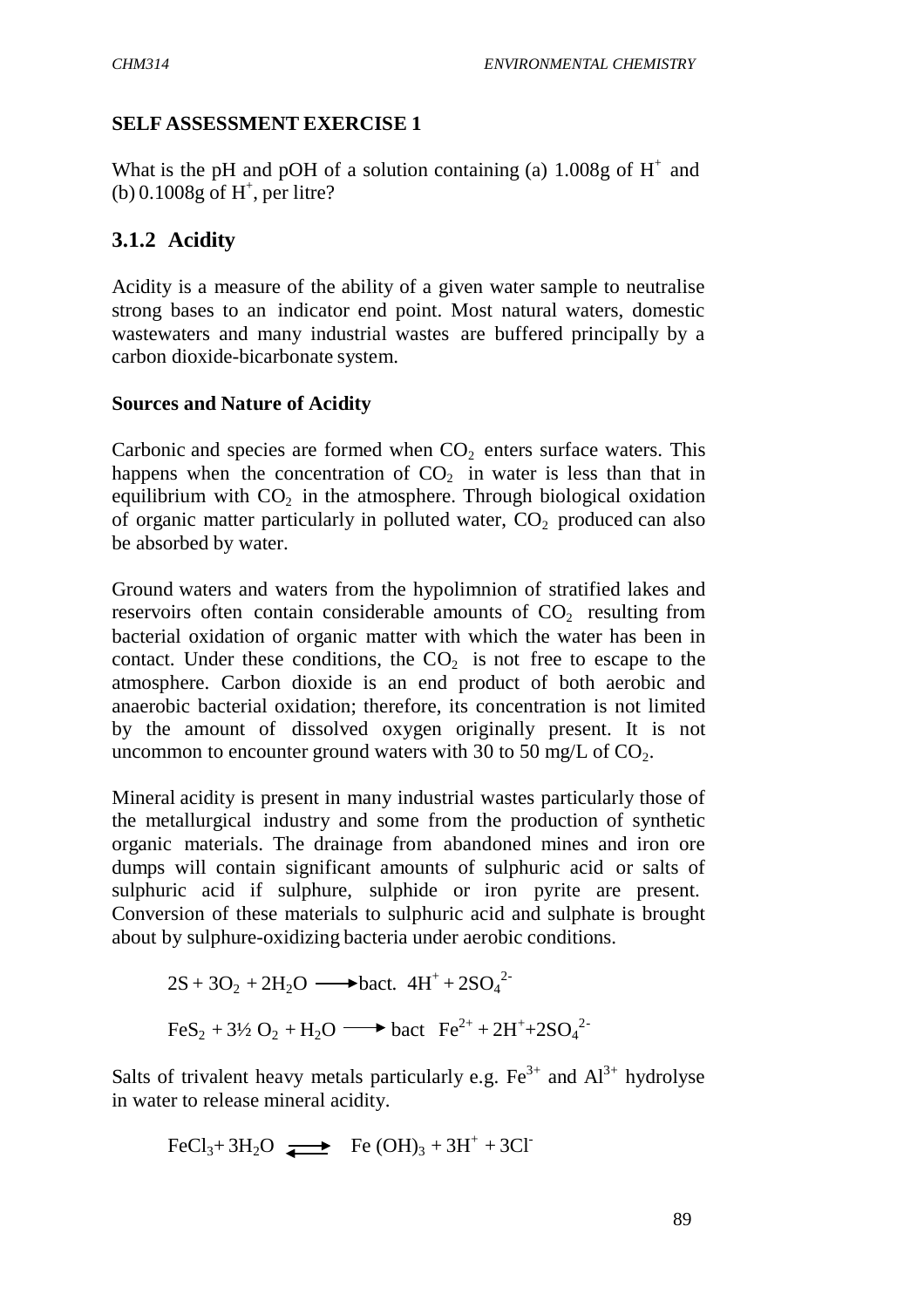Many industrial wastes contain organic acids. Combination of fossil fuels in power plants and automobiles leads to the formation of oxides of nitrogen and sulphure, which when mixed with rain, hydrolyse to form sulphuric and nitric acids.

# **Significance of Acidity**

Acid waters are of concern because of their corrosive characteristics and the expenses involved in removing or controlling the corrosionproducing substances. The corrosive factor in most waters is  $CO<sub>2</sub>$ , but in many industrial wastes, it is mineral acidity. Acid rain can lower the pH in poorly buffered lakes thereby adversely affecting aquatic life, and can increase the amount of chemical, such as aluminum, leached from soil into surface.

# **Methods of Acidity Measurement**

Both  $CO<sub>2</sub>$  and mineral acidity can be measured by means of standard solutions of alkaline reagents. Mineral acids are measured by titration to a pH of about 3.7, the methyl orange end point. For this reason, mineral acidity is also called **methyl orange acidity**. Titration of a sample to the phenolphthalein end point of pH 8.3 measures both mineral acidity plus acidity due to weak acids. This total acidity is also termed phenolphthalein acidity.

# **Determination of Acidity in Natural and Waste Waters**

**(a) Methyl Orange Acidity:** While methyl orange was formerly used for this purpose, bromophenol blue is now recommended as it has a sharper colour change at pH 3.7. The titration is carried out using 0.02M NaOH. Results are reported in terms of methyl orange acidity expressed as  $CaCO<sub>3</sub>$ . That is,

> Acidity (as mg/L CaCO<sub>3</sub>) =  $\frac{V \times M \times 100000}{I}$ *mLsample*

where  $V = mL$  sodium hydroxide titrant.

 $M =$  molarity of sodium hydroxide The molecular weight of  $CaCO<sub>3</sub> = 100g (=100,000mg)$ 

**(b) Phenolphthalein Acidity:** This measures the total acidity resulting from both mineral acids and weak acids in the sample. Either phenolphthalein or metacresol purple indicator can be used for this titration. When heavy-metal salts are present, it is usually desirable to heat the sample to boiling and then carry out the titration. The heat speeds the hydrolysis of the metal salts, allowing the titration to be completed more readily. Again,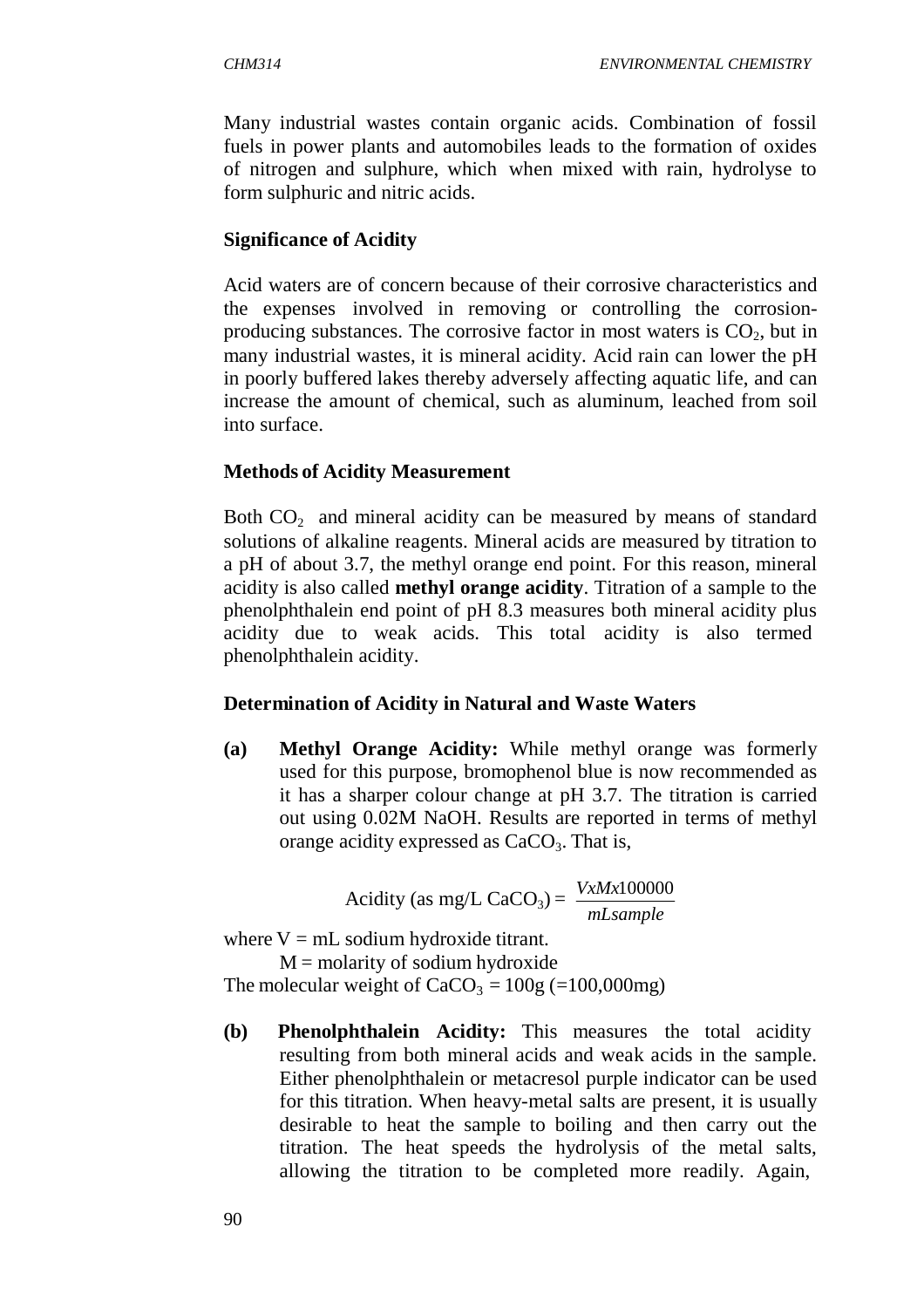0.02M NaOH is used as the titrating agent. Result are reported in terms of phenolphthalein acidity expressed as  $CaCO<sub>3</sub>$  as before.

## **Determination of Total Acidity by Mixed Indicators Method**

The mixed indicator is prepared by mixing 10mL of 0.1percent thymol blue (in 50percent ethanol) with 30mL of 0.1percent phenolphthalein (in 50percent ethanol). Measure accurately 50 or 100mL of water sample into a titration flask. Add one drop of the mixed indicator. Titrate with 0.0125M barium hydroxide solution to the end point yellow (acid) to violet detected with a pH meter rather than by indicator.

Acidity (as mg/L CaCO2) =  $\frac{V \times M \times 100000}{V}$ *mLsample* where  $V = Ml$  barium hydroxide  $M =$  molarity of barium hydroxide  $100000 =$  molar weight of CaCO<sub>3</sub> (i.e. 100g).

## **SELF ASSESSMENT EXERCISE 3**

- 1. What causes acidity in natural waters?
- 2. What pH range is used to measure (a) Mineral Acidity and (b) Total Acidity, in water?
- 3. Why are we concerned with acidity in water?

# **3.1.3 Alkalinity**

The alkalinity of a water sample is a measure of its capacity, to neutralize acids. Constituents of alkalinity in natural water systems include  $CO_3$  <sup>2</sup>, HCO<sub>3</sub>, OH, HSiO<sub>3</sub>, H<sub>2</sub>BO<sub>3</sub>, HPO<sub>4</sub>, HS and NH<sub>3</sub><sup>0</sup>. These compounds result from the dissolution of mineral substances in the soil and atmosphere. Phosphates may also originate from detergents in waste water discharges and from fertilizers and insecticides from agricultural land. Hydrogen sulphide and ammonia may be products of microbial decomposition of organic material.

By far, the most common constituents of alkalinity are bicarbonate (HCO<sub>3</sub>), carbonate  $(CO_3^2)$  and hydroxide (OH). In addition to their mineral origin, these substances can originate from  $CO<sub>2</sub>$ , a constituent of the atmosphere and a product of microbial decomposition of organic material, according to the following reactions.

 $CO<sub>2</sub> + H<sub>2</sub>O \rightleftarrows$   $H<sub>2</sub>CO<sub>3</sub>$  (dissolved CO<sub>2</sub> and carbonic acid)  $H_2CO_3 \longrightarrow H^+ + HCO_3$  (bicarbonate)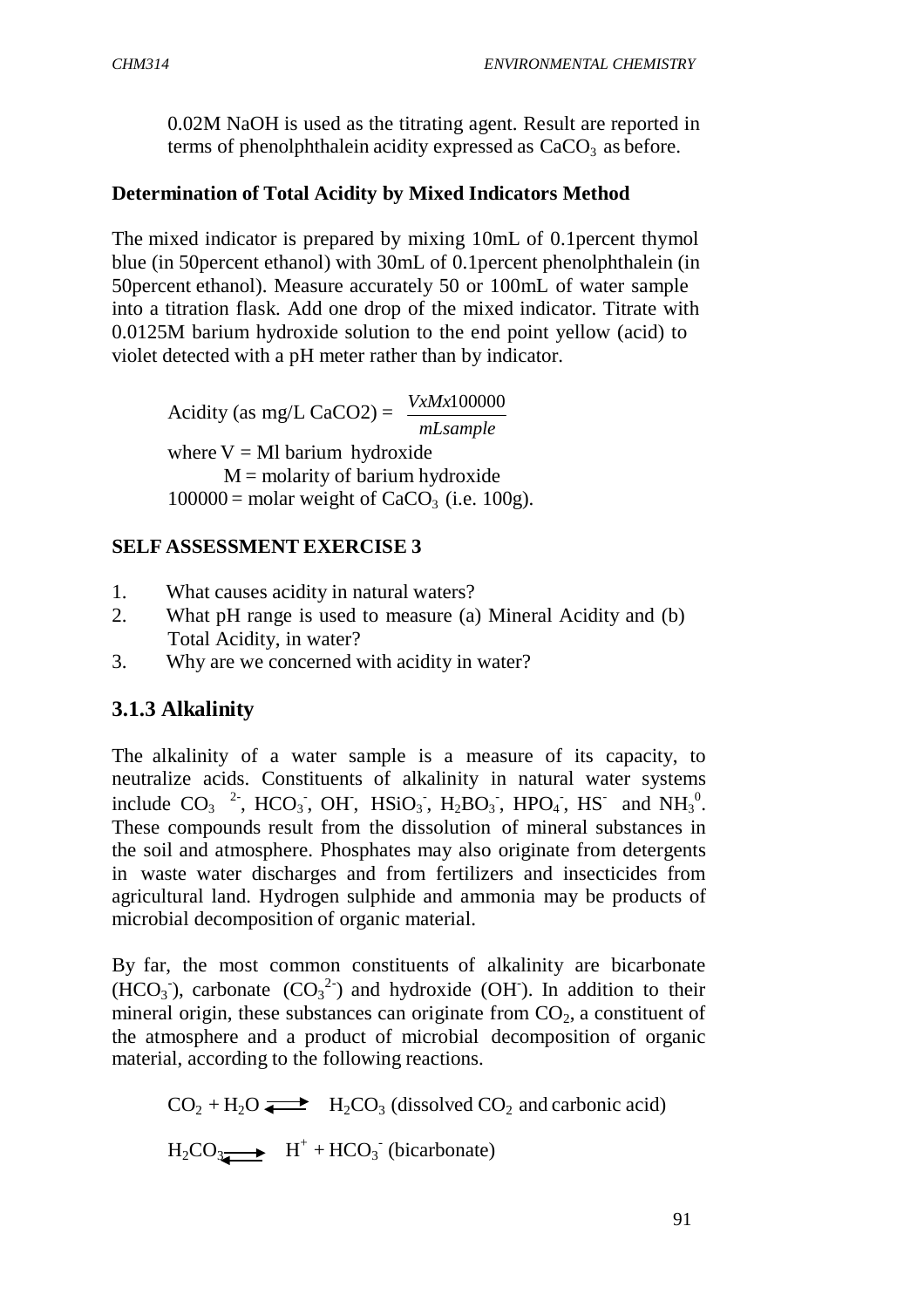$\text{HCO}_3 \rightleftharpoons \text{H}^+ + \text{HCO}_3^{2-} \text{(carbonate)}$  $CO^{2}$ <sub>3</sub> H<sub>2</sub>O  $\leftarrow$  HCO<sub>3</sub><sup>-</sup>+OH<sup>-</sup> (hydroxide).

The last reaction is a weak reaction chemically. However, utilisation of the bicarbonate ion as a carbon source by algae can drive the reaction to the right and result in substantial accumulation of OH- . Water with heavy algal growths often has pH values as high as 9 to 10.

### **Significance and Application of Alkalinity Data**

The principal objection to alkaline water is the reactions that can occur between alkalinity and certain actions in the water. The resultant precipitate can foul pipes and other water-system appurtenances. Alkalinity is an important consideration in calculating the lime and soda-ash requirements in softening of water by precipitation methods. It is also a means of evaluating the buffering capacity of waste waters and sludges.

## **Determination of Alkalinity in Natural and Treated Waters (Titration Method)**

In the natural and treated waters alkalinity determination, four quantities are commonly reported. These are phenolphthalein alkalinity, total alkalinity, carbonate alkalinity and total carbon dioxide.

## **Determination of Phenolphthalein Alkilinity (PA)**

Put 50 mL or 100 mL of water sample into a clean conical flask. Add one drop of 0.05M sodium throsulphate solution to remove free residual chlorine if present. Add 2 drops of phenolphthalein indicator. If the solution remains coloured, then  $PA = 0$ . If the solution turns red, PA is present. Then titrate the solution with 0.02M HCl until the colour disappears.

The conversion obtained in this titration corresponds to:  $OH^- + CO^2_3 + 2H^+$   $\longrightarrow$   $H_2O + HCO_3^-$ 

Now,

 $PA$  (as mg/L CaCO<sub>3</sub>) =  $\frac{V_p x M x 100000}{I}$ *mLsample* where  $V_p$  = volume (mL) of the acid used  $M =$  molarity of the acid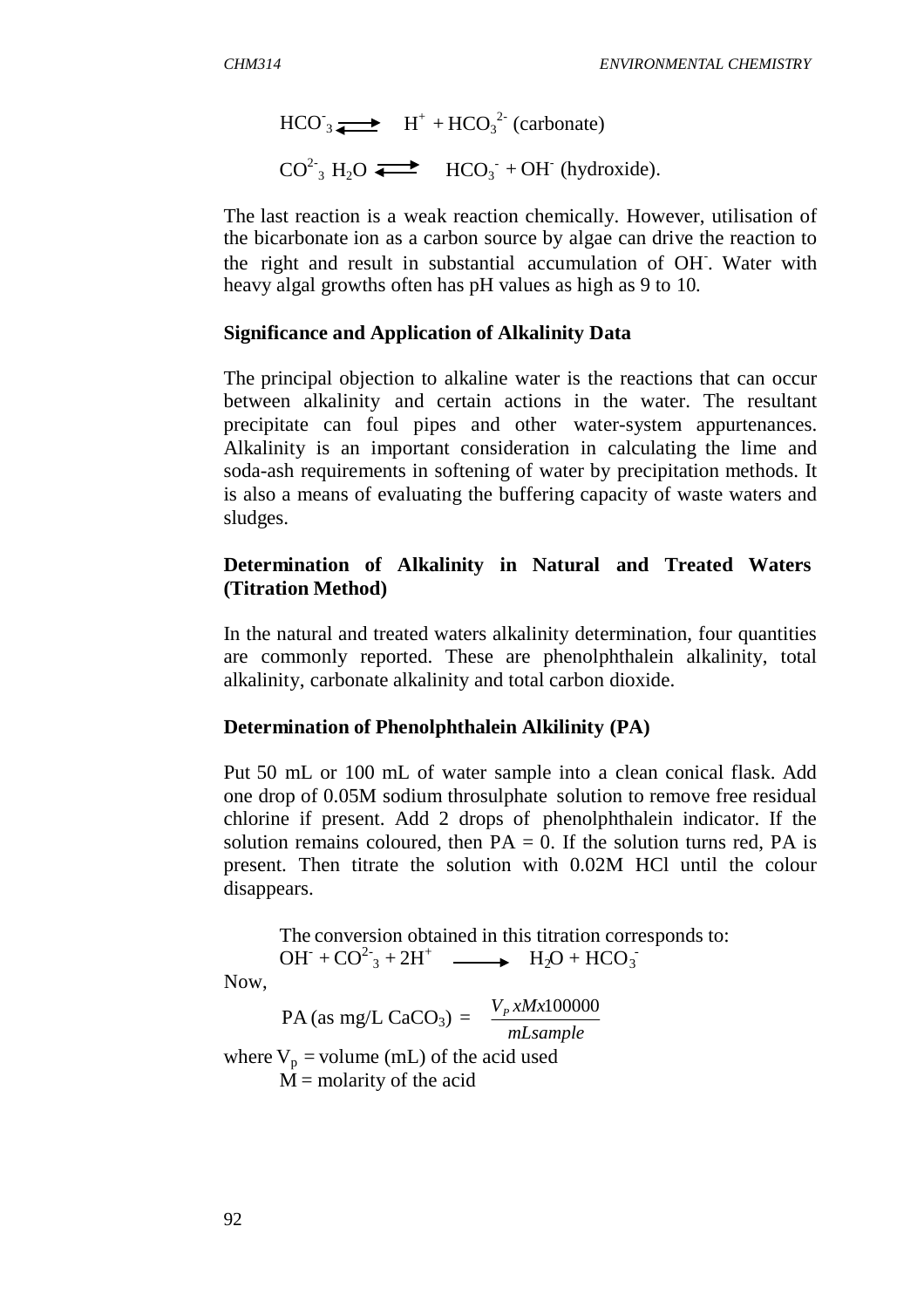## **Determination of Total Alkalinity (TA)**

Add two drops of mixed indicator (bromocresol green + methyl red solution) or of methyl orange indicator into 50 or 100 mL of water sample in a clean conical flask. Shake and titrate with 0.02M HCl acid until, at pH 4.6, the colour changes to pink (for mixed indicator) or from yellow to orange (for methyl orange indicator). The conversion for this titration corresponds to

 $OH + CO^{2-}{}_{3} + HCO_{3} + 4H^{+} \longrightarrow 3H_{2}O + 2CO_{2}$ 

Now,

 $TA$  (as mg/L CaCO<sub>3</sub>) =  $\frac{V_T x M x 100000}{I}$ *mLsample* Where  $V_T$  = volume (mL) of acid used  $M =$  molarity of acid used.

#### **Determination of Hydroxide, Hydrogen Carbonate and Carbonate**

and OH are not affected; the  $HCO<sub>3</sub>$  is not also affected by To 50 or 100 mL of the water sample in a clean volumetric flask, add a slight excess of BaCl<sub>2</sub> solution to precipitate the carbonate. The  $HCO<sub>3</sub>$ <sup>-</sup> phenolphthalein indicator. Add two drops of phenolphthalein indicator and titrate the OH- in the water sample against 0.02M HCl until the solution is colourless. Let the volume of the acid used be  $V_H$  mL. Add two drops of the mixed indicator or methyl orange to the solution of the hydroxide/ acid titration. Shake and titrate the  $HCO<sub>3</sub>$  to the end point with 0.02M HCl. Let the volume of acid used be  $V_{HC}$  mL.

To a fresh 50 or 100 mL water sample, add 2 drops of mixed indicator or methyl orange and shake. Titrate to the end point with 0.02M HCl. The volume of the acid used,  $V_T$ , is for the three species OH,  $HCO_3^-$  and CO<sub>3</sub><sup>2</sup>. Hence, the volume of acid used for CO<sub>3</sub><sup>2</sup> only,  $V_C = [V_T - (V_H +$  $V_{HC}$ ] mL. The alkalinities can now be calculated as usual.

#### **Determination of Total CO<sup>2</sup>**

Collect the water sample into a 500 mL flask leaving no air space. Take to the laboratory as soon as possible and siphon into a 100 mL graduated cylinder allowing overflow to occur. Add five to ten drops of phenolphthalein indicator. If the water sample turns red, the free- $CO<sub>2</sub>$  is absent, but if the water remains colourless, titrate rapidly with a standard  $Na<sub>2</sub>CO<sub>3</sub>$  or NaOH solution until pink colour persists for about 30 seconds.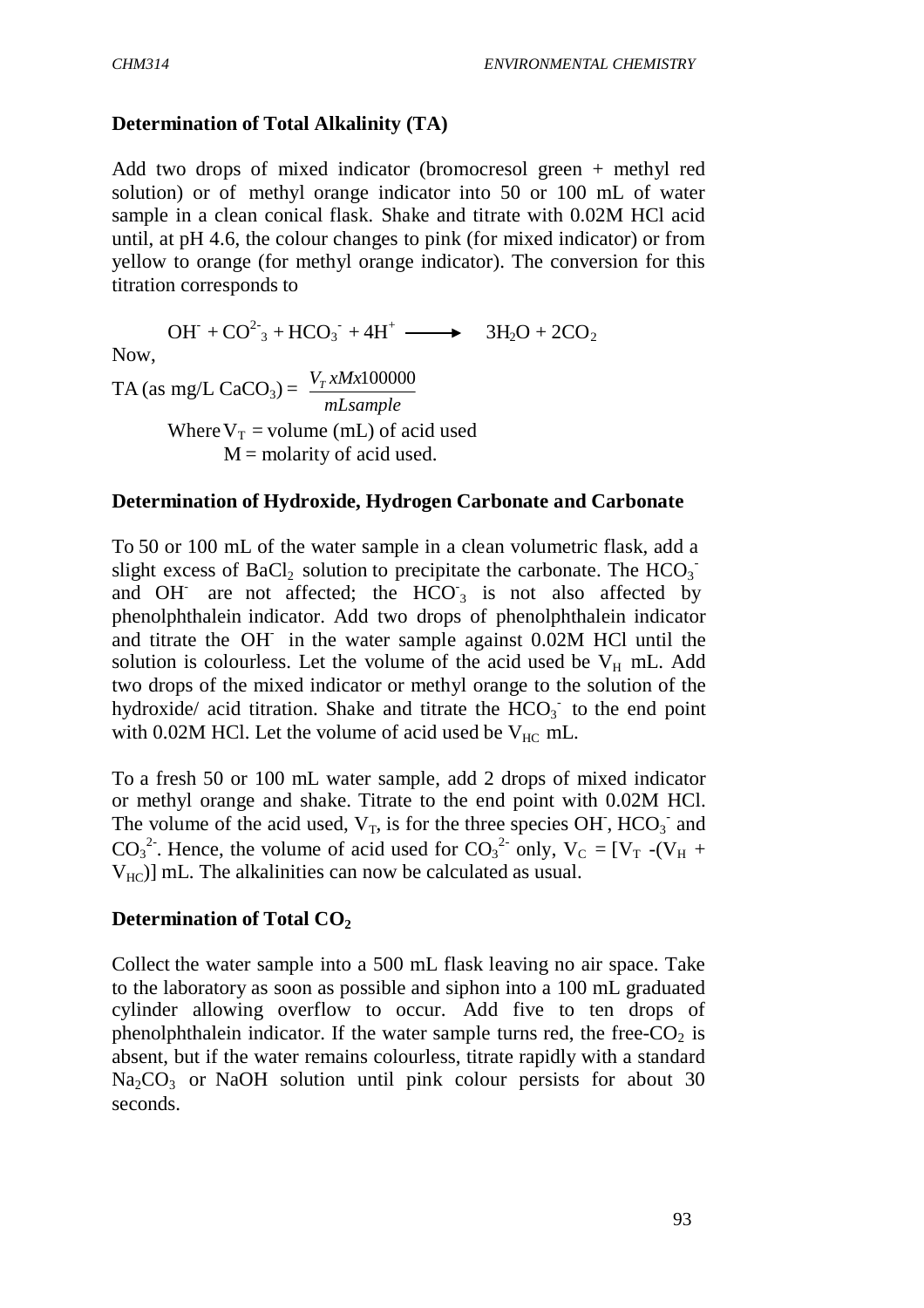Alkalinity as mg/L  $CO_2 = \frac{V x M x 44000}{I}$ *mLwatersample* where  $V =$  volume (mL) of Na<sub>2</sub>CO<sub>3</sub> OR NaOH used  $M =$  molarity of the alkali (Na<sub>2</sub>CO<sub>3</sub> or NaOH)  $44000 =$  molar weight of CO<sub>2</sub> in mg.

### **3.1.4 Hardness**

Hardness is defined as the concentration of multivalent metallic cations in water which determine the capacity of the water to precipitate soap. Depending on the anion with which it associates, hardness is classified as calcium and magnesium hardness, carbonate hardness and noncarbonate hardness and pseudo-hardness. Carbonate hardness is sensitive to heat and precipitates readily at high temperatures, e.g.

 $Ca(HCO<sub>3</sub>)<sub>2</sub>$   $\longrightarrow$   $CaCO<sub>3</sub> + CO<sub>2</sub> + H<sub>2</sub>O$ 

Water hardness is due mainly to the presence of  $Ca^{2+}$  and  $Mg^{2+}$  in water. Other ions that may cause hardness include  $\text{Fe}^{2+}$ ,  $\text{Mn}^{2+}$ ,  $\text{Sr}^{2+}$  and  $\text{Al}^{3+}$ . The latter are found in much smaller quantities than  $Ca^{2+}$  and  $Me^{2+}$ , and for all practical purposes, hardness may be represented by the sum of the  $Ca^{2+}$  and  $Mg^{2+}$  ions in a given water sample.

#### **Impacts of Water Hardness**

Soap consumption by hard waters represents an economic loss to the water user. Sodium soaps react with multivalent metallic cations to form a precipitate, thereby losing their surfactant properties.

$$
2NaCO2 C17H35 + Ca2+ \longrightarrow Ca2+(CO2 C17H35)2 + 2Na+
$$
  
soap precipitate

Lathering does not occur until all of the hardness ions are precipitated. The precipitate formed adheres to surfaces of tubs, sinks, dishwashers and may stain clothing, dishes and other items. Residues of the precipitate may remain in the pores so that skin may feel rough and uncomfortable. Boiler scale, resulting from carbonate hardness, may cause considerable economic loss through fouling of water heaters and hot-water pipes. Changes in pH of the water distribution systems may also result in deposits of precipitates. Bicarbonates begin to convert to the less soluble carbonates at pH values above 9.0.

Magnesium hardness, particularly associated with the sulphate ion, has a laxative effect on persons unaccustomed to it. Magnesium concentrations of less than 50 mg/L are desirable in potable waters although many public water supplies exceed this amount.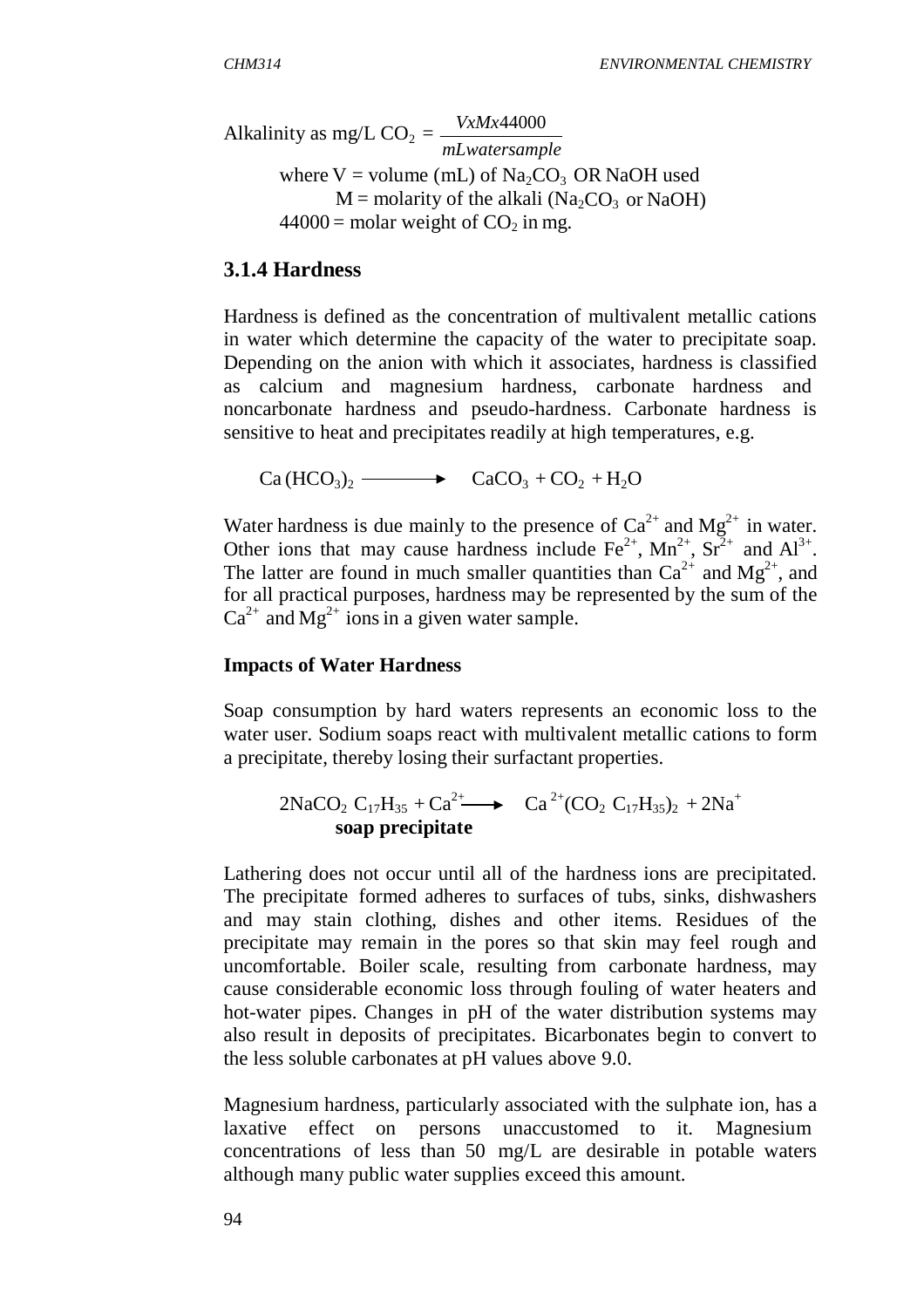#### **Determination of Hardness**

Hardness can be measured by using spectrophotometric techniques or chemical titration to determine the quantity of calcium and magnesium ions in a given water sample. Hardness can be measured directly by titration with ethylenediamine tetraacetic acid (EDTA) using Eriochrome Black T (EBT) as an indicator. The EBT reacts with the divalent metallic cations, forming a complex that is red in colour. The EDTA replaces the EBT in the complex, and when the replacement is complete, the solution changes from red to blue.

 $M^{n+} + EBT \longrightarrow M - EBT$  $M - EBT + EDTA \longrightarrow M - EDTA + EBT$ red blue

If 0.01M EDTA is used, 1.0 mL of the titrant measures 1.0 mg of hardness as  $CaCO<sub>3</sub>$ .

#### **Application of Hardness Data**

Hardness of water is an important consideration in determining the suitability of a given water source for domestic and industrial uses. The environmental engineer uses it as a basis for recommending the need for softening processes and design types. Hardness may range from practically zero to several hundred or thousand parts per million. Although acceptability levels vary according to a consumer's acclimation to hardness, a generally accepted classification is as follows:

Soft water  $<$  50 mg/L as CaCO<sub>3</sub> Moderately hard water  $50 - 150$  mg/L as  $CaCO<sub>3</sub>$ Hard water  $150 - 300$  mg/L as  $CaCO<sub>3</sub>$ Very hard water  $> 300$  mg/L as CaCO<sub>3</sub>

The Public Health Service Standards recommend a maximum of 500 mg/L of hardness in drinking water.

#### **SELF ASSESSMENT EXERCISE 4**

- 1(a) Briefly discuss the presence of alkalinity in natural waters.
- (b) Of what benefits is alkalinity in natural water?
- 2. What effect does the (a) addition of  $CO<sub>2</sub>$ , (b) removal of  $CO<sub>2</sub>$ , have on the total alkalinity of water?
- 3. What is the difference between hardness caused by  $Ca(HCO<sub>3</sub>)<sub>2</sub>$ and the one caused by  $CaSO<sub>4</sub>$  in water?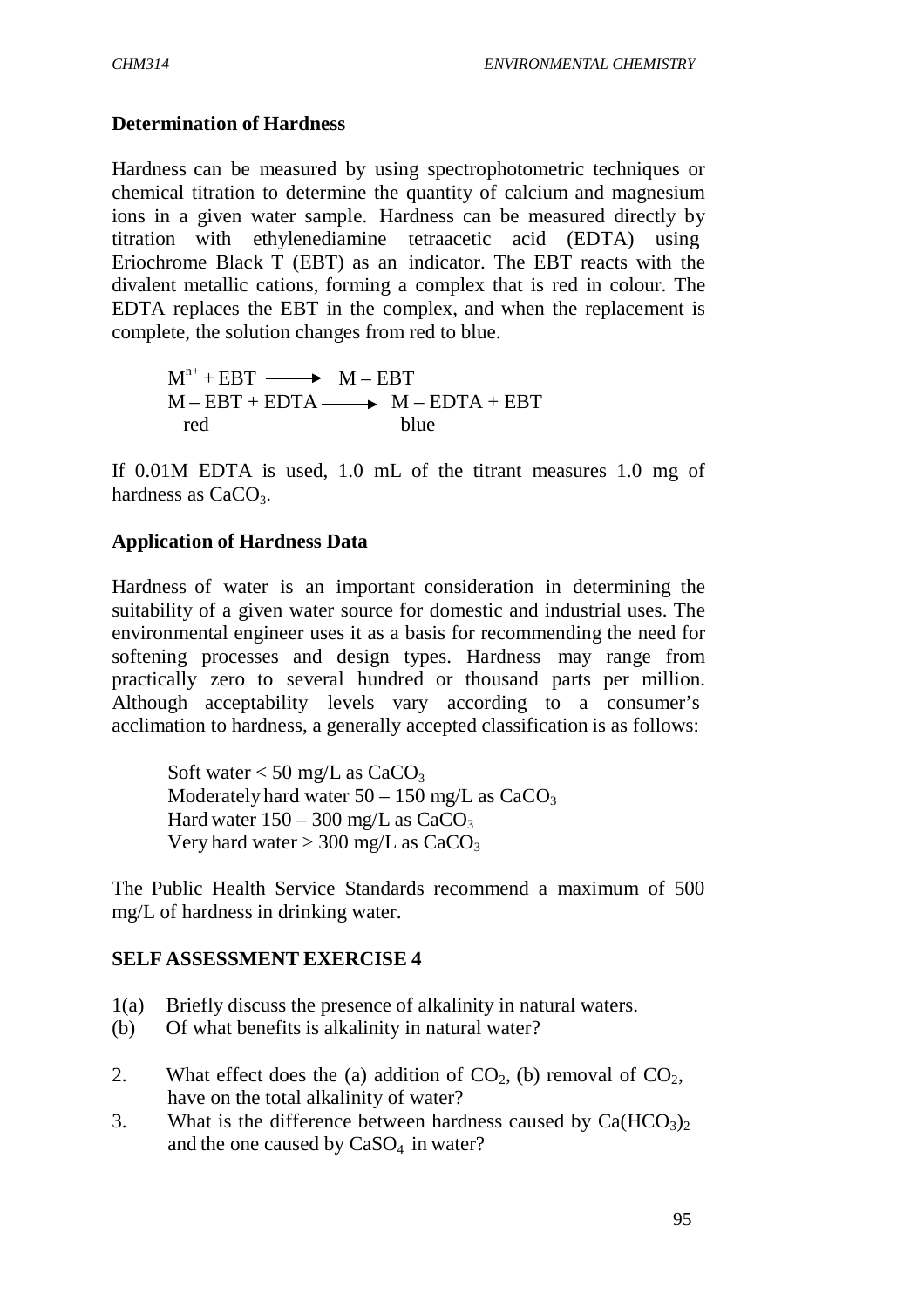### **4.0 CONCLUSION**

Water, a universal solvent, can be made good or bad under different conditions depending on its chemical parameters; its solvent capabilities are a direct function, more or less, of its chemical parameters.

### **5.0 SUMMARY**

In this unit, you have learnt that:

 pH of a given natural water sample may generally range from acidic to alkaline region.

 Different organisms and chemical species respond to pH variations differently.

 Acidity and alkalinity come from both natural and anthropogenic sources.

 Chemical parameters of water determine, to a large extent, the purposes a given water supply may serve.

### **6.0 TUTOR-MARKED ASSIGNMENT**

- 1. Discuss the principles involved in the EDTA titrimetric method of measuring hardness of water.
- 2. Calculate the phenolphthalein and total alkalinities of a 50 mL water sample that required 5.3 mL 0.02M HCl to reach the phenolphthalein end point and a total of 15.2 mL to reach the methyl orange end point.

### **7.0 REFERENCES/FURTHER READING**

- Sawyer, C.; McCarty P. & Parkin, G. (2006). *Chemistry for Environmental Engineering and Science* (5<sup>th</sup> ed.). New Delhi: Tata McGraw-Hill Put. Coy. Ltd.
- Peavy, H.; Rowe, D. & Tchobanoglous, G. (1985). *Environmental Engineering*' New York: McGraw-Hill Int. Editions.
- Ademoroti, C. (1996). *Standard Methods for Water and Effluents Analysis*. Ibadan: Foludex Press Ltd.
- Mendie, U. (2005). *The Theory and Practice of Clean Water Production for Domestic and Industrial Use*. Lagos: Lacto-Medals Publishers.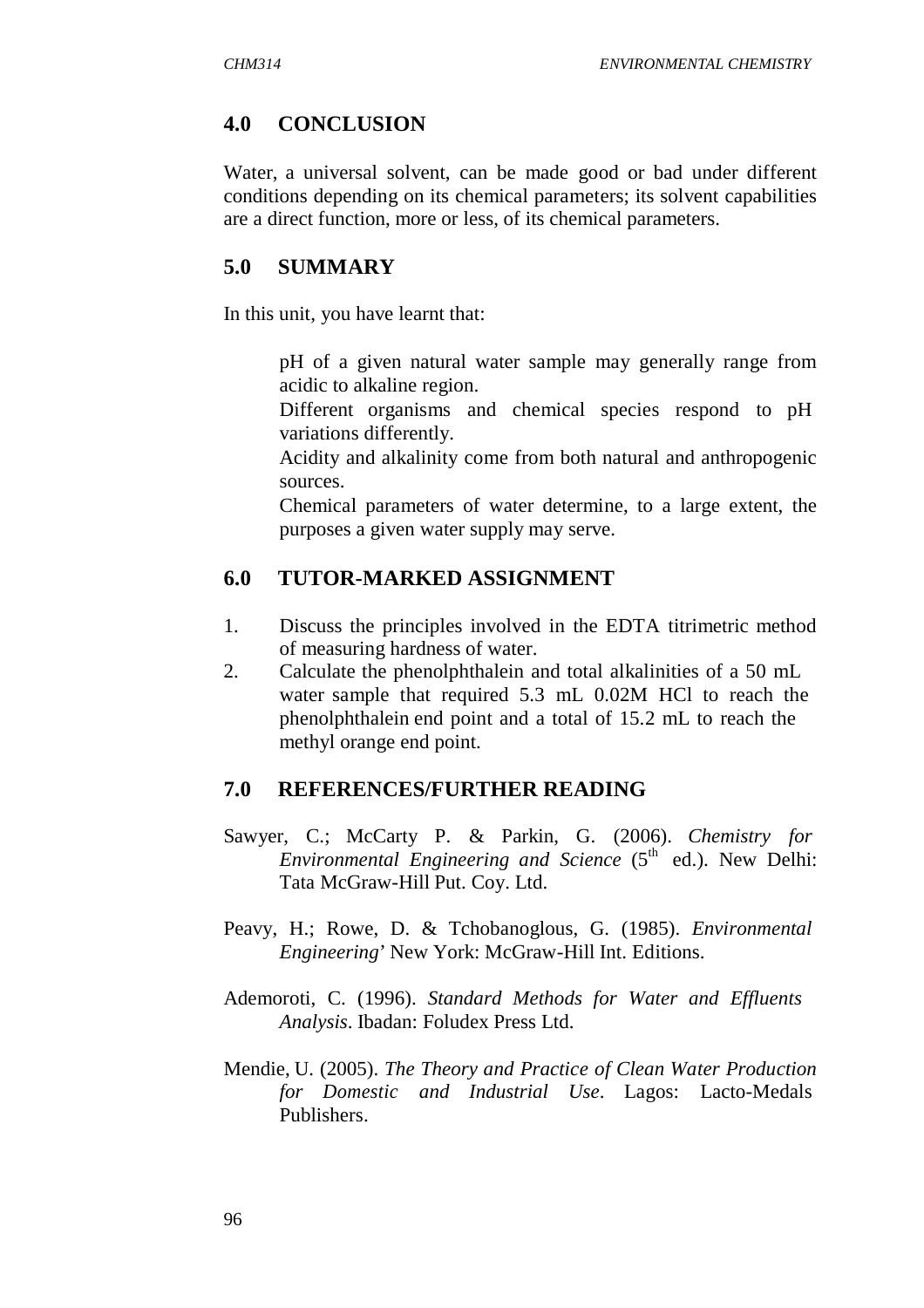## **UNIT 3 BIOCHEMICAL PARAMETERS IN WATER CHEMISTRY AND ANALYSIS**

- 1.0 Introduction
- 2.0 Objective
- 3.0 Main Content
	- 3.1 Biochemical Parameters Crucial to Water Chemistry and Analysis
		- 3.1.1 Dissolved Oxygen (DO)
		- 3.1.2 Biochemical Oxygen Demand (BOD)
		- 3.1.3 Chemical Oxygen Demand
- 4.0 Conclusion
- 5.0 Summary
- 6.0 Tutor-Marked Assignment
- 7.0 References/Further Reading

## **1.0 INTRODUCTION**

Natural water courses contain many dissolved minerals and gases that interact chemically with one another in complex and varied ways. The interaction may alternately aid or obstruct natural purification processes of natural water systems. Strictly speaking, most of the chemical interactions that play a part in self-purification of water courses are biologically mediated. These chemical reactions are not spontaneous, but require an external source of energy for initiation.

### **2.0 OBJECTIVES**

At the end of this unit, you should be able to:

 define dissolved oxygen (DO), biochemical oxygen demand (BOD) and chemical oxygen demand (COD) discuss the procedures of measuring DO, BOD and COD state the environmental significance of DO, BOD and COD data.

### **3.0 MAIN CONTENT**

### **3.1 Biochemical Parameters Crucial to Water Chemistry and Analysis**

## **3.1.1 Dissolved Oxygen (DO)**

All the gases of the atmosphere are soluble in water to some degree. Both nitrogen and oxygen are classified as poorly soluble. Since they do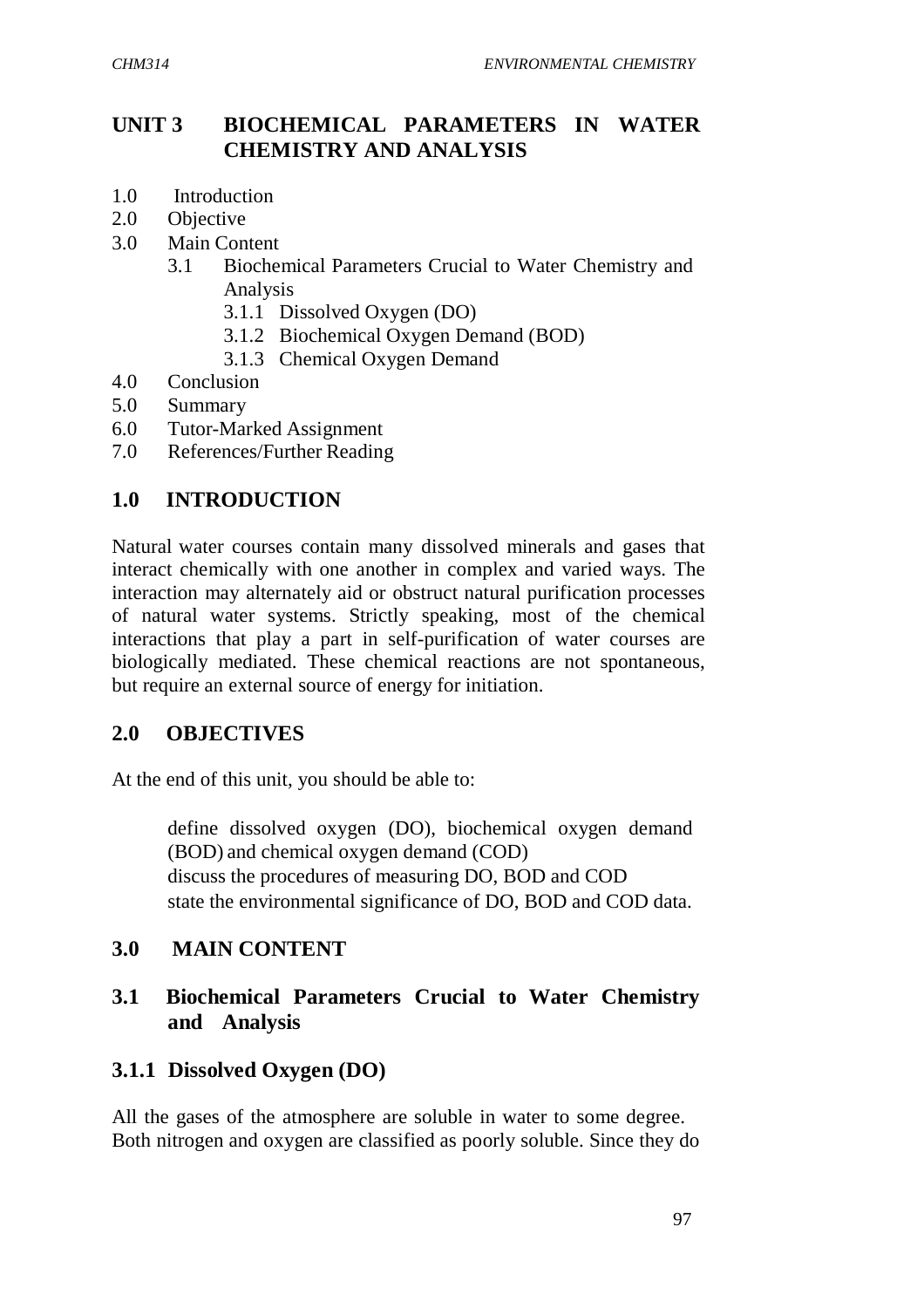not react with water chemically, their solubility is directly proportional to their partial pressures.

The solubility of oxygen in saline water is less than in fresh water. The solubility of atmospheric oxygen, in fresh waters ranges from 14.6 mg/L at  $0^0C$  to about 7 mg/L at 35<sup>°</sup>C under one atm of pressure. Dissolved oxygen is one of the most important constituents of natural water system. A stream must have a minimum of about two mg/L of dissolved oxygen to maintain higher life forms such as fish and other aquatic animal species. At least, four mg/L of dissolved oxygen is required for game fish and some species may require more.

The amount of oxygen found by determination in a sample of water at the time of collection is the dissolved oxygen.

#### **Methods of DO Determination**

The Winkler of iodometric method and its modifications are the standard volumetric procedures for determining dissolved oxygen. The test depends upon the fact that oxygen oxidises  $Mn^{2+}$  to a higher state of valence under alkaline conditions and that Mn in higher states of valence is capable of oxidising  $\Gamma$  to  $I_2$  under acidic conditions. Thus, the amount of I<sub>2</sub> released is equivalent to the dissolved oxygen originally present. The iodine is measured with standard sodium thiosulphate solution and interpreted in terms of dissolved oxygen.

#### **The Winkler Method (Unmodified)**

The unmodified Winkler method is applicable only to relatively pure waters since the method is subject to interference from a great many substances. Certain oxidising agents such as nitrite  $(NO<sub>2</sub>)$  and  $Fe<sup>3+</sup>$  are capable of oxidising  $\Gamma$  to  $I_2$  and produce results that are too high. Reducing agents such as  $\text{Fe}^{2+}$ ,  $\text{SO}_3^{2}$ <sup>-</sup>,  $\text{S}^{2}$ - and polythionate, reduce  $\text{I}_2$  to  $\text{I}^$ and produce results that are too low.

```
The reactions involved are:
Mn^{2+} + 20H^- \longrightarrow Mn(OH)_2(s) (white precipitate)
Mn^{2+} + 20H + \frac{1}{2}O_2 \longrightarrow MnO_2(s) + H_2Oor Mn (OH)<sub>2</sub> + \frac{1}{2}O<sub>2</sub> \longrightarrow MnO<sub>2</sub>(s) + H<sub>2</sub>O
```
If no oxygen is present, a white precipitate of Mn  $(OH)_{2}$  forms when  $MnSO<sub>4</sub>$  and the alkali-iodide reagent (NaOH + KI) are added to the sample. But if oxygen is present, some of the  $Mn^{2+}$  is then oxidised to  $Mn<sup>4</sup>$  and precipitates as a brown hydrated oxide.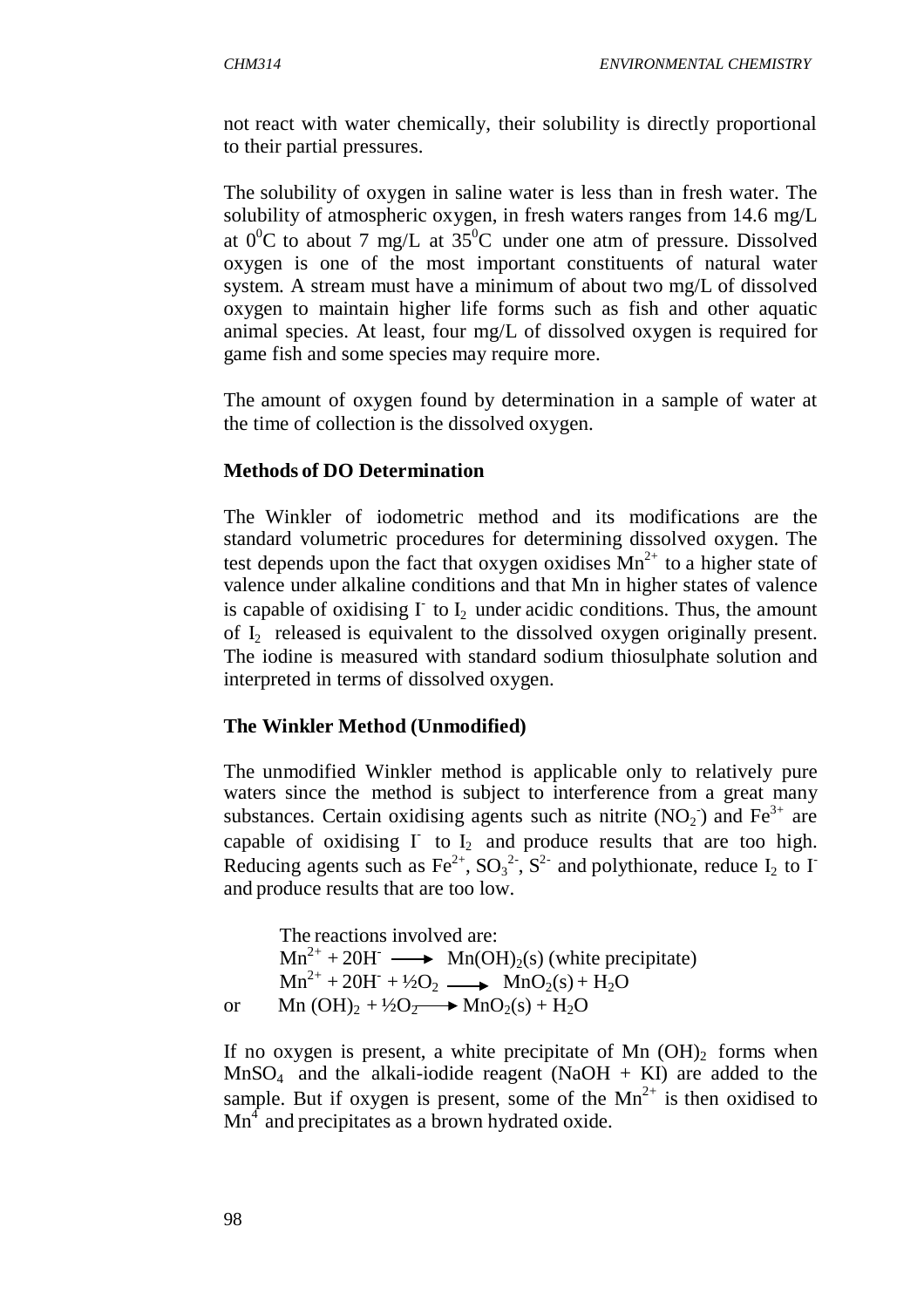After shaking the sample for a time sufficient (at least 20 seconds) to allow all oxygen to react, the floc is allowed to settle; then  $H_2SO_4$  is added. Under the low pH conditions, the  $MnO_2$  OXIDISEs  $\Gamma$  to  $I_2$ .

$$
MnO_2 + 2\Gamma + 4H^+ \longrightarrow Mn^{2+} + I_2 + 2H_2O
$$

 $I_2$  is rather insoluble in water, but forms a complex with the excess  $\Gamma$ present to reversibly form the more soluble tri-iodate, thus preventing the escape of  $I_2$  from solution

$$
I_2 + \Gamma \iff I_3
$$

Stopper the sample and shake for 10 seconds or more. Titrate the samples (200 mL) with 0.0125M or 0.025N thiosulphate to the end point. The mL of thiosulphate used is interpreted directly in terms of mg/L of dissolved oxygen.

#### **The Azide Modification of the Winkler Method**

The nitrite ion is one of the most frequent interferences encountered in the DO determination of wastewaters, river waters and incubated biochemical oxygen demand (BOD) samples. It does not oxidise  $Mn^{2+}$ but does oxidise  $\Gamma$  to  $I_2$  under acidic conditions. It is particularly troublesome because its reduced form,  $N_2O_2$ , is oxidised by oxygen, which enters the sample during the titration procedure and is converted to  $NO<sub>2</sub>$  again, establishing a cyclic reaction that can lead to erroneously high results. The reactions involved are:

$$
2NO2- + 2I- + 4H+ \longrightarrow I3 + N2O2 + 2H2ON2O2 + 42O2 + H2O \longrightarrow 2NO2- + 2H+
$$

When interference from nitrite is present, it is impossible to obtain a permanent end point. As soon as the blue colour of the starch indicator is discharged, the nitrite formed will react with more  $\Gamma$  to produce  $I_2$  and the blue colour of the starch indicator will return. To overcome this interference, sodium azide (NaN<sub>3</sub>) in alkali-KI reagent is used. When  $H_2SO_4$  acid is added, the following reactions occur and the  $NO_2^-$  is destroyed

$$
NaN3 + H+ \longrightarrow HN3 + Na+
$$
  

$$
HN3 + NO2 + H+ \longrightarrow N2 + N2O + H2O
$$

By this procedure, nitrite interference is eliminated and the method of determination retains the simplicity of the original Winkler procedure.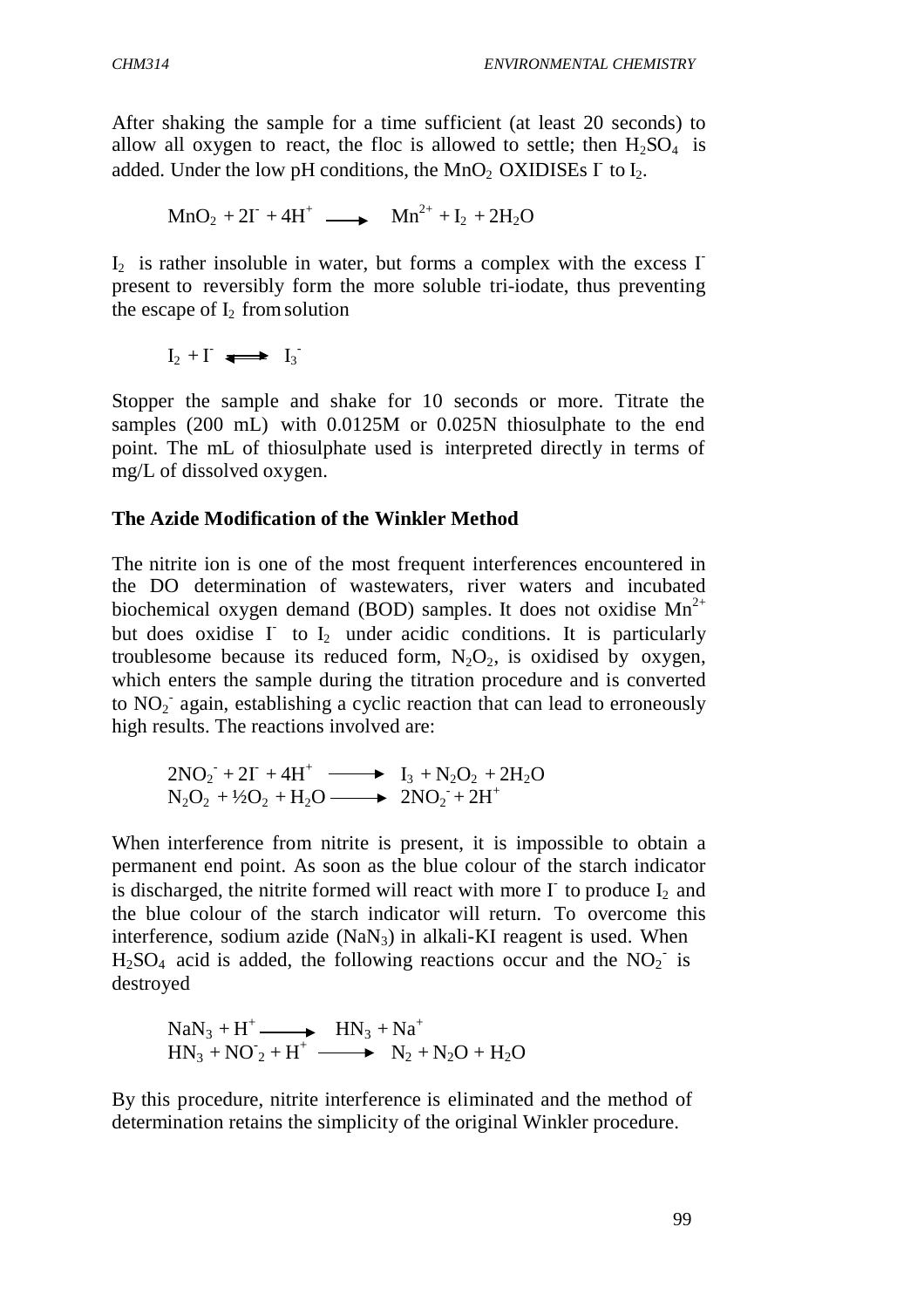mg/L DO = 
$$
\frac{16000xMxV}{V_1}(V_2 \square 2.0)
$$

where  $M =$  molarity of thiosulphate solution

 $V =$  Volume of thiosulphate (mL) used for titration

 $V_1$  = Volume of the bottle with stopper in place

 $V_2$  = Volume of aliquot taken for titration

If all the contents of the bottle are titrated, then mg/L DO =  $\frac{16000xMxV}{xL-2.00}$  $(V_1 \square 2.0)$ 

### **3.1.2 Biochemical Oxygen Demand (BOD)**

The amount of oxygen consumed during microbial utilisation of organics in a water sample is called the BOD. The greater the decomposable matter present, the greater the oxygen demand and the greater the BOD value.

#### **Measuring the BOD**

The BOD is measured by determining the oxygen consumed from a water sample placed in an air-tight container and kept in a controlled environment for a preselected period of time. In the standard test, a 300 mL BOD bottle is used and the sample is incubated for five days at  $20^{\circ}$ C. Light must be excluded from the incubator to prevent algal growth that may produce oxygen in the bottle. Because the saturation concentration for oxygen in water at  $20^{\circ}$ C is approximately nine mg/L, dilution of the sample with BOD-free, oxygen-saturated water is necessary to measure BOD values greater than just a few mg/L.

The BOD of a diluted sample is calculated by

$$
BOD = \frac{DO_i \square DO_f}{P}
$$

where  $DO<sub>i</sub> =$  the initial dissolved oxygen concentration (mg/L)

 $DO<sub>f</sub>$  = the final dissolved oxygen concentration (mg/L).

 $P =$  the decimal fraction of the sample in the 300mL bottle.

Most natural waters and municipal wastewaters will have a population of microorganisms that will consume the organics. In sterile waters, microorganism must be added and the BOD of the material containing the organisms must be determined and subtracted from the total BOD of the mixture. The presence of toxic materials (such as residual chlorine, chloramines and copper) will invalidate the BOD results.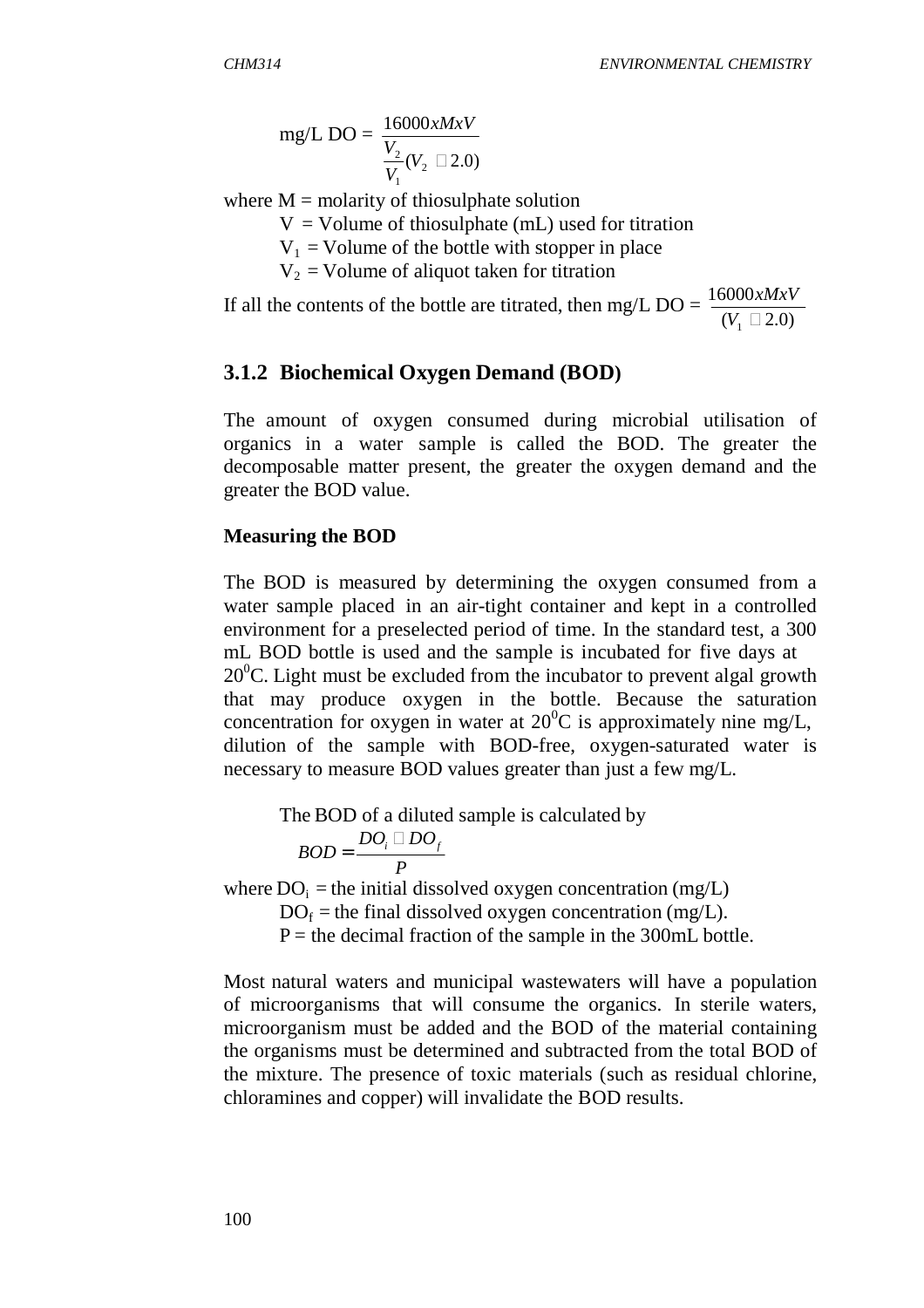### **Determining BOD<sup>5</sup>**

The BOD of a wastewater was suspected to range from 50 to 200 mg/L. Three dilutions (5, 10 and 20 mL) of the wastewater were prepared to cover this range of 50 to 200 mg/L. First, the samples (5, 10 and 20 mL wastewater) were placed in three respective 300 mL standard BOD bottles. Each was then diluted to 300 mL with organic free, oxygensaturated water. The initial dissolved oxygen was determined and the bottles tightly stoppered and placed in the incubator at  $20^{\circ}$ C for five days, after which the dissolved oxygen was again determined. The values obtained are as computed in the table below.

| Wastewater $\mid$ DO <sub>i</sub> |      | DO <sub>5</sub> | $\mathbf{O}_2$ | ${\bf P}$       | BOD <sub>5</sub> |
|-----------------------------------|------|-----------------|----------------|-----------------|------------------|
| (mL)                              | mg/L | mg/L            | used           |                 | mg/L             |
|                                   |      |                 | mg/L           |                 |                  |
|                                   | 9.2  | 6.9             | 2.3            | $= 0.0167$      | 138              |
|                                   |      |                 |                | 300             |                  |
| 10                                | 9.1  | 4.4             | 4.7            | 10<br>$= 0.033$ | 142              |
|                                   |      |                 |                | 300             |                  |
| 20                                | 8.9  | 1.5             | 7.4            | 20<br>$= 0.067$ | 110              |
|                                   |      |                 |                | 300             |                  |

Since the final DO is less than 2.0 mg/L, the third BOD<sub>5</sub> value of 110 mg/L can be disregarded. Thus, the average  $BOD<sub>5</sub>$  of the waste water is ½ (138+142) mg/L i.e. 140 mg/L.

### **Application of BOD Data**

BOD is the major criterion used in stream pollution control where organic loading must be restricted to maintain desired dissolved-oxygen levels. The determination is used in studies to measure the purification capacity of streams. It helps regulatory authorities in checking the quality of effluent discharged to streams. Information concerning the BOD of wastes is an important consideration in the design of treatment facilities. After treatment plants are placed in operation, the test is used to evaluate the efficiency of various processes.

## **3.1.3 Chemical Oxygen Demand**

COD is a measure of the total amount of oxygen required for complete oxidation to  $CO<sub>2</sub>$  and  $H<sub>2</sub>O$  of organic matter present in a sample of wastewater or effluent. COD is a rapidly measured parameter used to determine the pollution strength of domestic and industrial waste.

The determination is achieved by using strong oxidising agents under acidic conditions. Excess amount of the oxidising agent is used. Oxygen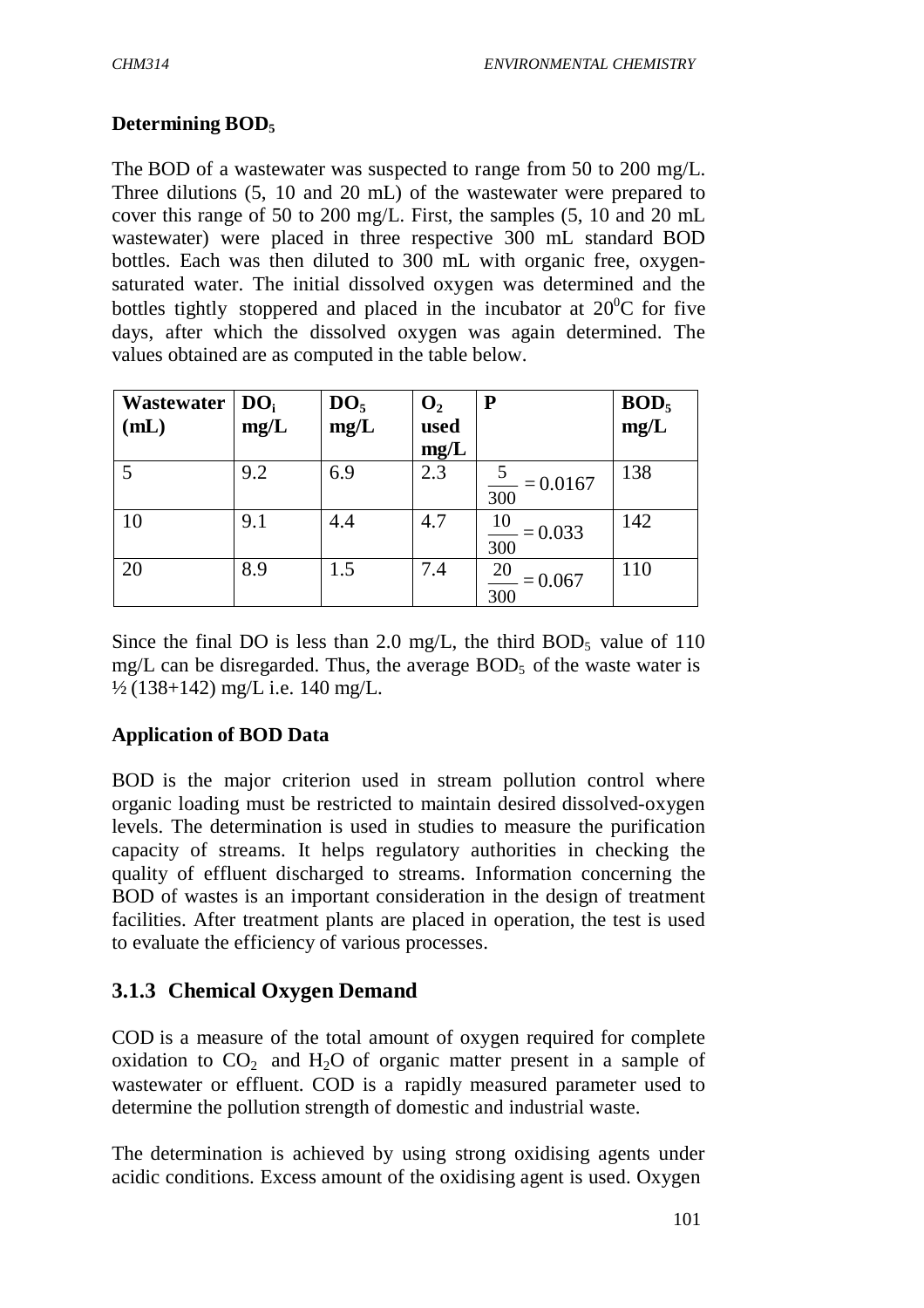is released, some is used to oxidise an equivalent amount of the waste to  $CO<sub>2</sub>$  and the unused is determined by titration with a reducing agent of known strength. The amount used for the oxidation of the wastes is known by difference. Potassium dichromate,  $K_2Cr_2O_7$ , is the most suitable oxidising agent. The reaction is:

$$
\text{Or} \quad \begin{array}{c} Cr_2O^2 \gamma + 14H^+ + 6e^- \longrightarrow & 2Cr^{3+} + 7H_2O \\ Cr_2O_7{}^{2+} + 8H^+ \longrightarrow & 2Cr^{3+} + 4H_2O + 3(O). \end{array}
$$

Ferrous ion is an excellent reducing agent for dichromate. The reaction is:

$$
Cr_2O^{2-} + 6Fe^{2+} + 14H^+ \longrightarrow 2Cr^{3+} + 6Fe^{3+} + 7H_2O.
$$

Ferroin  $(1, 10$  – Phenanthroline monohydrate + iron  $(II)$  sulphate heptahydrate) is an excellent indicator for this purpose. It gives a very sharp brown colour change that is easily detected. Calculation of COD is made from the formula:

$$
COD (mg/L) = \frac{(V_b \Box V_s)xMx16000}{mLsample}
$$
  
or 
$$
COD (mg/L) = \frac{(V_b \Box V_s)xNx16000}{mLsample}
$$

where  $V_b = mL$  ferrous ammonium sulphate used for blank

 $V<sub>s</sub>$  = mL ferrous ammonium sulphate used for sample

 $M =$  molarity of ferrous ammonium sulphate

 $N =$  normality of ferrous ammonium sulphate

#### **Inorganic Interferences**

Among the reduced inorganic ions that can be oxidised under the conditions of COD test, Cl- causes the most serious problems because it is usually present in high concentrations in most wastewaters. Its presence can cause erroneously high results to be obtained.

$$
6Cl+ + Cr2O72- + 14H+ \longrightarrow 3Cl2 + 2Cr3+ + 7H2O.
$$

However, this interference can be eliminated by the addition of mercuric sulphate to the sample prior to the addition of other reagents. The mercuric ion combines with the chloride ion to form a poorly ionised mercuric chloride complex.

$$
Hg^{2+} + 2Cl^- \longrightarrow HgCl_2
$$

Nitrite ion,  $NO<sub>2</sub>$ , is another source of interference capable of being oxidised to nitrate in the pressure of dichromate. This interference can be overcomes by the additioin of sulfamic acid to the dichromate solution. Nitrite ion, with other ones such as ferrous and sulphide ions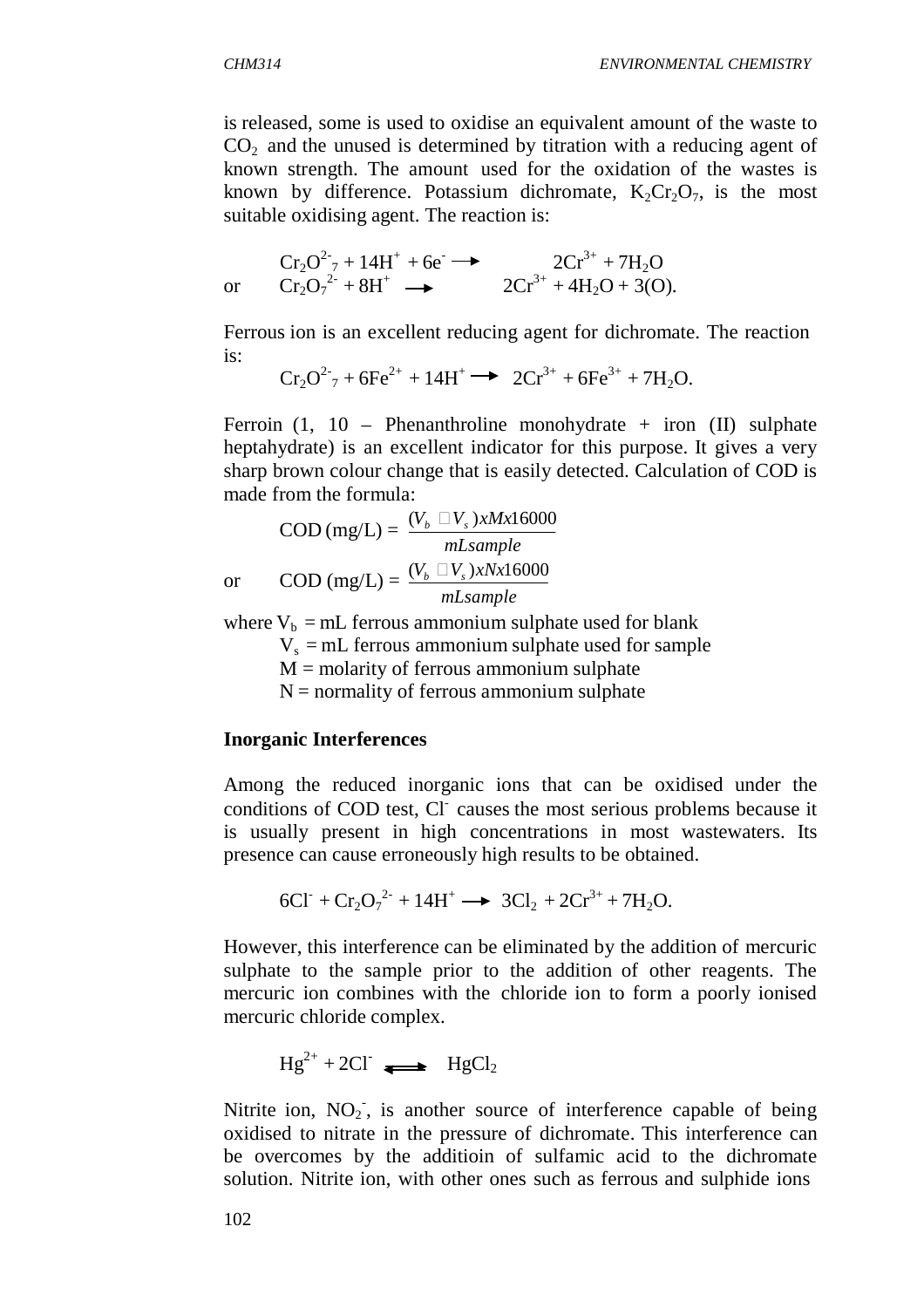that can also cause interference seldom occur to any significant amounts in waste or natural waters.

### **Applications of COD Data**

In conjunction with the BOD test, the COD test is helpful in indicating toxic conditions and the presence of biologically resistant organic substances. The test is widely used in the operation of treatment facilities because of the speed with which results can be obtained.

#### **SELF ASSESSMENT EXERCISE**

- 1. How does azide eliminate the nitrite interference in the iodometric method for determining dissolved oxygen?
- 2. List two requirements that must be complied with in order to obtain reliable BOD data.
- 3. List two different applications of COD data.

## **4.0 CONCLUSION**

Dissolved oxygen, biochemical oxygen demand and chemical oxygen demand are important parameters that help environmental scientists and engineers to make important decisions about how to handle the treatment of wastewater generally. The data generated from measuring DO, BOD and COD also aids decision making about the use of a particular water source for municipal water supply purpose. The data also facilitates the design of plants for wastewater treatment.

### **5.0 SUMMARY**

In this unit, you have learnt that:

 all the atmosphere gases can dissolve in water to some extent; DO, BOD AND COD are informative parameters when determined to have an understanding of wastewater quality; there can be chemical or organic species that are capable of interfering with the results obtained in DO, BOD and COD determinations.

### **6.0 TUTOR-MARKED ASSIGNMENT**

- (a) List four inorganic species that interfere with COD analysis.
- (b) Which of the species is the most prevalent and how do you handle the interference caused by this particular species?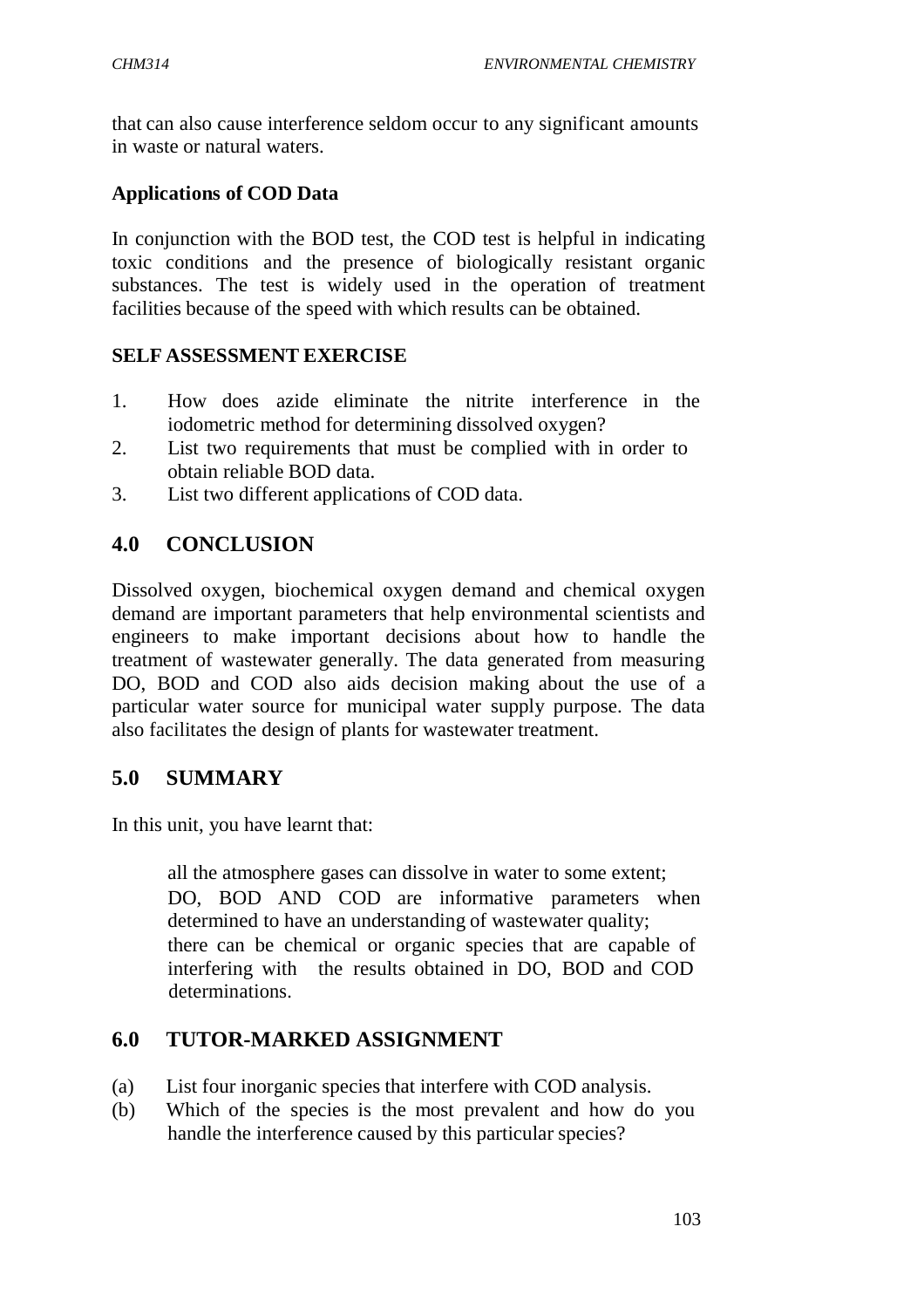#### **7.0 REFERENCES/FURTHER READING**

- Sawyer, C., P.L. McCarty, P., & Parkin, G. (2006). *Chemistry for Environmental Engineering and Science* (5<sup>th</sup> ed.). New Delhi: Tata McGraw-Hill Put. Coy. Ltd.
- Peavy, H., Rowe, D. & Tchobanoglous, G. (1985). *Environmental Engineering*. New York: McGraw-Hill Int. Editions.
- Ademoroti, C. (1996). *Standard Methods for Water and Effluents Analysis*. Ibadan: Foludex Press Ltd.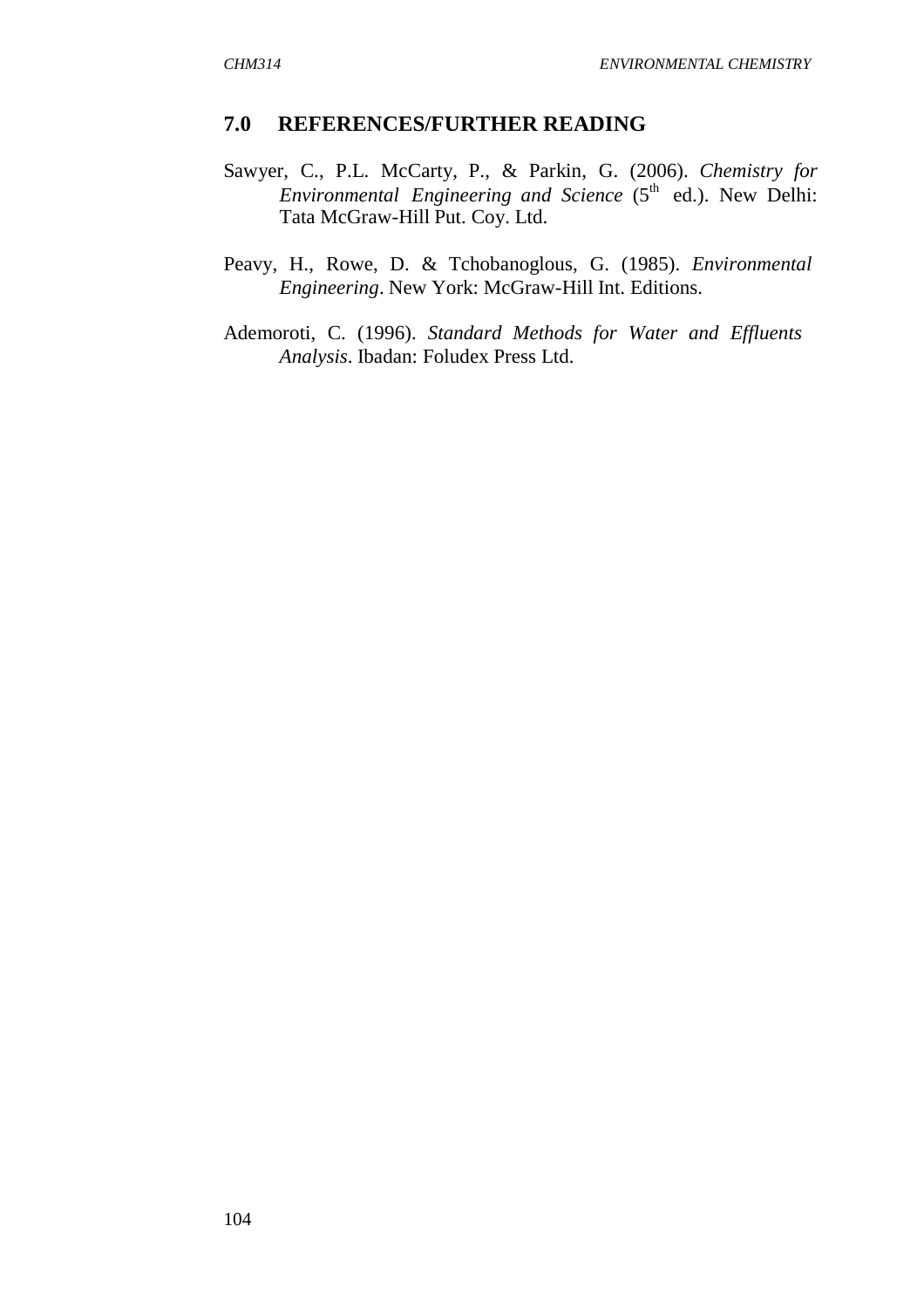## **UNIT 4 ANIONS AND OTHER CONSTITUENTS OF CONCERN IN WATER CHEMISTRY AND ANALYSIS**

- 1.0 Introduction
- 2.0 Objectives
- 3.0 Main Content
	- 3.1 Common Anions in Natural and Wastewaters
		- 3.1.1 Chloride  $(Cl<sup>-</sup>)$
		- 3.1.2 Fluoride  $(F)$
		- 3.1.3 Sulfate  $(SO_4^2)$
		- 3.1.4 Phosphate  $(PO<sub>4</sub><sup>3</sup>)$
		- 3.1.5 ResidualChlorine
		- 3.1.6 Nitrogen
		- 3.1.7 Iron and Manganese in Water
		- 3.1.8 Oil and Grease in Water
		- 3.1.9 Volatile Acids in Water
- 4.0 Conclusion
- 5.0 Summary
- 6.0 Tutor-Marked Assignment
- 7.0 References/Further Reading

### **1.0 INTRODUCTION**

Depending on their levels in a given water source and the use for which the water is intended, anions like chloride (Cl), fluoride (F), sulphate  $(SO_4^2)$  and phosphate  $(PO_4^3)$  and residual chlorine, nitrogen, iron and manganese, oil and grease, and volatile acids, can all constitute sources of worries. It is true that some of them occur naturally in the environmental compartments, but they can pose stressful conditions on humans and the biota whenever their natural background levels are exceeded in water bodies.

### **2.0 OBJECTIVES**

At the end of this unit, you should be able to:

 list some common anions usually found in water bodies and state their health and environmental implications in water supplies discuss the basic relevant chemistry of the anions and other water contaminants such as nitrogen and residual chlorine in water list relevant methods that can be used to determine the presence of Cl, F,  $SO_4^2$  and  $PO_4^3$  in a waste water sample.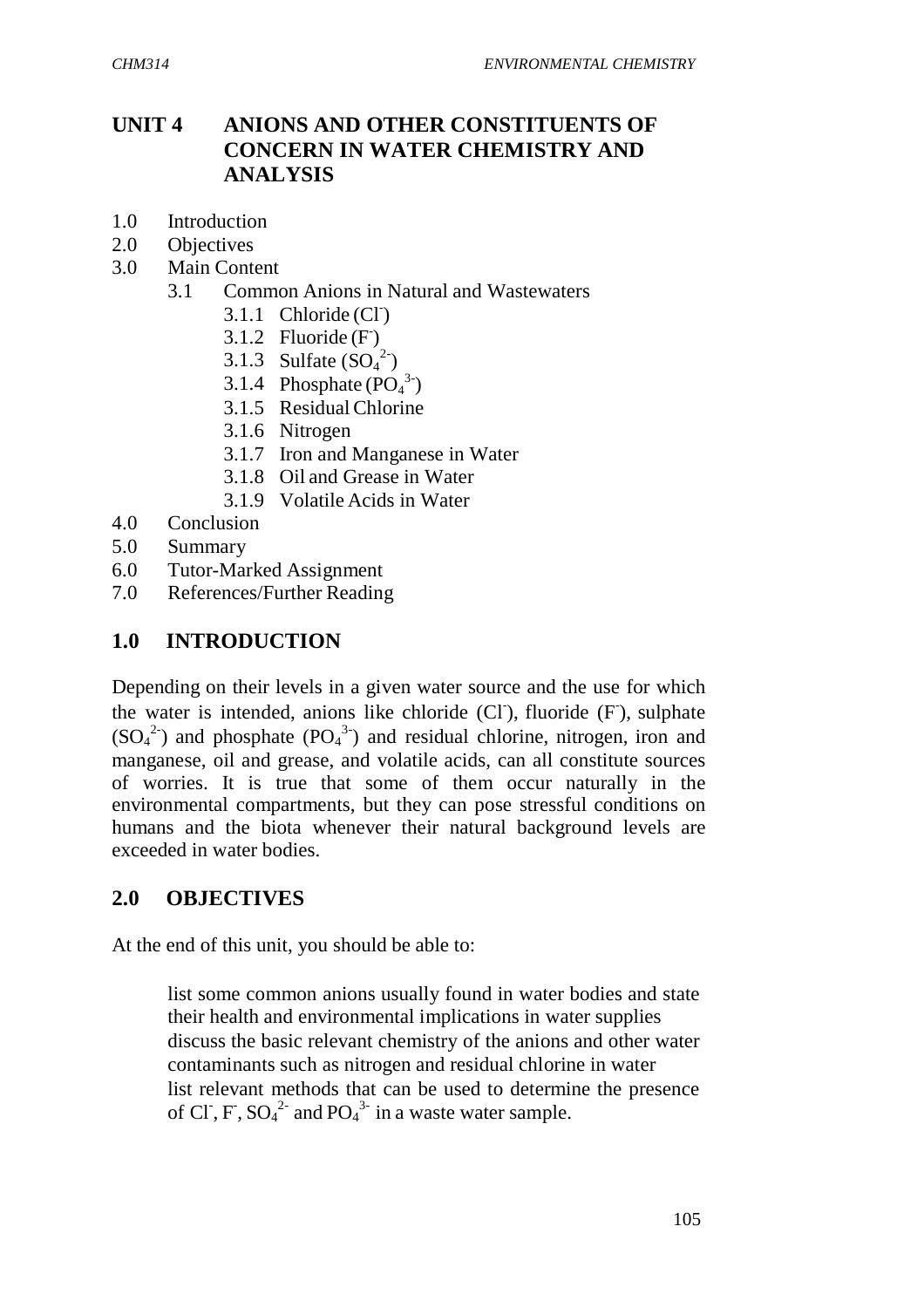### **3.0 MAIN CONTENT**

#### **3.1 Common Anions in Natural and Wastewaters**

## **3.1.1 Chloride (Cl- )**

Chloride occurs in all natural waters in varying concentrations. The chloride content normally increases as the mineral content increases. Upland and mountain supplies are usually quite low in chloride, whereas river and ground waters usually have a considerable amount. Chloride levels in sea and ocean waters are very high.

Chloride content in a water sample can be determined by Mohr Method, Mercuric Nitrate Method and Ferricyanide Method.

In reasonable concentrations, chloride is not harmful to humans. At concentrations above 250 mg/L, it gives a salty taste to water, which is objectionable to many people. The USEPA Secondary Standard for chloride in drinking water is 250 mg/L, the same value contained in the WHO guidelines. Evapotransportation tends to increase the chloride and salinity at the root zone of irrigated plants, making it difficult for crops to take up water due to osmotic pressure differences. As such, chloride and total salinity concentrations at or below the drinking water standards are normally specified for waters used to irrigate salt-sensitive crops.

## **3.1.2 Fluoride (F- )**

The monitoring of the presence and level of fluoride ion in water requires greater vigilant efforts than is given to chloride ion. This is because of the health implications of fluoride ion especially in humans. Approximately one mg/L of fluoride ion is desirable in public waters for optimal dental health. At decreasing levels, dental caries becomes a serious problem, and at increasing levels, dental fluorosis (mottled enamel) becomes a problem. In the recent times, a higher level of fluoride is being implicated for liver problems as well.

The principal forms in which fluoride is added to public water supplies are sodium fluoride (NaF), calcium fluoride (CaF<sub>2</sub>), hydrogen fluoride (HF), sodium silicofluoride (Na<sub>2</sub>SiF<sub>6</sub>), hydrofluosilicic acid (H<sub>2</sub>SiF<sub>6</sub>) and ammonium silicofluoride  $[(NH_4)_2SiF_6]$ . All these compounds dissociate in water to yield fluoride ion. At the concentrations of about one mg/L involved in water treatment, hydrolysis of the fluosilicate ion is essentially complete.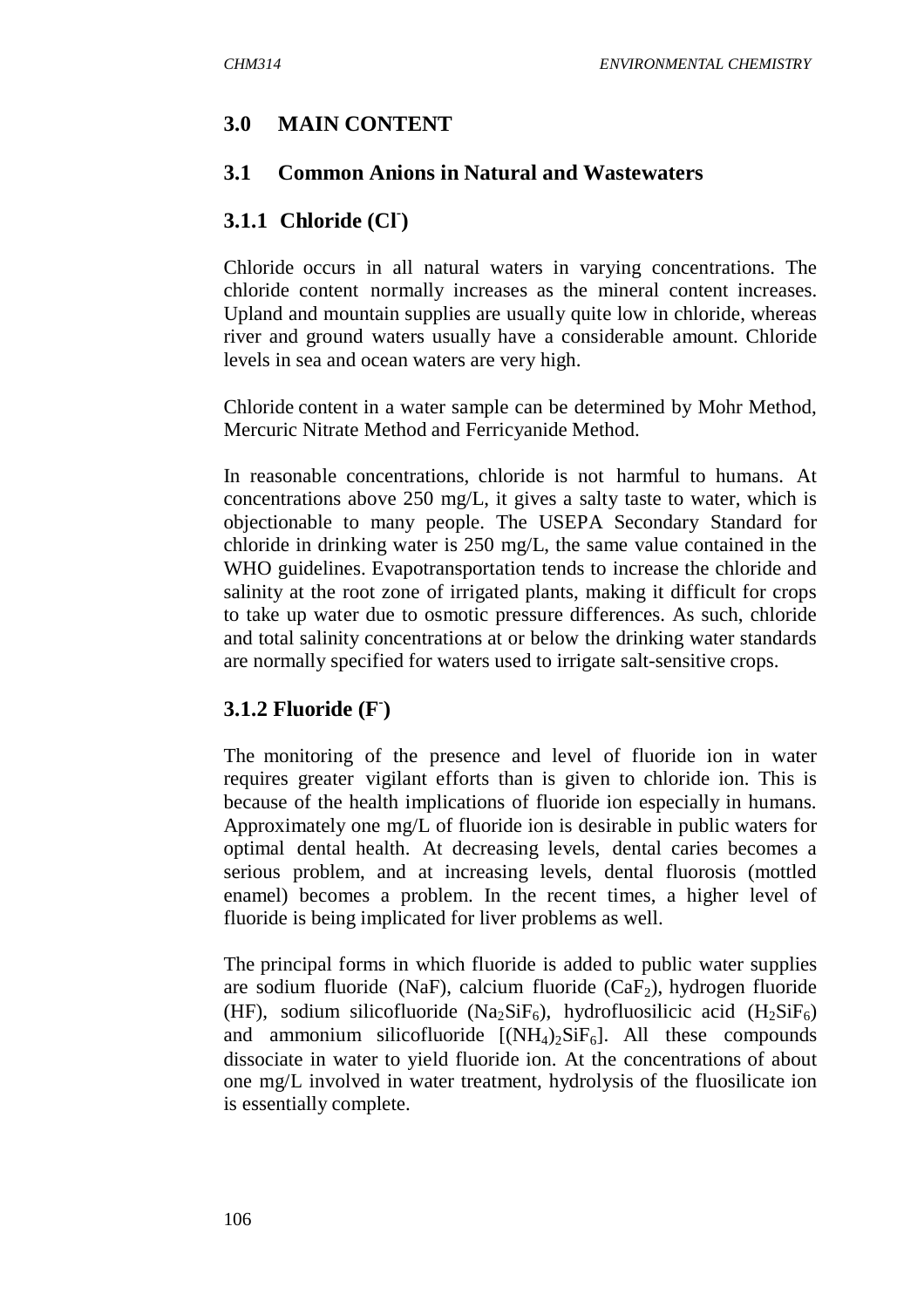$\text{SiF}_6^{2-} + 3\text{H}_2\text{O}$   $\qquad \qquad \text{EF2+}6\text{H}^+ + \text{SiO}_3^{2-}$ 

On this basis, the fluoride in silicofluorides can be determined by any method that is sensitive to fluoride ion e.g. the electrode method, colorimetric procedures and ion chromatography. Excess fluoride in water can be removed by passing of water through various types of defluoridation media such as tricalcium phosphate, bone char and bone meal. Activated alumina was found to accomplish fluoride removal by a combination of ion exchange and sorption. Fluoride can also be removed during lime softening through co-precipitation with magnesium hydroxide or by alum coagulation.

# **3.1.3 Sulphate (SO<sup>4</sup> 2-)**

Sulphate ion is one of the major anions occurring in natural waters. It has a cathartic effect upon humans when it is presents in excessive amounts in public water supplies. The USEPA Secondary Standard for sulphate is 250 mg/L in waters intended for human consumption. Sulphate is important in both public and industrial water supplies because of the tendency of waters containing appreciable amounts to form hard scales in boilers and heat exchangers.

Sulphate is of considerable concern because it is indirectly responsible for serious problems of odour and sewer-corrosion resulting from the reduction of  $SO_4^2$  to  $H_2S$  under anaerobic conditions.

 $SO_4^2$  + organic matter bacteria  $S^2$  + H<sub>2</sub>O + CO<sub>2</sub>  $S^{2-} + H^+ \xrightarrow{\sim} HS^ HS + H^+ \xrightarrow{\sim} H_2S$ 

Bacteria of the genus *Thiobacillus* are ubiquitous in nature and are capable of sulphide oxidation to sulphuric acid at a pH as low as 2 under the aerobic conditions normally prevailing in sewers.

$$
H_2S + 2O_2 \text{ bacteria} \qquad H_2SO_4
$$

Being a strong acid,  $H_2SO_4$  attacks the concrete in the sewer.  $H_2SO_4$ formation in this way is particularly serious in the crown, where drainage is at a minimum. Drainage running through abandoned coal mines and other exploited mineral-bearing deposits can be a source of high sulphate concentrations as well as low pH conditions in the streams within the vicinity. The sulphide minerals are oxidised through bacterial and chemical actions to produce sulphuric acid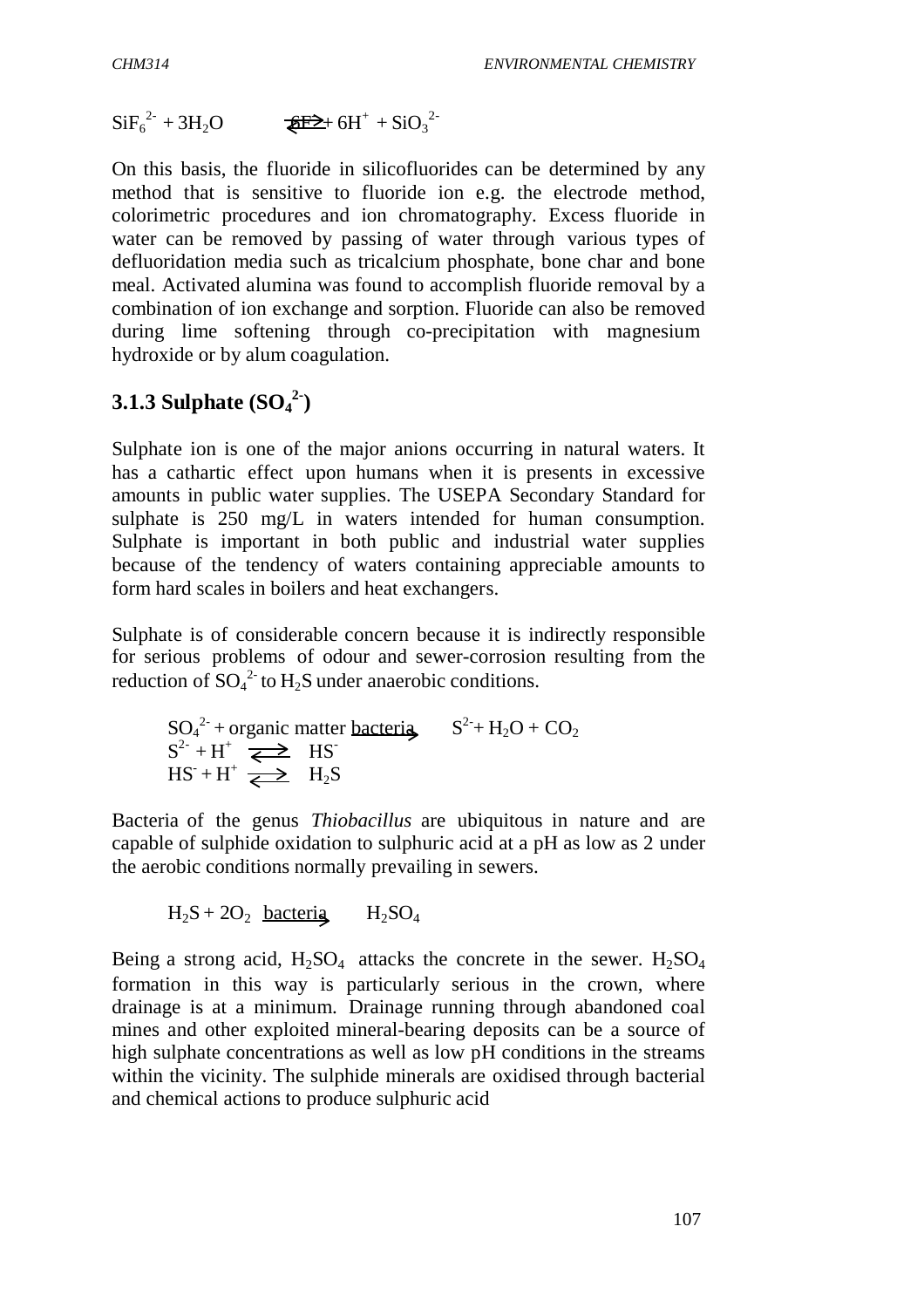$$
2FeS_2 + 7O_2 + 2H_2O \quad \text{bacteria} \quad 2Fe^{2+} + 4SO_4^{2-} + 4H^+
$$

The lowered pH and high iron content procedure added harm to water quality. Combustion of fossil fuels leads to formation of gaseous oxides of sulphure which hydrolyse when dissolved in rainwater to form sulphuric acid. Analysis of  $SO_4^2$  in a sample of wastewater can be carried out using gravimetric, turbidimetric and automated methylthymol blue analysis.

# **3.1.4 Phosphate (PO<sup>4</sup> 3-)**

The inorganic compounds of phosphorus of significance in environmental chemistry are the phosphates or their molecularly dehydrated forms (polyphosphates) or condensed phosphates. Organically bound phosphorus is usually a minor consideration. Phosphorus compounds commonly encountered in environmental science generally are **orthophosphates** such as trisodium phosphate  $(Na_3PO_4)$ , disodium phosphate  $(Na_2HPO_4)$ , monosodium phosphate  $((NaH<sub>2</sub>PO<sub>4</sub>)$  and diammonium phosphate  $((NH<sub>4</sub>)<sub>2</sub>HPO<sub>4</sub>)$ , and **polyphosphates** such as sodium hexametaphosphate  $(Na_3(PO_3)_6)$ , sodium tripolyphosphate  $(Na_5P_3O_{10})$  and tetrasodium pyrophosphate  $(Na_4P_2O_7)$ .

Polyphosphates are used in some public water supplies as a means of controlling corrosion. They are also used in some softened waters for stabilisation of calcium carbonate to eliminate the need for recarbonation. Both nitrogen and phosphorus are essential for the growth of algae and cyanobacteria. Limitation in amounts of these elements is usually the factor that controls their rate of growth. Where both nitrogen and phosphorus are plenty, algal blooms occur, which may produce a variety of nuisance conditions. The critical level for inorganic phosphorus in water has been put at approximately  $0.005$ mg/L (5  $\mu$ g/L).

Phosphorus occurring as orthophosphate  $(H_3PO_4, H_2PO_4$ ,  $HPO_4^2$ ,  $PO_4^3$ ) can be measured quantitatively by gravimetric, volumetric or colorimetric methods. Polyphosphates are first converted to orthophosphates by boiling acidified sample for 90 minutes or more. Organic phosphorus is first digested before the phosphorus measurement is carried out.

### **SELF ASSESSMENT EXERCISE 1**

Discuss briefly the effects of excess amounts of chloride fluoride, sulphate and phosphate ions in a water supply.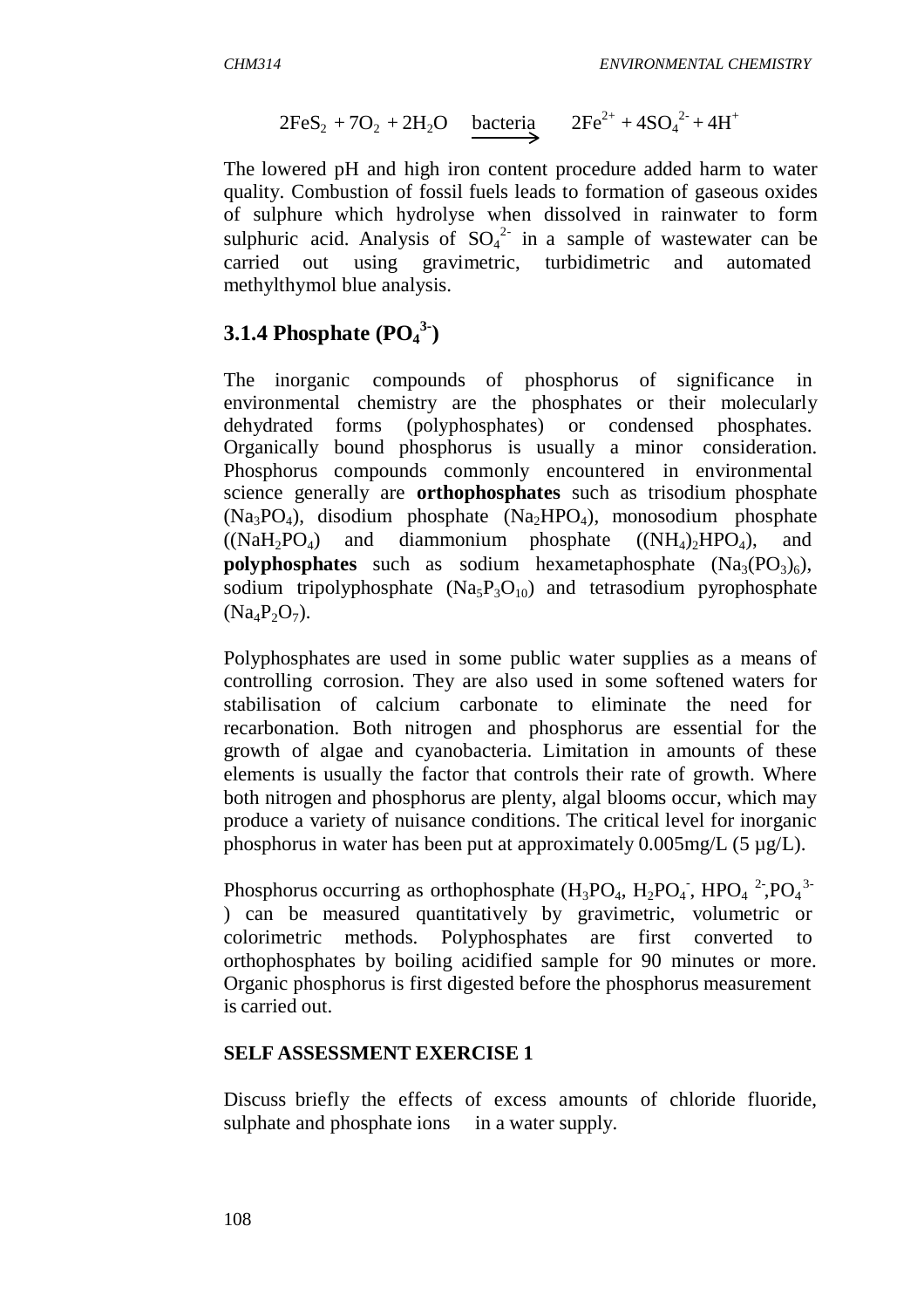### **3.1.5 Residual Chlorine**

The prime purpose of disinfecting public water supplies and wastewater effluents is to prevent the spread of water-borne diseases. The practice of disinfection with chlorine has become so widespread and generally accepted as if no problem is associated with the practice.

In more recent years, chlorination has been found to produce trichalomethanes and other organics of health concern. Thus, the use of alternative disinfectants, such as chloromines, chlorine dioxide, UV radiation and ozone, which do not cause this particular problem, is increasing. One important limitation is that chlorination alone is not sufficiently protective against some disease-causing protozoa such as *Giardia lamblia* and *Cryptosporidium paevum;* good filteration is also required. Chlorine is used to disinfect water in the form of free chlorine or as hypochlorite. In either form, it acts as a potent oxidizing agent. Chlorine combines with water to form hypchlorous and hydrochloric acids. The hydrochlorous acid formed is a weak acid and is very poorly dissociated at  $pH < 6$ .

$$
Cl2 + H2O \xrightarrow{\longrightarrow} HOCI + H+ + CI
$$
  
HOCI \xrightarrow{\longrightarrow} H<sup>+</sup> + OCI

The nature of the reactions is dominated by the free  $Cl_2$  with the resultant development of obnoxious compounds such as tri-chloramine,  $NCI<sub>3</sub>$  to minimise these effects, high-quality water is often used as chlorinator feed water. Hypochlorite is used in the form of solutions of sodium hypochlorites and the dry form of calcium hypochlorite. Solution of Na hypochlorite is popular where large amounts are necessary such as in wastewater disinfection, while Ca hypochlorite is popular where limited amounts are required or intermittent usage is dictated. Both compounds ionise in water to yield hypochlorite ion, OCl-

. Free chlorine tends to decrease the pH, whereas hypochlorite tends to increase the pH.

NaOCl 
$$
\longrightarrow
$$
 Na<sup>+</sup> + OCl  
Ca(OCl)<sub>2</sub>  $\longrightarrow$  Ca<sup>2+</sup> + 2OCl<sup>-</sup>

#### **Reactions of Chlorine and Hypochlorous acid with Substances in Water**

 **Reactions with NH3**: Ammonia reacts with chlorine or hypochlorous acid to form

monochoramine, dichloramine and trichloromaine depending on the relative amounts of each, and to some extent, on the pH.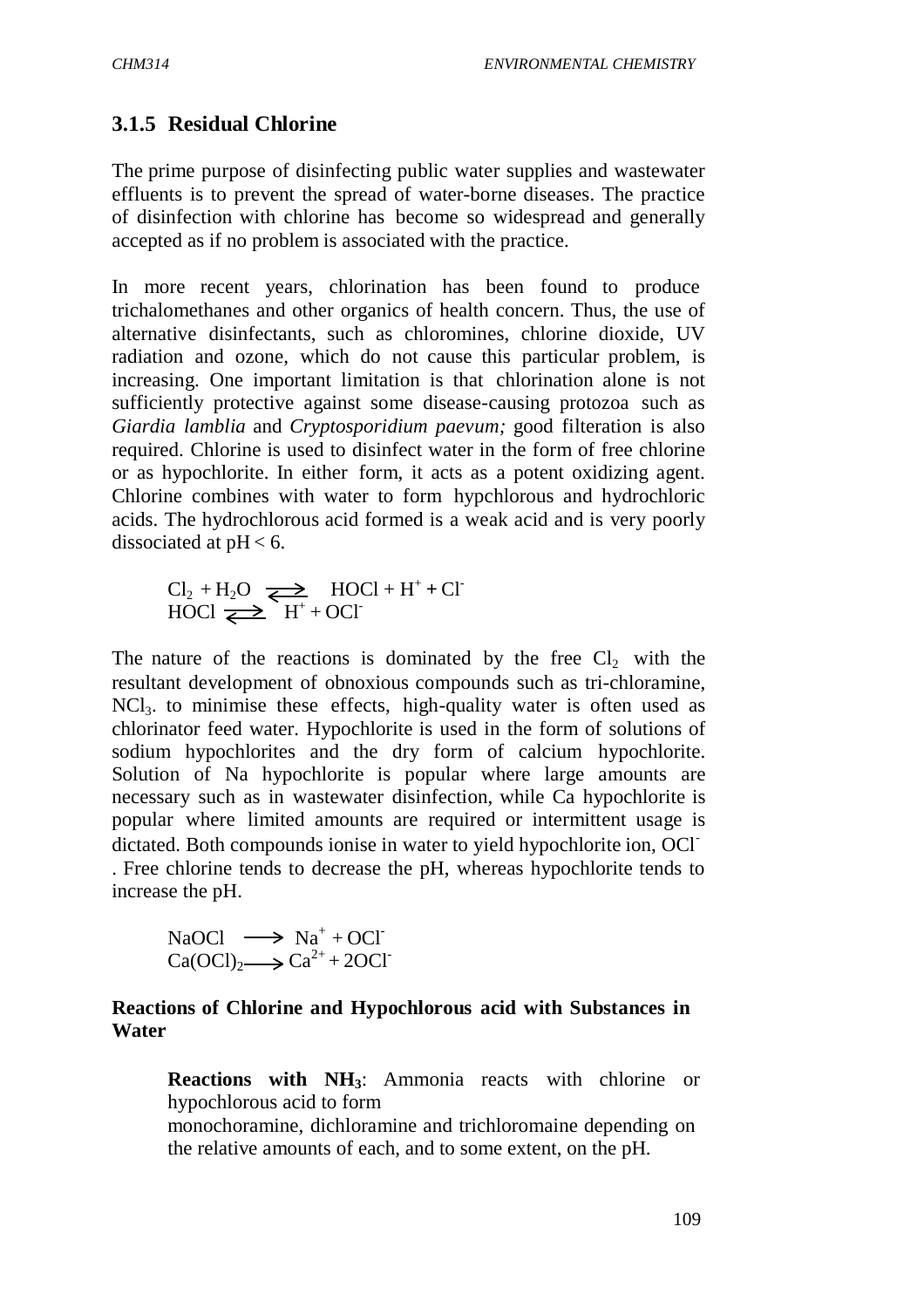$$
NH_3 + HOCI \longrightarrow NH_2Cl + H_2O
$$
  
Monochloramine  

$$
NH_2Cl + HOCI \longrightarrow NHCl_2 + H_2O
$$
  
Dichloramine  

$$
NHCI_2 + HOCI \longrightarrow NCI_3 + H_2O
$$
  
Trichloramine

In water chemistry, chlorine, hypochlorous acid and hypochlorite ion are called free chlorine residuals while chloramines are called combined chlorine residuals.

 **Reactions with reducing agents:** Chlorine combines with a wide variety of reducing agents such as  $H_2S$ ,  $Fe^{2+}$ ,  $Mn^{2+}$  and  $NO_2$ . Their demand for chlorine must be satisfied before chlorine becomes available to accomplish disinfection.

 $Cl_2 + H_2S \rightarrow 2HCl + S.$ 

 **Reactions with unsaturated organic compounds:** Organic compounds that possess unsaturated linkages will add hypochlorous acid and increase the chlorine demand

 $H_2C=CH_2 + HOC1 \longrightarrow H_2C(OH)CH_2(Cl)$ 

 **Reactions with other halogens:** Chlorine also reacts with other halogens in water e.g. hypochlorous acid reacts with bromide to form hypobromous acid.

 $HOCI + Br \rightarrow HOBr + Cl$ 

 **Reactions with phenols:** Chlorine reacts with phenols to produce mono-, di-, or trichlorophenols, which can impart tastes and odours to waters.

 **Reactions with humic substances:** Chlorine and hypobromous acid react with humic substances present in most halogenated products including **trihalomethanes** (THMs) such as chloroform, bromodichloromethane, dibromochloromethane and bromoform, and **haloacetic acids**. The THMs are suspected human carcinogens which are regulated in drinking water with a sum total maximum contaminant level (MCL) of 80  $\mu$ g/L.

#### **SELF ASSESSMENT EXERCISE 2**

Explain the observation: "Free chlorine, used as a water supply disinfectant, tends to decrease the pH, whereas hypochlorite tends to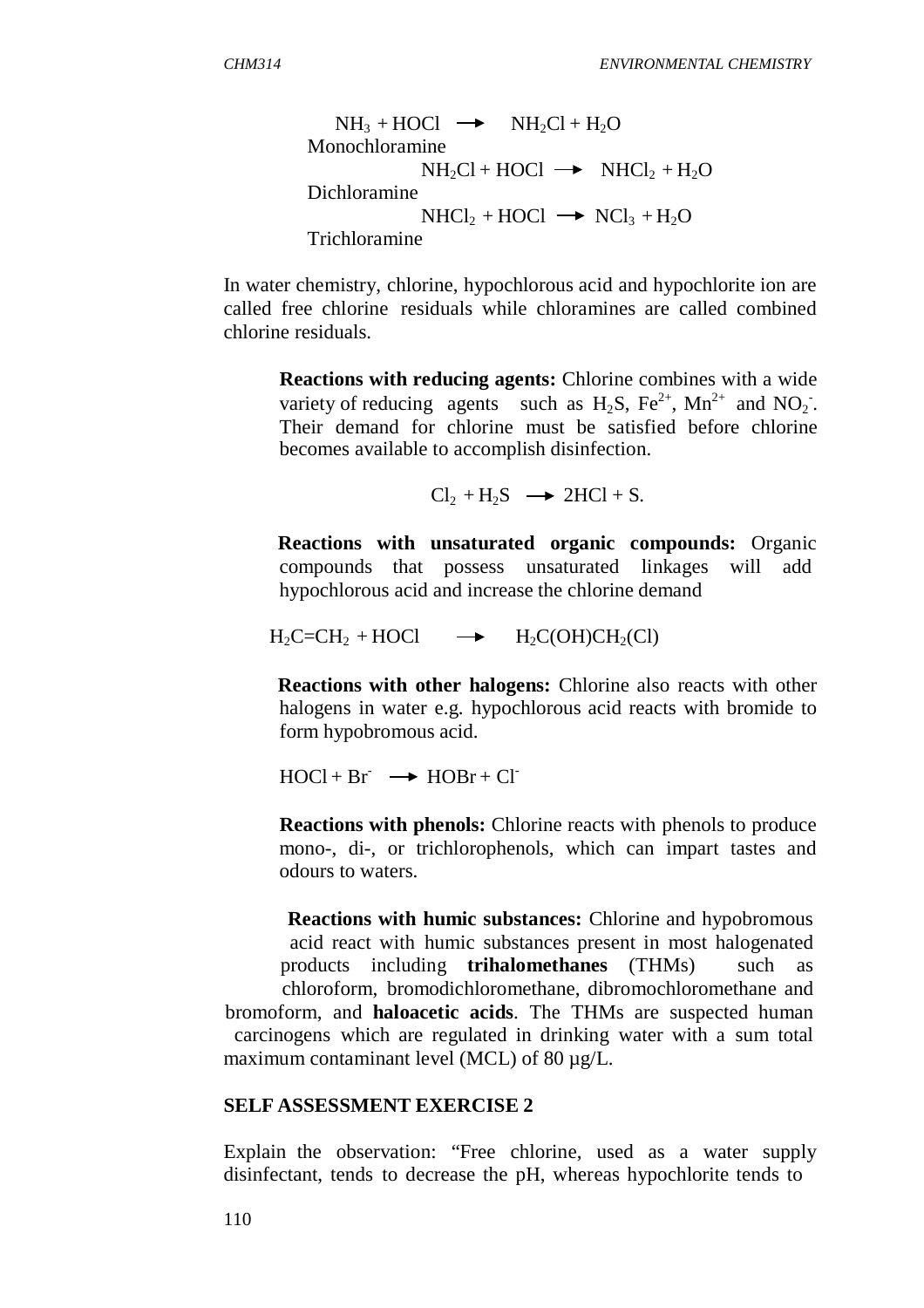increase the pH". Equations of the chemical reactions involved are important.

## **3.1.6 Nitrogen**

The compounds of nitrogen are of great importance in water resources, in the atmosphere and in the life processes of all plants and animals. Nitrogen can exist in seven oxidation states, and all of them are of environmental interest: NH<sub>3</sub> (-3); N<sub>2</sub> (0); N<sub>2</sub>O (+1); NO (+2); N<sub>2</sub>O<sub>3</sub> (+3);  $NO<sub>2</sub> (+4)$  and  $N<sub>2</sub>O<sub>5</sub> (+5)$ . Three of these (NH<sub>3</sub>, N<sub>2</sub>O<sub>3</sub> and N<sub>2</sub>O<sub>5</sub>) combine with water to form inorganic ionised species  $(NH_4^+, NO_2^-$  and  $NO_3^-)$  that can reach high concentrations,

$$
NH2 + H2O \longrightarrow NH4+ + OH\nN2O3 + H2O \longrightarrow 2H+ + 2NO2-\nN2O5 + H2O \longrightarrow 2H+ + 2NO3-
$$

The respective water-soluble species formed: ammonium, nitrite and nitrate ions, are of historical environmental concern in water. Their concentrations in drinking water supplies and surface waters have been regulated for decades.

In water, most of the nitrogen is originally present in the form of organic (protein) nitrogen and ammonia. As time progresses, the organic nitrogen is gradually converted to ammonia nitrogen, and later on, if aerobic conditions are present, oxidation of ammonia to nitrite and nitrate occurs. Thus, waters that contained mostly organics and ammonia nitrogen were considered to have been recently polluted and therefore of great potential danger. Waters in which most of the nitrogen was in the form of nitrate were considered to have been polluted a long time previously and therefore offered little threat to the public health. Waters with appreciable amounts of nitrite were of highly questionable character.

Water with high nitrate content often caused methaemoglobinaemia in infants as a result of the interaction of nitrite with haemoglobin; the nitrite being formed from nitrate reduction in the digestive system. The USEPA has set a MCL requiring that the nitrate-nitrogen concentration not exceed 10 mg/L and the nitrite-nitrogen concentration not exceed 1 mg/L in public water supplies. Nitrite can also interact with amines enzymatically or chemically, especially when chlorinating for disinfection, to form nitrosamines, which are strong carcinogens.

The formation of N- nitrosodimethylamine (NDMA) by these processes has been found to result during wastewater treatment and has become an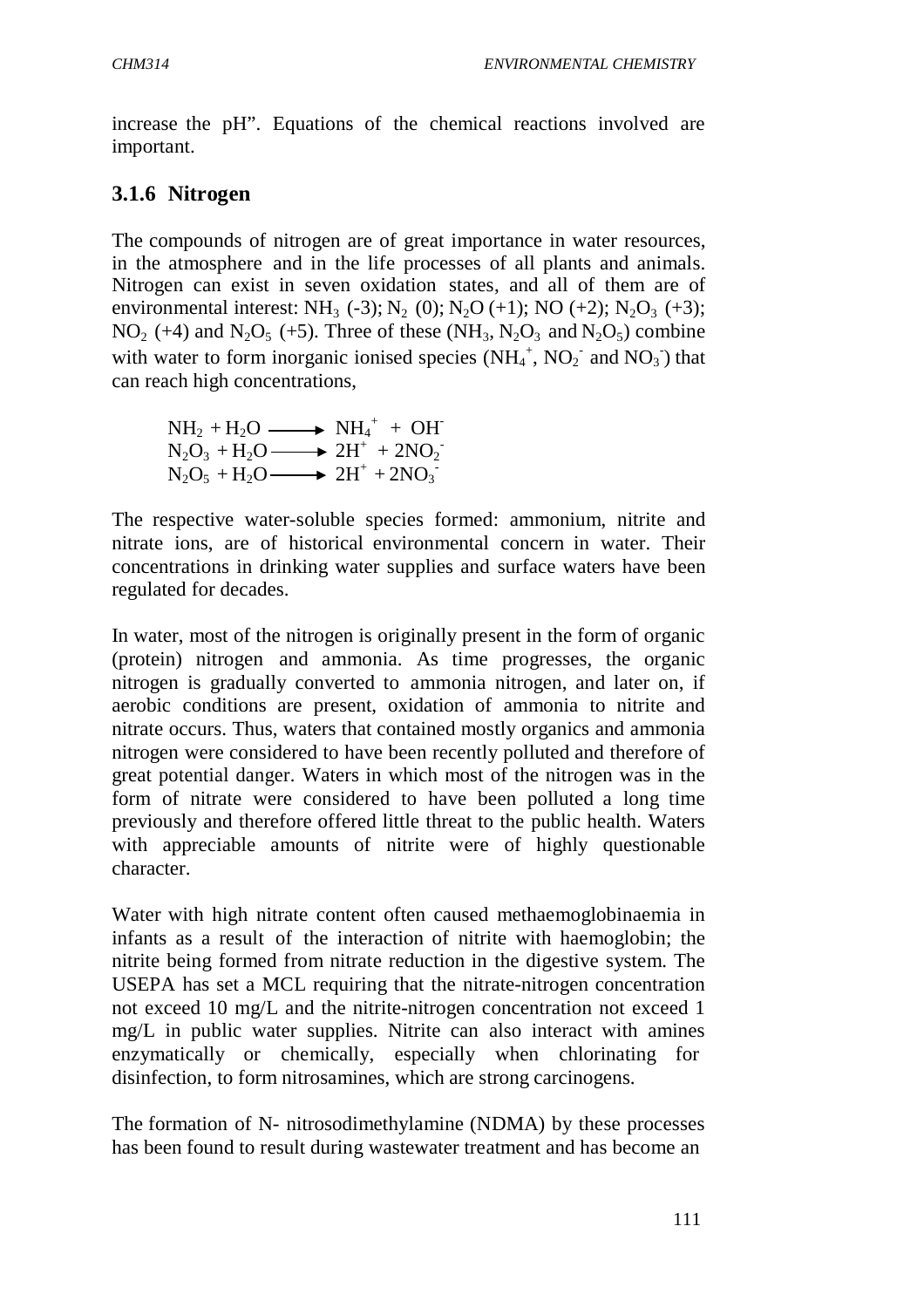issue recently in wastewater reuse projects and contaminated groundwater supplies.

## **3.1.7 Iron and Manganese in Water**

Both iron and manganese create serious problems in public water supplies. The problems are most extensive and critical with underground waters, but difficulties are encountered at certain seasons of the year in waters drawn from some rivers and some impounded surface supplies. Why some underground supplies are relatively free of iron and manganese and others contain so much has been a difficult explanation when viewed solely from the view point of inorganic chemistry alone. Changes in environmental conditions brought about by biological reactions, are major considerations.

It is important to consider how iron and manganese are converted to soluble forms and gain access into water since both of them are present in insoluble forms in significant amounts in nearly all soils. Iron exists in soil and minerals mainly as insoluble ferric oxides and iron sulphide (pyrite). It occurs in some areas also as ferrous carbonate (siderite) which is only very slightly soluble. Since ground waters usually contain significant amounts of  $CO<sub>2</sub>$ , appreciable amounts of ferrous carbonate may be dissolved in a manner similar to that of calcium and magnesium carbonates dissolution.

 $\text{FeCO}_3(\text{s}) + \text{CO}_2 + \text{H}_2\text{O} \rightarrow \text{Fe}^{2+} + 2\text{HCO}_3.$ 

Dissolution of measurable amounts of iron from insoluble solid ferric compounds does not occur, even in the presence of appreciate amounts of CO<sup>2</sup> , as long as dissolved oxygen is present. Under reducing (anaerobic) conditions, however, the ferric iron is reduced to ferrous iron, and solution occurs without difficulty.

Manganese exists in the soil principally as manganese dioxide, which is very insoluble in water containing carbon dioxide. Under anaerobic conditions, Mn in the dioxide form is reduced from an oxidation state of IV to II, and solution occurs, as with ferric oxides.

When oxygen-bearing water is injected into the ground for recharge of the groundwater aquifer, it is sometimes noted that the soluble iron content of the water increases. This observation seems to contradict the need for anaerobic conditions. The explanation is that the oxygen is consumed through the oxidation of insoluble pyrite  $(F \in S_2)$ , leading to anaerobic conditions and the formation of soluble iron sulphate. Only under anaerobic conditions are the soluble forms of iron and manganese (Fe(II) and Mn(II)) thermodynamically stable.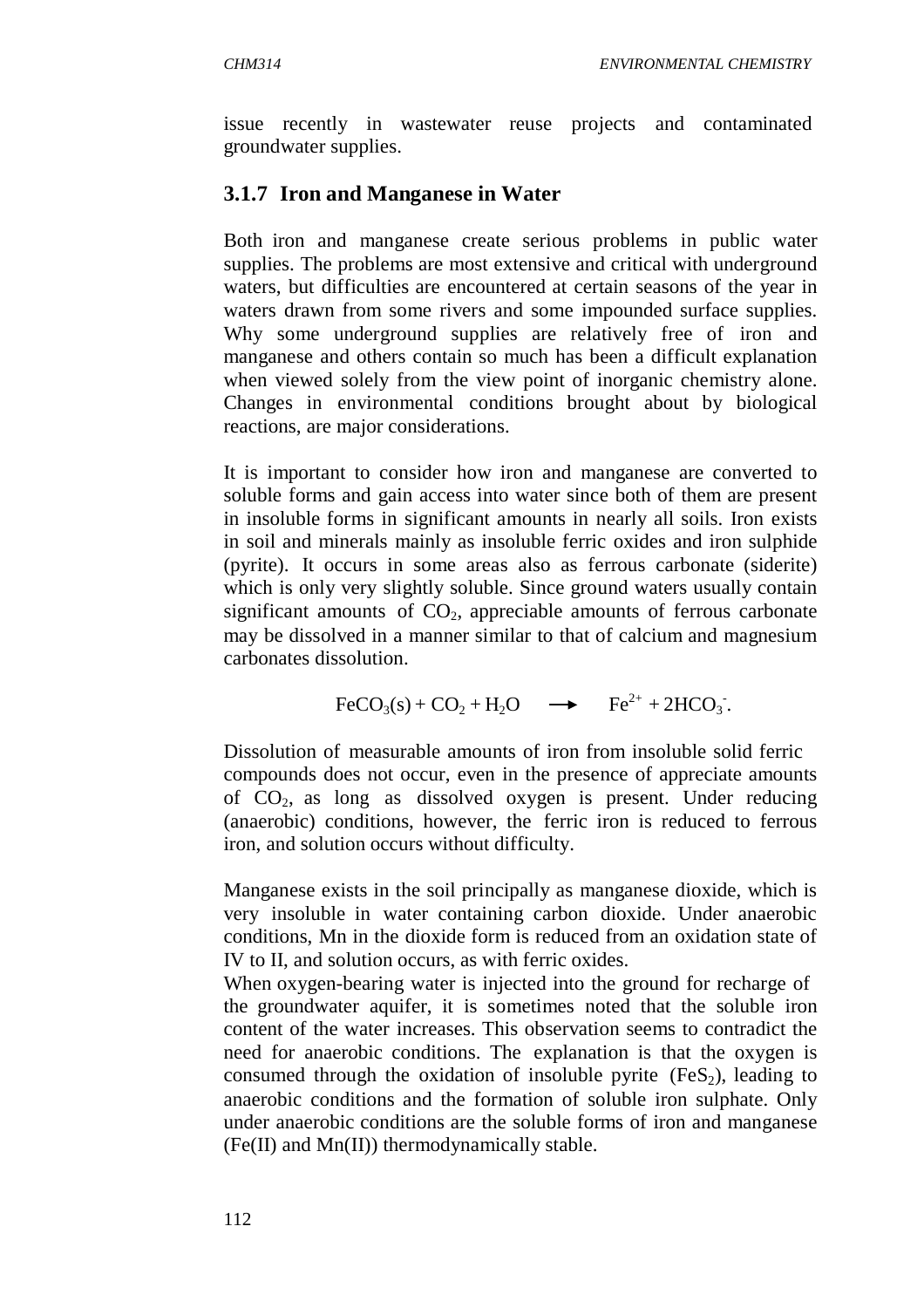$$
2FeS_2 + 7O_2 + 2H_2O \longrightarrow 2Fe^{2+} + 4SO^{2-} + 4H^{+}.
$$

As far as it is known, humans suffer no harmful effects from drinking waters containing iron and manganese. Such waters, when exposed to the air become turbid and highly unacceptable from an aesthetic viewpoint, owing to the oxidation of  $Fe(II)$  and  $Mn(II)$  to  $Fe(III)$  and Mn(IV) respectively. Both iron and manganese interfere with laundering operations, impart objectionable stains to plumbing fixtures and cause difficulties in distribution systems by supporting of iron bacteria. Iron also imparts a taste to water which is detectable at very low concentrations. For these reasons, the USEPA secondary standards for iron and manganese in public water supplies are 0.3 mg/L and 0.05 mg/L respectively.

#### **SELF ASSESSMENT EXERCISE 3**

- 1(a) In what forms does nitrogen normally occur in natural water?
- (b) What is the importance of nitrogen analysis in water pollution control?
- 2. What is the environmental significance of iron and manganese in water supplies?
- 3. Discus briefly how iron and manganese get into underground water supplies.

### **3.1.8 Oil and Grease in Water**

The oil and grease content of domestic and certain industrial wastes, and sludge, is an important consideration in the handling and treatment of these materials for ultimate disposal. Oil and grease have poor solubility in water and do separate from the aqueous phase. This characteristic of oil and grease complicates the transportation of wastes though pipeline, their destruction in biological treatment units and their eventual disposal into the receiving streams.

Very few processing plants have provisions for the separate disposal of waters from meat-packing industry and restaurants to scavengers or by incineration. As a result, the oil and grease which separate as scum, in primary settling tanks are normally transferred with the settled solids to disposal units. In sludge digestion tanks, oil and grease tend to separate and float on the surface to form dense scum layers. Scum problems have been particularly severe where high-grease-content wastes have been admitted to public sewer systems. The vacuum filtration of sludge is also complicated by high grease content.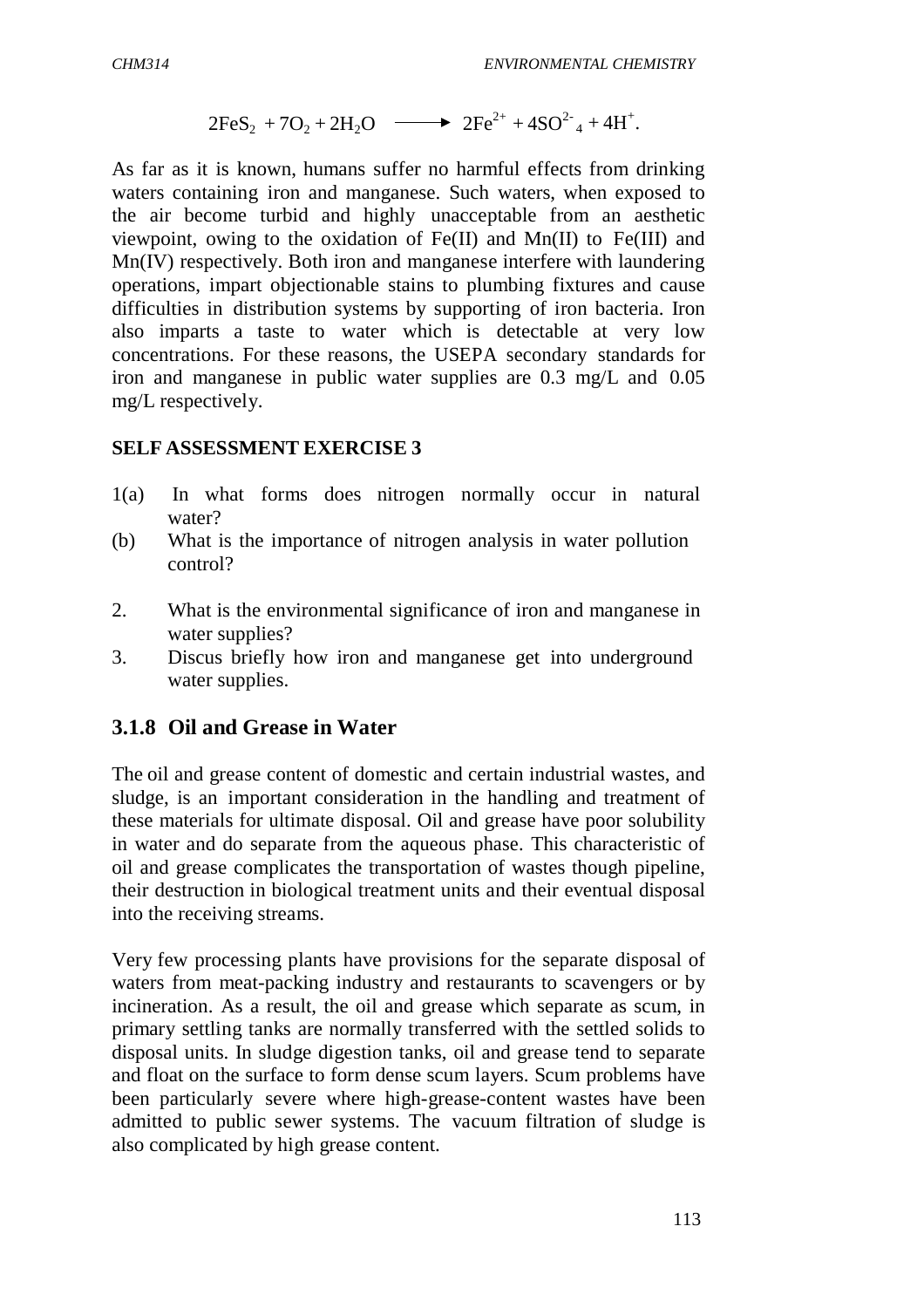Not all the oil and grease is removed from the sewage by primary settling units. Appreciable amounts remain in the clarified wastewater in a finely divided emulsified form. During subsequent biological attack in secondary treatment units or in the receiving stream, the emulsifying agents are usually destroyed, and the finely divided oil and grease particles become free to coalesce into grease particles that separate from the water. In activated-sludge plants, the grease often accumulates into "grease balls" that give an unsightly appearance to the surface of final settling tanks. Both trickling filters and the activated sludge process are adversely affected by unreasonable amounts of grease that seems to coat the biological solids sufficiently to interfere with oxygen transfer from the liquid to the interior of the living cells. This is sometimes described as a "smothering" action.

Spills of crude and refined petroleum from ships used for their transport have resulted in loss of fish, mammals and waterfowl, and the fouling of beaches. Also, oil and grease leaking from automobiles result in high concentrations in storm runoff from streets, contaminating water ways into which storm water drains.

## **3.1.9 Volatile Acids in Water**

The volatile-acids determination is widely used in the control of anaerobic waste treatment processes. In the biochemical decomposition of organic matter that occurs, facultative and anaerobic bacteria of wide variety hydrolyse and convert the complex materials to low-molecularweight compounds. Among the low-molecular-weight compounds formed are the short-chain fatty acids such as acetic, propionic, butyric, and to a less extent, isobutyric, valeric, isovaleric and caproic, are important components. These low-molecular-weight fatty acids are termed **volatile acids** because they can be distilled at atmospheric pressure.

An accumulation of volatile acids can have a disastrous effect upon anaerobic treatment if the buffering capacity of the system is exceeded and the pH falls to unfavourable levels.

In anaerobic digestion, units that are operating in a stabilised condition, three groups of bacteria work in harmony to accomplish the destruction of organic matter. Following hydrolysis and fermentation to complex acids, the acidogenic and dehydrogenating organisms carry the degradation to acetic acid and hydrogen. Then the methanogenic bacteria complete the conversion into methane and carbon dioxide. When a sufficient population of methanogenic bacteria is present and environmental conditions are favourable, they utilise the end products produced by acidogenic bacteria as fast as they are formed. As a result,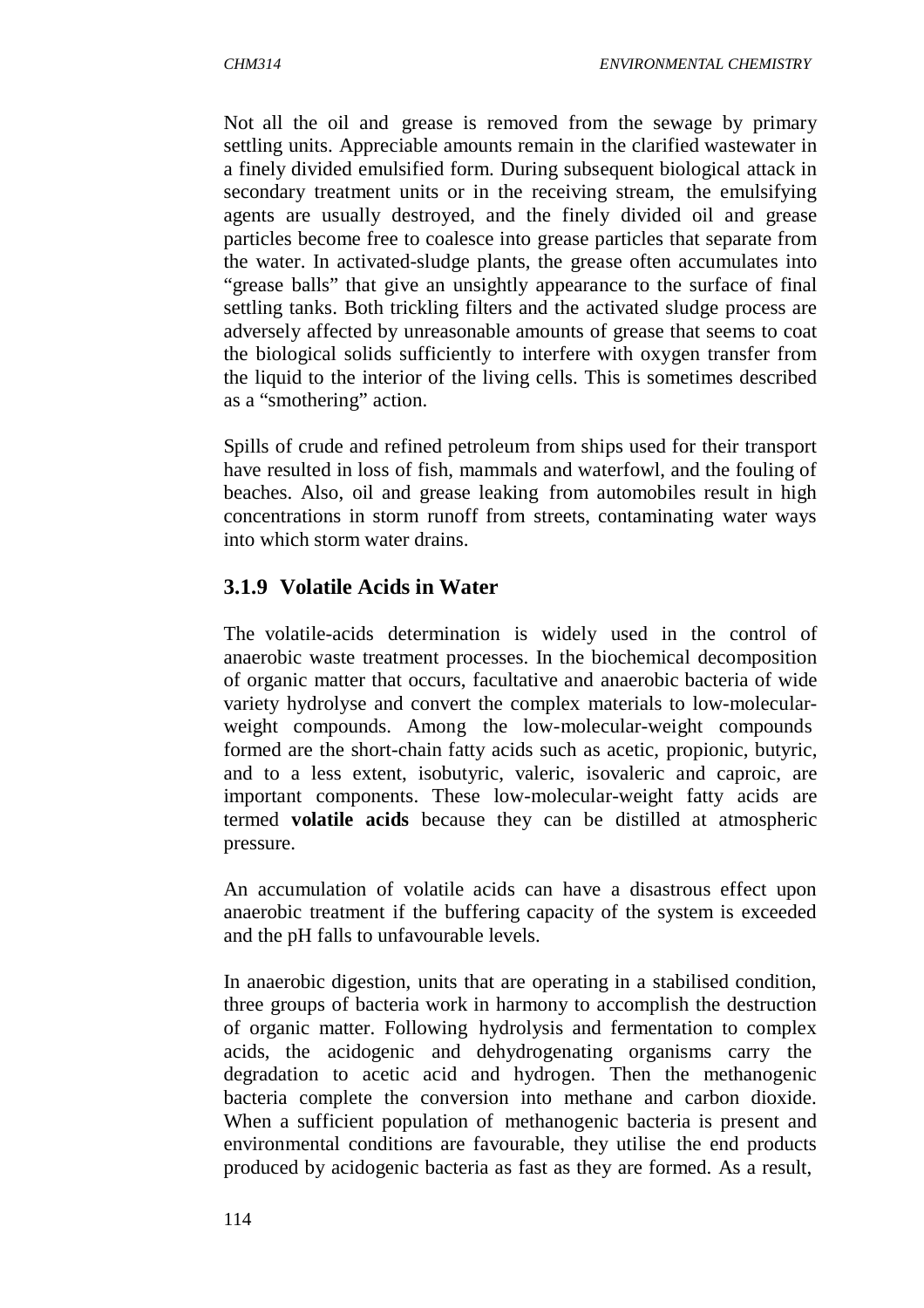acids do not accumulate beyond the neutralising abilities of the natural buffers present, and the pH remains in a favourable range for the methane bacteria. Under such conditions, the volatile acid content of digesting sludges, or anaerobically treated wastewaters usually runs in the range of 50 to 250 mg/L.

Untreated municipal wastewater sludges and many industrial wastewaters have a relatively low buffering capacity, and when they are allowed to ferment anaerobically, volatile acids are produced so much faster than the few methanogenetic bacteria present can consume them that the buffers are soon spent and free acids exist to depress the pH. At pH values below 6.5, methanogenetic bacteria are seriously inhibited, but many fermentative and acidogenic bacteria are not until pH levels fall to about five. Under such unbalanced conditions, the volatile-acids concentration continues to increase to levels of 2000 to 6000mg/L or more, depending upon the solids content of the sludge.

### **SELF ASSESSMENT EXERCISE 4**

- 1. List four important sources that contribute oil and grease to municipal wastewaters.
- 2. Name five difficulties that could arise in the process of treating wastewaters with high levels of oil and grease.
- 3. (a) What is meant by "volatile acids"? (b) Indicate (i) what are the most prevalent volatile acids formed during anaerobic treatment, (ii) the general classes of organic compounds from which each of the most prevalent volatile acids result.

## **4.0 CONCLUSION**

Water treatment must take into consideration every aspect of physicochemical characteristics including the chloride, fluoride, sulphate and phosphate content. The residual chlorine and chlorine demand, nitrogen content, levels of iron and manganese, oil and grease, and volatile acids in water all need to be assessed and be ensured to conform to the MCL of either USEPA or WHO. Until this is done, the safety of a water source is doubtful, to say the least.

## **5.0 SUMMARY**

In this unit, you have learnt that:

i. the levels of Cl, F,  $SO<sup>2-</sup><sub>4</sub>$  and  $PO<sup>2-</sup><sub>4</sub>$  in a given water sample can be part of the indices used to assess the quality of the water.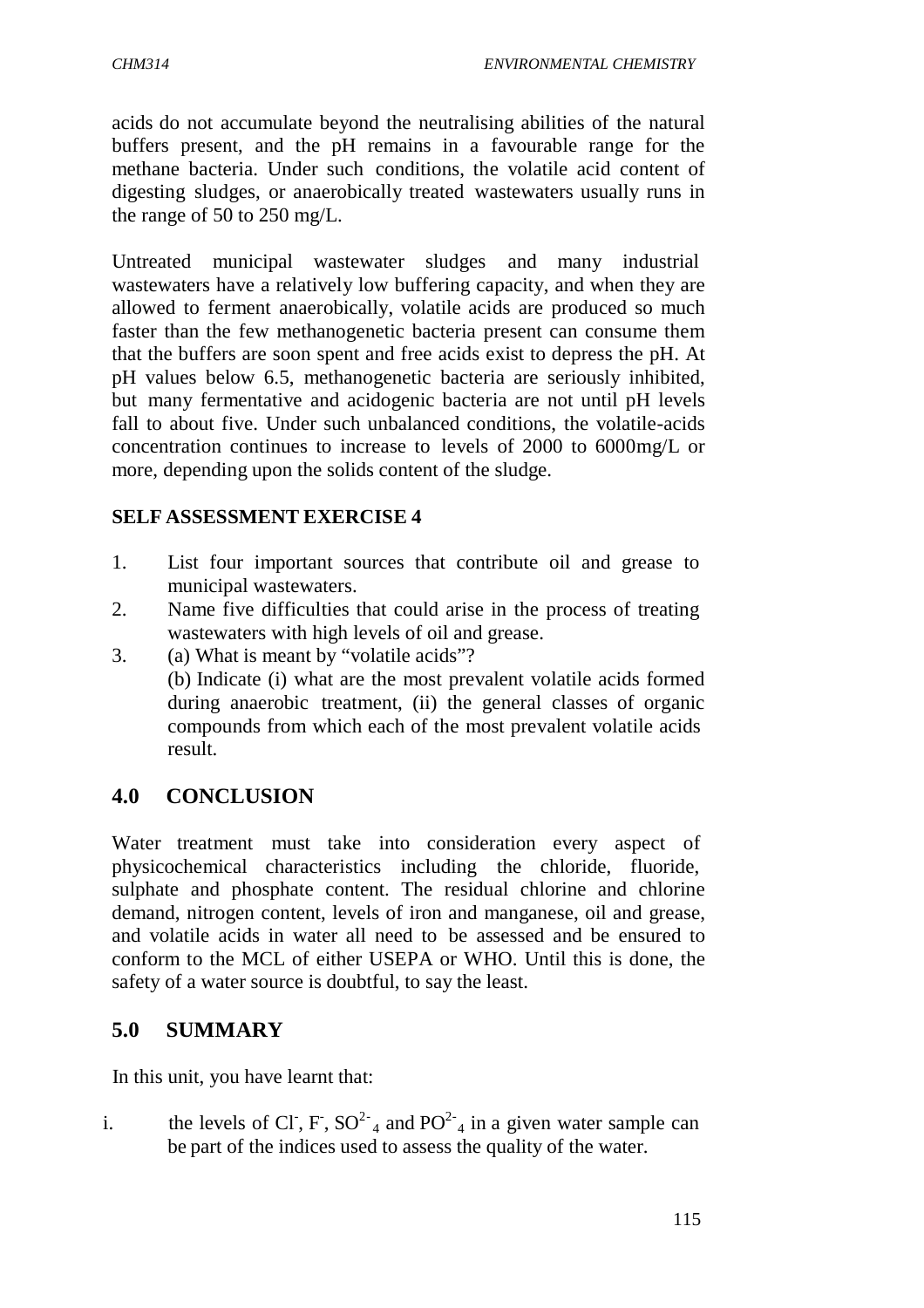- ii. residual chlorine in water can lead to the formation such compounds known to be human carcinogens e.g. chloroform.
- iii. the presence of nitrogenous compound can directly or indirectly affect a water quality and the uses to which the water can be put.
- iv. metals like Fe and Mn can still find their ways into the groundwater even when the metals were not originally found in soluble forms.
- v. oil and grease and volatile acids can constitute very serious problems at various stages of waste water treatment particularly.

#### **6.0 TUTOR-MARKED ASSIGNMENT**

Discuss one analytical method in each case for measuring the concentration of (i) Mn and (ii) Fe, in water supplies.

#### **7.0 REFERENCES/FURTHER READING**

- Sawyer, C.; McCarty, P. & Parkin, G. (2006). *Chemistry for Environmental Engineering and Science* (5<sup>th</sup> ed.). New Delhi: Tata McGraw-Hill Put. Coy. Ltd.
- Peavy, H.; Rowe, D. & Tchobanoglous, G. (1985). *Environmental Engineering*. New York: McGraw-Hill Int. Editions.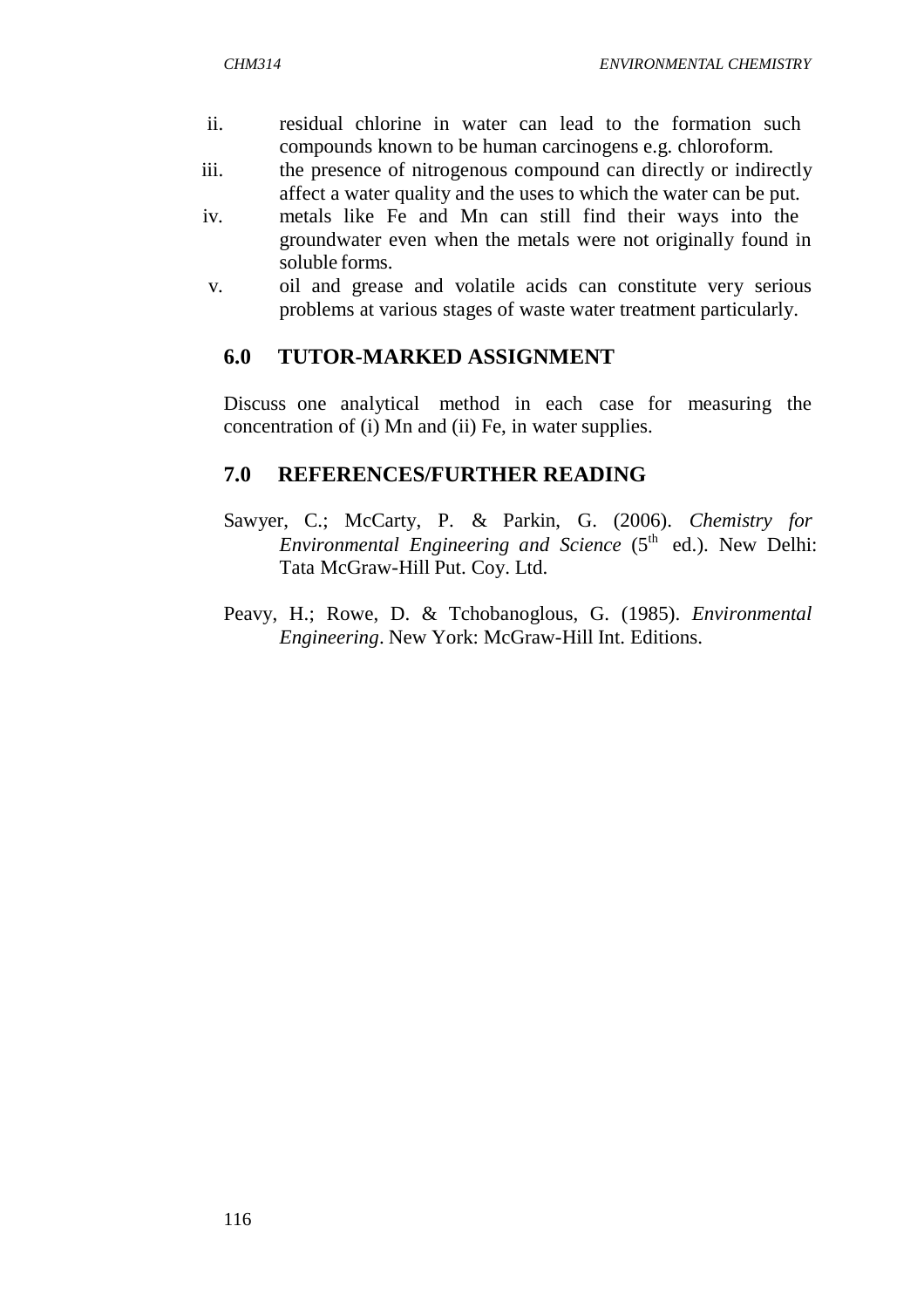## **MODULE 5 CHEMICAL AND PHYSICAL INSTRUMENTATION IN ENVIRONMENTAL SCIENCES**

Unit 1 Chemical instrumentation in Environmental Sciences Unit 2 Physical Instrumentation in Environmental Sciences

## **UNIT 1 CHEMICAL INSTRUMENTATION IN ENVIRONMENTAL SCIENCES**

### **CONTENTS**

- 1.0 Introduction
- 2.0 Objectives
- 3.0 Main Content
	- 3.1 Examples of "Wet Chemistry" Analysis
	- 3.2 Determination of Chloride (CI)
		- 3.2.1 Mohr Method (Argentometric Procedure)
		- 3.2.2 Mercuric Nitrate Method
		- 3.2.3 Ferricyanide Method
	- 3.3 Determination of Sulfate,  $SO_4^2$ 
		- 3.3.1 Gravimetric Method
		- 3.3.2 Turbidimetric Procedure
		- 3.3.3 Automated Methylthymol Blue Method
	- 3.4 Determination of Fluoride (F)
	- 3.5 Determination of Phosphate  $(PO<sub>4</sub><sup>3</sup>)$ 
		- 3.5.1 Orthophosphate
		- 3.5.2 Polyphosphates
		- 3.5.3 Organic Phosphorus
	- 3.6 Determining Iron by Phenanthroline Method
	- 3.7 Persulfate Method for Manganese Determinations
	- 3.8 EDTA Titrations
- 4.0 Conclusion
- 5.0 Summary
- 6.0 Tutor-Marked Assignment
- 7.0 References/Further Reading

## **1.0 INTRODUCTION**

The methods of "wet chemistry" such as titrimetric analysis and gravimetry still have an important role in modern analytical and environmental chemistry. There are many areas in which titrimetric and gravimetric procedures are quite invaluable. The advantages of titrimetric procedures include: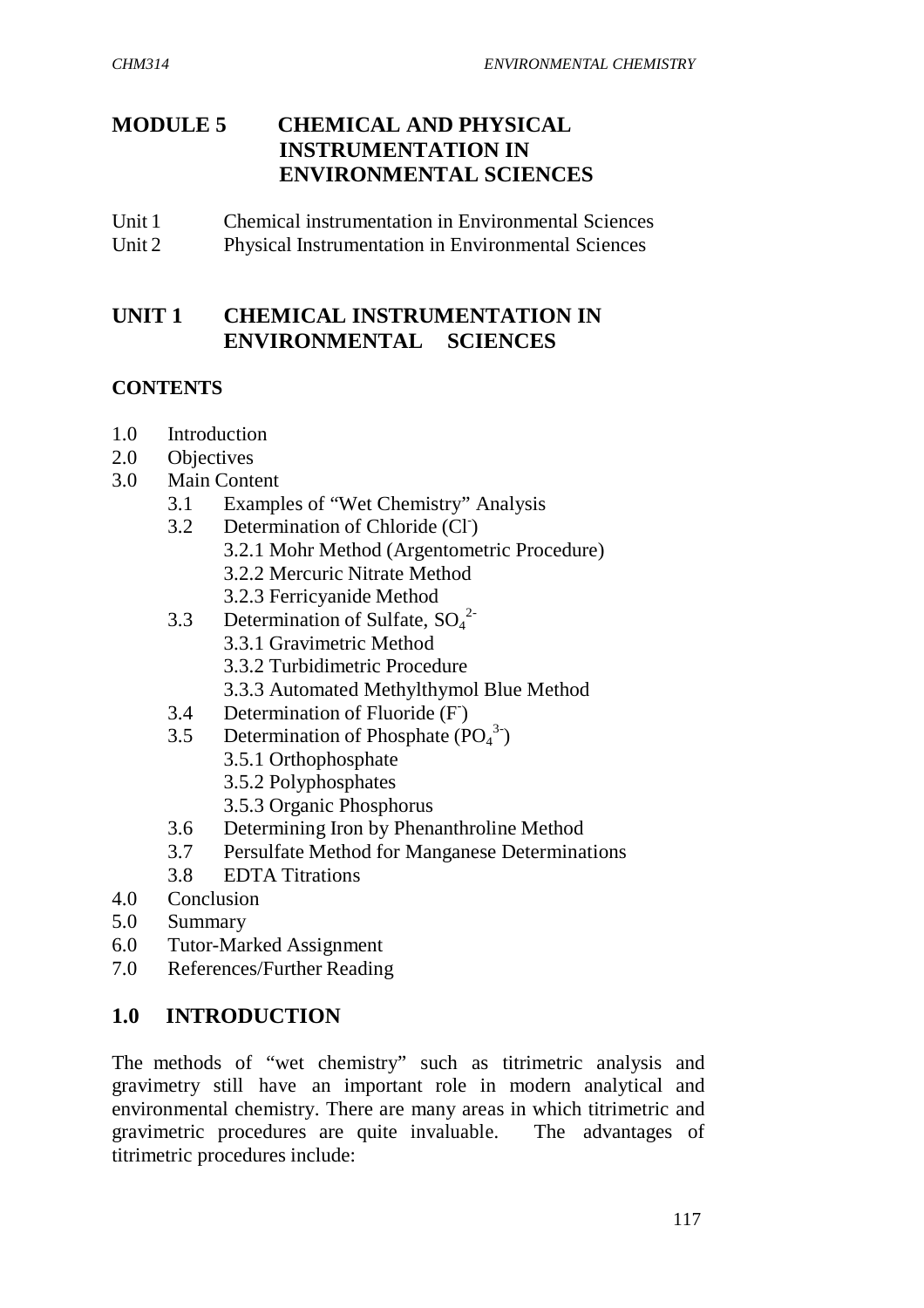The precision (0.1percent) is better than most instrumental methods.

 Methods are usually superior to instrumental techniques for major component analysis.

 When the sample throughout is small e.g. for one-off analysis, simple titrations are often preferable.

 Unlike instrumental methods, the instrument does not require constant recalibration.

 Methods are relatively inexpensive with low unit costs per determination.

 They are often used to calibrate and/or validate routine analysis using instruments.

The methods can be automated.

The most significant disadvantage of titrimetric procedures is that, they are normally less, sensitive and frequently less selective than instrumental methods. Also, when a large number of similar determinations are required, instrumental methods are usually much quicker and often cheaper than the more labour intensive titrimetric methods.

Like titrimetric analysis, the advantages offered by gravimetric procedure are many including the following:

 It is accurate and precise when using modern analytical balances. Possible sources of error are readily checked, since filtration can

be tested for completeness of precipitation and precipitates may be examined for the presence of impurities.

 It involves direct measurement without any form of calibration being required.

 Determinations can be carried out with relatively inexpensive apparatus; the most expensive items are a muffle finance and sometimes platinum crucibles.

## **2.0 OBJECTIVES**

At the end of this unit, you should be able to:

 list some applications of titrimetric and gravimetric analysis involving "wet chemistry"

explain how to carry out the analysis of such species as  $Cl<sub>1</sub>, F<sub>1</sub>$  $SO_4^2$ <sup>2</sup>, PO<sub>4</sub><sup>3</sup> e.t.c. in an environmental sample

 state some precautionary measures needed to achieve both accuracy and precision in the use of titrimetric and gravimetric analyses in the determination of a given chemical species.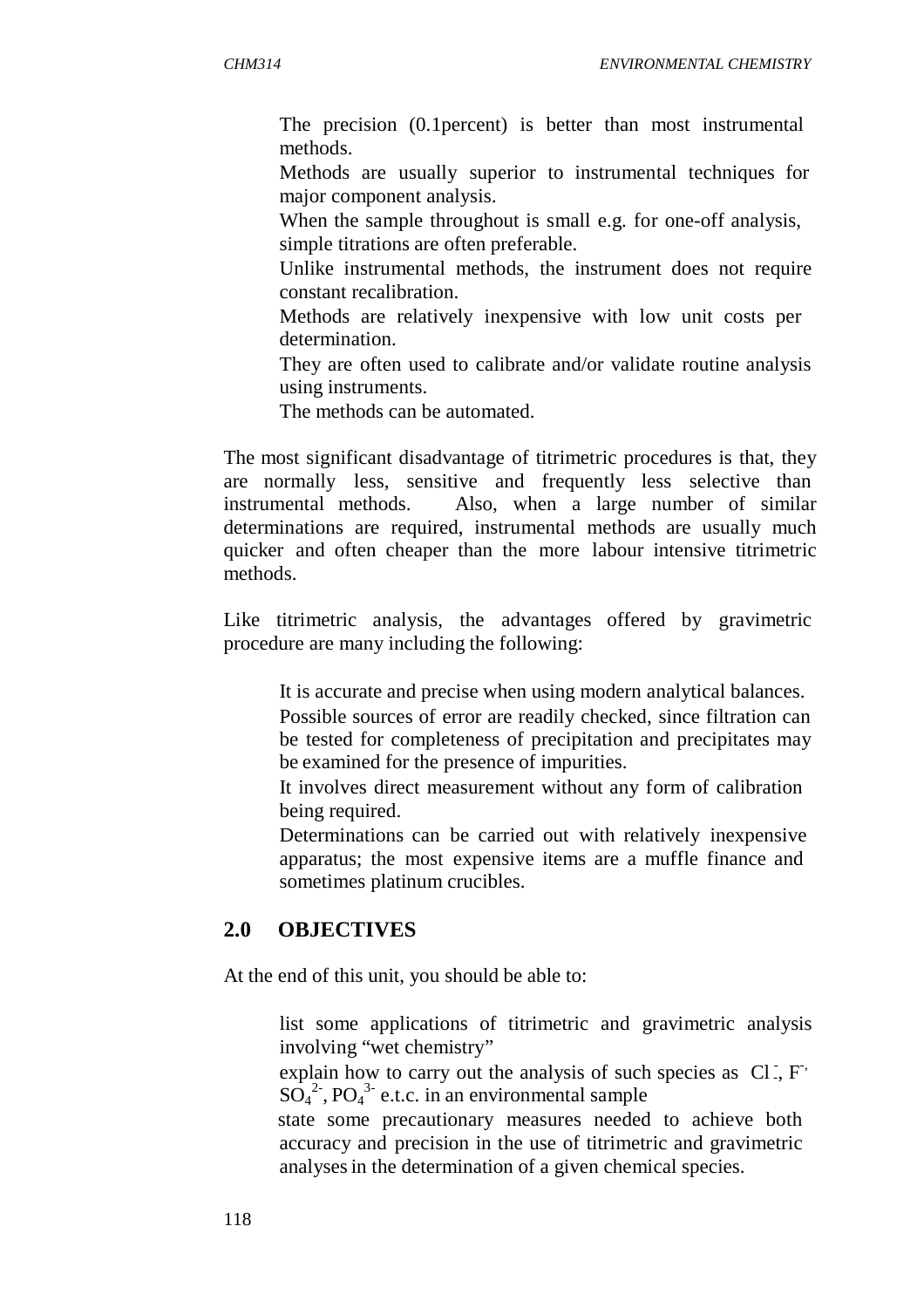### **3.0 MAIN CONTENT**

### **3.1 Examples of "Wet Chemistry" Analysis.**

## **3.2 Determination of Chloride (Cl- )**

#### **3.2.1 Mohr Method (Argentometric Procedure)**

The Mohr method employs  $0.I$  M solution of silver nitrate, AgNO<sub>3</sub>, for titration. In the titration the chloride ion is precipitated as white silver chloride, AgCl.

$$
Ag^+ + Cl \longrightarrow AgCl(s) \qquad (K_{sp} = 3 \times 10^{-10}).
$$

The end point cannot be detected visually unless an indicator capable of demonstrating the presence of excess  $Ag^+$  is present. The indicator normally used is **potassium chromate**, which supplies chromate ion,  $CrO<sub>4</sub><sup>2</sup>$ . As the concentration of Cl<sup>-</sup> ions approaches extinction, the Ag<sup>+</sup> concentration increases to a level at which the solubility product of silver chromate is exceeded and it begins to form a reddish-brown precipitate.

$$
2Ag^{+} + CrO_{4}^{2}
$$
  $\longrightarrow$   $Ag_{2}CrO_{4}(s)$   $(K_{sp} = 5 \times 10^{-12})$ .

This is taken as evidence that all the chloride has been precipitated. Several **precautions** are to be observed in this determination if accurate results are to be obtained.

- 1. A uniform sample size, preferably 100 mL, must be used to that ionic concentrations needed to indicate the end point will be constant.
- 2. The pH must be in the range of 7 to 8 because  $Ag<sup>+</sup>$  is precipitated as AgOH(s) at high pH levels and the  $CrO<sub>4</sub><sup>2</sup>$  is converted to  $Cr_2O_7^{2}$  at low pH levels.
- 3. A definite amount of indicator must be used to provide a certain concentration of  $CrO<sub>4</sub><sup>2</sup>$ ; otherwise Ag<sub>2</sub>CrO<sub>4</sub>(s) may form too soon or not soon enough.

The calculation for chloride may be simplified as  $CI$  (in mg/L) = (mLAgNO<sub>3</sub>-blank) x 0.1x35.45 x 1000 mL sample

#### **3.2.2 Mercuric Nitrate Method**

The mercuric nitrate method is less subjected to interferences than the Mohr method because the titration is performed on a sample whose pH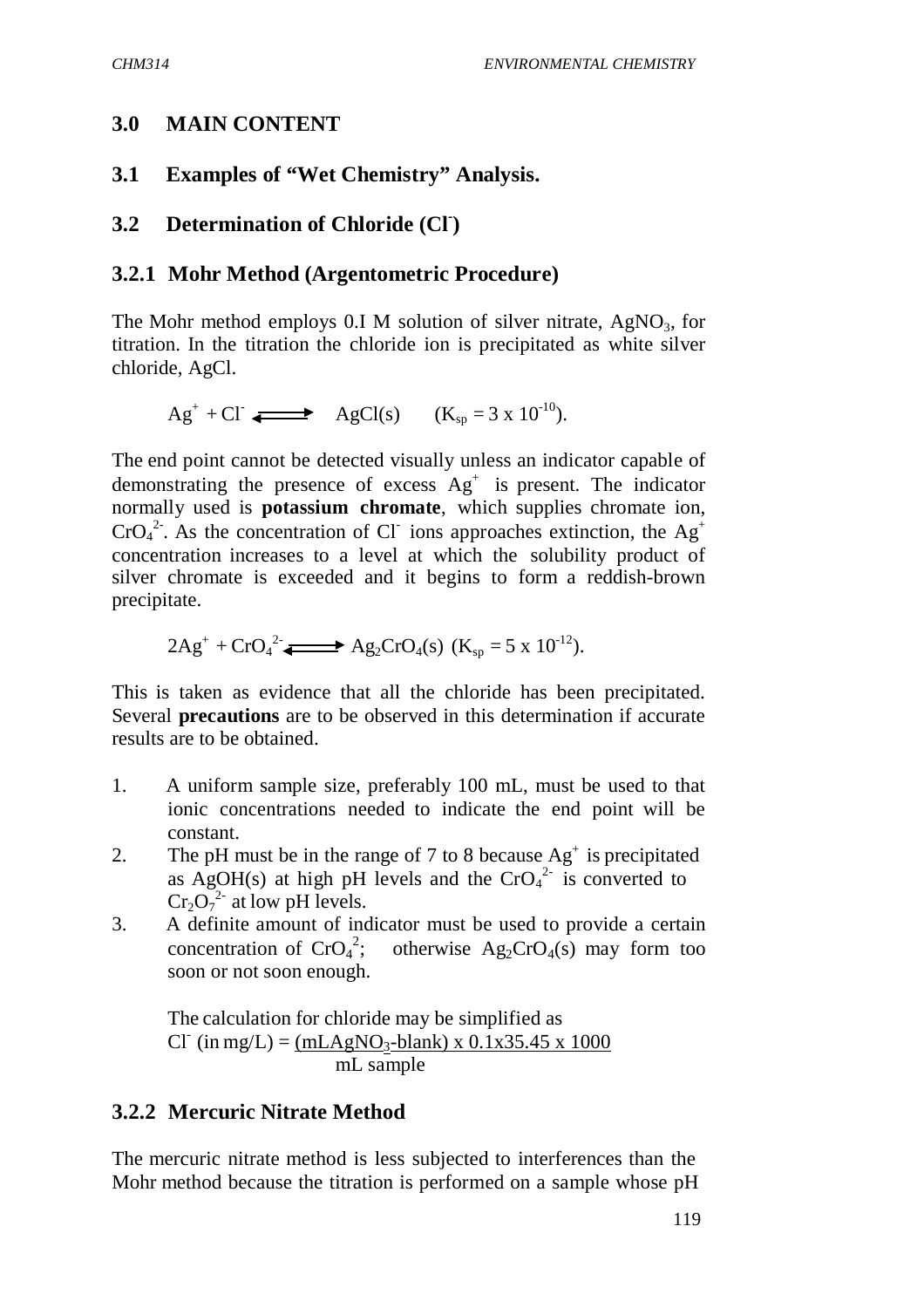is adjusted to a value of about 2.5. Under these conditions,  $Hg^{2+}$  ion combines with  $Cl^-$  to form the  $HgCl_2$  complex which is soluble, therefore making end-point detection easier than with the Mohr procedure. As the Cl<sup>-</sup> concentration approaches zero, the  $Hg^{2+}$ concentration increases to a level where it becomes significant as the mercuric nitrate is added.

$$
Hg^{2+} + 2Cl \implies HgCl_2(aq) \quad (\beta_2 = 1.7 \times 10^{13}).
$$

Diphenylcarbazone is the indicator used to show the presence of excess  $Hg^{2+}$  ions. It combines with them to form a distinct purple colour. A blank correction is needed. Nitric acid is added to the indicator to reduce the sample pH to 2.5, a value that must be maintained uniformly in unknown samples, standards and blanks. A pH indicator, xylene cyanol FF, which is blue-green at pH 2.5 is also included and improves the end point by masking the pale colour developed by diphenylcarbazone during the titration. Using  $0.1M$  Hg(NO<sub>3</sub>)<sub>2</sub> solution makes the calculation similar to that of Mohr's method.

### **3.2.3 Ferricyanide Method**

This is an automated colourimetric procedure. Mercuric ion contained in the mercuric thiocyanate titrant forms a soluble complex with chloride. This releases the thiocyanate to react with ferric ion, which is also added, to form intensely red ferric thiocyanate, the intensity of which is proportional to the chloride concentration.

#### **SELF ASSESSMENT EXERCISE 1**

- 1. Explain why a blank correction must be applied to the titration values in both the Mohr and mercuric nitrate methods of chloride determination.
- 2. Would the analytical results by the Mohr method for chloride be higher, lower or the same as the true value of an excess if indicator were accidentally added to the sample? Why?
- 3. What purpose is served by the nitric acid added to the indicator in the mercuric nitrate method of chloride determination?

# **3.3 Determination of Sulphate, SO<sup>4</sup> 2- .**

## **3.3.1 Gravimetric Method**

The gravimetric method yields accurate results. The quantitative aspects of this method depend on the fact that barium ion combines with sulphate ion to form poorly soluble barium sulphate as follows:

$$
Ba^{2+} + SO_4^2 \longrightarrow BaSO_4(s), Ksp = 1 \times 10^{-10}
$$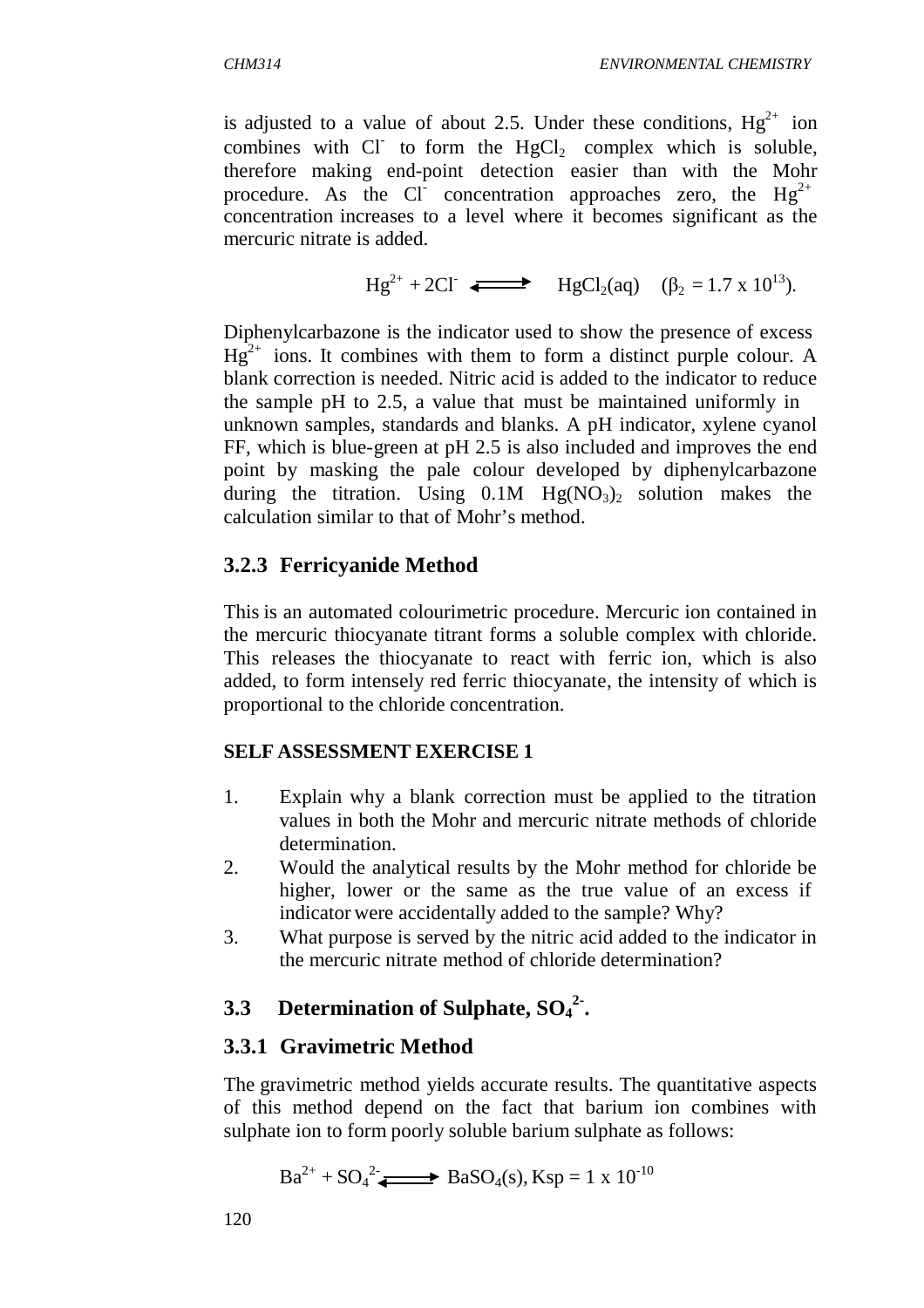The precipitate is normally accomplished by adding  $BaCl<sub>2</sub>$  solution in slight excess to samples of water acidified with HCl acid and kept near the boiling point. The samples are acidified to eliminate the possibility of precipitation of  $BaCO<sub>3</sub>$ , which might occur in highly alkaline waters maintained near the boiling temperature. Excess BaCl<sub>2</sub> solution is used to produce sufficient common ion to precipitate sulphate ion as completely as possible.

Because of the great insolubility of  $BaSO<sub>4</sub>$ , there is a considerable tendency for much of the precipitate to form in a colloidal condition that cannot be removed by ordinary filtration process. Digestion of the samples at temperatures near the boiling point for a few hours usually results in a transfer of the colloidal to crystalline forms. Filtration can then be accomplished. The crystals of  $BaSO<sub>4</sub>$  are quite small. Hence, a special grade of filter paper suitable for sulphate determinations should be used.

Having transferred all the sulphate crystals quantitatively to the filter paper, washing with distilled water must be sufficiently done to remove all excess  $BaCl<sub>2</sub>$  and other salts. Weigh the sulphate precipitate formed by subjecting the filter paper to a complete combustion or by drying the filter paper and the sulphate to a constant weight and then subtracting the weight of the filter paper (previously weighed) from the total to give the weight of the sulphate precipitate.

## **3.3.2 Turbidimetric Procedure**

The turbidimetric method of measuring sulphate is based upon the fact that  $BaSO<sub>4</sub>$  formed following  $BaCl<sub>2</sub>$  solution addition to a sample tends to precipitate in a colloidal form. This tendency is enhanced in the presence of an acidic buffer solution containing magnesium chloride, potassium nitrate, sodium acetate and acetic acid.

By standardising the procedure used to produce the colloidal suspension of BaSO4, it is possible to obtain quantitative and acceptable results. Sample with sulphate concentrations greater than 10 mg/L can be analysed by taking smaller portions and diluting them to the recommended 50 mL sample size. At least, one standard sample of sulphate should be included in each set of samples to verify that conditions used in the test are comparable to those used in establishing the calibration curve.

## **3.3.3 Automated Methylthymol Blue Method**

Here, a continuous-flow analytical instrument is used in which chemicals are automatically added to and mixed with samples in a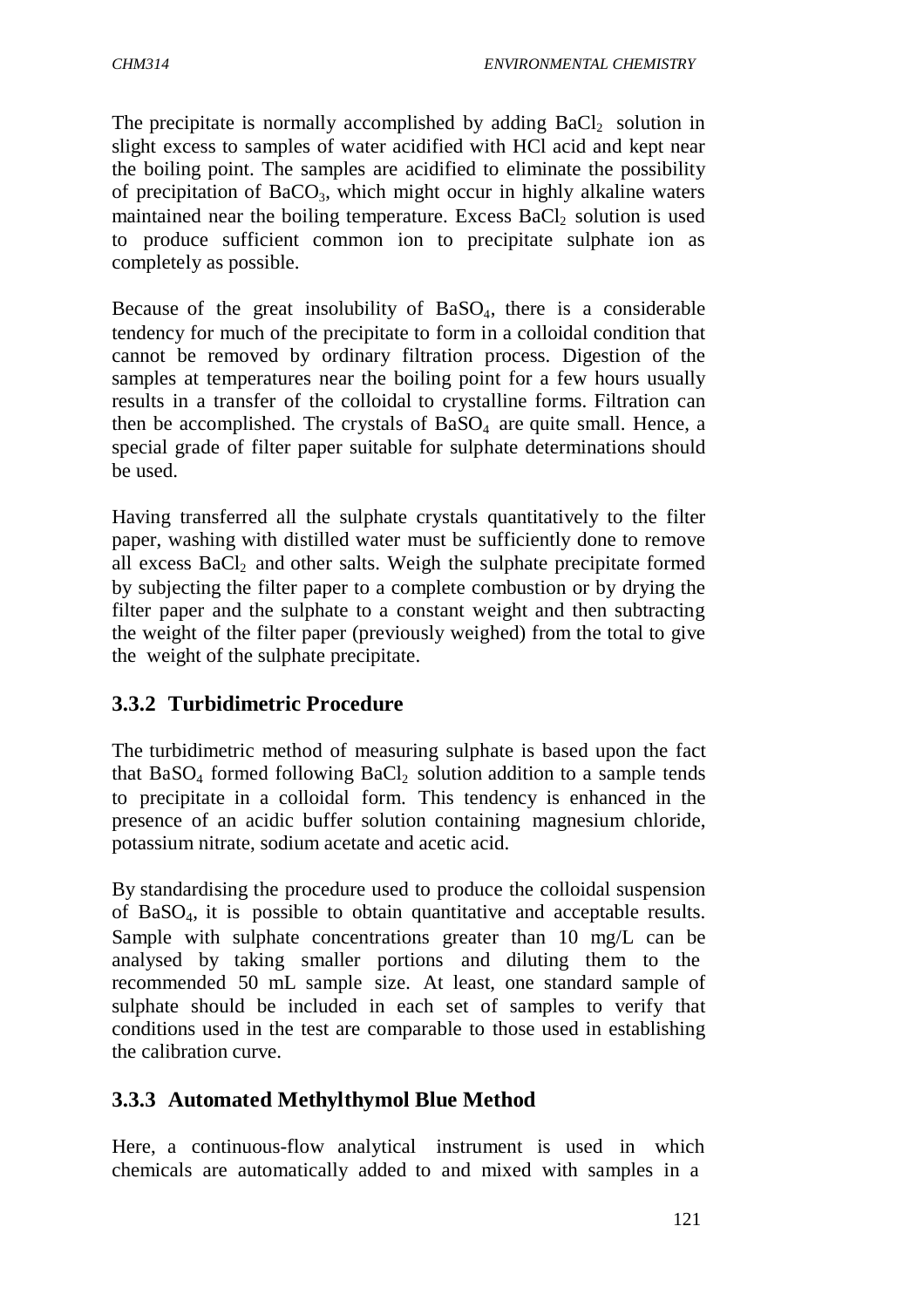flowing stream. After a standard time passes to allow for chemical reaction to occur, the sample enters a cell where measurement of colour or turbidity is made for quantification.

In the automated procedure for sulphate,  $BaCl<sub>2</sub>$  is first automatically added to the samples of low pH to form a  $BaSO<sub>4</sub>$  precipitate; the sample pH is then adjusted to about 10. Methylthymol blue reagent is then added and combines with the excess barium added to form a blue chelate. The uncompleted methylthymol blue remaining forms a grey colour which is automatically measured.

The amount of sulphate in the original sample is based on the instrument response that is obtained. The instrument must be calibrated with standard sulphate solution, the addition of chemicals must be precise and interferences must be absent. The method of automated approach helps to accomplish all these.

## **3.4 Determination of Fluoride (F- )**

The concentration of fluoride in drinking or wastewater may be determined indirectly by its ability to form a complex with Zirconium. In the presence of the dye SPADNS, solutions of Zirconium form a reddish coloured compound, called a "lake", that absorbs at 570 nm. When fluoride is added, the formation of the stable  $\text{ZrF}_6^{2-}$  complex causes a portion of the lake to dissociate, decreasing the absorbance.

$$
(Zr-SPADNS) + 6F \longrightarrow SPADNS + ZrF_6^{2}
$$

Thus, the Beer's law is satisfied in an inverse manner. A plot of absorbance versus the concentration of fluoride, therefore, has a negative slope. When photometric methods are used, care must be exercised to keep contact time and temperature the same as employed in developing the calibration curve. Good practice demands that at least one standard be included with samples each time photometric measurements are made.

# **3.5 Determination of Phosphate (PO<sup>4</sup> 3-)**

## **3.5.1 Orthophosphate**

Phosphorus occurring as orthophosphate  $(H_3PO_4, H_2PO_4$ ,  $HPO_4^2$ ,  $PO_4^3$ ) can be measured quantitatively by gravimetric, volumetric or colourimetric methods. The gravimetric method is applicable where large amounts of phosphate are present, but such situation does not occur in ordinary practice. The volumetric method is applicable when phosphate concentrations exceed 50 mg/L, but such concentrations are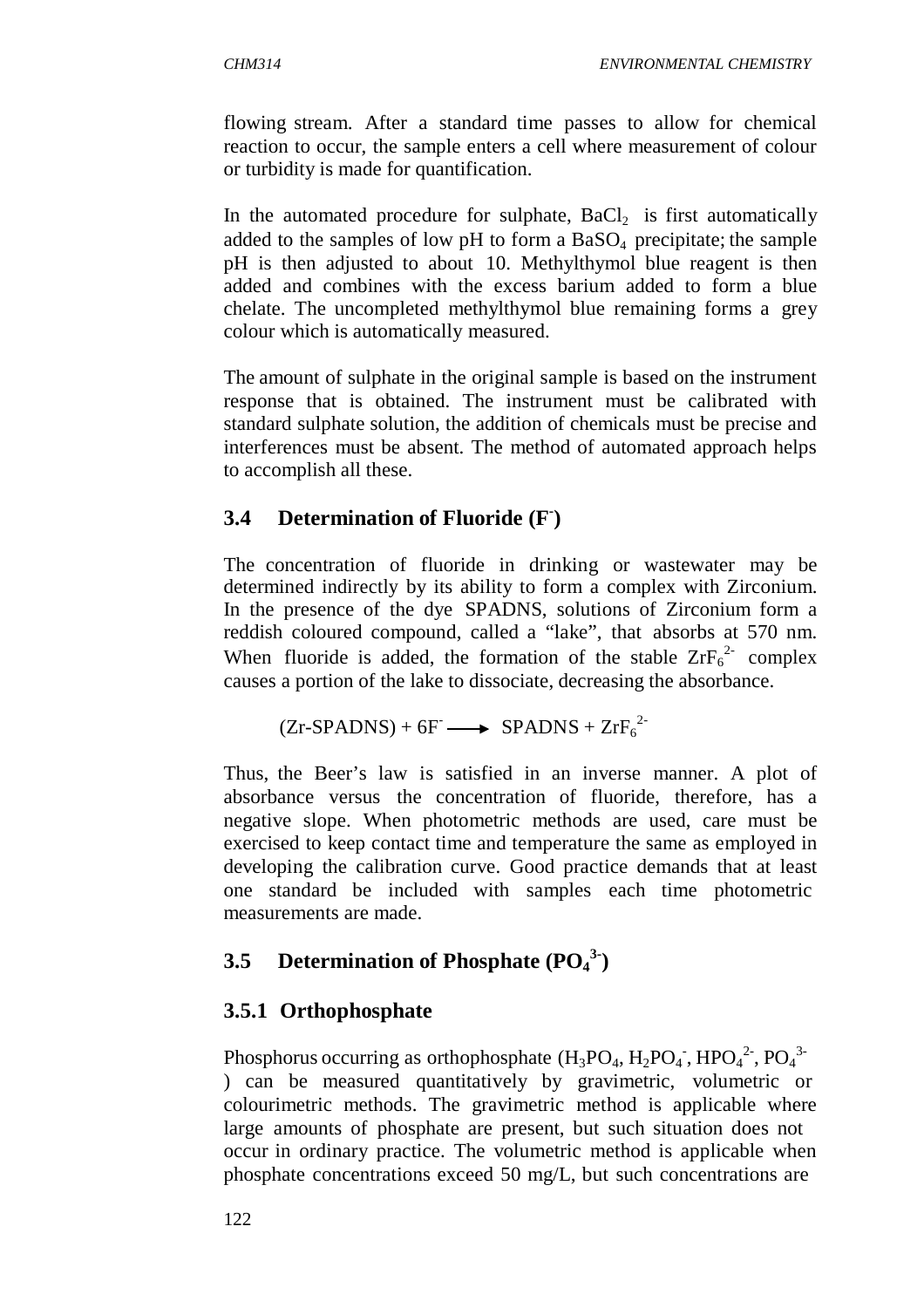seldom encountered except in boiler waters and anaerobic digester supernatant liquors. Colourimetric methods are the standard procedures usually adopted for water and wastewater, possibly at some sacrifice of accuracy.

In colourimetric methods, phosphate ion combines with ammonium molybdate under acid conditions to form a molybdophosphate complex.

 $PO_4^{3}+12(NH_4)_2 \text{ MoO}_4+12H^+(NH_4)_3PO_4 \longrightarrow 12MoO_3+21NH_4^++12H_2O.$ 

When large amounts of phosphate are present, the molybdophosphate forms a yellow precipitate that can be filtered and used for volumetric determination. At concentrations under 30 mg/L (the usual range in water analysis) the yellow colour of the colloidal sol is not discernible.

Using stannous chloride,  $SnCl<sub>2</sub>$ , (or ascorbic acid), the molybdenum contained in ammonium phosphomolybdate is readily reduced to produce a blue-coloured sol, molybdenum blue, that is proportional to the amount of phosphate present. Excess ammonium molybdate is not reduced and therefore does not interfere.

 $(NH_4)_3PO_4.12MoO_3 + Sn^{2+} \longrightarrow Molybdenum blue + Sn^{4+}$ 

The phosphomolybdate is first extracted from the sample into a benzene-isobutarnol solution prior to addition of the stannous chloride. This extraction is necessary to enhance increased sensitivity and to obtain accurate results when excessive interferences are present in the sample.

## **3.5.2 Polyphosphates**

The orthophosphate present is first determined, and them, the polyphosphate is converted to orthophosphate by boiling samples that have been acidified with sulphuric acid for 90 minutes or more. The excess acid added must first be neutralised before proceeding with the addition of the ammonium molybdate solution. The orthophosphate formed from the polyphosphate is measured in the presence of orthophosphate originally present in the sample by the method earlier described. The amount of polyphosphates is obtained as follows:

Total inorganic phosphate – orthophosphate = polyphosphate

## **3.5.3 Organic phosphorus**

The organic matter (industrial wastes or sludges) is subjected to wet acid digestion using nitric acid first followed by perchloric acid. The excess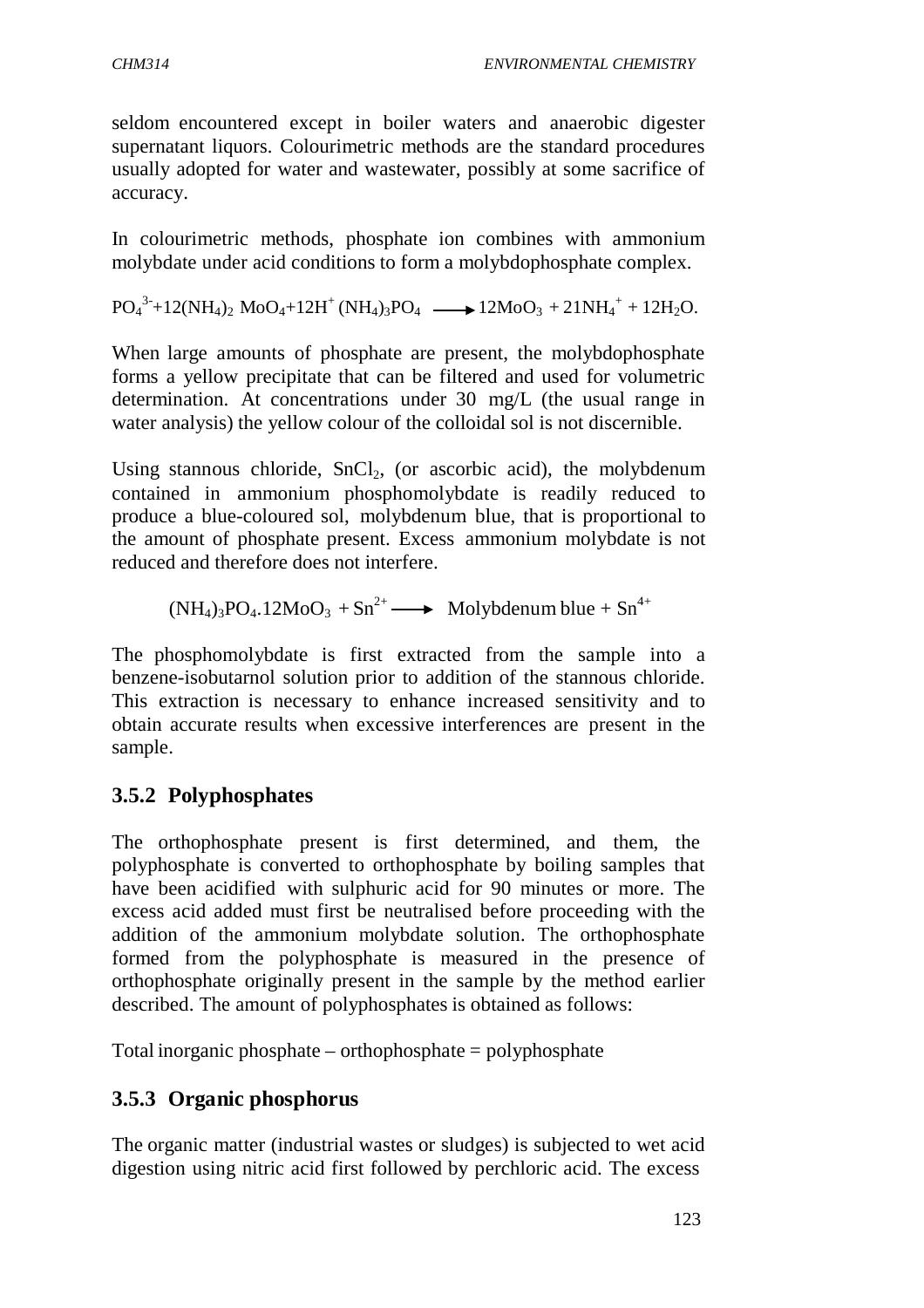acid remaining is neutralised. The phosphorus released can be measured using the method described for orthophosphate.

Total phosphorus – inorganic phosphorus = organic phosphorus

### **SELF ASSESSMENT EXERCISE 2**

- 1. In the gravimetric determination of sulphate concentration in a 400mL wastewater sample,  $0.0460g$  BaSO<sub>4</sub> was obtained. How many mg/L of sulphate was in the sample?
- 2. In the photometric analysis of fluoride in a sample of water supply, Beer's law is obeyed in an inverse manner. Why?
- 3. Would you expect the analytical results for orthophosphate to be higher than, lower than or the same as the original value in a sample of domestic wastewater that had been acidified to prevent bacterial action and stored for several days prior to analysis? Why?

## **3.6 Determining Iron by Phenanthroline Method**

The phenanthroline method is a reliable standard "wet chemistry" method for the measurement of Fe in water particularly when phosphate or heavy metal interference is absent. The method depends on the fact that 1, 10 - phenanthroline combines with  $Fe^{2+}$  to form a complex ion that is orange-red in colour. The colour produced conforms to Beer's law and is readily measured by visual or photometric comparison. It is necessary to make sure that all the iron is in a soluble condition. This is achieved by treating a portion of the sample with HCl acid to dissolve the ferric hydroxide:

$$
Fe(OH)3(s) + 3H+(aq) \longrightarrow Fe3+ + 3H2O
$$

Since 1,10 – phenanthroline will specifically measure  $Fe^{2+}$ , all iron in the Fe<sup>3+</sup> form must be reduced to the ferrous (Fe<sup>2+</sup>) form. This is readily accomplished by using hydroxylamine as the reducing agent.

$$
4Fe^{3+} + 2NH_2OH \longrightarrow 4Fe^{2+} + N_2O + H_2O + 4H^+
$$

Three molecules of 1, 10 – phenanthroline are required to sequester or form a complex ion with each  $Fe<sup>2+</sup>$ . When interfering materials are present, satisfactory results can be obtained by the use of HCl to acidify the sample before the iron content is extracted into diisopropyl-ether prior to the addition of the phananthroline solution.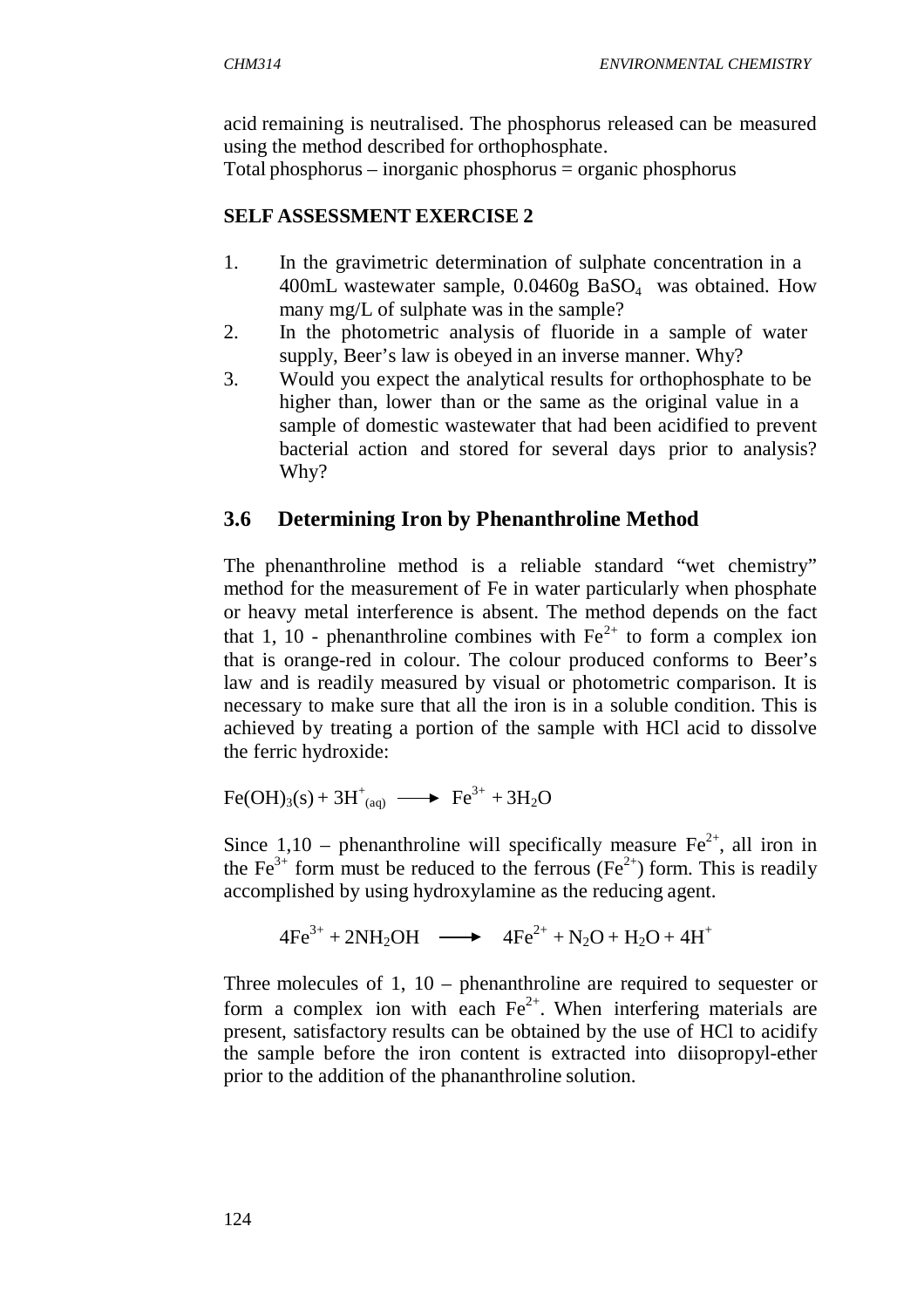### **3.7 Persulphate Method for Manganese Determinations**

This method is suited for routine determinations of manganese because pre-treatment of samples is not needed to overcome chloride interference. Ammonium persulphate is commonly used as the oxidising agent. It is subjected to deterioration during prolonged storage; hence, it is good to always include a standard sample with each set of samples to verify the potency of the persulphate used.

Chloride interference is overcome by adding  $Hg^{2+}$  to form the neutral HgCl<sub>2</sub> complex. Since the Ksp of HgCl<sub>2</sub> is about  $1.7x$   $10^{-13}$ , the concentration of Cl- is decreased to such a low level that it cannot reduce the permanganate ions formed. The oxidation of Mn in lower oxidation states to permanganate by persulphate requires the presence of  $Ag<sup>+</sup>$  as a catalyst.

 $2Mn^{2+} + 5S_2O_8^{2-} + 8H_2O \longrightarrow Ag^+ 2MnO_4 + 10SO_4^{2-} + 16H^+$ 

The colour produced by the permanganate ion is stable for several hours, provided a good quality distilled water is used for dilution purposes and reasonable care is taken to protect the sample from contamination by dust of the atmosphere.

### **3.8 EDTA Titrations**

Ethylenediamine tetraacetic acid (EDTA) titrations are a type of complexometric titrations widely used in the quantitative determination of several elements in environmental waters generally. The success of EDTA titration depends on its ability to account for complexes with many metals and the fact that masking/demasking processes are possible thus aiding selective titration of given metals. Also, suitable metal ion indicators are available which helps to determine a precise end point for each titration.

For example, when  $Ca^{2+}$  and  $Mg^{2+}$  occur simultaneously in a sample of hard water, the concentration of each ion can be determined successfully using EDTA titration. To determine  $Ca^{2+}$ , 2 mL of 0.1M NaOH solution is added to 50 mL of the water sample and titrated with standard EDTA using murexide indicator. To now determine  $Mg^{2+}$  in the same sample, destroy murexide colour with (1) mL of concentrated HCl, add 3 mL of NH3-NH4Cl buffer and titrate with EDTA using Eriochrome black T.

### **4.0 CONCLUSION**

The methods of wet chemistry analysis are very much ideal and could conveniently be used where the luxury of high grade analytical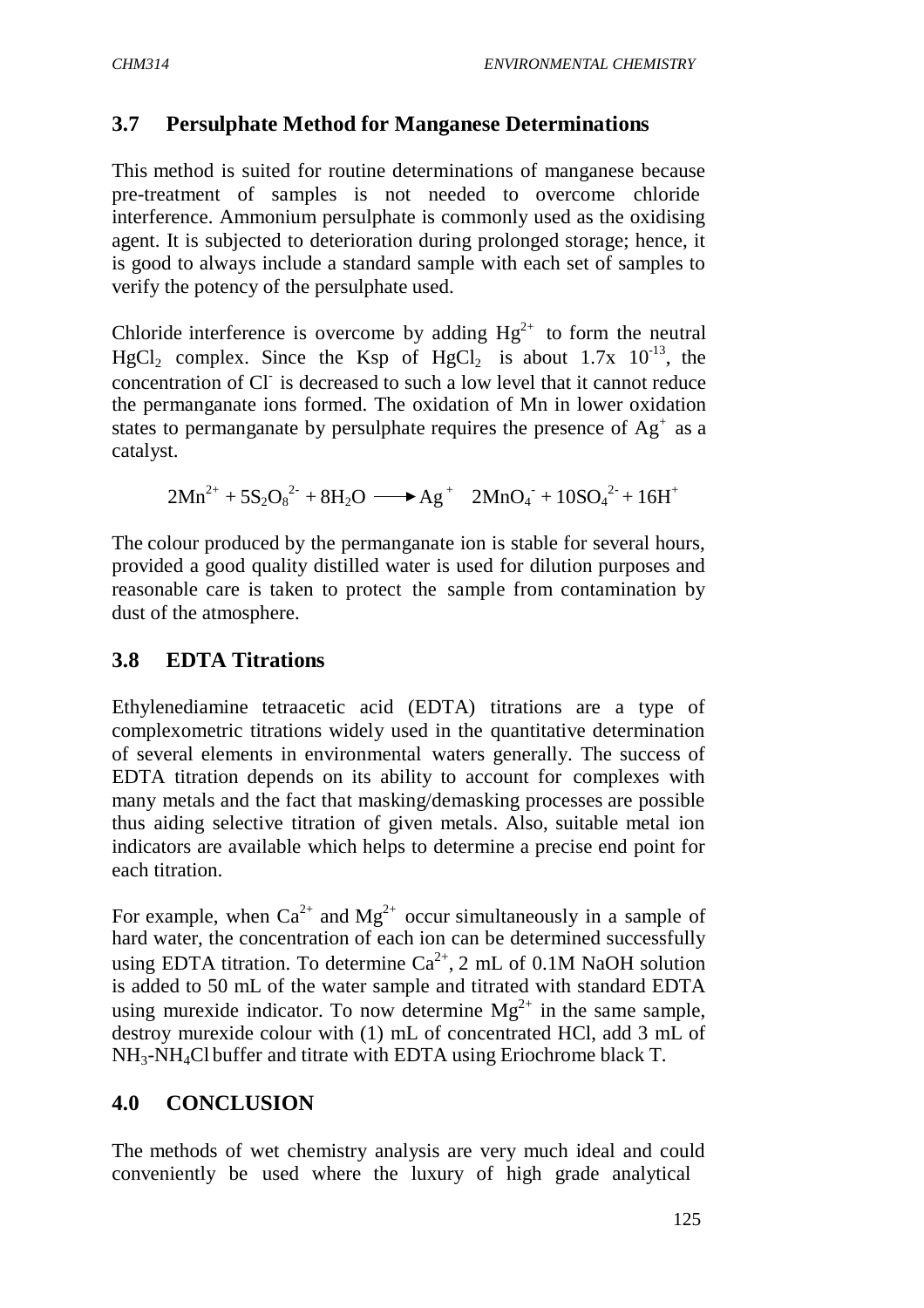instrumentation cannot be afforded. Provided the analysis is competently handled, the results are both informative and reliable.

## **5.0 SUMMARY**

In this unit, you have learnt that:

- wet chemistry predominates the field of chemical instrumentation in environmental sciences
- mercuric nitrate method is more reliable than argentometric procedure in the analysis of Cl since mercuric method is less subject to interferences.
- gravimetric methods are particularly suitable for species that can form stable precipitates of known molecular formula.
- visual or photometric methods are suitable where colour development of a given species is possible.
- certain metals e.g. Fe and Mn can be determined using visual or photometric methods.

 complexometric titration (using EDTA particularly) can be used to routinely determine the levels of many metals in water for example.

## **6.0 TUTOR-MARKED ASSIGNMENT**

- (a) List four precautions that must be observed to ensure an accurate gravimetric determination of sulphate concentration in a water sample.
- (b) In the determination of sulphate concentration by gravimetric procedure, a 100mL sample yielded 0.0140g of BaSO<sub>4</sub>. How many mg/L of sulphate was in the sample?

## **7.0 REFERENCES/FURTHER READING**

- Sawyer, C.; McCarty, P. & Parkin, G. (2006). *Chemistry for Environmental Engineering and Science* (5<sup>th</sup> ed.). New Delhi: Tata McGraw-Hill Put.Coy. Ltd.
- Peavy, H.; Rowe, D. & Tchobanoglous, G. (1985). *Environmental Engineering*. New York: McGraw-Hill Int. Editions.
- Ademoroti, C. (1996). *Standard Methods for Water and Effluents Analysis*. Ibadan: Foludex Press Ltd.
- Mendham, J., Denney, R., Barnes, J., & Thomas, M. (2004) *VOGEL'S Textbook of Quantitative Chemical Analysis* (6<sup>th</sup> ed.). Delhi, India: Pearson Education Ltd.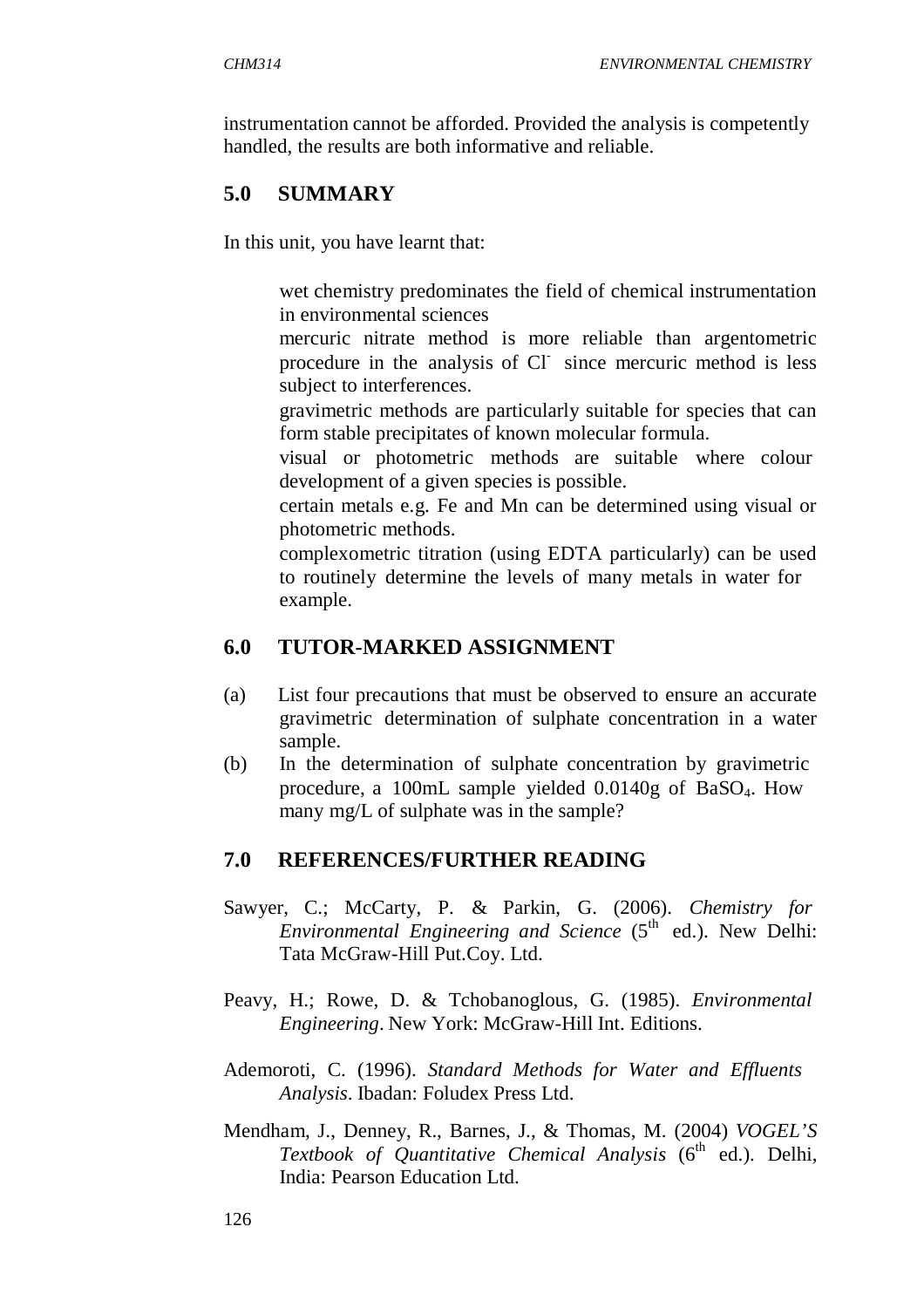## **UNIT 2 PHYSICAL INSTRUMENTATION IN ENVIRONMENTAL SCIENCES**

### **CONTENTS**

- 1.0 Introduction
- 2.0 Objectives
- 3.0 Main Content
	- 3.1 Instrumental Techniques for Heavy Metals Analysis
		- 3.1.1 Atomic Absorption Spectrometry (AAS)
		- 3.1.2 Flame Atomic Absorption Spectroscopy (FAAS)
		- 3.1.3 Graphite Furnace Atomic Absorption Spectroscopy (GFAAS)
	- 3.2 Neutron Activation Analysis (NAA)
	- 3.3 Instrumental Techniques for Organic Residues Analysis
	- 3.4 The use of Gas Chromatography (GC) in Analysis
	- 3.5 High Performance Liquid Chromatography (HPLC)
- 4.0 Conclusion
- 5.0 Summary
- 6.0 Tutor-Marked Assignment
- 7.0 References/Further Reading

### **1.0 INTRODUCTION**

In environmental sciences, all the pollutants of interest can readily be classified as organic or inorganic. These ones are of greater concern because they occur more often than any other ones we may think of.

Inorganic pollution arises from mining and smelting of metals, fossil fuel combustion and chemical production coupled with widespread applications in engineering, electronics, industrial and agricultural practices. These activities have led to the presence of heavy metals and other trace inorganic chemicals in the atmosphere, rainfall, rivers, groundwater, soil, sediments and the biota. Organic pollution was first manifested following the growth in the use of pesticides in the years immediately after the Second World War and through the 1950s. The first organochlorine pesticides were DDT, Lindane and Dieldrin. Overuse and misuse of these compounds led to the death of wildlife, especially species at the apex of food chains including raptorial birds, foxes and badgers.

Public concern requires that pollutants in the environment are detected and controlled. Current methods popularly used in profiling heavy metal levels in an environmental matrix include Flame Atomic Absorption Spectrometry (FAAS), Graphite Furnace Atomic Absorption Spectrometry (GFAAS), Inductively Coupled Plasma-Mass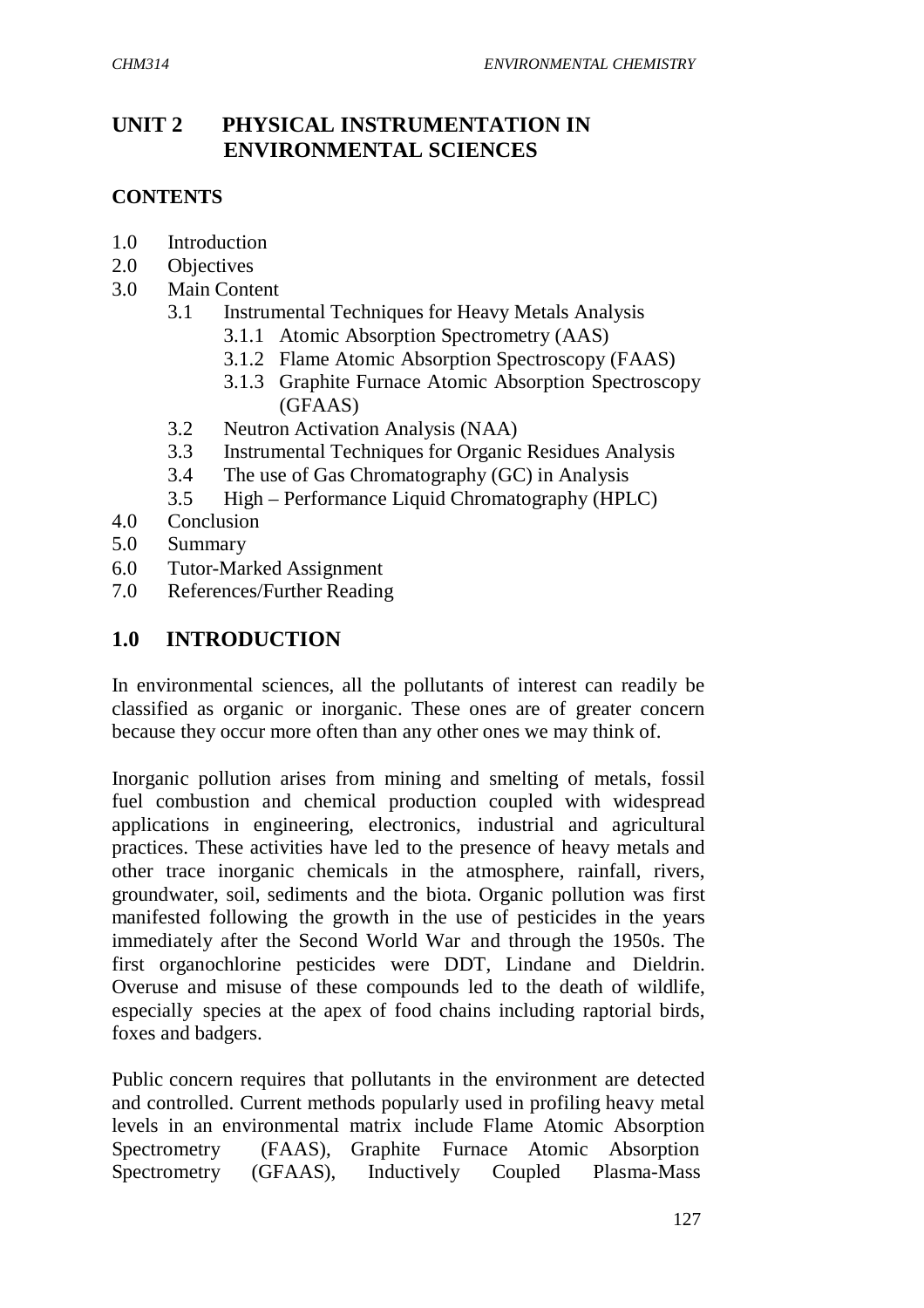Spectrophotometry (ICP-MS) and Energy Dispersive X-Ray Fluorescence (EDXRF) to mention a few. Chromatography is the dominant analytical technique for the identification and quantification of organic pollutants.

## **2.0 OBJECTIVES**

At the end of this unit, you should be able to:

 list mostly used instrumental techniques for the analysis of heavy metals and organic compounds in an environmental sample state the principle of operation of each instrumental technique studied

state the advantages of one technique over the other.

### **3.0 MAIN CONTENT**

### **3.1 Instrumental Techniques for Heavy Metals Analysis**

Various, instrumental techniques are used by chemists and other environmental scientists for the purpose of detecting and determining the levels of heavy metals in a given environmental samples. For the sake of brevity, only two of the techniques (AAS and NAA) are discussed here.

### **3.1.1 Atomic Absorption Spectrometry (AAS)**

Atomic Absorption Spectrometry is a technique that involves the aspiration of the sample solution into a flame or an electrothermal device whose high temperature converts the analyte ions into atoms in the vapour state. When an electromagnetic radiation characteristic of the electronic transitions of atoms of a particular element is passed through an atomic vapour of that element, the radiation at certain frequencies is attenuated. The absorbed radiation excites electrons from the ground state to various higher energy levels (excited states). The degree of absorption is a quantitative measure of the concentration of ground-state atoms in the vapour.

AAS is the most widely used techniques for the quantitative determination of metals at trace levels (0.1 to 100ppm) in a wide range of materials; its relative precision is 0.5 to 2percent.

The major disadvantages include: (i) samples must be in solution or at least volatile; (ii) individual source lamps are required for each element; (iii) the technique is not capable of simultaneous multi-elemental determination; and (iv) it is not suitable for qualitative analysis.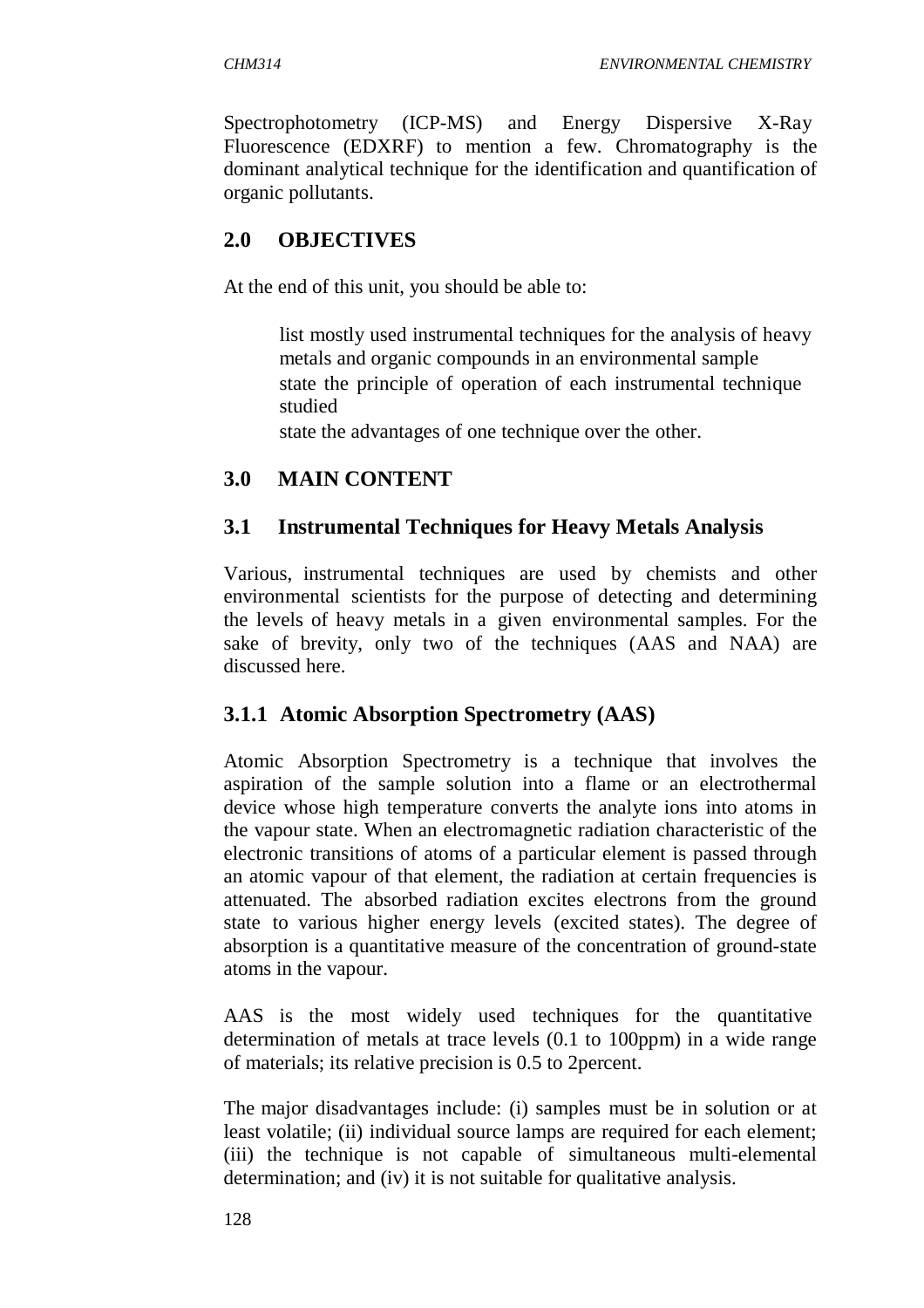Some of the various modifications of AAS are Flame Atomic Absorption Spectroscopy (FAAS) and Graphite Furnace Atomic Absorption spectroscopy (GFAAS).

#### **3.1.2 Flame Atomic Absorption Spectroscopy (FAAS)**

FAAS consists of a sharp-line radiation source, produced by a hollowcathode lamp, characteristic of the element of interest, a solution nebulizer and burner, a monochromator, photomultiplier and recording system. Although FAAS is simple to operate and cheap, the burnernebuliser system is relatively an inefficient sampling device. Only a small fraction of the sample reaches the flame and the atomised sample passes quickly through the light path thereby leading to a low detection limits, usually at the sub  $\propto g/g$  or  $\propto g/mL$  levels. Its dynamic range is also limited.



| <b>Fig. 6:</b> | The Premix Burner of a FAAS |
|----------------|-----------------------------|
| <b>Source:</b> | D. Harvey, 2000 (Modified). |

### **3.1.3 Graphite Furnace Atomic Absorption spectroscopy (GFAAS)**

One major instrumental difference between GFAAS and FAAS is that, graphite tube furnace (about 5 cm x 3 mm) is used in GFAAS in place of flame in the FAAS for the purpose of vapourisation and atomisation. The graphite tube furnace is flushed through with an inert gas, e.g. argon, before vapourising the sample so as to prevent the formation of refractory oxides and oxidation of the graphite tube. The axis of the furnace is aligned along the optical path of the radiation from the lamp. The sample (5 to 50  $\in$  L) is deposited on the platform at the bottom inner surface of the tube near the centre to enhance maximum sensitivity. The temperature is rapidly raised to about 2500 K by the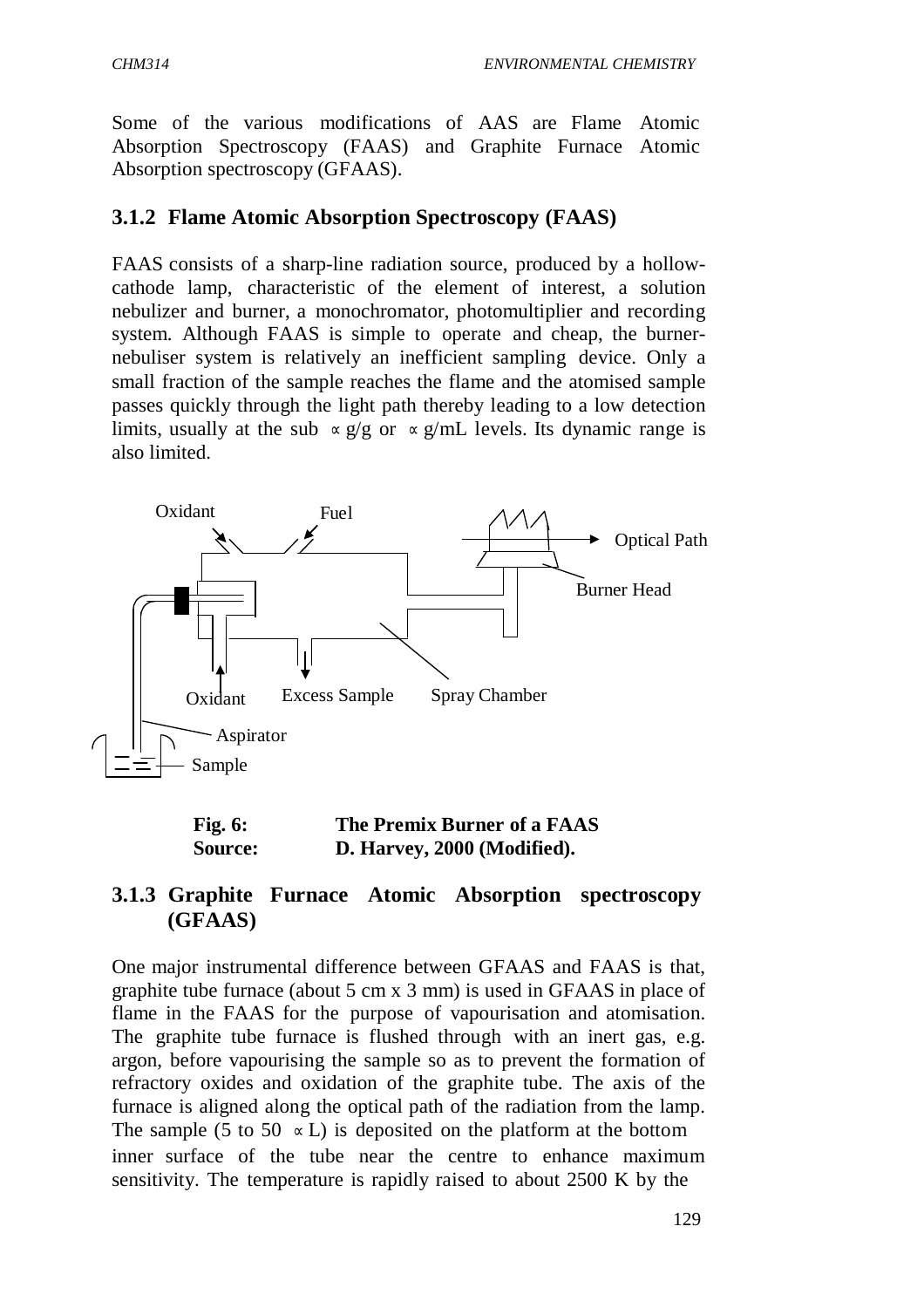passage of a heavy current for a period of 1 to 2 minutes. The heating cycle is controlled so as to allow solvents to evaporate or organic residues to be ashed before an atomic vapour of the metal under investigation is produced.

GFAAS has relatively low detection limits capability, which makes it particularly suited to the requirements of analyses of trace elements at low concentrations in a matrix. The main drawbacks of GFAAS are: (i) it is not multi-elemental; (ii) it has limited practical sample throughout; and (iii) the presence of high electrolyte species such as Na and Cl results in numerous non-specific absorption interferences.



#### **Fig. 7: A Block Diagram of GFAAS**

### **3.2 Neutron Activation Analysis (NAA)**

NAA is a non-destructive tool for routine trace element determination in many areas of innovative research. Apart from being able to determine many environmentally crucial trace elements such as Sb, Cd, Cr, Cu, Se, Ni, Zn, etc. NAA is also capable of determining major elements such as Na, Cl, and K as well as rare earth elements.

The determination of the elemental concentrations is based on the measurement of induced radioactivity through the activation of the elements by neutrons. The radioactive decay of each element emits a characteristics X-ray spectrum. Hence, an individual nuclear "fingerprint" can be measured and quantified. The neutron sources used in NAA can be produced by a neutron reactor, a particle accelerator or artificial isotopes such as phitonium, and beryllium. The most common source is from a fission reactor due to its high neutron flux.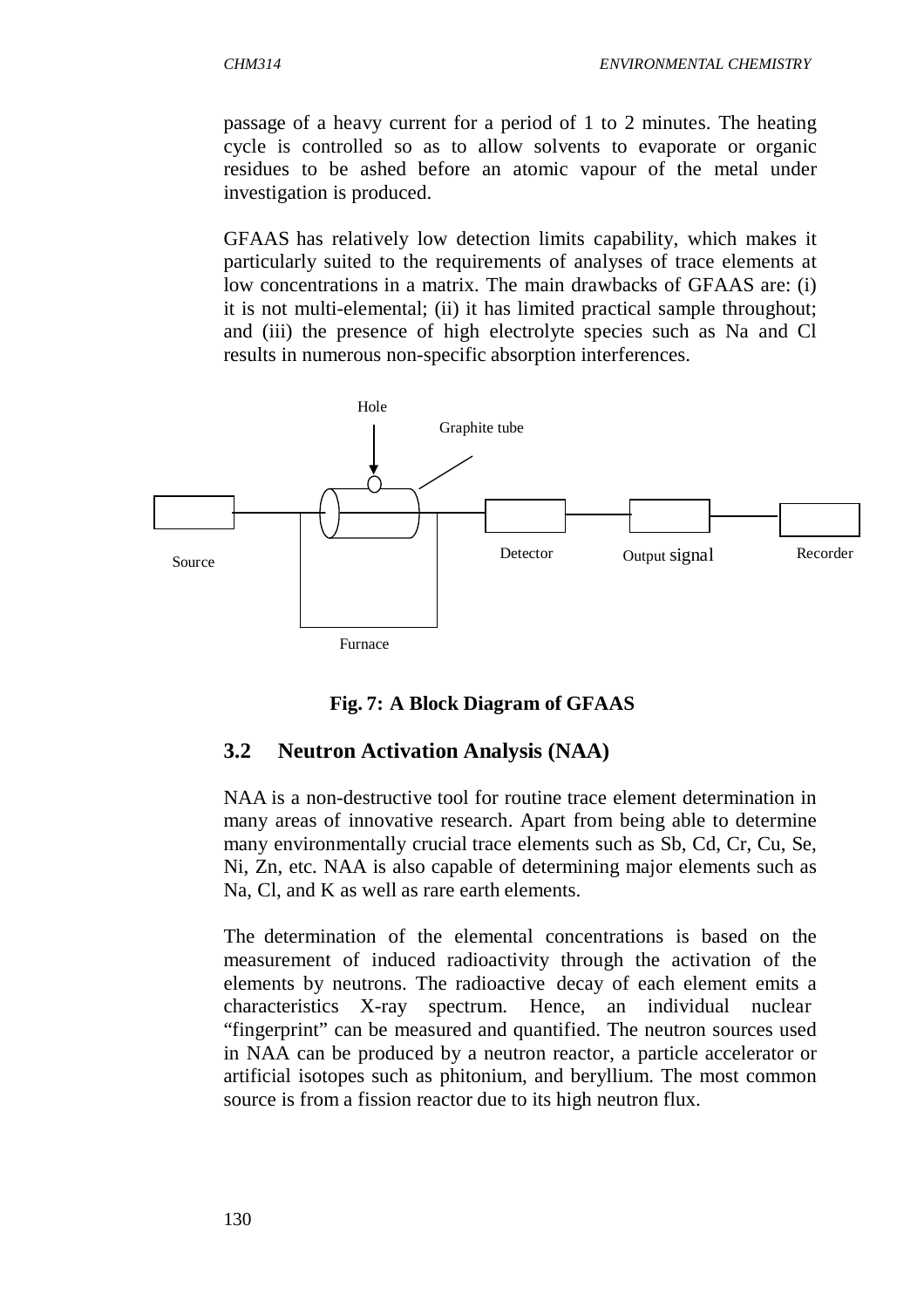NAA is an extremely sensitive, selective and precise technique that provides both qualitative and quantitative information at ultra trace levels. These characteristics derive from a combination of factors: (i) Extremely sensitive instrumentation with a facility for spectrometric distinction between radionuclide is available; (ii) activation cross sections can be large and interise neutron fluxes are available; (iii) the reagent blank problem which is so common in trace element analysis is largely eliminated; (iv) when sample processing prior to measurement is needed, the problem of working with  $\approx$  g amounts of materials can be simplified by the addition of non-active "carrier' which does not affect the final activity measurement; and (v) very small sample size (flakes of paint, single hair strand, etc) can be analysed and identified by NAA.

Some of the disadvantages of NAA are; (i) liquid samples cannot be activated in a standard thermal neutron nuclear reactor; (ii) practical multi-elemental analysis is restricted due to the wide spectrum of short and long-lived nuclides; (iii) for short-lived nuclides measurement, the presence of major electrolyte species (Na, Cl, P, Br) on irradiation produces high background x-ray activities; (iv) the determination of many important elements like Be, B, Pb, P and Si is difficult due to poor nuclear cross-sections not activated by neutrons or, as in the case of P, not yielding a X-ray for analysis; and (v) it is an expensive and highly specialized instrumentation.

**Activity:** Read about and prepare "contact period" or term papers on EDXRF and ICP-MS.

#### **SELF ASSESSMENT EXERCISE 1**

- 1. List some instrumental techniques suitable for the analysis of heavy/trace metals
- 2. What are the advantages of (a) FAAS over GFAAS; (b) GFAAS over FAAS; (c) AAS over NAA; and (d) NAA over AAS?
- 3. Explain the need of an inert gas to flush through the graphite furnace tube before vaporisation of an element is commenced in GFAAS analysis.

#### **3.3 Instrumental Techniques for Organic Residues Analysis**

In environmental chemistry, chromatography is the dominating technique with respect to organic matrix analysis. **Chromatography** is an instrumental analytical technique that combines separation and identification of components of a complex mixture into individual entities. The chromatographic methods have good speed, high resolution power and tendency to handle small amounts of material.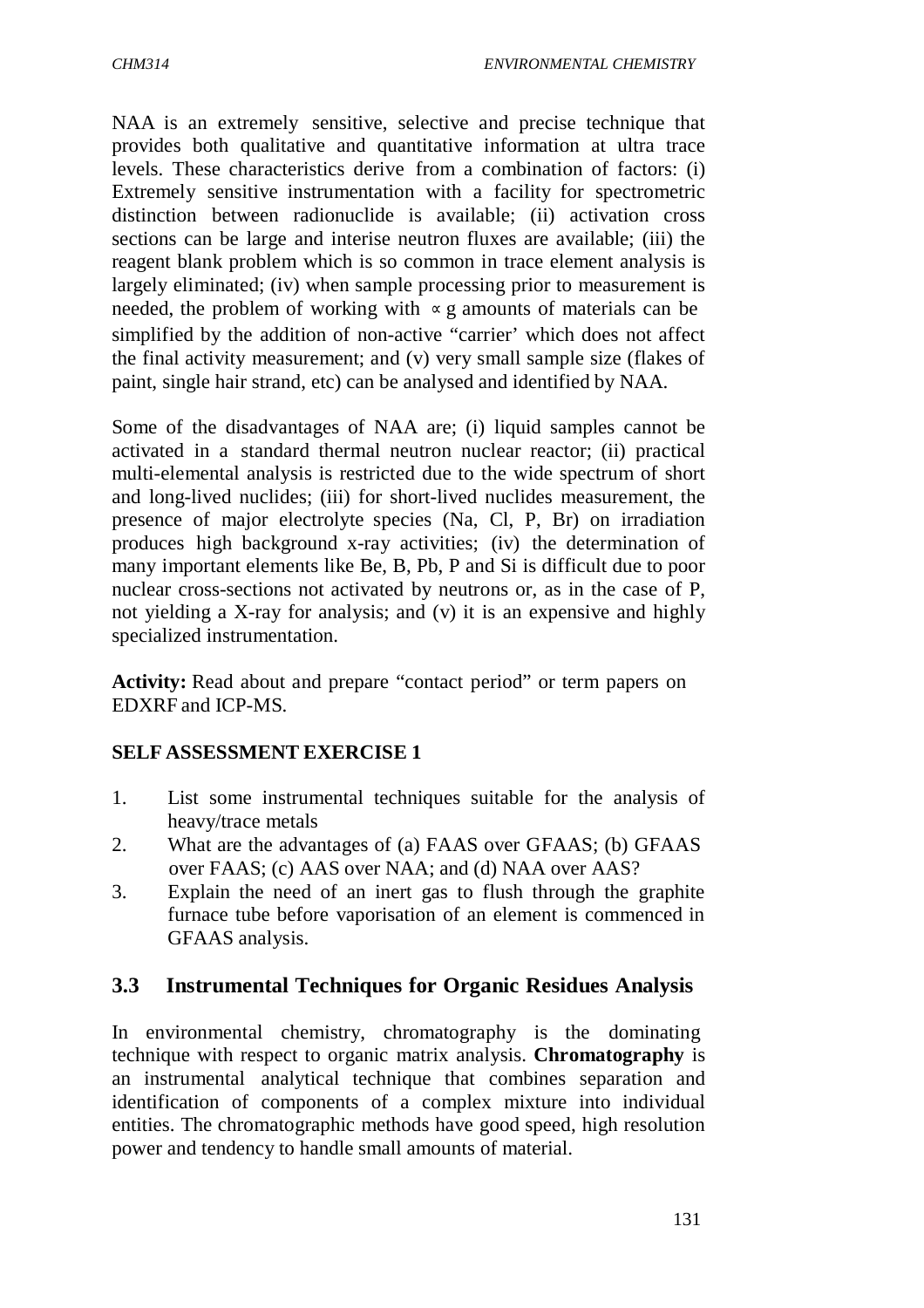Every chromatographic system consists of moving or mobile phase in intimate contact with fixed or stationary phase. The latter is composed of the stationary or all non-moving portion of chromatographic column or bed. A sample component undergoes an equilibrium distribution between these two phases. This equilibrium in turn decides the velocity with which each component migrates on column. The band-broadening and dispersion of each component in the direction of migration also occurs. Thus differential migration and band-broadening decide the extent of separation of the sample.

The classes of chromatography are:

- **(i) Adsorption chromatography**: This method is based on exploitation of the difference in adsorptivity of solute to the stationary support which is usually packed in a column e.g. various fatty acids can be separated by adsorption chromatography.
- **(ii) Partition chromatography**: includes chromatographic techniques such as liquid-liquid chromatography (LLC), paper chromatography (PC) thin-layer chromatography (TLC), gasliquid chromatography (GLC) and reversed – phase chromatography (RPC). Here, we explore the difference in the partition coefficient or distribution ratio of individual species in the mobile and stationary phase. Some partition chromatography techniques like PC and TLC use plates while others use columns.
- **(iii) Ion exchange chromatography**: This method is based on differences in the exchange potential between various ion exchange resin packed in a column. Examples are CEC, AEC, IE and Liquid Exchanger (LE).
- **(iv) Exclusion chromatography**: This is based fundamentally upon exploitation of the difference in size or molecular geometry of the components. In gel permeation, small constituents are retained in inter shell spaces or pores while large size components emerge first. Examples include gel permeation (GP), ion exclusion and molecular sieve chromatography.
- **(v) Electro Chromatography**: Methods under this category are often classified as electrophoretic techniques. In such separations, the difference in mobility of different ions when an external potential is applied. Examples include zone electrophoresis, boundary layer electrophoresis, curtain chromatography and capillary electrophoresis of all the chromatographic techniques available, GC and HPLC are used more often for routine analysis of environmental samples.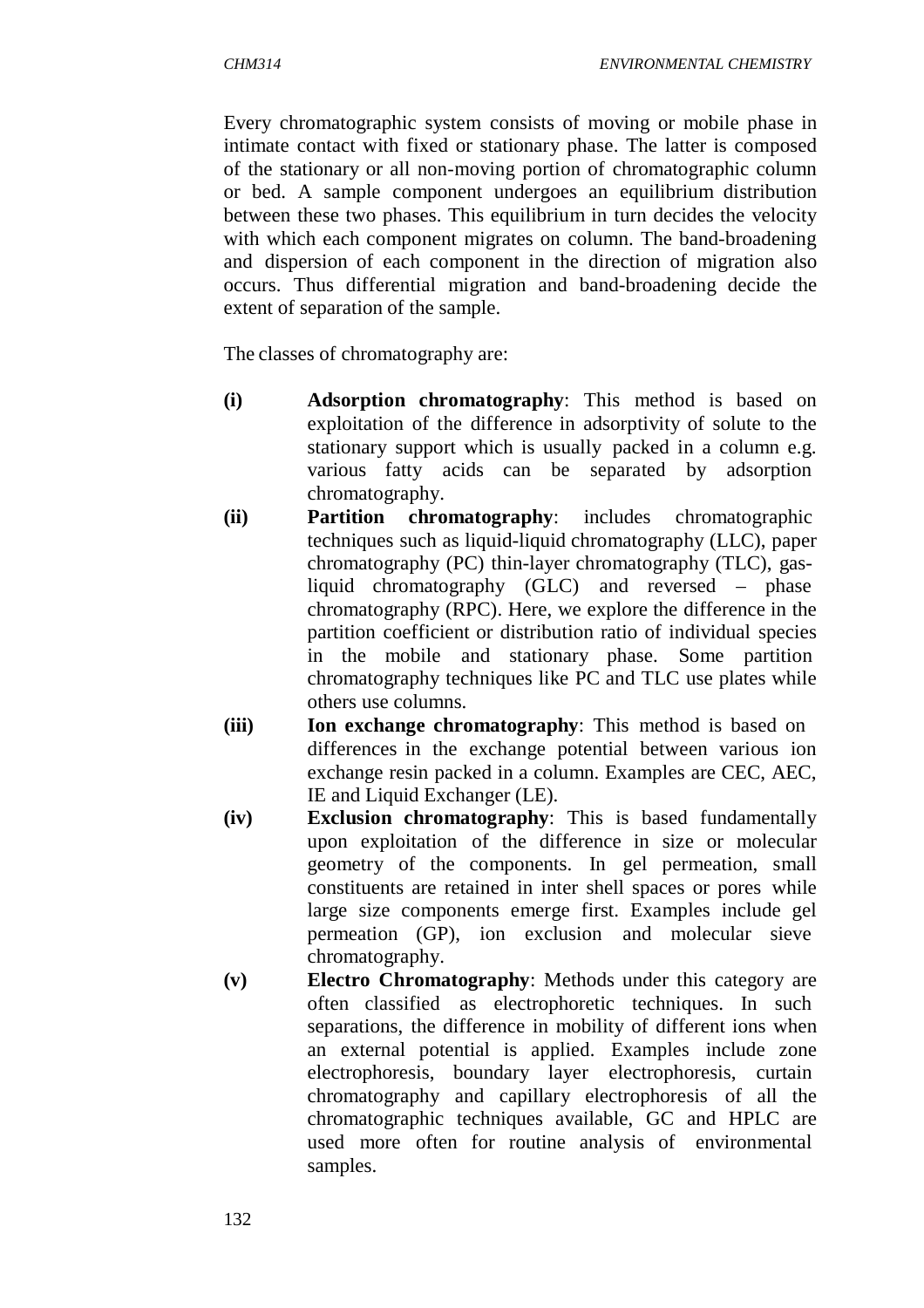# **3.3.1 The Use of Gas Chromatography (GC) in Analysis**

With GC, it is possible to separate a very complex mixture containing up to 200 or more related compounds, using either partition or adsorption, with very small sample sizes. It is similar to liquid-liquid chromatography except that the mobile liquid phase is replaced by a moving gas phase. The stationary phase may be solid or liquid.



#### **Fig. 8: Diagram of a Gas Chromatograph Source: D. Harvey, 2000 (Modified).**

The sample for GC analysis must be able to exist in the gas phase, so it may be applied to volatile materials only. Thus, non-polar substances are easier to handle than polar materials; ionic materials cannot pass through a GC. For polar substances like alcohols, amines, free fatty acids and phenols, derivatisation may be required.

| $Ph-OH$ | $+$ |                | $Cl - SiMe3$ Ph – O – SiMe <sub>z</sub> + HCl |  |
|---------|-----|----------------|-----------------------------------------------|--|
| Phenol  |     | Trimethylsilyl | Phenyltrimethylsily                           |  |
|         |     | chloride       | ether                                         |  |

The carrier gas, from a high-pressure cylinder is helium, nitrogen, hydrogen or argon. The choice depends on factors such as availability, purity, consumption and type of detector.

Until recently, GC analysis was handled using packed columns in which the stationary phase is a liquid that has been coated on an inert granular solid called the **column packing** (held in borosilicate glass tubing). More recently, however, the borosilicate glass tubing packed columns are being replaced by fused silica or quartz capillary columns. The column is installed in an oven with the inlet attached to a heated injector block and the outlet attached to a detector. Precise and constant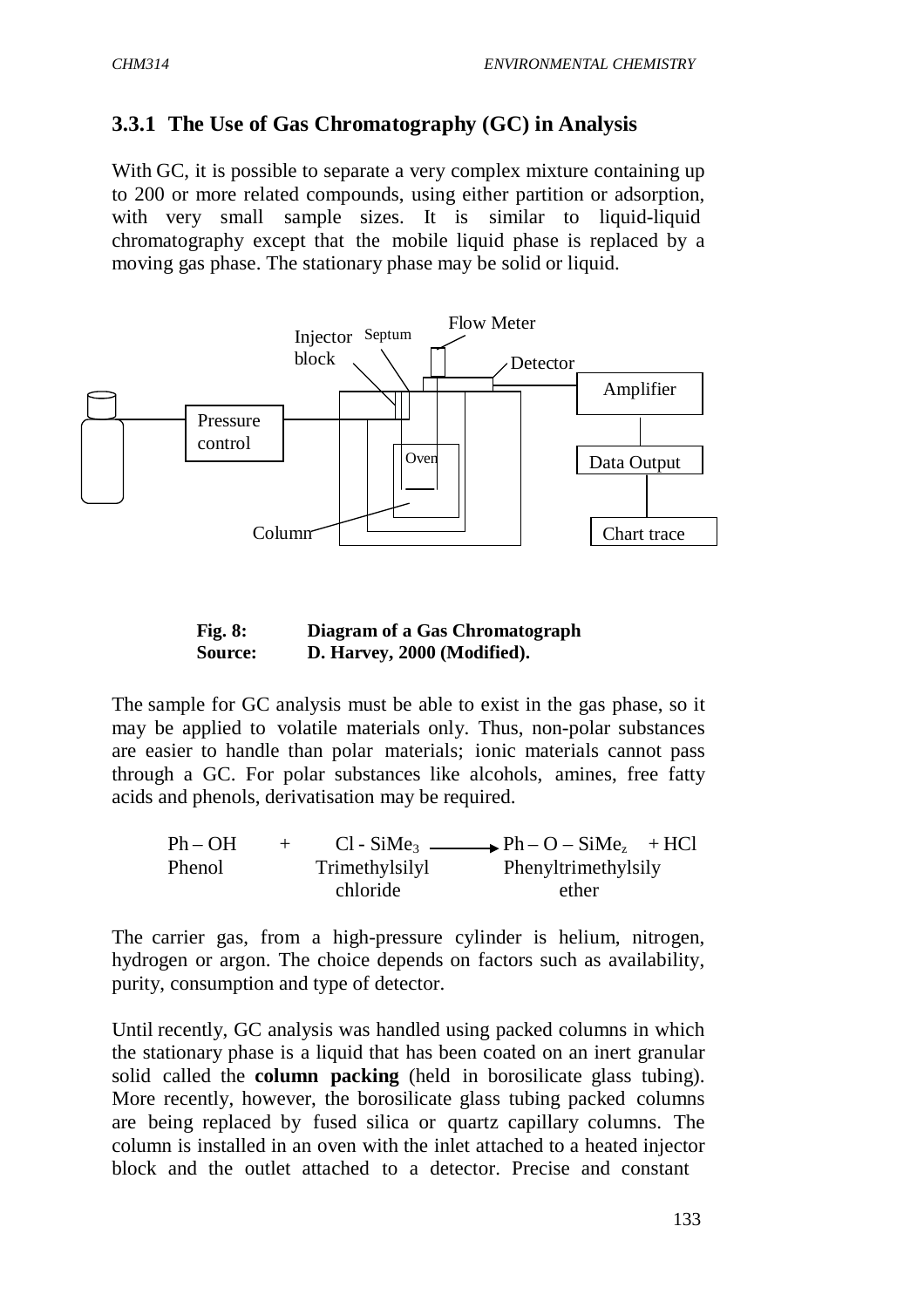temperature control of the injector block, oven and detector is maintained. Stationary phase material and concentration, column length and diameter, oven temperature, carrier gas flows and detector type are the control variables.

Sample solution is usually introduced using a microsyringe with hypodermic needle inserted through a self-sealing silicone rubber septum. The sample is smoothing injected into a heated metal block at the head of the column. Modes of placing samples onto the column can be by **split injection** or **splitless injection**. Manipulation of the syringe is an art developed with practice, and the aim is to introduce the sample in a reproducible manner. The temperature of the sample port should be such that the liquid is rapidly vaporised without either decomposing or fractionating the sample. A useful rule of the thumb is to set the sample port temperature approximately to the boiling point of the least volatile component. For greatest efficiency, the smallest possible sample size (1-  $10 \times L$ ) consistent with detector sensitivity should be used.

In GC sample analysis, interferences may arise from contamination of samples, chromatograph improper functioning and countermeasures that may manifest inform of septum bleed, column bleed and ghost peaks manifestation.

### **Gas Chromatograph Detectors**

The function of a GC detector is to sense and measure the small amounts of the separated components present in the carrier gas leaving the column. The choice of a detector will depend on factors such as the concentration level to be measured, the nature of the separated components and the properties of the detector e.g. high sensitivity, good linearity, stability and response.

- a) **Hot-wire director (HWD)**: This is also known as the **thermal conductivity detector** (TCD) or **katherometer.** It is the oldest GC detector. Due to its inherently large volume, low sensitivity and contamination problems, it was long dismissed as unsuitable for capillary systems. It is universal in its applications.
- b) **Electron capture detector (ECD)**: This usually used for the analysis of compounds that have high electron affinities such as chlorinated pesticides, drugs and their metabolites. This detector is somewhat selective in its response, being highly sensitive towards molecules containing electronegative groups: halogens, perozisdes, quinines and intro groups. It is insensitive towards such functional groups as amines, alcohols, and hydrocarbon
- c) **Flame ionization detector (FID)**: This more or less universal detector is widely used because of its high sensitivity to organic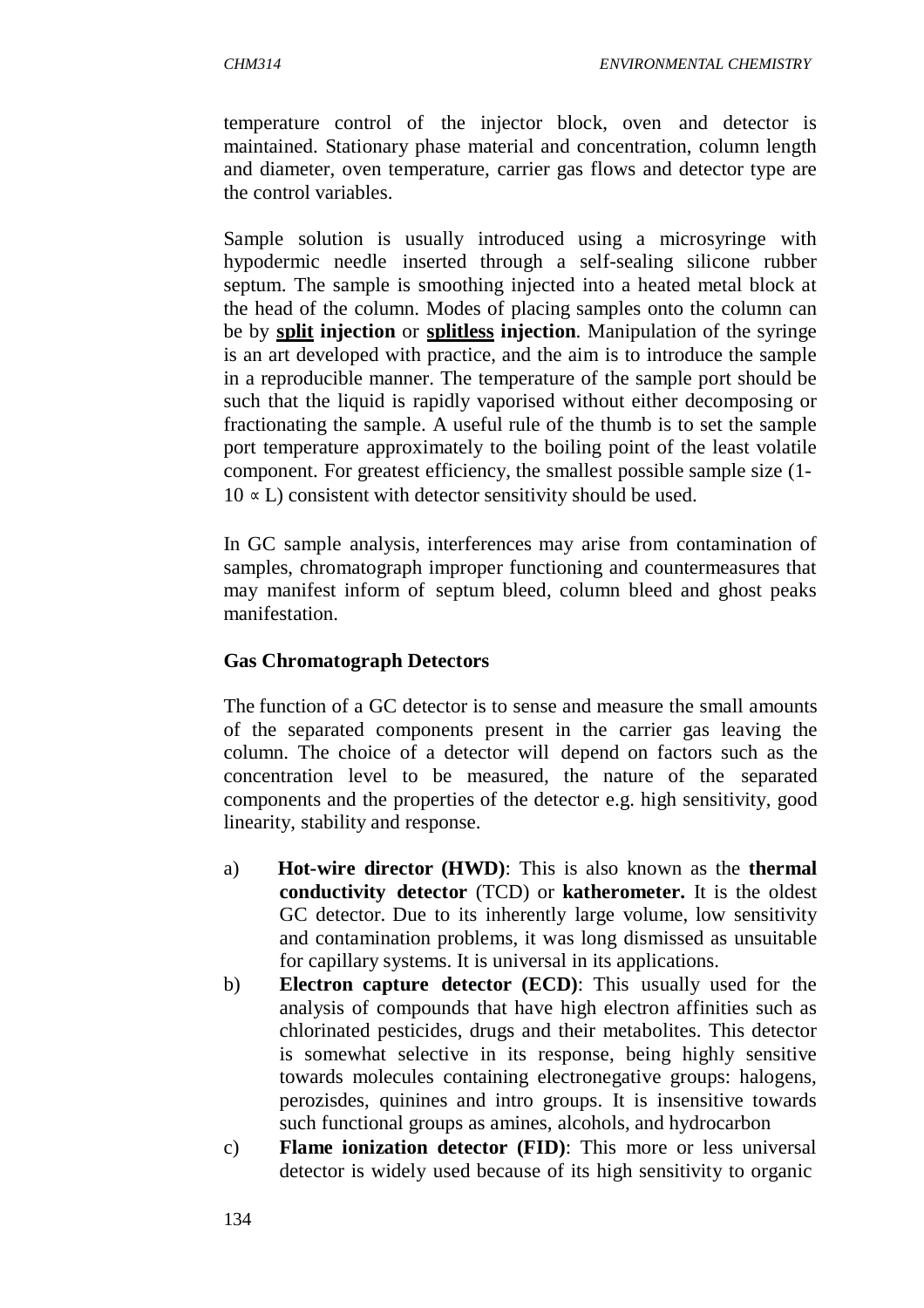carbon-containing compounds. It is perhaps the most widely used detector for GC. Its advantages include: (i) it responds to virtually all organic compounds with high level of resolution; (ii) it is resistant to common carrier gas impurities such as resistant to common carrier gas impurities such as water and carbon; (iii) it has a large linear responds range and excellent baseline stability; (iv) it is relatively insensitive to small column flow-rate fluctuations during temperature programming; (v) it is highly reliable, rugged and easy to use; and (vi) it has low detector deadvolume effects and fast response. Its two major limitations are: (i) it gives little or no response to non-combustible gases and all nobles gases; and (ii) it is a destructive detector that changes both the physical and chemical properties of samples analyzed irreversibly.

d) **Photoionization detector (PID)**: Photoionization occurs when a molecular species dissociates into a parent ion and an electron upon interaction with UV light.

 $M \xrightarrow{uv} M^+ + e^-$ 

The PID detects organic and some inorganic species in the effluent of a gas chromatograph with a detection limit as low as the pictogram range. The PID has a high sensitivity, low noise and an excellent linearity. It is non-destructive and can be used in series with a second detector for more selective detection. PID can be operated as a universal or selective detector by simply manipulating the photon energy of the ionization source.

- e) **Mass spectrometer (MS)**: Mass spectrometers can serve as detectors when coupled to a GC. The MS combines the ability to detect a wide variety of compounds with the capability of deducing compound structures from fragmentation patterns or mass spectra. The computer (for recording) contains and can search a library of known mass spectra to identify tentatively an unknown compounds are used for confirmation after tentative identifications are made.
- f) **Fourier Transform Infrared Spectrometers (FT-IR)**: Like the MS, FT-IR is also an independent instrument which can be coupled to a GC to serve as a detector.
- g) **Thermionic detector**: This particularly responds to compounds containing nitrogen or phosphorus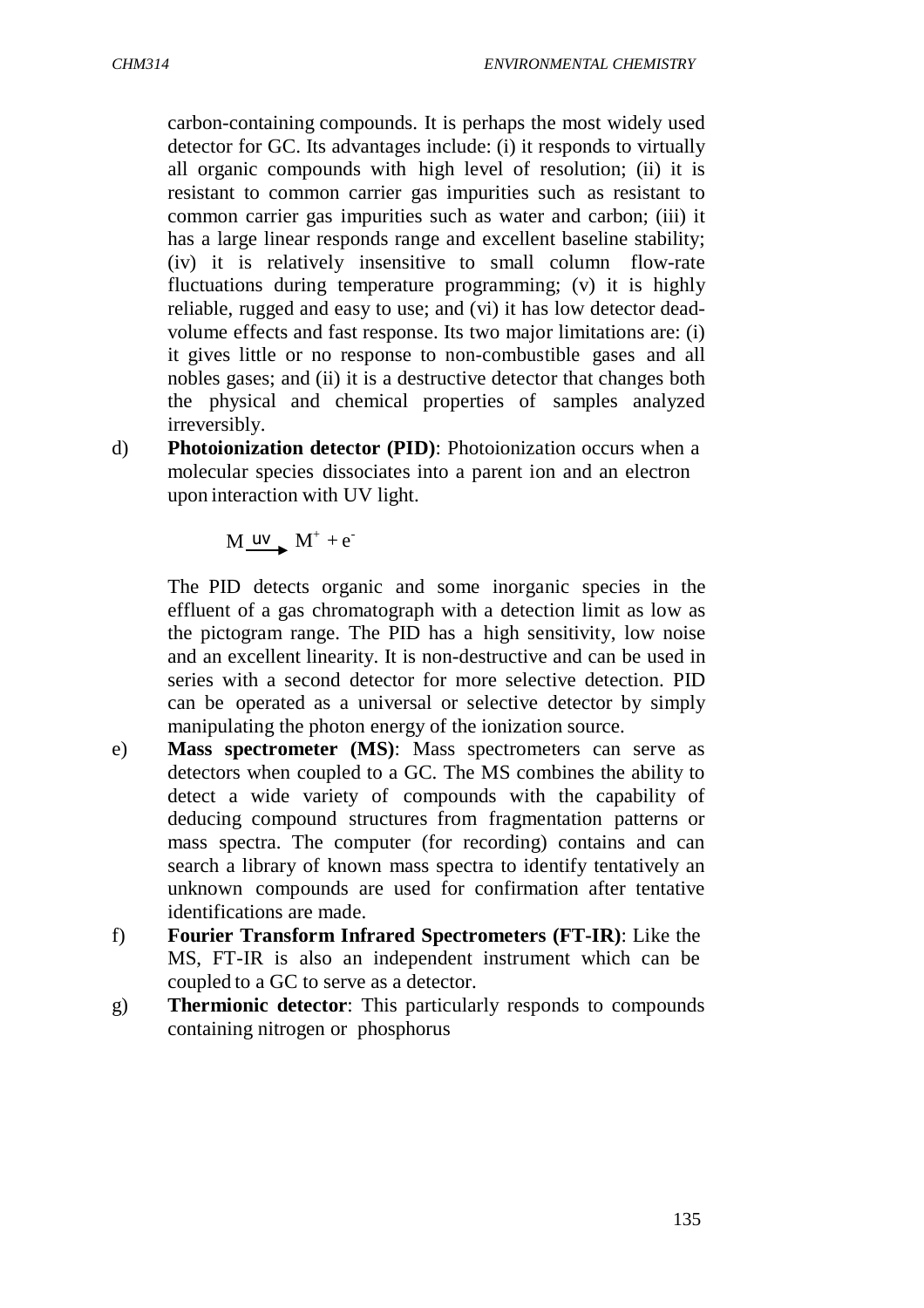# **3.4 High-Performance Liquid Chromatography (HPLC)**

Although GC is widely used, it is limited to samples that are thermally stable and easily volatilised. Non-volatile samples, such as peptides and carbohydrates, can be analysed by GC, but only after they have been made more volatile by a suitable chemical derivatisation. For this reason, the various techniques included within the general scope of liquid chromatography are among the most commonly used separation techniques.

In HPLC, a liquid sample, or a solid sample dissolved in a suitable solvent, is carried through a chromatographic column by a liquid mobile phase. Separation is determined by solute/stationary-phase interactions, including liquid-solid adsorption, liquid-liquid partitioning, ion exchange and size exclusion, and by solute/mobile-phase interactions. In each case, however, the basic instrumentation is essentially the same. An HPLC typically included two columns: the guard column and an analytical column. The guard column is an inexpensive column placed before the analytical column (a more expensive column), protecting it from contamination and damage, while the analytical column does the separation. In HPLC, the stationary phase is a liquid film coated on a packing material consisting of  $3\n-10 \times m$  porous silica particles.

Solvent proportioning valve



**Source: D. Harvey, 2000 (modified).**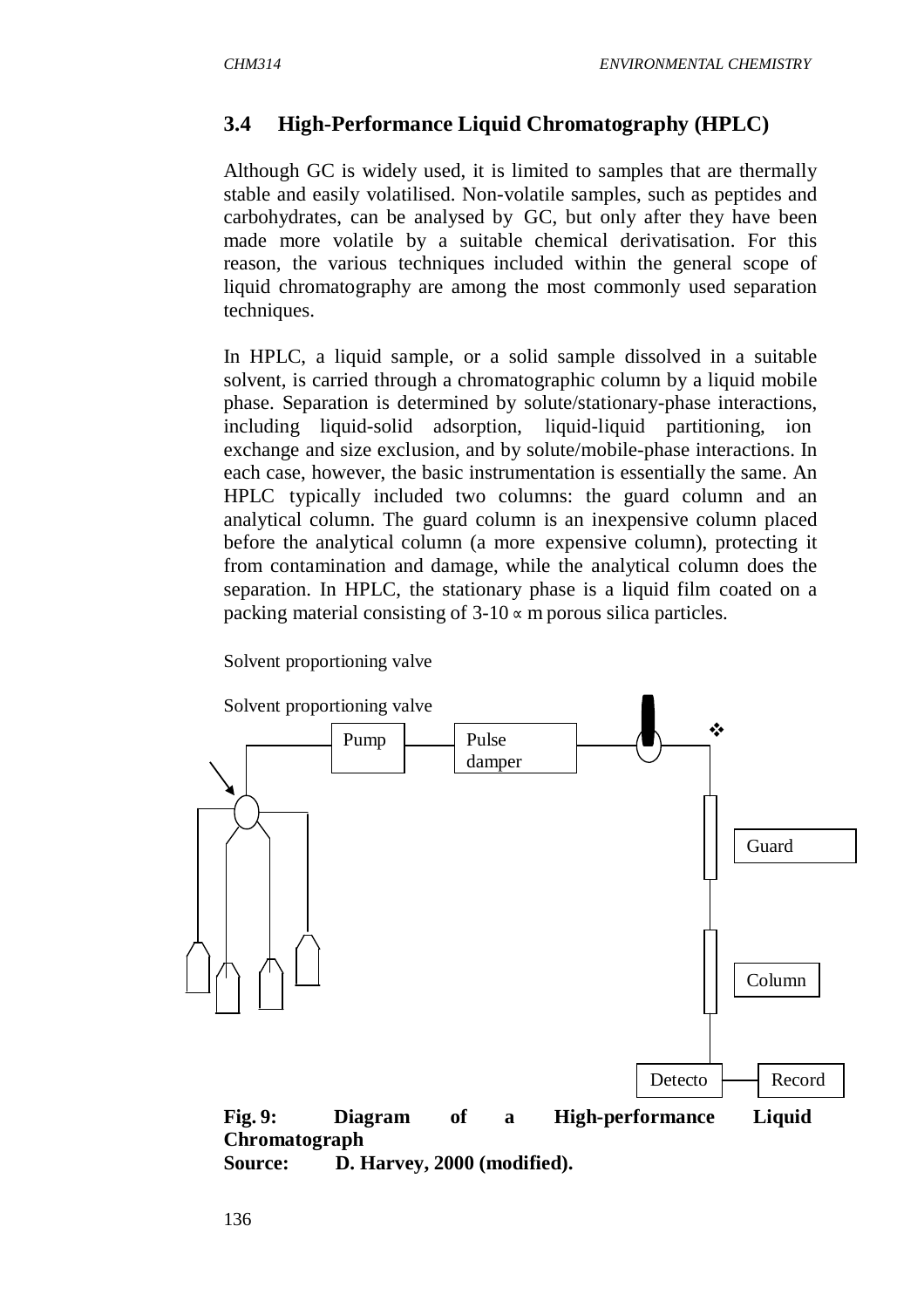The stationary phase may be partially soluble in the mobile phase, causing it to "bleed" from the column over time. To prevent this loss of stationary, it is covalently bonded to the silica particles by reacting the silica particles with an organochlorosilane  $(Si(CH_3)_2$  RCl).

The elution order of solutes in HPLC is governed by polarity; the least polar solute spends less time in the polar stationary phase and is the first solute to elute from the column. Retention times in a normal-phase separation are controlled by selecting the mobile phase, with a less polar mobile phase leading to longer retention times. In a reverse-phase separation, however, the order of elution is reversed.

As with GC, numerous detectors have been developed for use in monitoring HPLC separations. To date, the most HPLC detectors are not unique to the method, but are either stand-alone instruments or modified versions of the same. The most popular ones are spectroscopic detectors (e.g. UV /visible absorption and fluorescence) and electrochemical detectors (such as amperometry, voltammetry, coulometry and conductivity based detectors). A refractive index detector is sometimes employed as a universal detector.

### **SELF ASSESSMENT EXERCISE 2**

- 1. Explain the term "chemical derivatisation" as it applies to GC analyses. Advance two reasons why it is necessary.
- 2. List five detectors that are used in GC analysis.
- 3. With reasons, state the detectors you would adopt in carrying out a GC analysis of the following: Peptides, (b) Chlordane, (c) Gaseous hydrocarbons, (d) Mercaptans, (e) Carbohydrates.
- 4. List three advantages and two disadvantages of flame ionization detector (FID) as a GC detector.

# **4.0 CONCLUSION**

Qualitative and quantitative identification of inorganic and organic species in a given matrix have become easier, faster and more interesting because of the availability of the state –of –art instrumental techniques of modern days. Apart from their applications by environmental chemistry, such instrumental techniques have found wide acceptance and applications in clinical analysis, consumer goods characterization and petroleum products analysis.